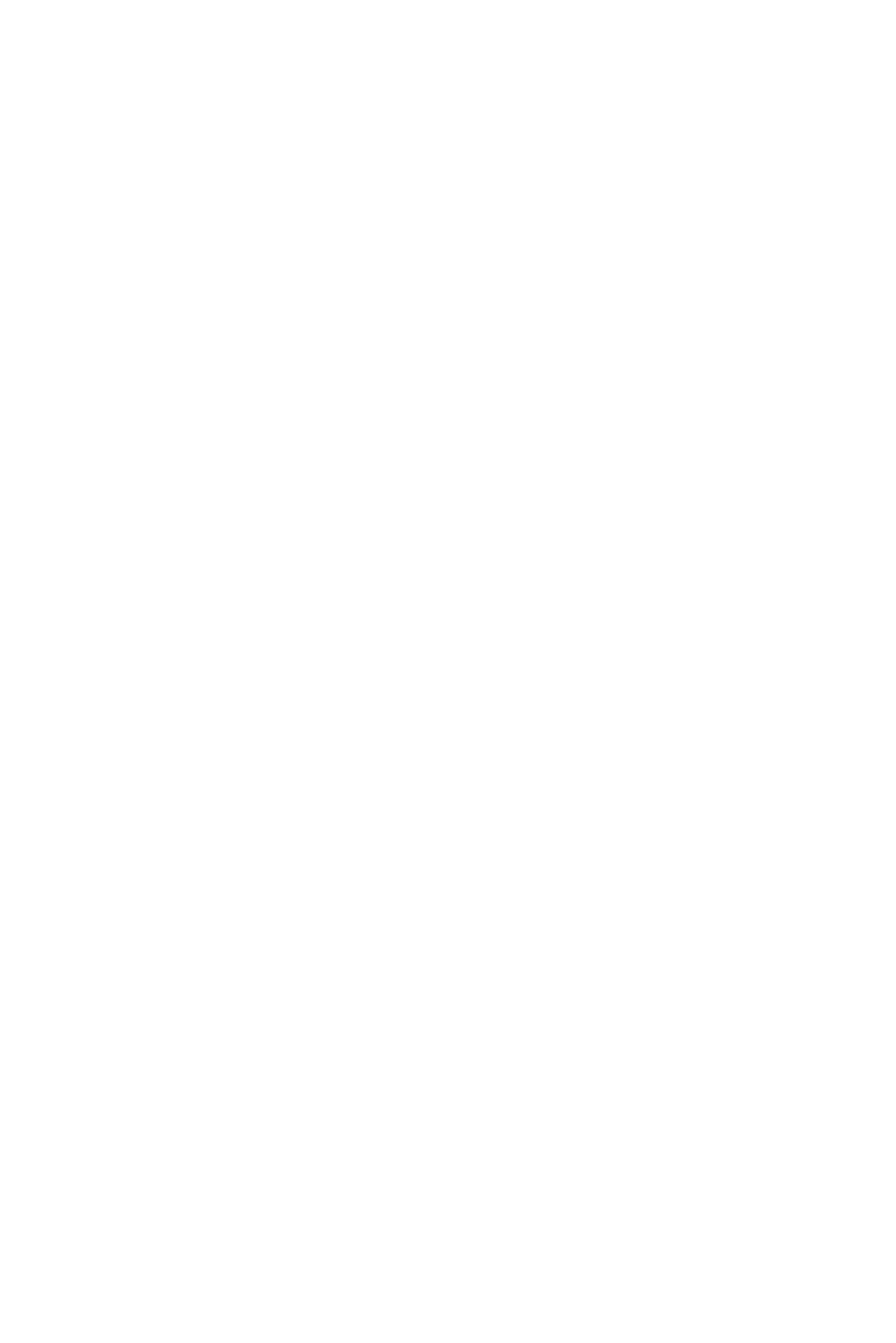## Spiritual Gifts. Volume 4A

Ellen G. White

1864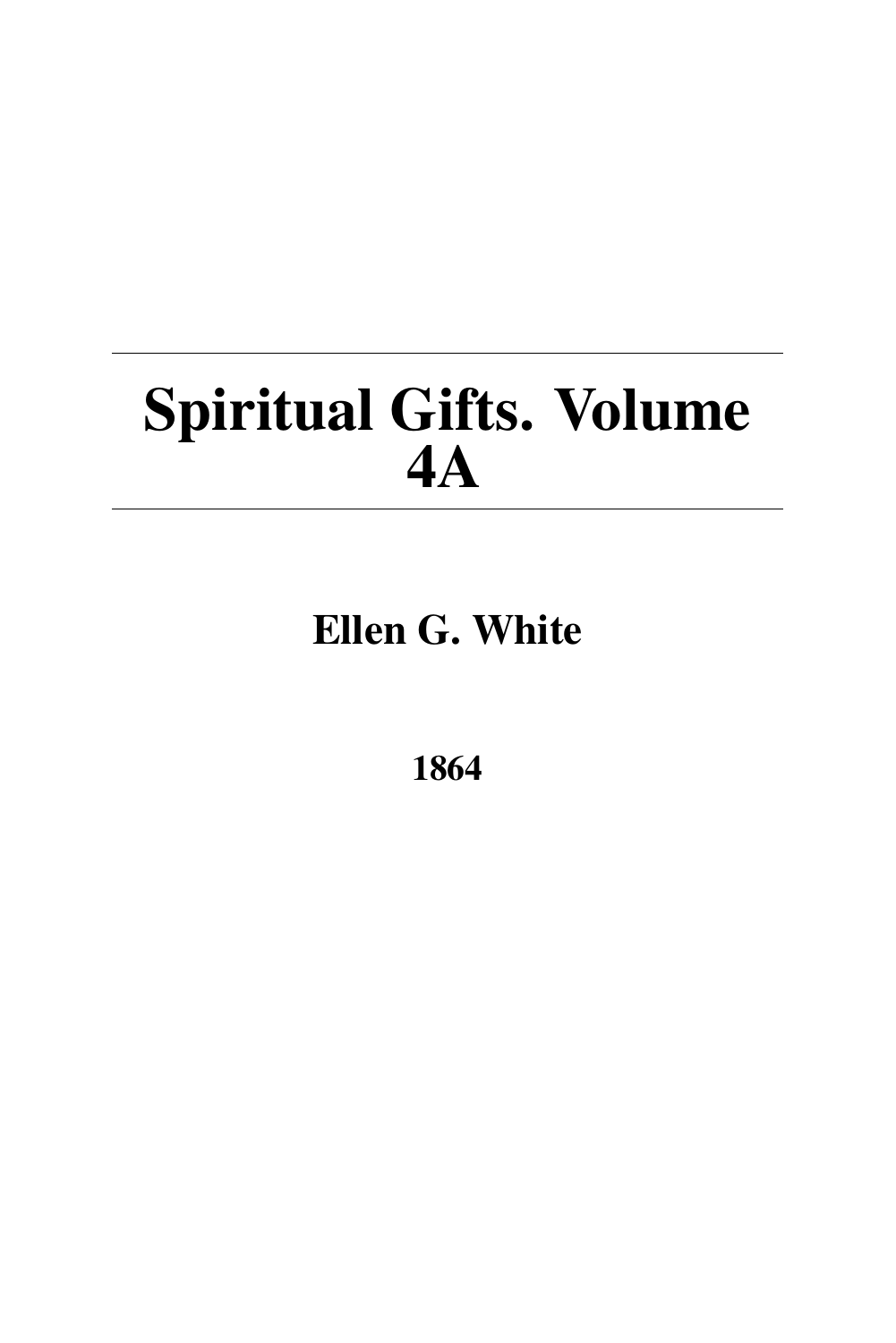### <span id="page-3-0"></span>Information about this Book

#### <span id="page-3-1"></span>**Overview**

This ePub publication is provided as a service of the Ellen G. White Estate. It is part of a larger collection. Please visit the [Ellen](http://www.whiteestate.org) [G. White Estate website](http://www.whiteestate.org) for a complete list of available publications.

#### <span id="page-3-2"></span>About the Author

Ellen G. White (1827-1915) is considered the most widely translated American author, her works having been published in more than 160 languages. She wrote more than 100,000 pages on a wide variety of spiritual and practical topics. Guided by the Holy Spirit, she exalted Jesus and pointed to the Scriptures as the basis of one's faith.

#### <span id="page-3-3"></span>Further Links

[A Brief Biography of Ellen G. White](http://www.whiteestate.org/about/egwbio.asp) [About the Ellen G. White Estate](http://www.whiteestate.org/about/estate.asp)

#### <span id="page-3-4"></span>End User License Agreement

The viewing, printing or downloading of this book grants you only a limited, nonexclusive and nontransferable license for use solely by you for your own personal use. This license does not permit republication, distribution, assignment, sublicense, sale, preparation of derivative works, or other use. Any unauthorized use of this book terminates the license granted hereby.

© Copyright 2010 by the Ellen G. White Estate, Inc.

For more information about the author, publishers, or how you can support this service, please contact the Ellen G. White Estate: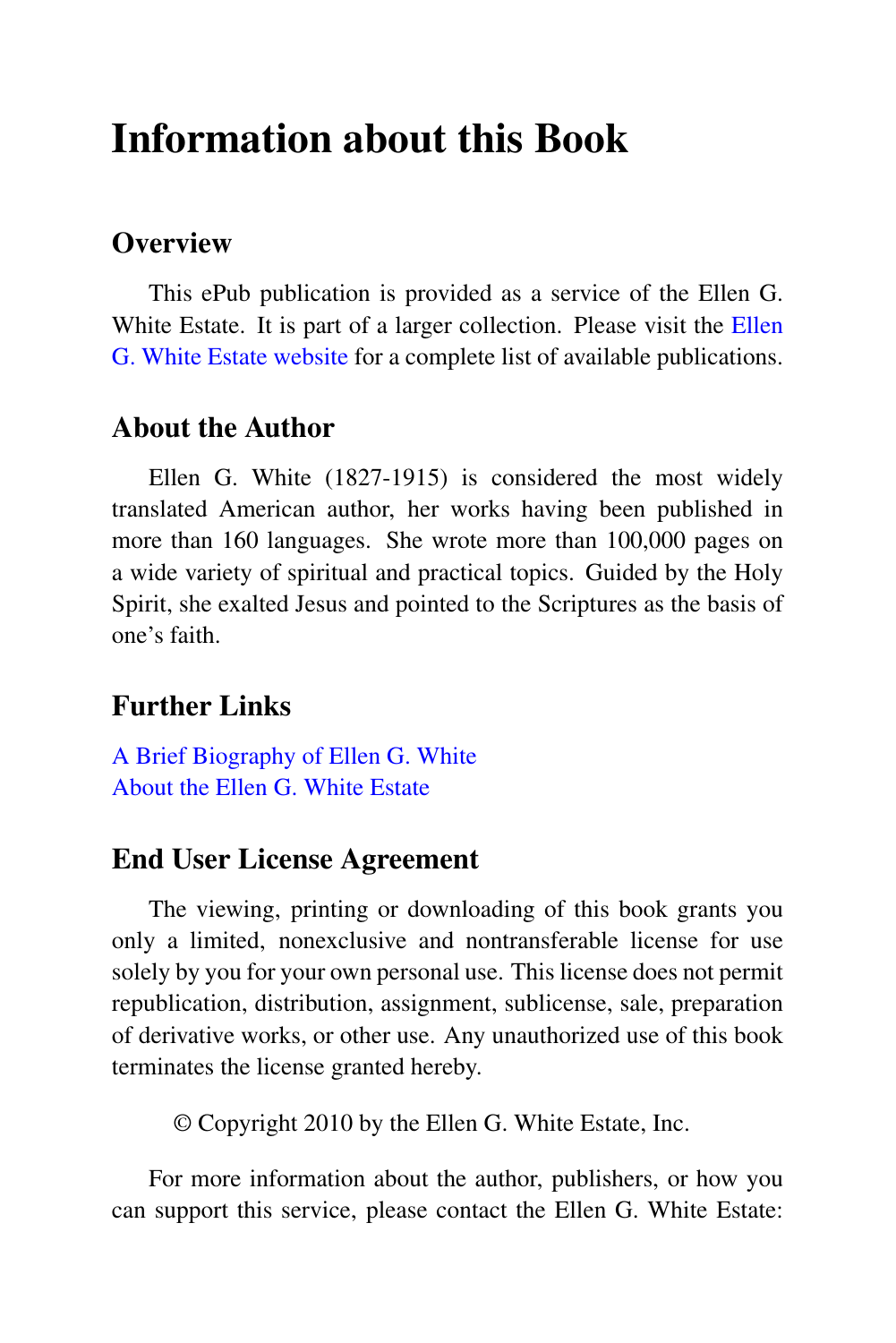(email address). We are thankful for your interest and feedback and wish you God's blessing as you read.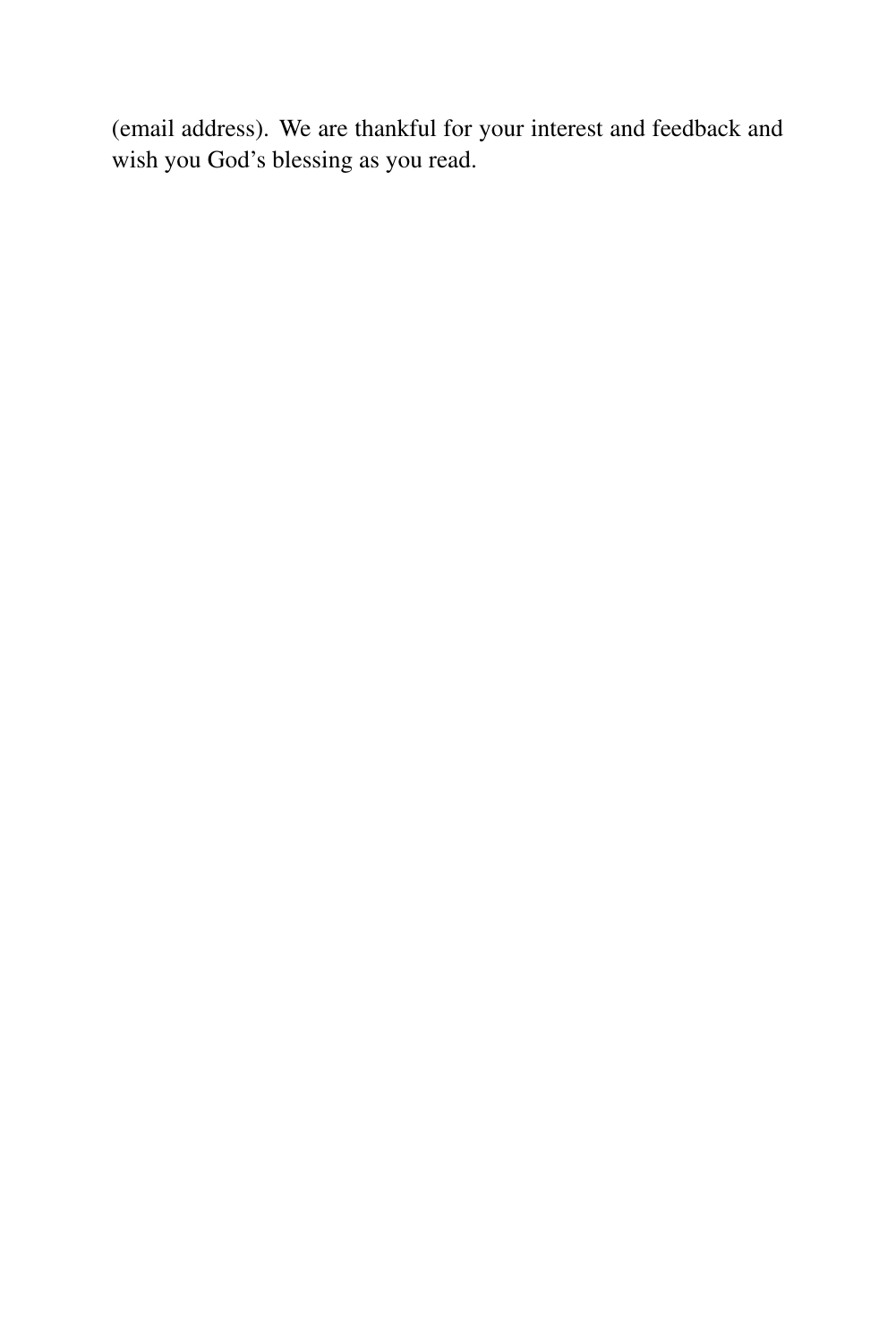## **Contents**

| Information about this Book                  | 1  |
|----------------------------------------------|----|
|                                              | 1  |
|                                              | 1  |
|                                              | 1  |
| End User License Agreement                   | 1  |
| Chapter XXII. - The Sanctuary.               | 5  |
| Chapter XXIII. - Strange Fire.               | 11 |
| Chapter XXIV. - The Quails.                  | 15 |
| Chapter XXV. - Miriam.                       | 19 |
| Chapter XXVI. - Caleb and Joshua             | 21 |
| Chapter XXVII. - Korah, Dathan, and Abiram.  | 27 |
| Chapter XXVIII. - Aaron's Rod.               | 35 |
| Chapter XXIX. - Moses Sinned.                | 38 |
| Chapter XXX. - Fiery Serpents.               | 40 |
|                                              | 43 |
| Chapter XXXII. - Death of Moses.             | 52 |
| Chapter XXXIII. - Joshua.                    | 58 |
| Chapter XXXIV. - Samuel and Saul.            | 65 |
| Chapter XXXV. - David.                       | 85 |
| Chapter XXXVI. - Solomon.                    | 96 |
| Chapter XXXVII. - The Ark of God.<br>101     |    |
| Chapter XXXVIII. - The Messiah.<br>115       |    |
| Chapter XXXIX. - Health.<br>120              |    |
| Chapter XL. - Experience. 151                |    |
| Chapter XLI. - Delusions of Progression. 154 |    |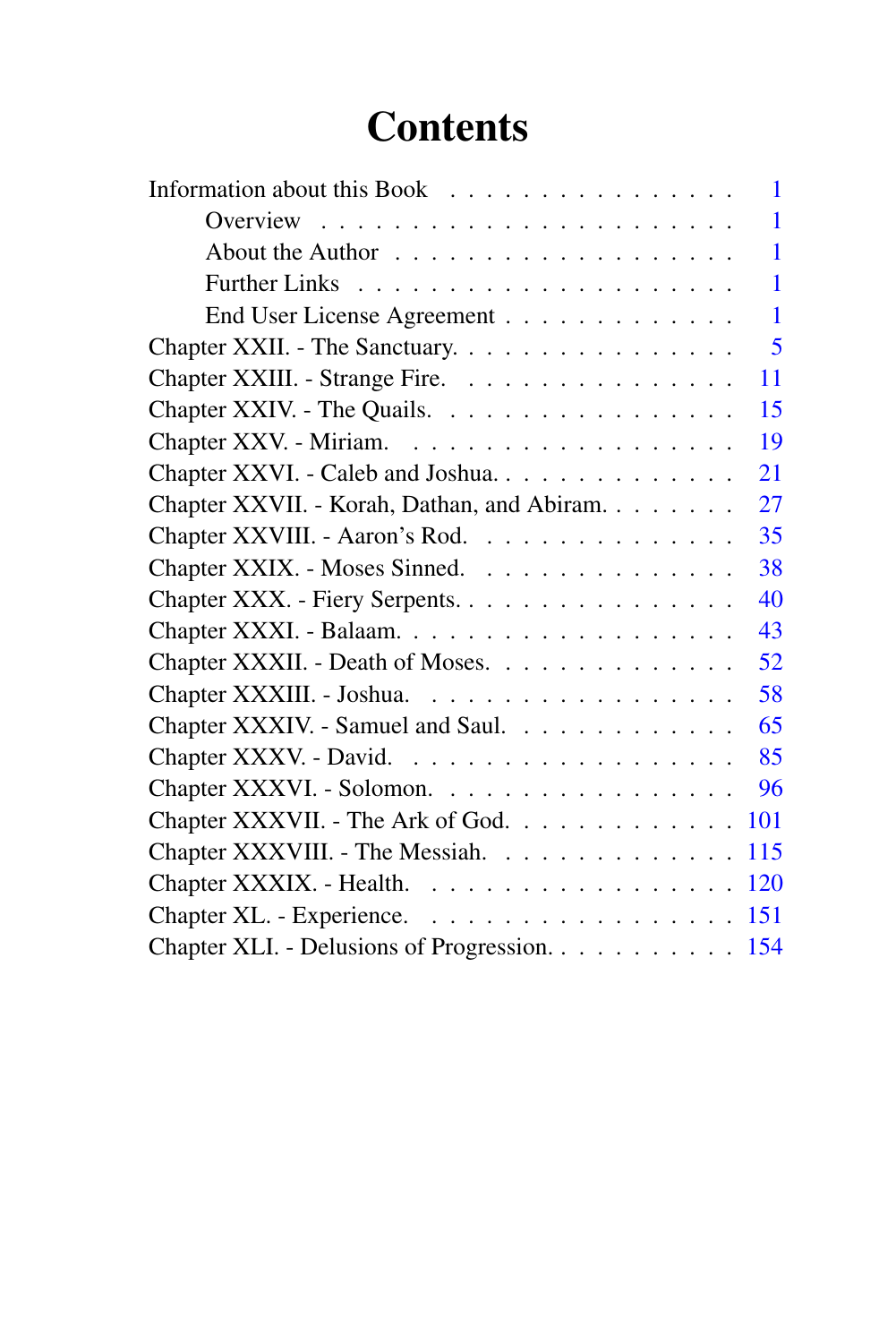## <span id="page-6-0"></span>Chapter XXII. - The Sanctuary.

The tabernacle was made according to the commandment of God. The Lord raised up men, and qualified them with more than natural abilities to perform the most ingenious work. Neither those workmen nor Moses were left to plan the form, and workmanship of the building. God himself devised the plan, and gave it to Moses, with particular directions as to its size and form, and the materials to be used, and specified every article of furniture which was to be in it. He presented before Moses a miniature model of the heavenly sanctuary, and commanded him to make all things according to the pattern showed him in the mount. Moses wrote all the directions in a book, and read them to the most influential of the people.

Then the Lord required the people to bring a freewill offering to make him a sanctuary that he might dwell among them. "And all the congregation of the children of Israel departed from the presence of Moses. And they came, every one whose heart stirred him up, and every one whom his spirit made willing, and they brought the Lord's offering to the work of the tabernacle of the congregation, and for all his service, and for the holy garments. And they came, both men and women, as many as were willing-hearted, and brought bracelets, and ear-rings, and rings, and tablets, all jewels of gold, and every man that offered, offered an offering of gold unto the Lord."

Great and expensive preparations were necessary.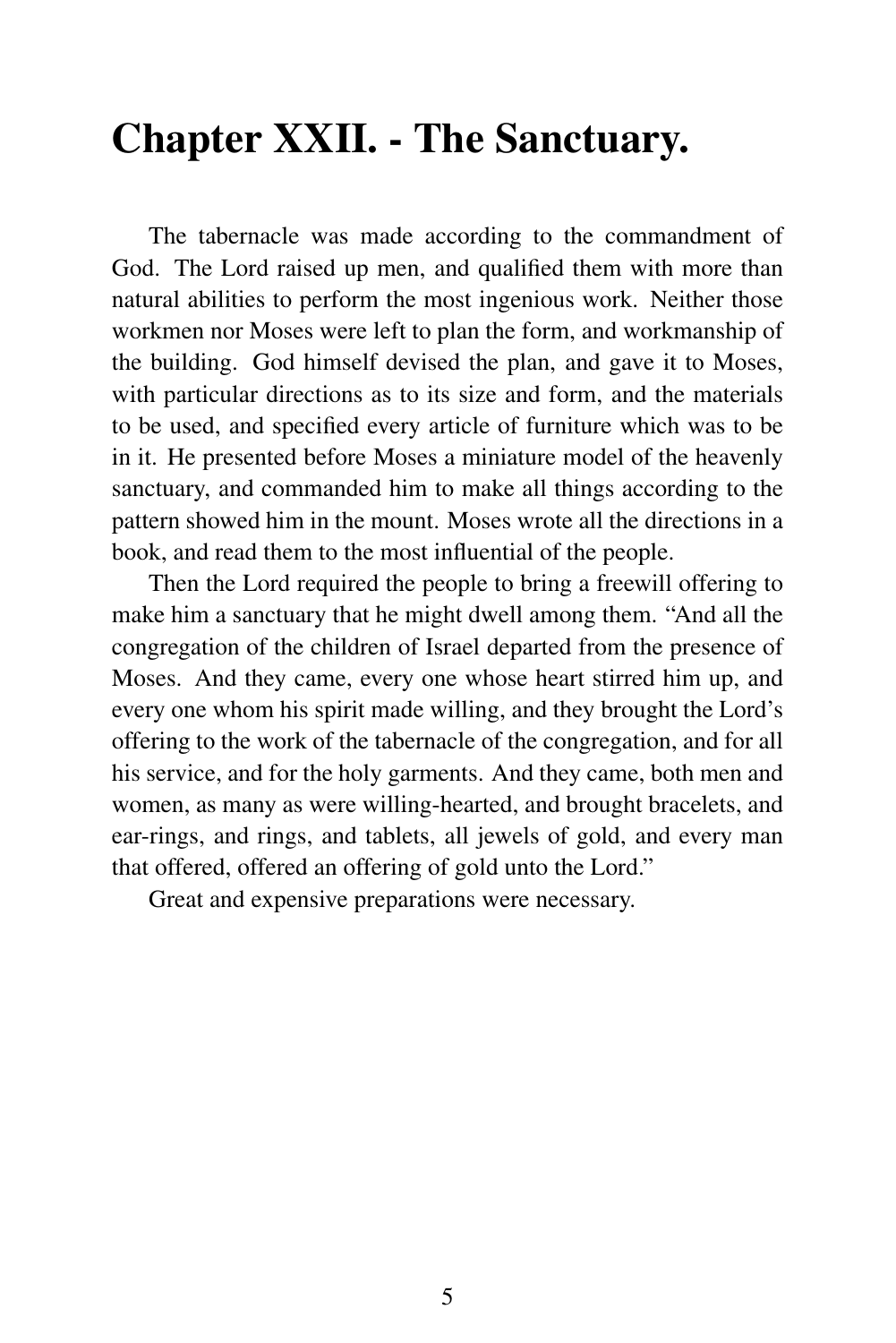Precious and costly materials must be collected. But the Lord accepted only the free-will offerings. Devotion to the work of God, and sacrifice from the heart, were first required in preparing a place for God. And while the building of the sanctuary was going on, and the people were bringing their offerings unto Moses, and he presenting them to the workmen, all the wise men who wrought in the work examined the gifts, and decided that the people had brought enough, and even more than they could use. And Moses proclaimed throughout the camp, saying, "Let neither man nor woman make any more work for the offering of the sanctuary. So the people were restrained from bringing."

The repeated murmurings of the Israelites, and the visitations of God's wrath because of their transgressions, are recorded in sacred history for the benefit of God's people who should afterward live upon the earth; but more especially to prove a warning to those who should live near the close of time. Also their acts of devotion, their energy, and liberality, in bringing their free-will offerings to Moses, are recorded for the benefit of the people of God. Their example in preparing material for the tabernacle so cheerfully, is an example for all who truly love the worship of God. Those who prize the blessing of God's sacred presence, when preparing a building that he may meet with them, should manifest greater interest and zeal in the sacred work in proportion as they value their heavenly blessings higher than their earthly comforts. They should realize that they are preparing a house for God.

Many will expend much to erect comfortable and tasty buildings for themselves; but when they would prepare a place that they may receive the presence of the high and exalted One, they manifest a wonderful indifference, and have no particular interest as to the convenience, arrangement and workmanship. Their offerings are not given cheerfully from the heart; but are bestowed grudgingly, and they are continually studying in what manner the sacred building can be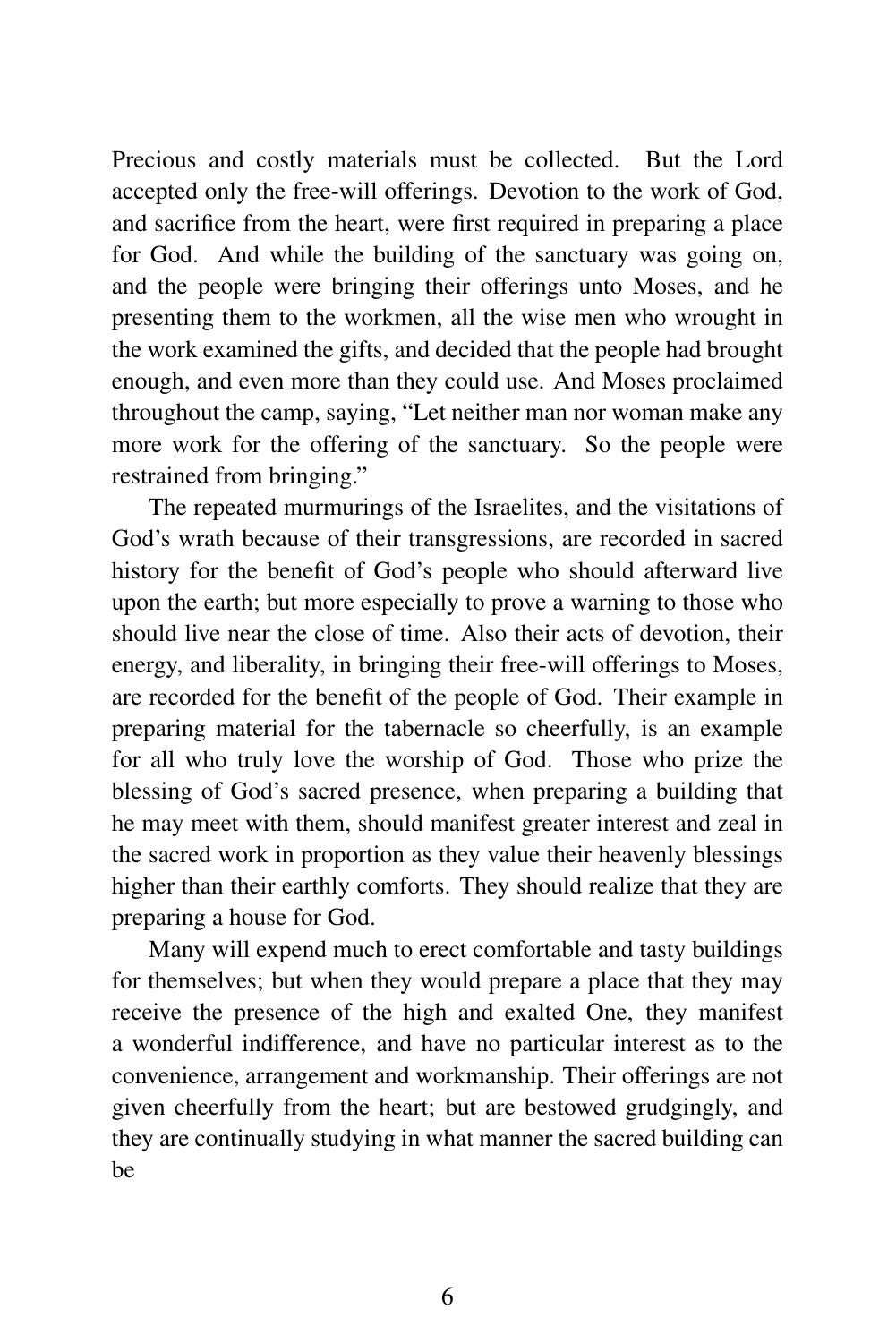made to cost the least, and answer the purpose as a house of worship. Some manifest more interest in building their barns, wherein to keep their cattle, than they do in building a place for the worship of God. Such value sacred privileges just in that proportion which their works show. And their prosperity and spiritual strength will be just according to their works. God will not cause his blessing to rest upon those who have so little estimate of the value of divine things. Unwilling and stinted offerings are not accepted of God. Those who manifest that earnestness to bring to the Lord acceptable offerings, of the very best they have, willingly, as the children of Israel brought their presents to Moses, will be blessed in that proportion that they have estimated the value of divine things.

It is of some consequence that a building prepared expressly for God to meet with his people, should be arranged with care, made comfortable, neat and convenient; for it is to be dedicated to God, and presented to him, and he is to be entreated to abide in that house, and make it sacred by his holy presence. Enough should be willingly given to the Lord, to liberally accomplish the work, and then the workmen be able to say, Bring no more offerings. A house built for God never should be left in debt, for God would be dishonored. He is acquainted with every heart, and he will reward every one who freely gives back to him, when he requires, that which he has given them. If they withhold that which belongs to God, he will afflict them in their families, and cause decrease in their possessions, just according to their disposition to rob him.

After the building of the tabernacle was completed, Moses examined all the work, and compared it with the pattern, and directions he had received of God, and he saw that every part of it agreed with the pattern, and he blessed the people. God gave a pattern of the ark to Moses with special directions how to make it. The ark was made to contain the tables of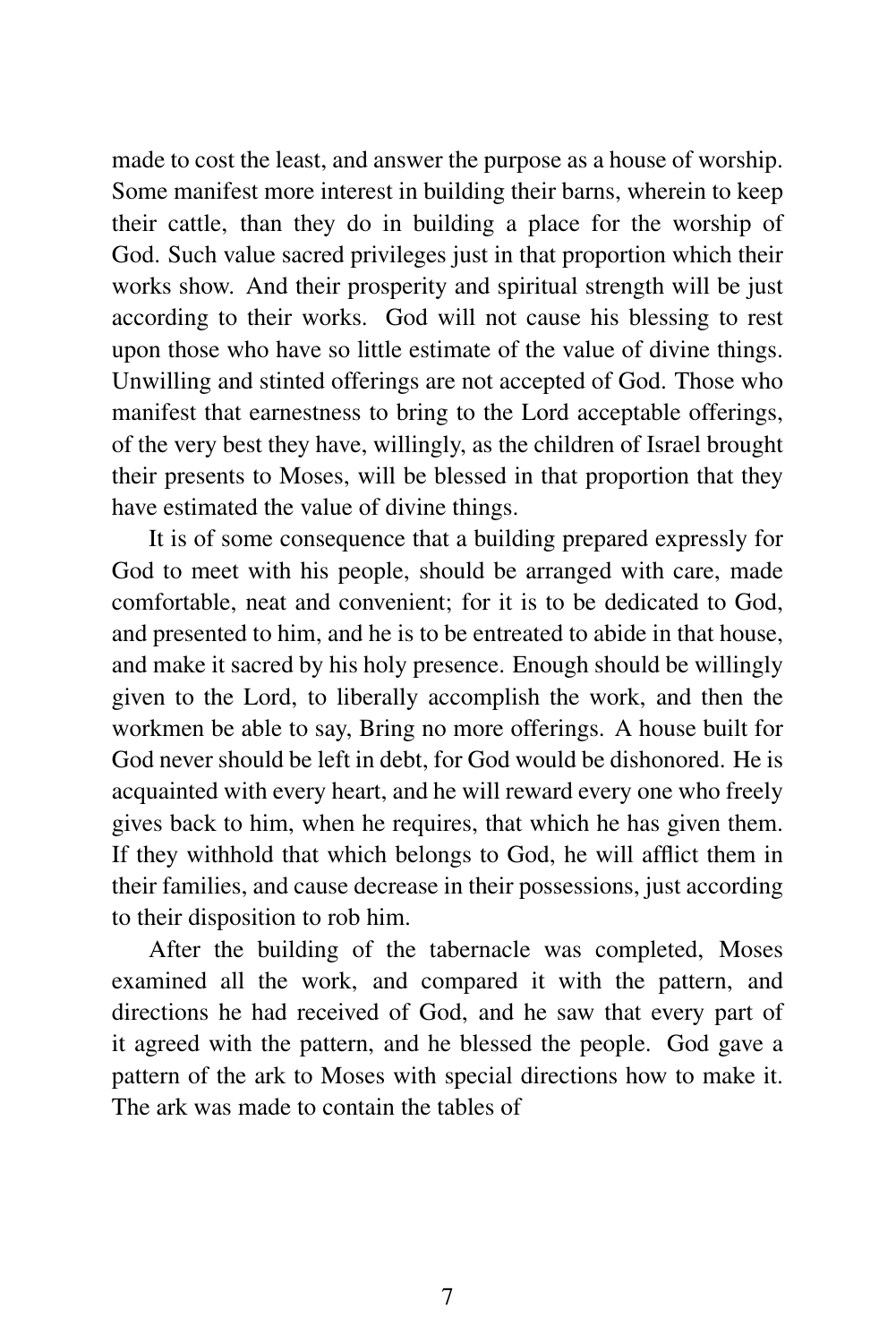stone, on which God engraved, with his own finger, the ten commandments. It was in form like a chest, and was overlaid and inlaid with pure gold. It was ornamented with crowns of gold round about the top. The cover of this sacred chest was the mercy-seat made of solid gold. On each end of the mercy-seat was fixed a cherub of pure solid gold. Their faces were turned toward each other, and were looking reverentially downward toward the mercy-seat, which represents all the heavenly angels looking with interest and reverence to the law of God deposited in the ark in the heavenly sanctuary. These cherubs had wings. One wing of each angel was stretched forth on high, while the other wing of each angel covered their forms. The ark of the earthly sanctuary was the pattern of the true ark in Heaven. There, beside the heavenly ark, stand living angels, at either end of the ark, with each, one wing overshadowing the mercy-seat, and stretching forth on high, while the other wings are folded over their forms in token of reverence and humility.

In the earthly ark Moses was required to place the tables of stone. These were called the tables of the testimony, and the ark was called the ark of the testimony, because they contained God's testimony in the ten commandments. The tabernacle was composed of two apartments, separated by a curtain, or vail.

All the furniture of the tabernacle was made of solid gold, or plated with gold. The curtains of the tabernacle were of a variety of colors, most beautifully arranged, and in these curtains were wrought, with threads of gold and silver, cherubims, which were to represent the angelic host, who are connected with the work of the heavenly sanctuary, and who are ministering angels to the saints upon the earth.

Within the second vail was placed the ark of the testimony, and the beautiful and rich curtain was drawn before the sacred ark. This curtain did not reach to the top of the building. The glory of God, which was above the mercy-seat, could be seen from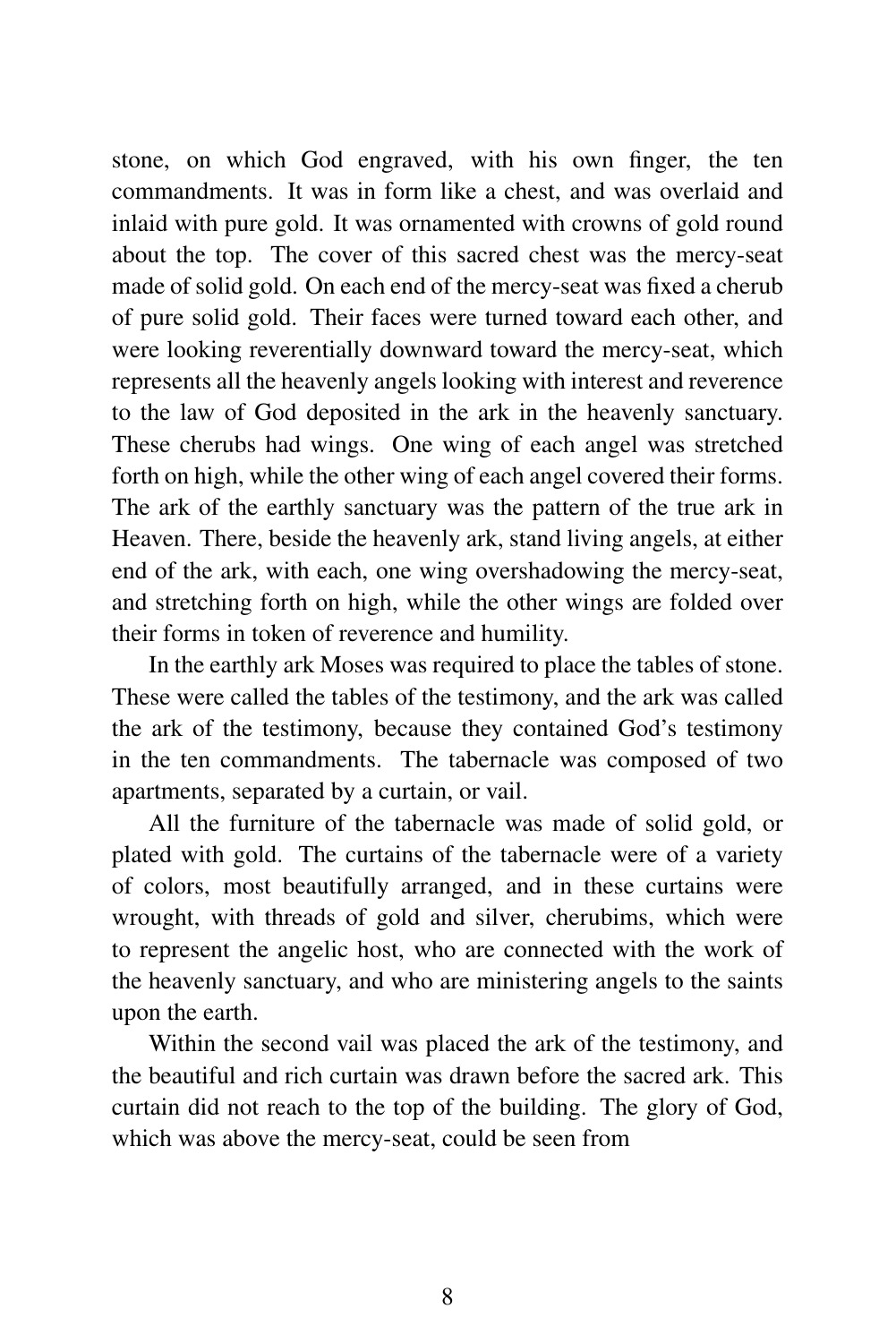both apartments, but in a much less degree from the first apartment. Directly before the ark, but separated by the curtain, was the golden altar of incense. The fire upon this altar was kindled by the Lord himself, and was sacredly cherished by feeding it with holy incense, which filled the sanctuary with its fragrant cloud, day and night. Its fragrance extended for miles around the tabernacle. When the priest offered the incense before the Lord, he looked to the mercy-seat. Although he could not see it, he knew it was there, and as the incense arose like a cloud, the glory of the Lord descended upon the mercy-seat, and filled the most holy place, and was visible in the holy place, and the glory often so filled both apartments that the priest was unable to officiate, and was obliged to stand at the door of the tabernacle. The priest in the holy place, directing his prayer by faith to the mercy-seat, which he could not see, represents the people of God directing their prayers to Christ before the mercy-seat in the heavenly sanctuary. They cannot behold their Mediator with the natural eye, but with the eye of faith they see Christ before the mercy-seat, and direct their prayers to him, and with assurance claim the benefits of his mediation.

These sacred apartments had no windows to give light. The candlestick was made of purest gold, and was kept burning night and day, and gave light to both apartments. The light of the lamps upon the candlestick reflected upon the boards plated with gold, at the sides of the building, and upon the sacred furniture, and upon the curtains of beautiful colors with cherubims wrought with threads of gold and silver, which appearance was glorious beyond description. No language can describe the beauty and loveliness, and sacred glory, which these apartments presented. The gold in the sanctuary reflected the colors of the curtains, which appeared like the different colors of the rainbow.

Only once a year could the high priest enter into the most holy place, after the most careful and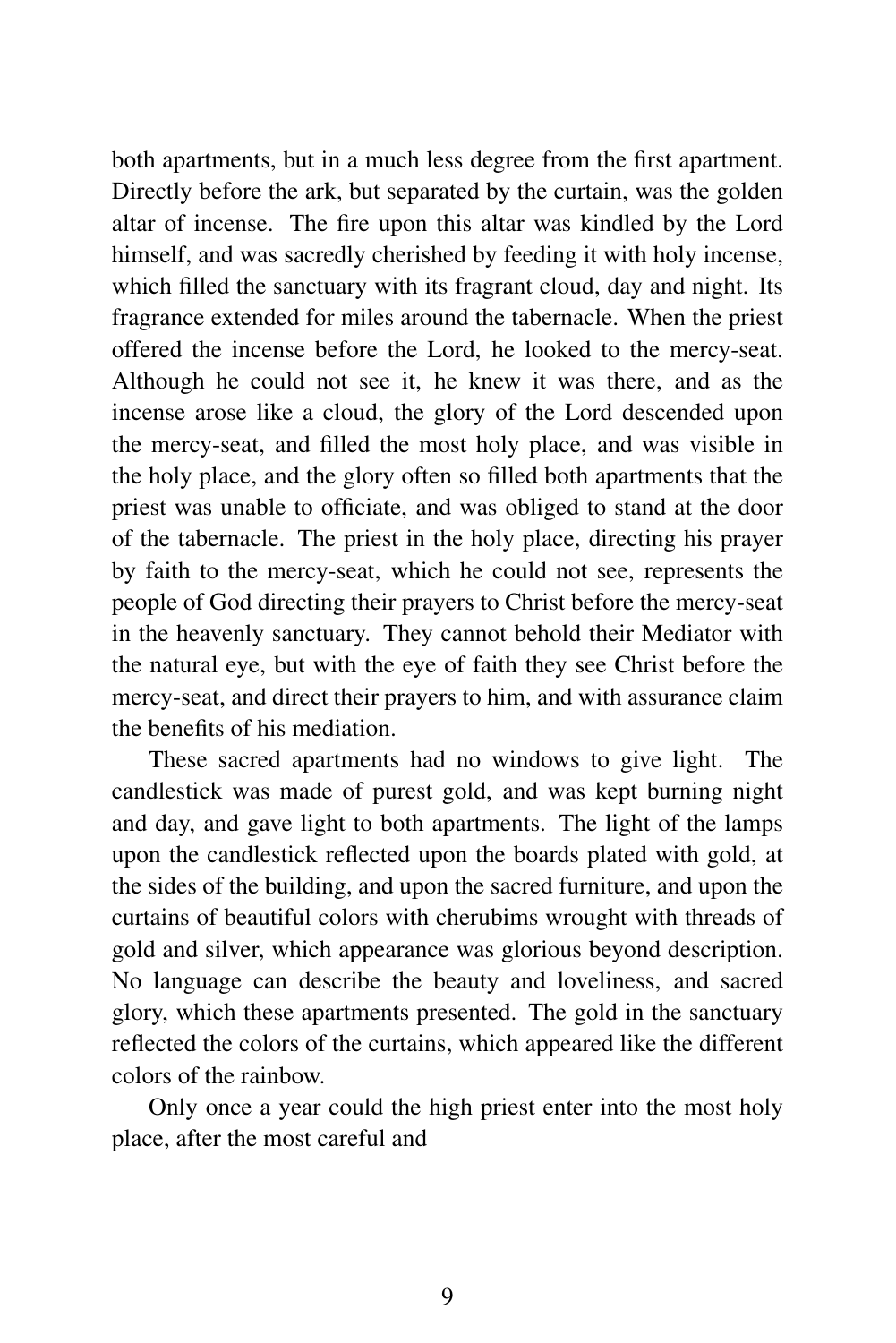solemn preparation. No mortal eye but that of the high priest could look upon the sacred grandeur of that apartment, because it was the especial dwelling-place of God's visible glory. The high priest always entered it with trembling, while the people waited his return with solemn silence. Their earnest desires were to God for his blessing. Before the mercy-seat God conversed with the high priest. If he remained an unusual time in the most holy, the people were often terrified, fearing that because of their sins, or some sin of the priest, the glory of the Lord had slain him. But when the sound of the tinkling of the bells upon his garments was heard, they were greatly relieved. He then came forth and blessed the people.

After the work of the tabernacle was finished, "a cloud covered the tent of the congregation, and the glory of the Lord filled the tabernacle. And Moses was not able to enter into the tent of the congregation, because the cloud abode thereon, and the glory of the Lord filled the tabernacle. And when the cloud was taken up from over the tabernacle, the children of Israel went onward in all their journeys. But if the cloud was not taken up, then they journeyed not till the day that it was taken up. For the cloud of the Lord was upon the tabernacle by day, and fire was on it by night, in the sight of all the house of Israel, throughout all their journeys." The tabernacle was constructed so as to be taken to pieces, and borne with them in all their journeyings.

The Lord directed the Israelites in all their travels through the wilderness. When it was for the good of the people, and the glory of God, that they should pitch their tents in a certain place, and there abide, God signified his will to them by the pillar of cloud resting low directly over the tabernacle. And there it remained until God would have them journey again. Then the cloud of glory was lifted up high above the tabernacle, and then they journeyed again. In all their journeyings they observed perfect order. Every tribe bore a standard, with the sign of their father's house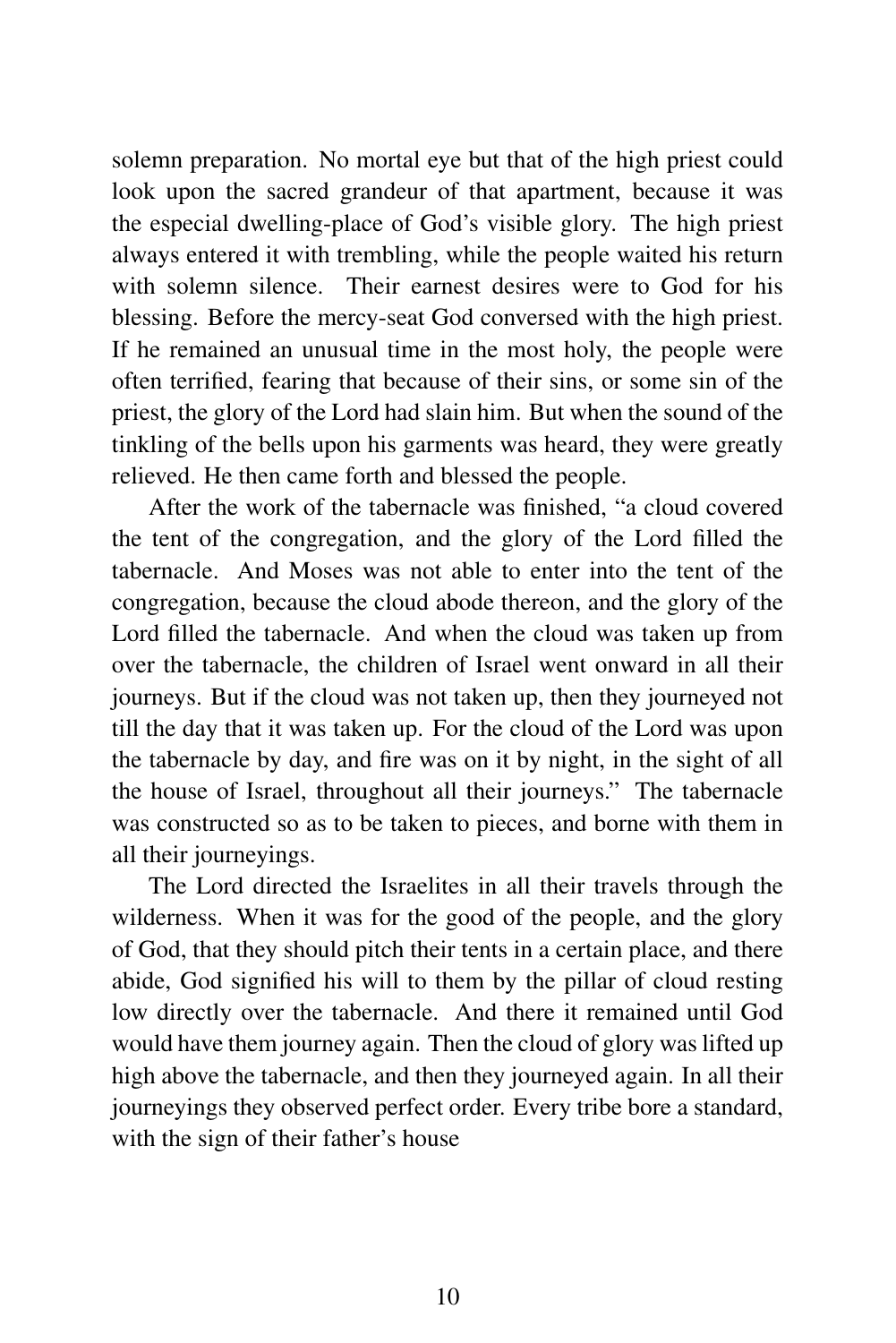upon it, and every tribe was commanded to pitch by their own standard. And when they traveled, the different tribes marched in order, every tribe under their own standard. When they rested from their journeyings, the tabernacle was erected, and then the different tribes pitched their tents in order, in just such a position as God commanded, around the tabernacle, at a distance from it.

When the people journeyed, the ark of the covenant was borne before them. "And the cloud of the Lord was upon them by day, when they went out of the camp. And it came to pass, when the ark set forward, that Moses said, Rise up, Lord, and let thine enemies be scattered, and let them that hate thee flee before thee. And when it rested, he said, Return, O Lord, unto the many thousands of Israel."

\*\*\*\*\*

#### <span id="page-12-0"></span>Chapter XXIII. - Strange Fire.

"And Nadab and Abihu, the sons of Aaron, took either of them his censer, and put fire therein, and put incense thereon, and offered strange fire before the Lord, which he commanded them not. And there went out fire from the Lord, and devoured them, and they died before the Lord. Then Moses said unto Aaron, This is it that the Lord spake, saying, I will be sanctified in them that come nigh me, and before all the people I will be glorified. And Aaron held his peace."

The sons of Aaron did not take the sacred fire from the altar, which the Lord himself had kindled, and which he commanded the priests to use when they offered incense before him. They took common fire and put in their censers, and put incense thereon. This was a transgression of God's express command, and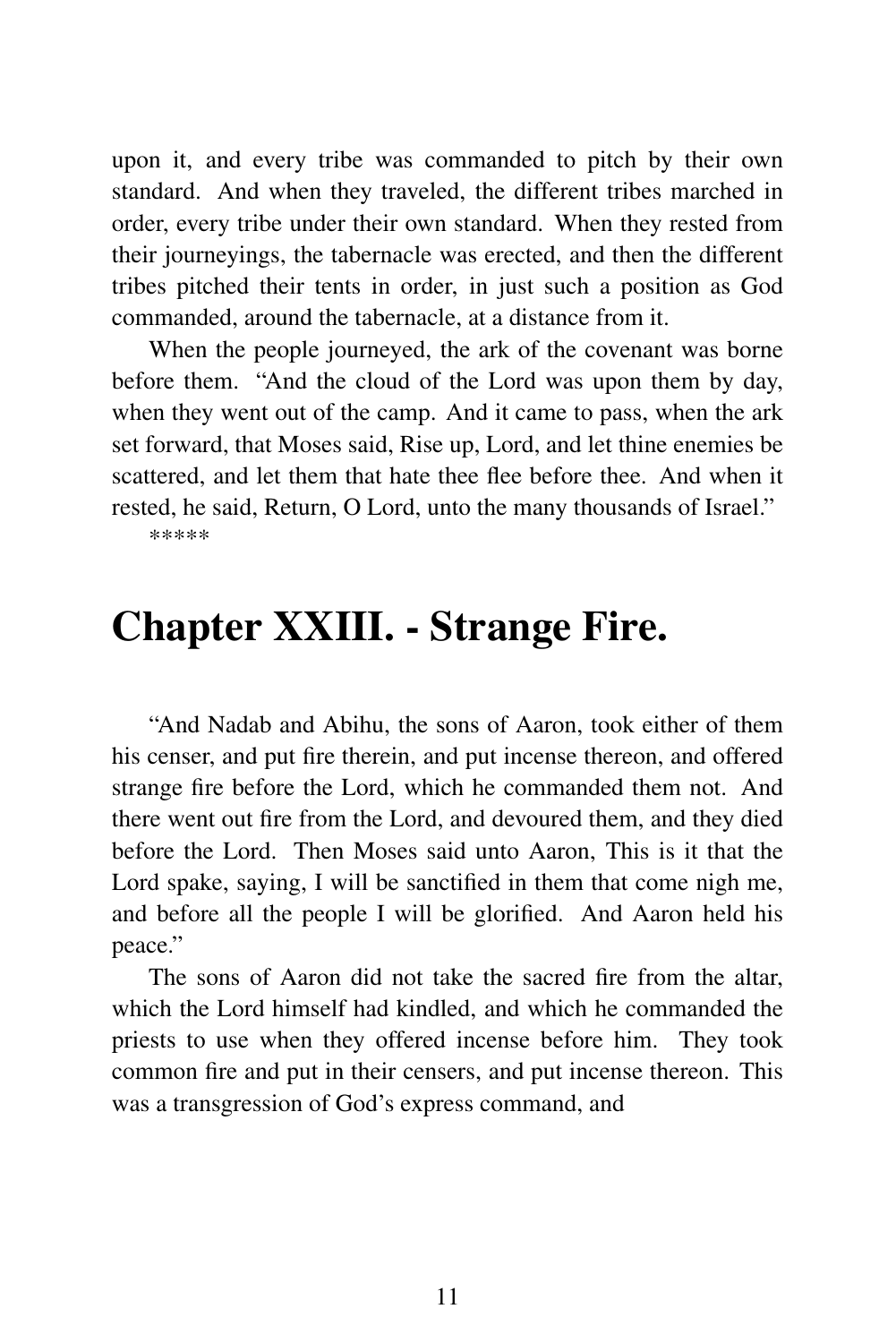his judgment speedily followed. Aaron's sons, who officiated in holy things, would not have thus transgressed if they had not indulged freely in the use of wine, and were partially intoxicated. They gratified the appetite, which debased their faculties, and disqualified them for their sacred office. Their intellects were beclouded, so that they did not have a realizing sense of the difference between the sacredness of the fire which God let fall from Heaven, and was kept burning continually upon the altar, and the common fire, which he had said they should not use. If they had had the full and clear use of their reasoning faculties they would have recoiled with horror at the presumptuous transgression of God's positive commands. They had been especially favored of God in being of the number of the elders who witnessed the glory of God in the mount. They understood that the most careful self-examination and sanctification was required on their part before presenting themselves in the sanctuary, where God's presence was manifested.

"And Moses said unto Aaron, and unto Eleazar, and unto Ithamar, his sons, Uncover not your heads, neither rend your clothes, lest ye die, and lest wrath come upon all the people; but let your brethren, the whole house of Israel, bewail the burning which the Lord hath kindled. And ye shall not go out from the door of the tabernacle of the congregation, lest ye die; for the anointing oil of the Lord is upon you. And they did according to the word of Moses." The father of the men slain, and their brothers, were forbidden to manifest any signs of grief for the ones who had been justly punished of God. When Moses reminded Aaron of the words of the Lord, that he would be sanctified in them that come nigh to him, Aaron was silent. He knew that God was just, and he murmured not. His heart was grieved at the dreadful death of his sons, while in their disobedience. Yet, according to God's command, he made no expression of his sorrow, lest he should share the same fate of his sons, and the congregation also be infected with the spirit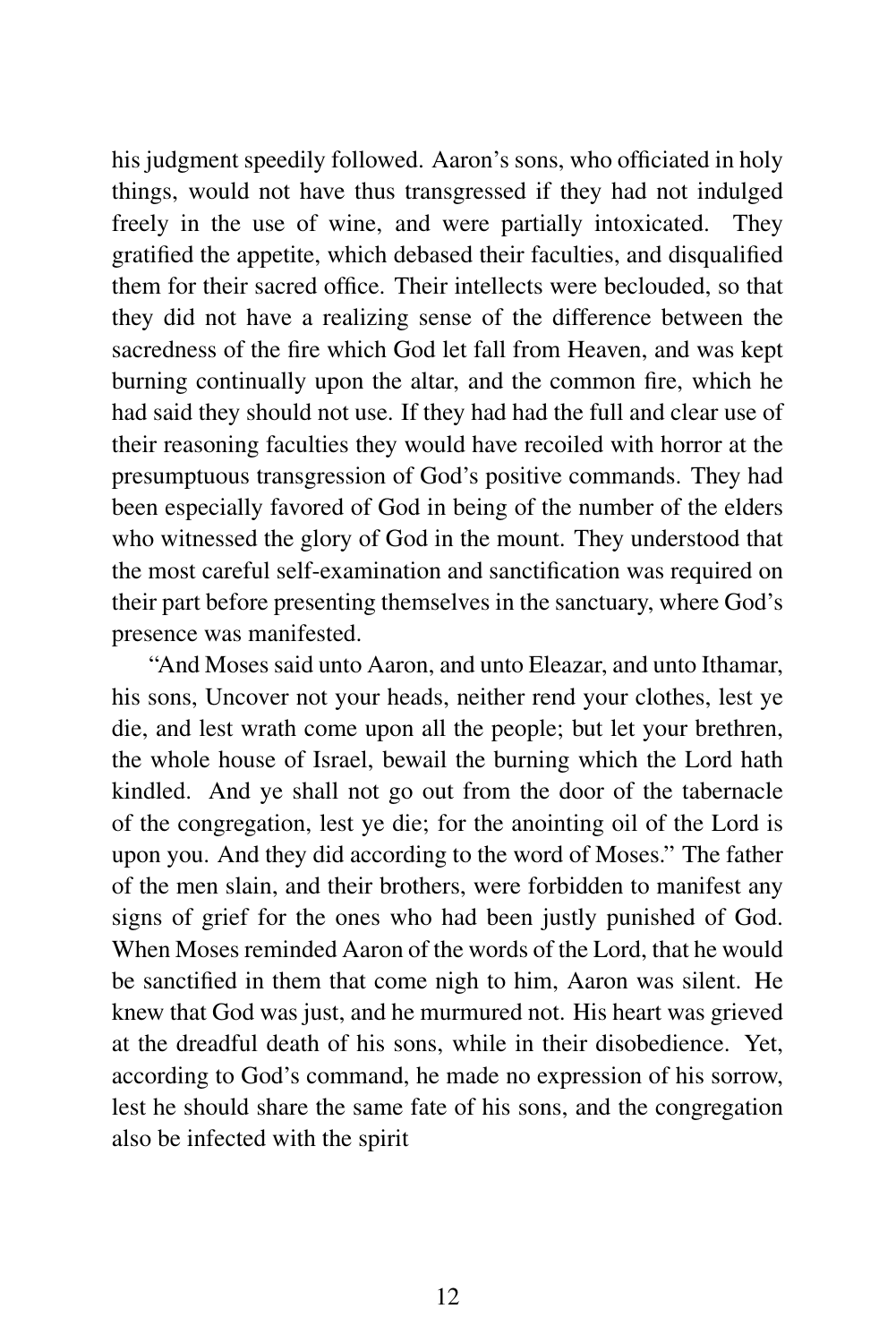of unreconciliation, and God's wrath come upon them.

"And the Lord spake unto Aaron, saying, Do not drink wine nor strong drink, thou, nor thy sons with thee, when ye go into the tabernacle of the congregation, lest ye die. It shall be a statute forever throughout your generations. And that ye may put difference between holy and unholy, and between unclean and clean."

When the Israelites committed sin, and God punished them for their transgression, and the people mourned for the fate of the one punished, instead of sorrowing because God had been dishonored, the sympathizers were accounted equally guilty as the transgressor.

The Lord teaches us, in the directions given to Aaron, reconciliation to his just punishments, even if his wrath comes very nigh. He would have his people acknowledge the justness of his corrections, that others may fear. In these last days many are liable to be self-deceived, and they are unable to see their own wrongs. If God, through his servants, reprove and rebuke the erring, there are those who stand ready to sympathize with those who deserve reproof. They will seek to lighten the burden which God compelled his servants to lay upon them. These sympathizers think they are performing a virtuous act by sympathizing with the one at fault, whose course may have greatly injured the cause of God. Such are deceived. They are only arraying themselves against God's servants, who have done his will, and against God himself, and are equally guilty with the transgressor. There are many erring souls who might have been saved if they had not been deceived by receiving false sympathy.

The case of Aaron's sons has been placed upon record for the benefit of God's people, and should teach those especially who are preparing for the second coming of Christ, that the indulgence of a depraved appetite destroys the fine feelings of the soul, and so affects the reasoning faculties which God has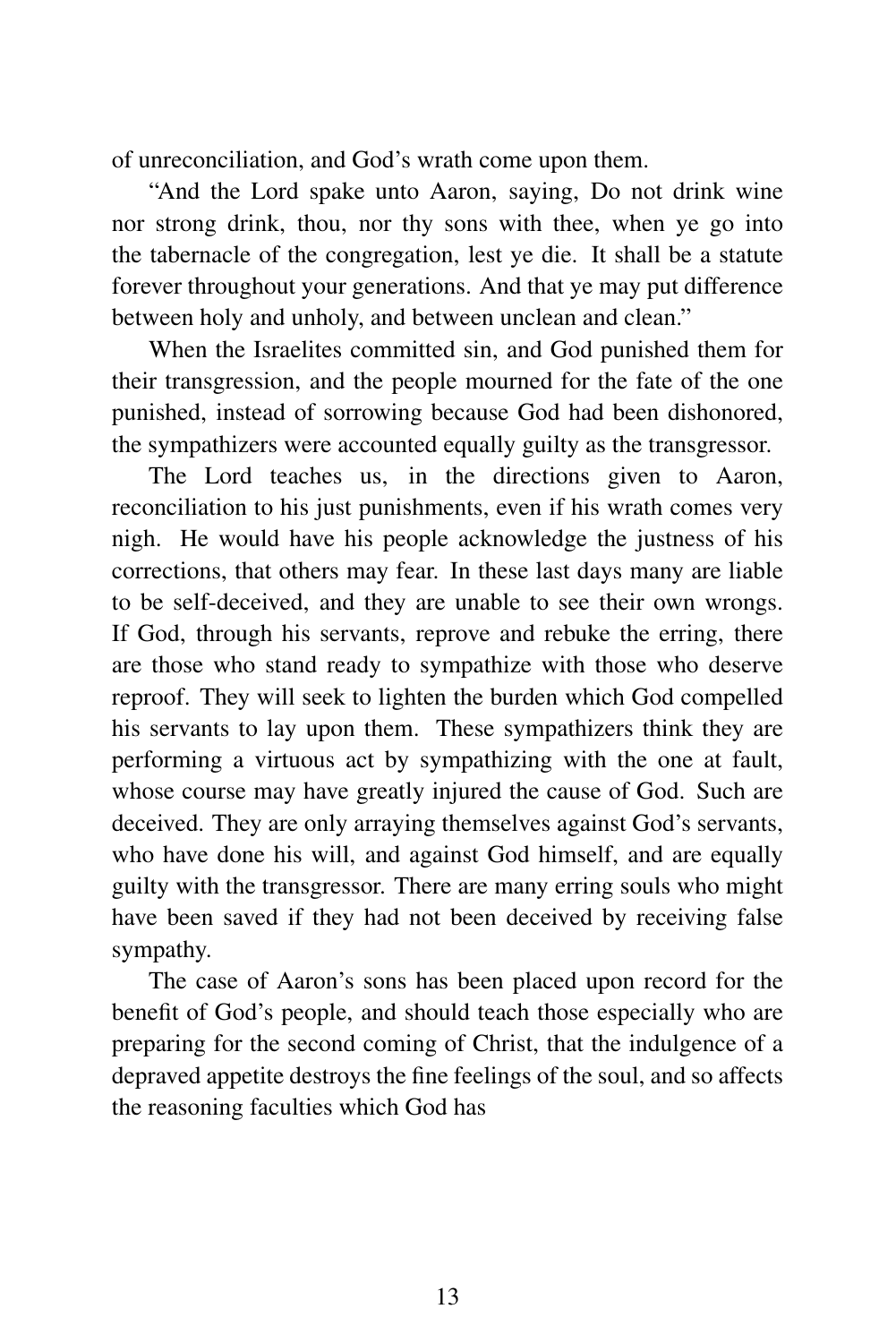given to man, that spiritual and holy things lose their sacredness. Disobedience looks pleasing, instead of exceeding sinful. Satan rejoices to see men, formed in the image of his Maker, yield themselves as slaves to a depraved appetite, for he can then successfully control the faculties of the mind, and lead those who are intemperate to act in a manner to debase themselves and dishonor God, by losing the high sense of his sacred requirements. It was the indulgence of the appetite which caused the sons of Aaron to use common instead of sacred fire for their offerings.

The sons of Aaron departing from God's commands represents those who transgress the fourth commandment of Jehovah, which is very plain—"Six days shalt thou labor, and do all thy work; but the seventh day is the Sabbath of the Lord thy God: in it thou shalt not do any work," &c. Nearly all the professed followers of Christ do not keep the day God has sanctified and required them to keep sacred, to rest upon it because he has rested upon it himself. They labor upon God's holy time, and honor the first day of the week by resting upon it, which is a common working day, a day upon which God did not rest, and upon which he has placed no sacred honor.

A departure from the fourth commandment will not now be visited immediately with temporal death. Yet God does not regard the violation of his commandments any more lightly than he did the transgression of Aaron's sons. Death is the final punishment of all who reject light, and continue in transgression. When God says, Keep holy the seventh day, he does not mean the sixth, nor the first, but the very day he has specified. If men substitute a common day for the sacred, and say that will do just as well, they insult the Maker of the heavens and of the earth, who made the Sabbath to commemorate his resting upon the seventh day, after creating the world in six days. It is dangerous business in the service of God to deviate from his institutions. Those who have to do with God, who is infinite, who explicitly directs in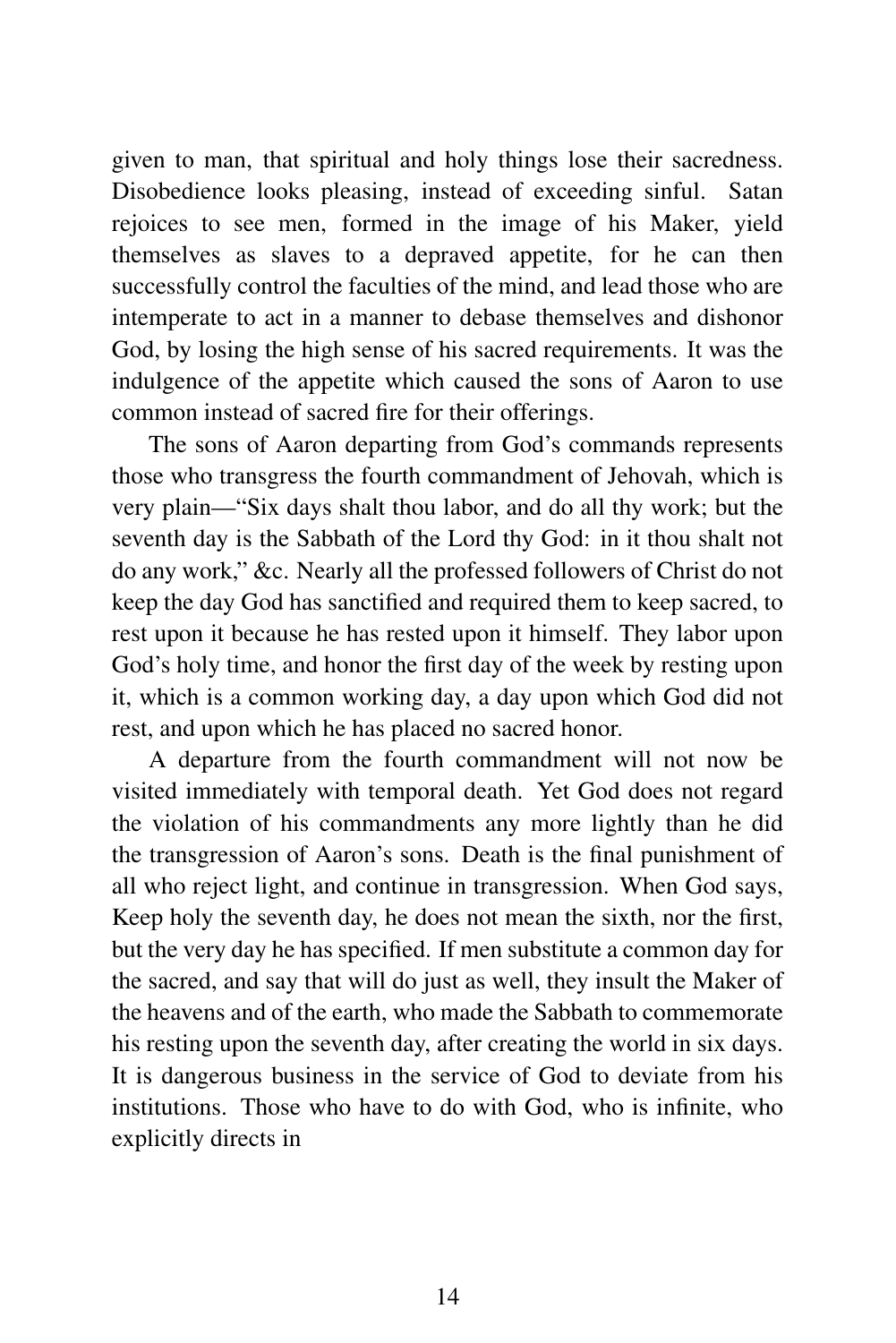regard to his own worship, should follow the exact course he has prescribed, and not feel at liberty to deviate in the smallest respect, because they think it will answer just as well. God will teach all his creatures that he means just what he says.

\*\*\*\*\*

#### <span id="page-16-0"></span>Chapter XXIV. - The Quails.

God continued to feed the Hebrew host with the bread rained from Heaven; but they were not satisfied. Their depraved appetites craved meat, which God in his wisdom had withheld, in a great measure, from them. "And the mixed multitude that was among them fell a lusting; and the children of Israel also wept again, and said, Who shall give us flesh to eat? We remember the fish, which we did eat in Egypt freely, the cucumbers, and the melons, and the leeks, and the onions, and the garlic. But now our soul is dried away. There is nothing at all besides this manna before our eyes." They became weary of the food prepared for them by angels, and sent them from Heaven. They knew it was just the food God wished them to have, and that it was healthful for them and their children. Notwithstanding their hardships in the wilderness, there was not a feeble one in all their tribes. Satan, the author of disease and misery, will approach God's people where he can have the greatest success. He has controlled the appetite in a great measure from the time of his successful experiment with Eve, in leading her to eat the forbidden fruit. He came with his temptations first to the mixed multitude, the believing Egyptians, and stirred them up to seditious murmurings. They would not be content with the healthful food which God had provided for them. Their depraved appetites craved a greater variety, especially flesh meats.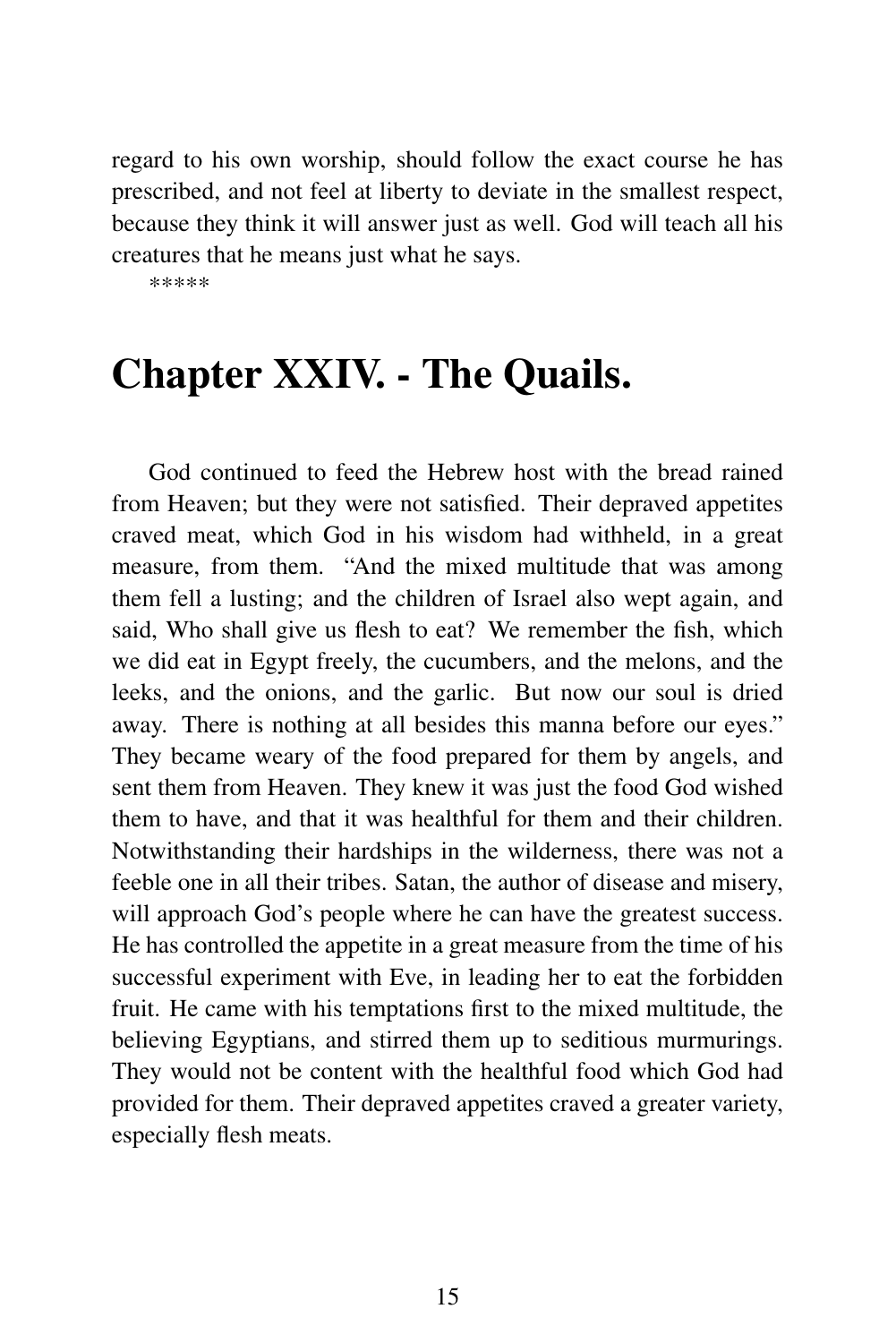This murmuring soon infected nearly the whole body of the people. At first, God did not gratify their lustful appetites, but caused his judgments to come upon them, and consumed the most guilty by lightning from Heaven. Yet this, instead of humbling, only seemed to increase their murmurings. When Moses heard the people weeping in the door of their tents, and complaining throughout their families, he was displeased. He presented before the Lord the difficulties of his situation, and the unsubmissive spirit of the Israelites, and the position in which God had placed him to the people, that of a nursing father, who should make the sufferings of the people his own. He inquired of the Lord how he could bear this great burden of continually witnessing the disobedience of Israel, and hearing their murmurings against his commands, and against God himself. He declared before the Lord that he had rather die than see Israel, by their perverseness, drawing down judgments upon themselves, while the enemies of God were rejoicing in their destruction. In his distress he said, I am not able to bear all this responsibility alone, because it is too heavy for me.

The Lord directed Moses to gather before him seventy of the elders, whom he knew to be the elders of the people. They were not to be those only in advanced years, but men of dignity, sound judgment, and experience, who were qualified to be judges, or officers. "And bring them unto the tabernacle of the congregation, that they may stand there with thee. And I will come down and talk with thee there; and I will take of the spirit which is upon thee, and will put it upon them, and they shall bear the burden of the people with thee, that thou bear it not thyself alone. And say thou unto the people, Sanctify yourselves against tomorrow, and ye shall eat flesh; for ye have wept in the ears of the Lord, saying, Who shall give us flesh to eat? for it was well with us in Egypt; therefore the Lord will give you flesh, and ye shall eat. Ye shall not eat one day, nor two days, nor five days, neither ten days, nor twenty days; but even a whole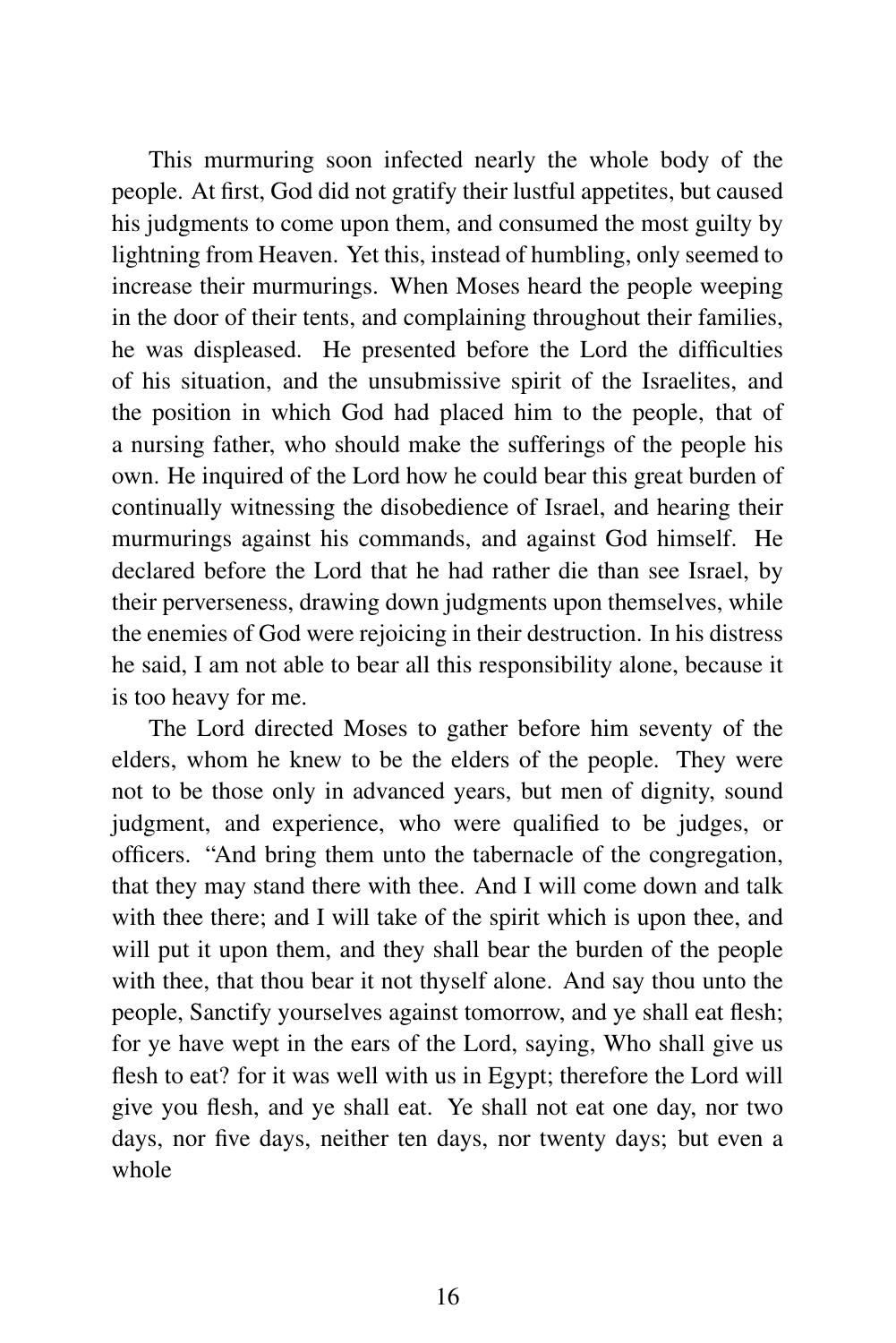month, until it come out at your nostrils, and it be loathsome unto you; because that ye have despised the Lord which is among you, and have wept before him, saying, Why came we forth out of Egypt? And Moses said, The people among whom I am, are six hundred thousand footmen; and thou hast said, I will give them flesh, that they may eat a whole month. Shall the flocks and the herds be slain for them, to suffice them? Or shall all the fish of the sea be gathered together for them, to suffice them? And the Lord said unto Moses, Is the Lord's hand waxed short? Thou shalt see now whether my word shall come to pass unto thee or not."

Moses himself showed a manifest distrust of the power of God, for which the Lord rebuked him. By this question of the Lord to Moses, he was made to understand that nothing was impossible with the great Ruler of the universe. He reproved Moses for his forgetfulness of his miracles. He who could divide the Red Sea, and bind the waters that they were like a wall on either side of Israel, as they passed through on dry land, and could rain them bread from Heaven, and bring them water out of the flinty rock, could provide meat to supply the host of Israel.

"And Moses went out, and told the people the words of the Lord, and gathered the seventy men of the elders of the people, and set them round about the tabernacle. And the Lord came down in a cloud, and spake unto him, and took of the spirit that was upon him, and gave it unto the seventy elders; and it came to pass, that when the spirit rested upon them they prophesied, and did not cease." This prophetic gift rested upon the judges and elders to establish the confidence of the people in them, and to be a sign that God had chosen them to unite their authority with Moses, and assist him in the work of subduing the murmurings of the people during their sojourn in the wilderness, and thus ease the task upon Moses.

"And there went forth a wind from the Lord, and brought quails from the sea, and let them fall by the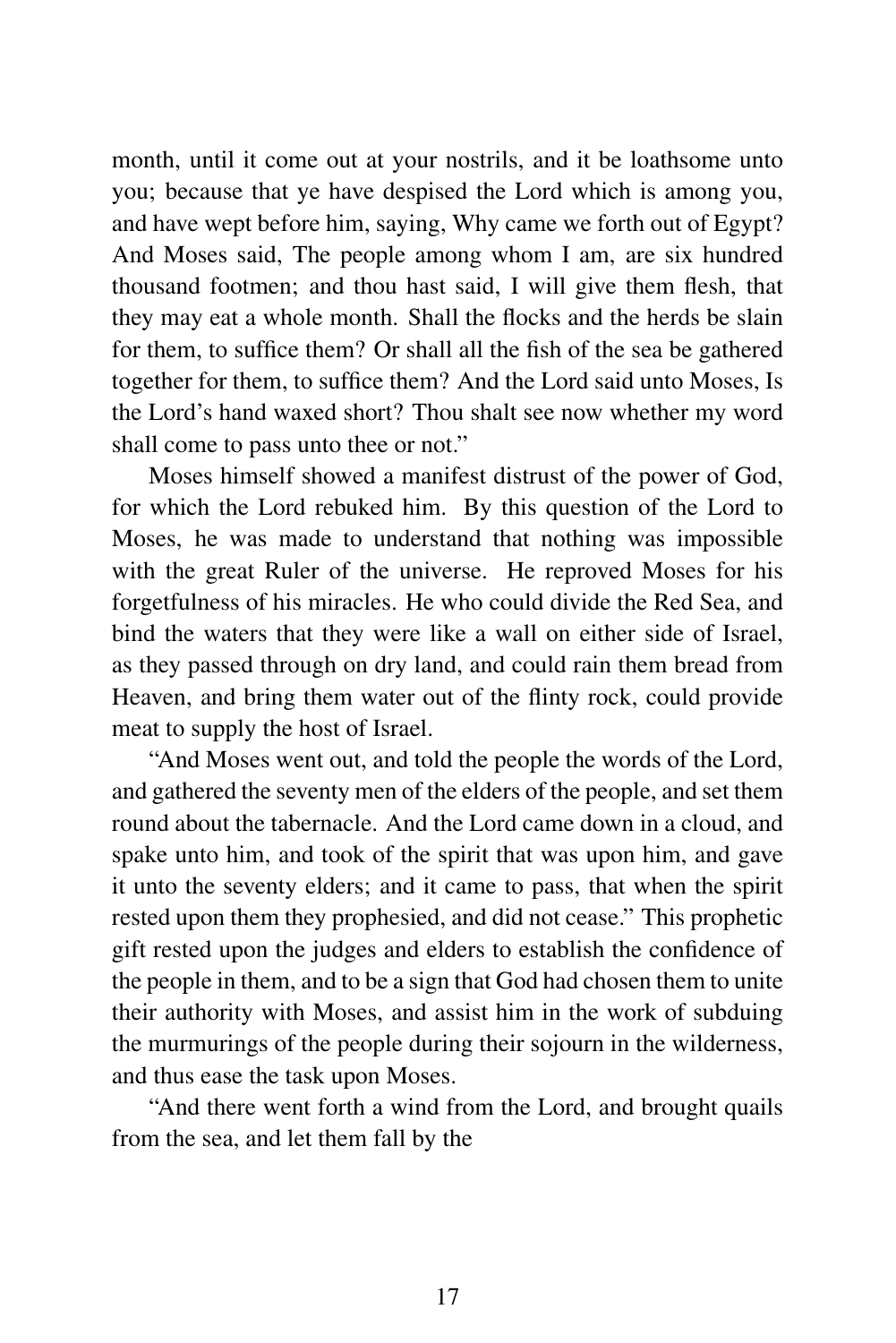camp, as it were a day's journey on this side, and as it were a day's journey on the other side, round about the camp, and, as it were, two cubits high upon the face of the earth. And the people stood up all that day, and all that night, and all the next day, and they gathered the quails. He that gathered least gathered ten homers, and they spread them all abroad for themselves round about the camp. And while the flesh was yet between their teeth, the wrath of the Lord was kindled against the people, and the Lord smote the people with a very great plague."

In this instance the Lord gave the people that which was not for their best good, because they would have it. They would not submit to receive from the Lord those things which would prove for their good. They gave themselves up to seditious murmurings against Moses, and against the Lord, because they did not receive those things which would prove an injury to them. Their depraved appetites controlled them, and God gave them flesh meats, as they desired, and he let them suffer the results of gratifying their lustful appetites. Burning fevers cut down very large numbers of the people. Those who had been most guilty in their murmurings were slain as soon as they tasted the meat for which they had lusted. If they had submitted to have the Lord select their food for them, and had been thankful, and satisfied for food which they could eat freely of without injury, they would not have lost the favor of God, and then been punished for their rebellious murmurings, by great numbers of them being slain.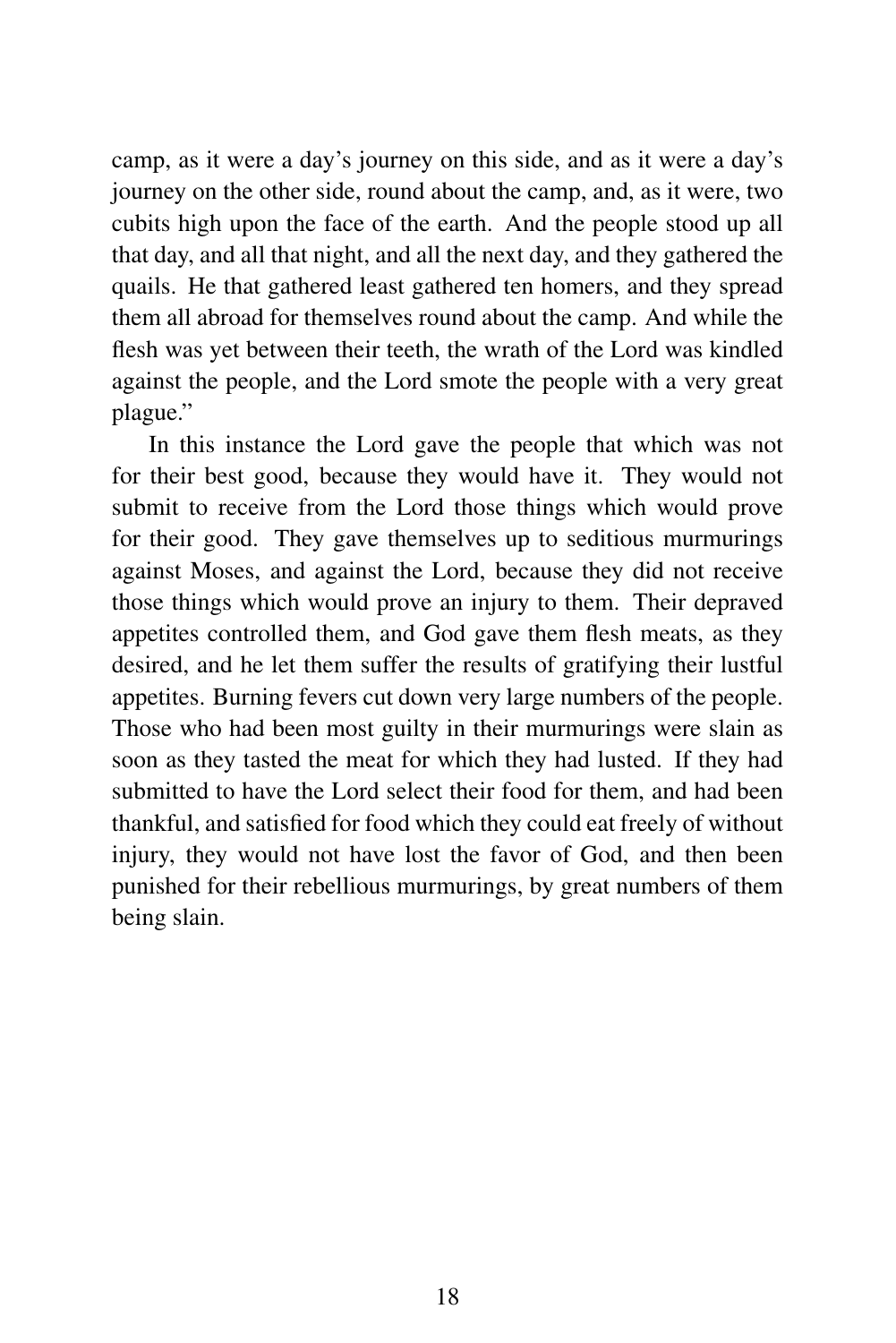#### <span id="page-20-0"></span>Chapter XXV. - Miriam.

After Moses had told the Lord that he was unable to bear the burden of the people alone, and God had directed him to choose seventy of the elders, and he had put the same spirit upon them which was upon Moses, Aaron and Miriam were jealous because they had not been consulted in the matter. They had not felt reconciled to the act of Moses in so readily receiving the counsel of Jethro, his father-in-law. They feared that he had more influence over Moses than they had. And now, seventy elders had been chosen without their being consulted, and as they had never themselves felt the responsibility and burdens which Moses had borne for the people, they did not see any real necessity for the help of the seventy elders. "And they said, Hath the Lord indeed spoken only by Moses? Hath he not spoken also by us? And the Lord heard it."

Aaron and Miriam thought that as they had been chosen to aid Moses in the work, that they bore the burden of the work as well as Moses. And as the Lord had spoken by them, as well as by Moses, why should he complain of such heavy burdens as to need seventy of the judges and elders appointed to the work of aiding him. Moses felt his weakness. He felt the great work committed to him, as no other man had ever felt. Aaron had shown his weakness by yielding to the people, and making a molten calf in the absence of Moses. God had ever been Moses' counselor.

As Miriam became jealous of Moses, she was disposed to find fault with the events of his life which God had especially over-ruled. She complained of Moses because he married an Ethiopian woman, instead of taking a wife from among the Hebrews. The wife of Moses was not black, but her complexion was some darker than the Hebrews. She was of a timid disposition,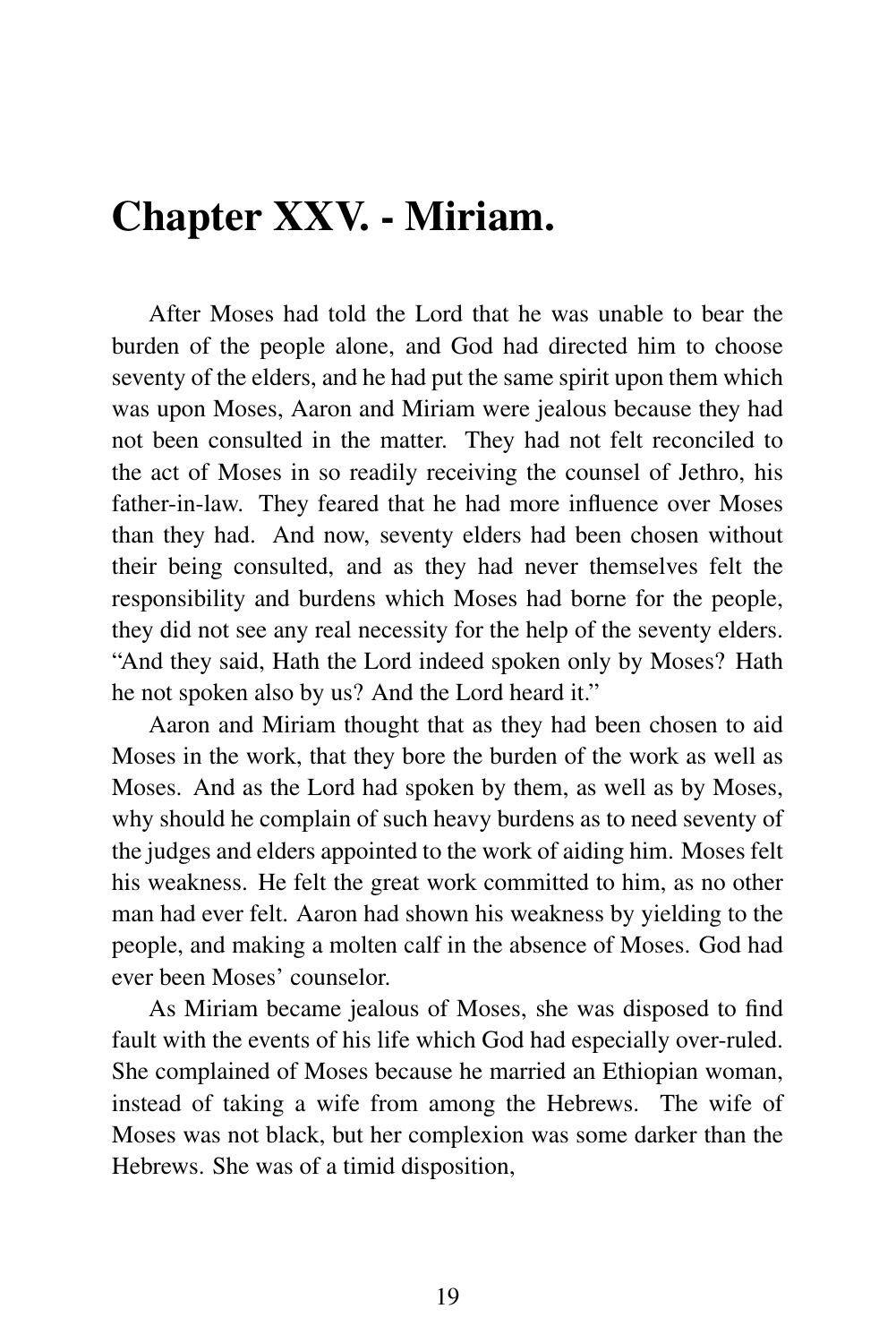tender-hearted, and was greatly affected to witness suffering. This was the reason that Moses consented to have her return to Midian, while he was in Egypt, that she might not witness the terrific plagues which the Lord was to bring upon Egypt. After she met her husband in the wilderness, she saw that his burdens and anxieties were liable to wear away his strength, and in her distress she acquainted her father with the matter. Jethro had marked that the care of all the people was upon Moses, and therefore he counseled him to look after the religious interest of the Hebrew host, while worthy men, free from covetousness, should be selected to look after the secular concerns of the people.

After Miriam became jealous, she imagined that Aaron and herself had been neglected, and that Moses' wife was the cause—that she had influenced the mind of her husband—that he did not consult them in important matters as much as formerly.

The Lord heard the words of murmuring against Moses, and he was displeased, for Moses was very meek, above all the men which were upon the face of the earth. "And the Lord spake suddenly unto Moses, and unto Aaron, and unto Miriam, Come out ye three unto the tabernacle of the congregation. And they three came out. And the Lord came down in the pillar of the cloud, and stood in the door of the tabernacle, and called Aaron and Miriam, and they both came forth. And he said, Hear now my words. If there be a prophet among you, I the Lord will make myself known unto him in a vision, and will speak unto him in a dream. My servant Moses is not so, who is faithful in all mine house. With him will I speak mouth to mouth, even apparently, and not in dark speeches; and the similitude of the Lord shall he behold. Wherefore, then, were ye not afraid to speak against my servant Moses? And the anger of the Lord was kindled against them, and he departed. And the cloud departed from off the tabernacle, and behold Miriam became leprous, white as snow, and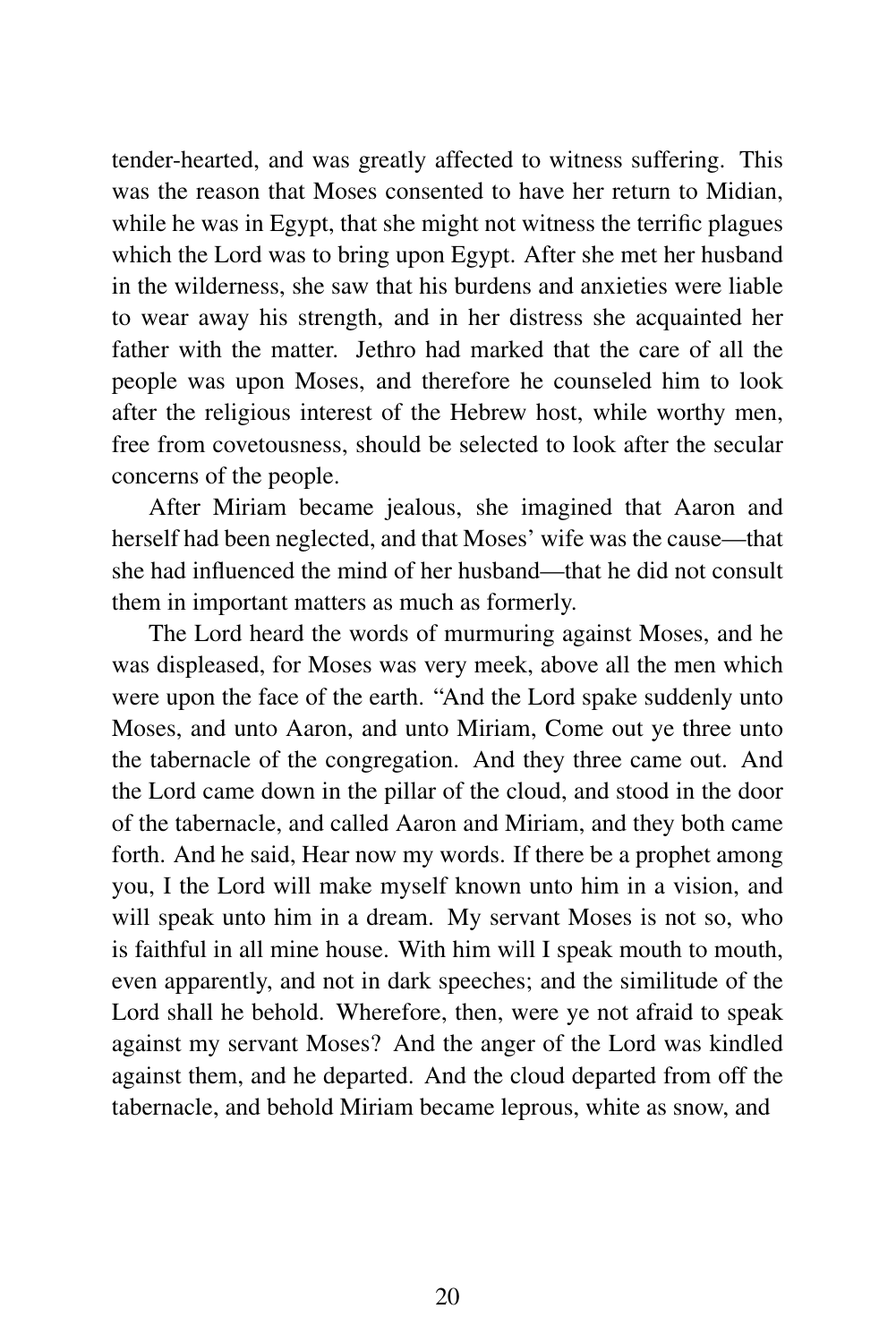Aaron looked upon Miriam, and behold she was leprous. And Aaron said unto Moses, Alas, my lord, I beseech thee, lay not the sin upon us, wherein we have done foolishly, and wherein we have sinned. Let her not be as one dead. And Moses cried unto the Lord, saying, Heal her now, O God, I beseech thee." "And Miriam was shut out from the camp seven days; and the people journeyed not till Miriam was brought in again."

The cloud was removed from the tabernacle because the wrath of God rested upon Miriam, and it did not return until she was removed out of the camp. God had chosen Moses, and put his Spirit upon him, and by the complaints of Miriam against God's chosen servant, she not only behaved irreverently to Moses, but toward God himself, who had chosen him. Aaron was drawn into the jealous spirit of his sister Miriam. He might have prevented the evil if he had not sympathized with her, and had presented before her the sinfulness of her conduct. But instead of this, he listened to her words of complaint. The murmurings of Miriam and Aaron are left upon record as a rebuke to all who will yield to jealousy, and complain of those upon whom God lays the burden of his work.

\*\*\*\*\*

### <span id="page-22-0"></span>Chapter XXVI. - Caleb and Joshua.

The Lord commanded Moses to send men to search the land of Canaan, which he would give unto the children of Israel. A ruler of each tribe was to be selected for this purpose. They went, and after forty days returned from their search, and came before Moses and Aaron, and all the congregation of Israel, and showed them the fruit of the land. All agreed that it was a good land, and they exhibited the rich fruit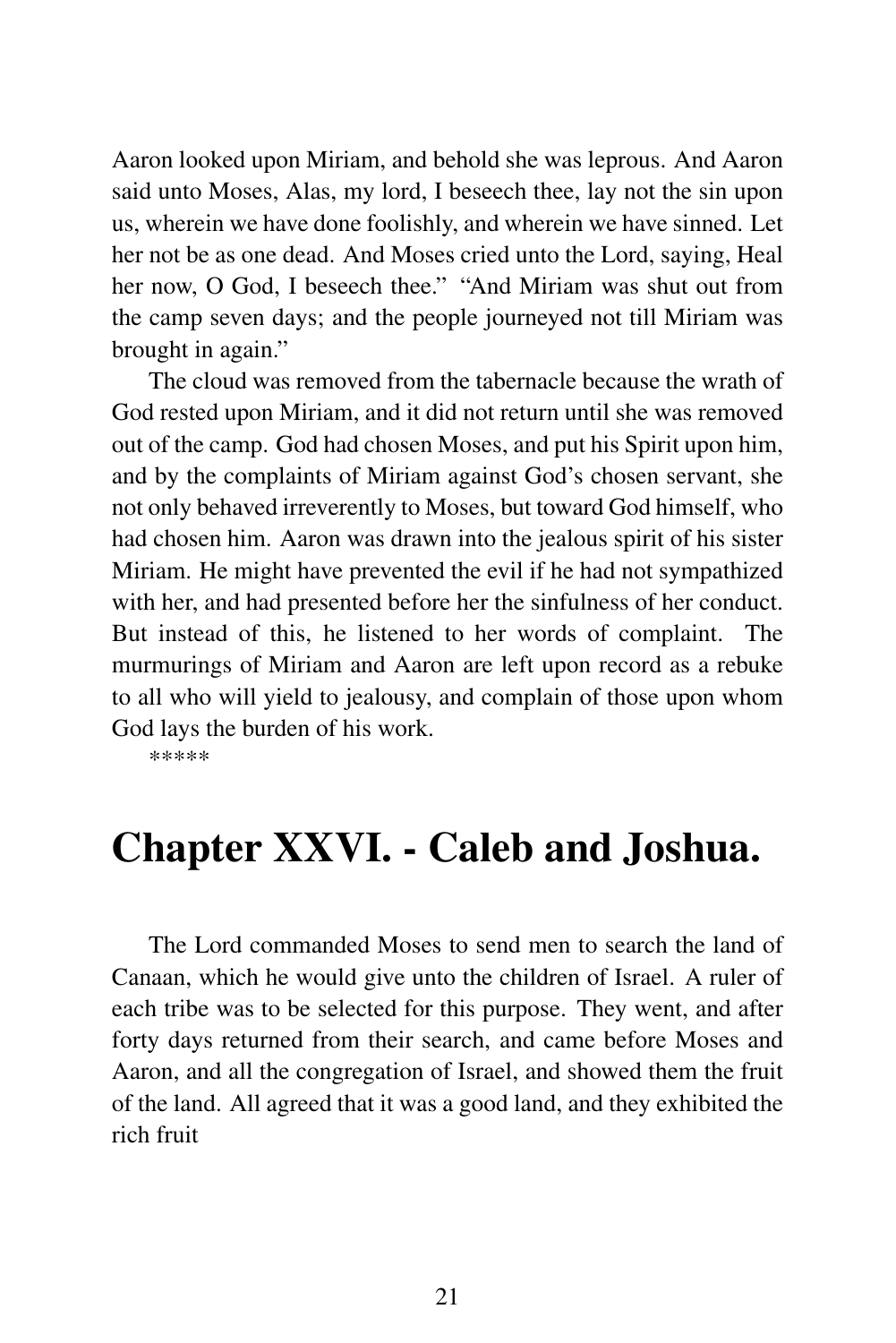which they had brought as evidence. One cluster of the grapes was so large that two men carried it between them on a staff. They also brought of the figs, and the pomegranates, which grew there in abundance. After they had spoken of the fertility of the land, all but two spoke very discouragingly of their being able to possess it. They said that the people were very strong that dwelt in the land, and the cities were surrounded with great and high walls, and, more than all this, they saw the children of the giant Anak there. They then described how the people were situated around Canaan, and the impossibility of their ever being able to possess it.

As the people listened to this report they gave vent to their disappointment with bitter reproaches and wailing. They did not wait, and reflect, and reason, that God, who had brought them out thus far, would certainly give them the land. But they yielded to discouragement at once. They limited the power of the Holy One, and trusted not in God, who had hitherto led them. They reproached Moses, and murmuringly said to one another, This, then, is the end of all our hopes. This is the land that we have been traveling from Egypt to obtain. Caleb and Joshua sought to obtain a hearing. But the people were so excited they could not command themselves to listen to these two men. After they were calmed a little, Caleb ventured to speak. He said to the people, "Let us go up at once, and possess it, for we are well able to overcome it." But the men that went up with him said, "We be not able to go up against the people, for they are stronger than we." And they continued to repeat their evil report, and declared that all the men were of great stature. "And there we saw the giants, the sons of Anak, which come of the giants. And we were in our own sight as grasshoppers, and so we were in their sight. And all the congregation lifted up their voice, and cried, and the people wept that night. And all the children of Israel murmured against Moses and against Aaron. And the whole congregation said unto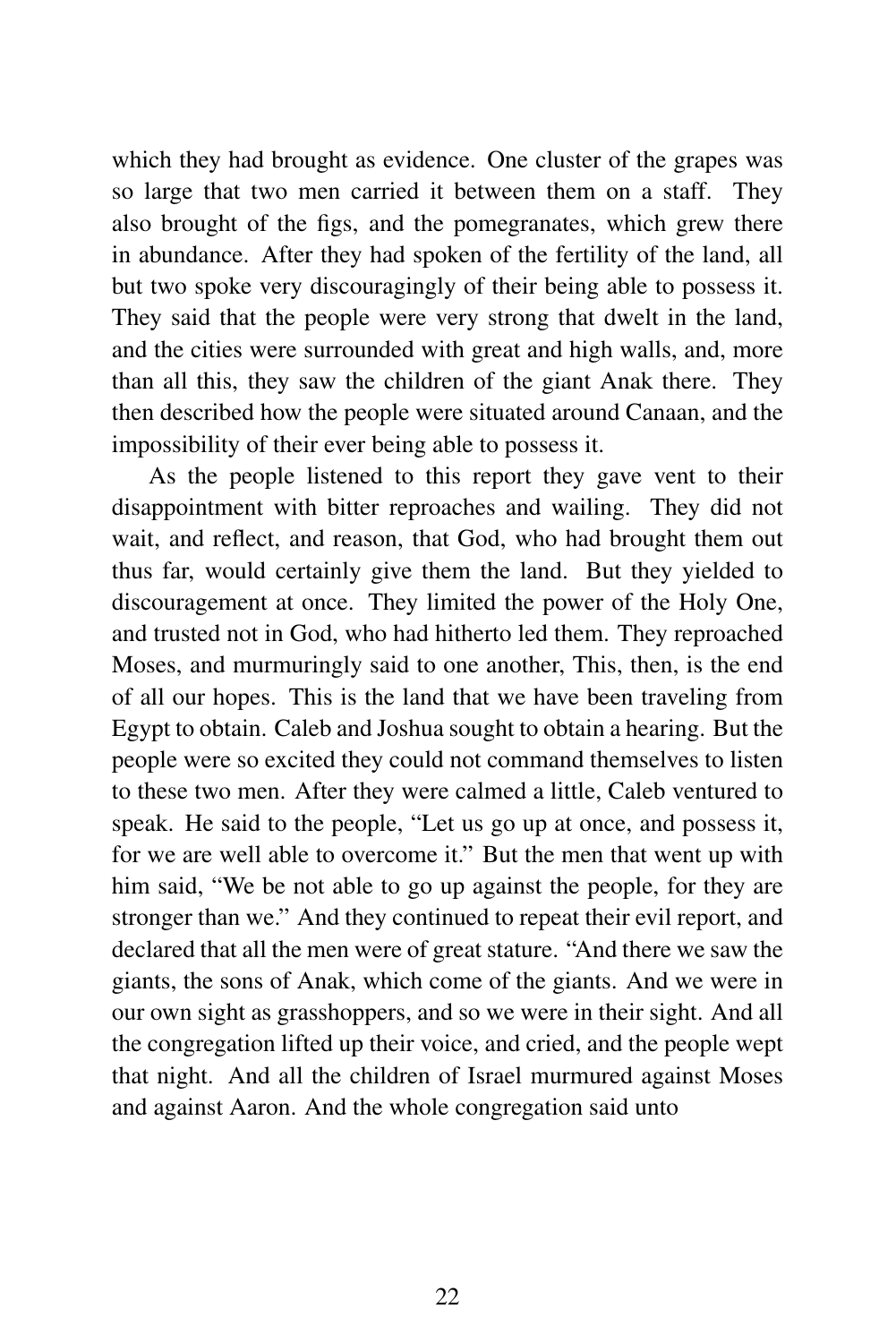them, Would God that we had died in the land of Egypt! or would God that we had died in this wilderness! And wherefore hath the Lord brought us unto this land, to fall by the sword, that our wives and our children should be a prey? Were it not better for us to return into Egypt? And they said one to another, Let us make a captain, and let us return into Egypt. Then Moses and Aaron fell on their faces before all the assembly of the congregation of the children of Israel."

The Israelites not only gave vent to their complaints against Moses, but accused God himself of dealing deceitfully with them, by promising them a land which they were unable to possess. Their rebellious spirit here arose so high that, forgetful of the strong arm of Omnipotence, which had brought them out of the land of Egypt, and had thus far conducted them by a series of miracles, they resolved to choose a commander to lead them back to Egypt, where they had been slaves, and had suffered so many hardships. They actually appointed them a captain, thus discarding Moses, their patient, suffering leader, and they murmured bitterly against God.

Moses and Aaron fell upon their faces before the Lord in the presence of all the assembly of the congregation, to implore the mercy of God in favor of a rebellious people. But their distress and grief was too great for utterance. They remained upon their faces in utter silence. Caleb and Joshua rent their clothes, as an expression of the greatest sorrow. "And they spake unto all the company of the children of Israel, saying, The land, which we passed through to search it, is an exceeding good land. If the Lord delight in us, then he will bring us into this land, and give it us; a land which floweth with milk and honey. Only rebel not ye against the Lord, neither fear ye the people of the land; for they are bread for us. Their defense is departed from them, and the Lord is with us. Fear them not."

"Their defense is departed from them." That is,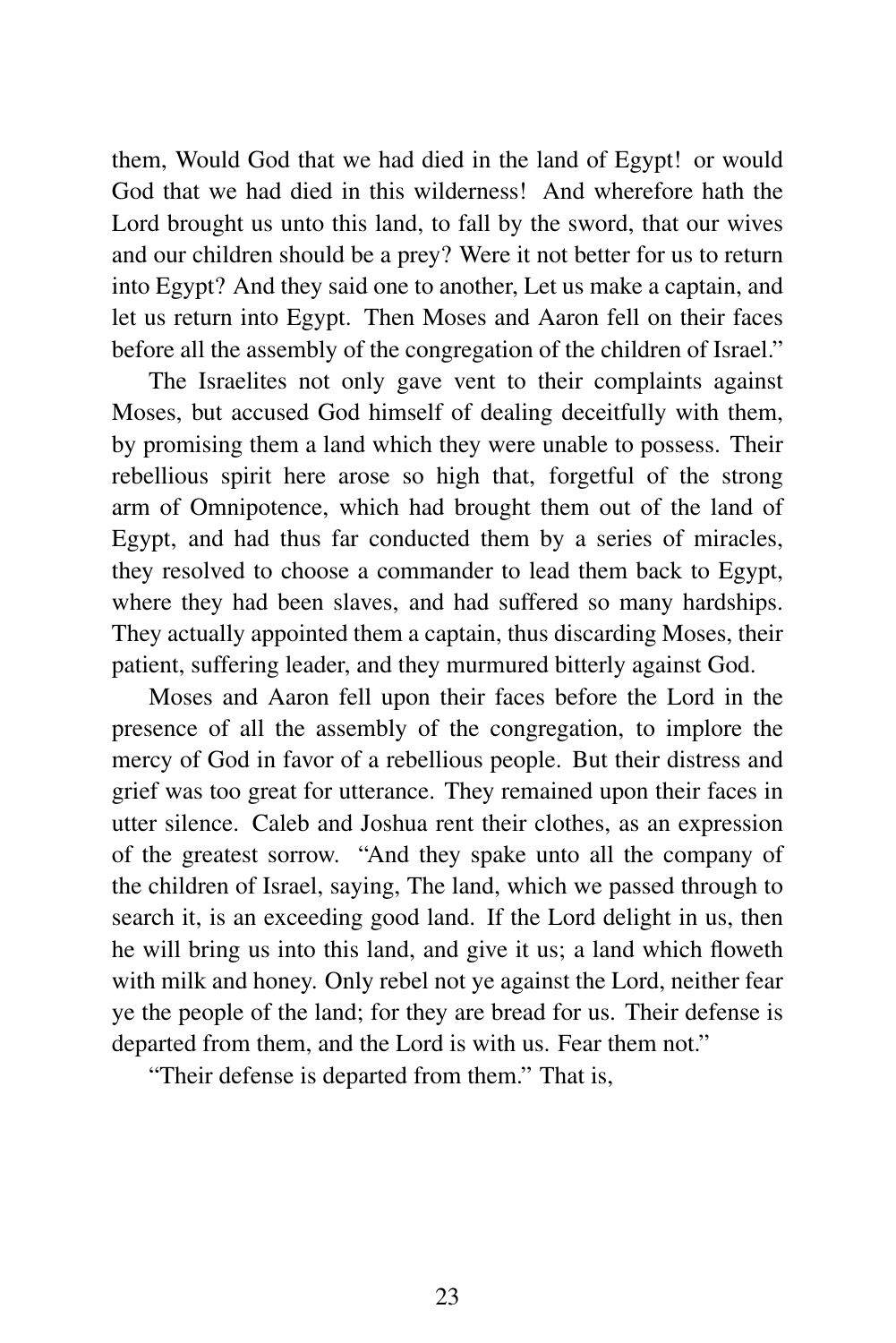the Canaanites had filled up the measure of their iniquity, and the divine protection was withdrawn from them, and they felt perfectly secure and were unprepared for battle, and by the covenant of God the land is insured to us. Instead of these words having the designed effect upon the people, they increased their determined rebellion. They became in a rage, and cried out with a loud and angry cry, that Caleb and Joshua should be stoned, which would have been done had not the Lord interposed, by a most signal display of his terrible glory in the tabernacle of the congregation, before all the children of Israel.

Moses went into the tabernacle to converse with God. "And the Lord said unto Moses, How long will this people provoke me? and how long will it be ere they believe me, for all the signs which I have shewed among them? I will smite them with the pestilence, and disinherit them, and will make of thee a greater nation and mightier than they. And Moses said unto the Lord, Then the Egyptians shall hear it, for thou broughtest up this people in thy might from among them; and they will tell it to the inhabitants of this land, for they have heard that thou, Lord, art among this people, that thou, Lord, art seen face to face, and that thy cloud standeth over them, and that thou goest before them, by daytime in a pillar of a cloud, and in a pillar of fire by night. Now, if thou shalt kill all this people as one man, then the nations which have heard the fame of thee will speak, saying, because the Lord was not able to bring this people into the land which he sware unto them, therefore he hath slain them in the wilderness."

Moses again refuses to have Israel destroyed, and himself made a mightier nation than was Israel. This favored servant of God manifests his love for Israel, and shows his zeal for the glory of his Maker, and the honor of his people. As thou hast forgiven this people from Egypt even until now, thou hast been long-suffering and merciful hitherto toward this ungrateful people, however unworthy they may be, thy mercy is the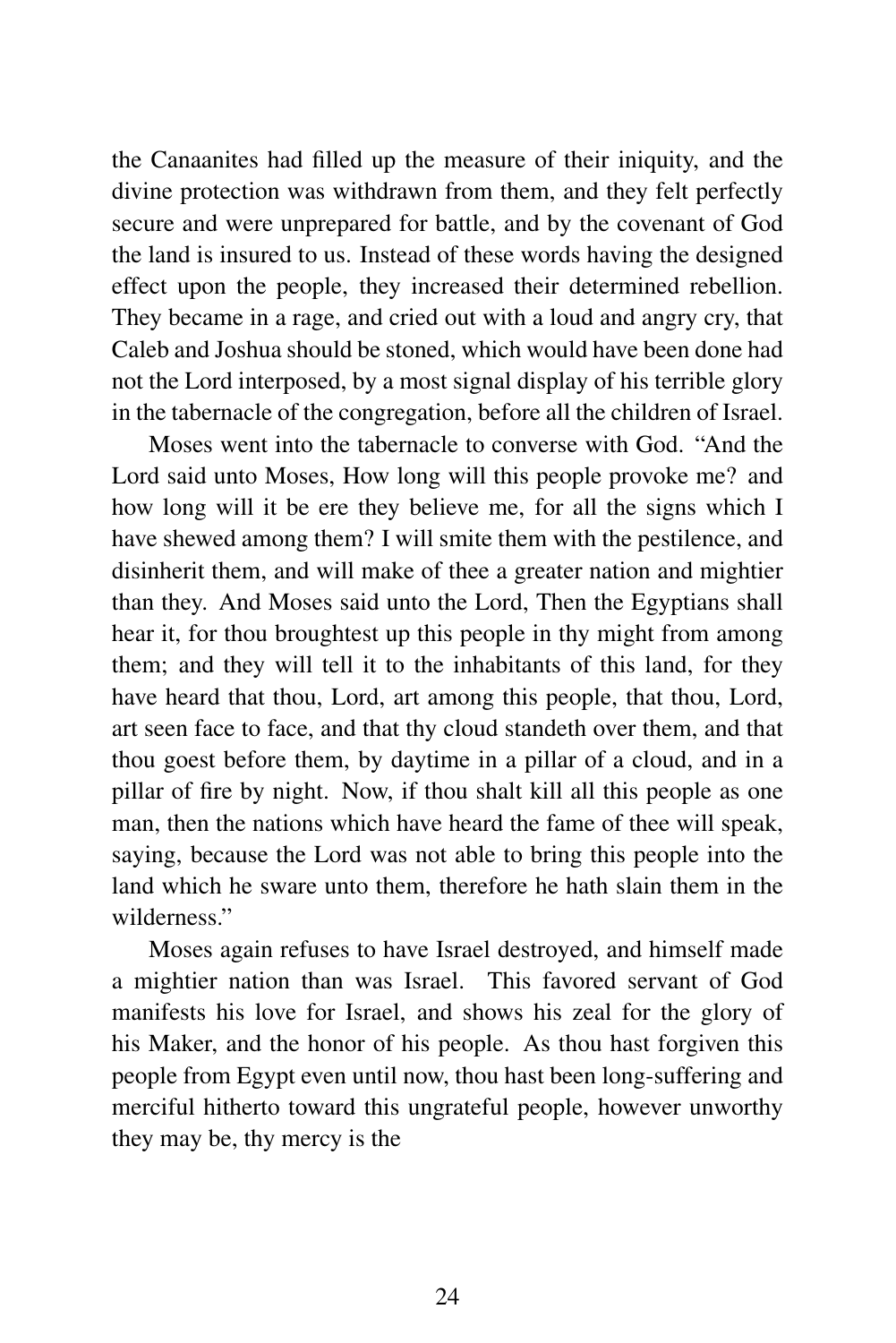same. He pleads, Wilt thou not, therefore, spare them this once, and add this one more instance of divine patience to the many thou hast already given?

"And the Lord said, I have pardoned according to thy word. But as truly as I live, all the earth shall be filled with the glory of the Lord. Because all those men which have seen my glory, and my miracles, which I did in Egypt and in the wilderness, and have tempted me now these ten times, and have not hearkened to my voice, surely they shall not see the land which I sware unto their fathers, neither shall any of them that provoked me see it. But my servant Caleb, because he had another spirit with him, and hath followed me fully, him will I bring into the land whereinto he went, and his seed shall possess it."

The Lord bade the Hebrews to return, and go into the wilderness by the way of the Red Sea. They were very near the good land, but by their wicked rebellion they forfeited the protection of God. Had they received the report of Caleb and Joshua, and gone immediately up, God would have given them the land of Canaan. But they were unbelieving, and showed such an insolent spirit against God, that they brought upon themselves the denunciation, that they should never enter the promised land. It was in pity and mercy that God sent them back by the Red Sea, for the Amalekites and Canaanites, while they were delaying and murmuring, heard of the spies, and prepared themselves to make war with the children of Israel.

"And the Lord spake unto Moses and unto Aaron, saying. How long shall I bear with this evil congregation, which murmur against me? I have heard the murmurings of the children of Israel, which they murmur against me." The Lord told Moses and Aaron to say to the people that he would do to them as they had spoken. They had said, "Would God we had died in the land of Egypt! or would God we had died in this wilderness." Now God will take them at their word. He tells his servants to say to them, that they should fall in the wilderness, from twenty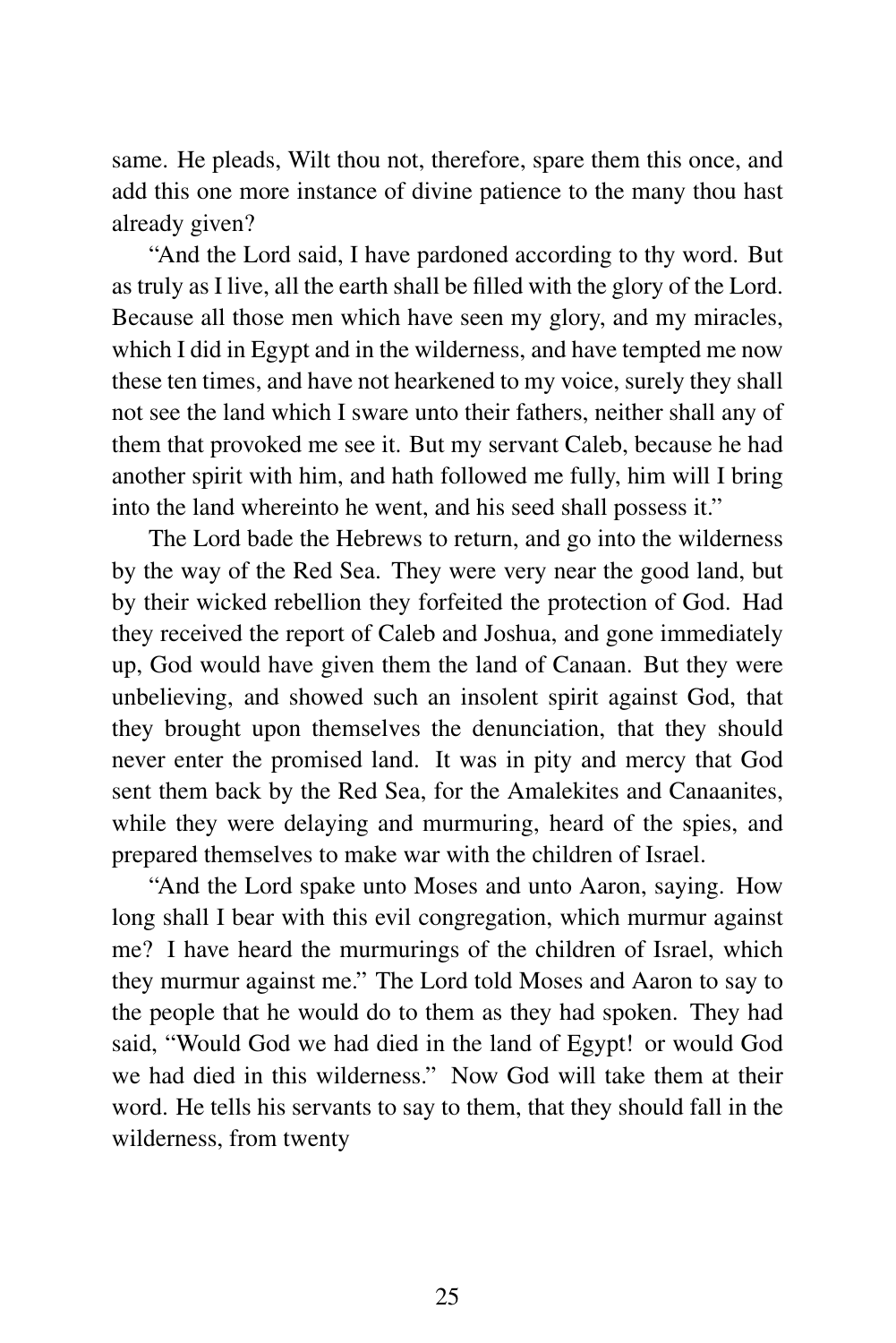years old and upward, because of their rebellion and murmurings against the Lord. Only Caleb and Joshua should go unto the land of Canaan. "But your little ones which ye said should be a prey, them will I bring in, and they shall know the land which ye have despised."

The Lord declared that the children of the Hebrews should wander in the wilderness forty years, reckoning from the time they left Egypt, because of the rebellion of their parents, until their parents should all die. Thus should they bear and suffer the consequence of their iniquity forty years, according to the number of days they were searching the land, a day for a year. "And ye shall know my breach of promise." They should fully realize that it was the punishment for their idolatry, and rebellious murmurings, which had obliged the Lord to change his purpose concerning them. Caleb and Joshua were promised a reward in preference to all the host of Israel, because they had forfeited all claim to God's favor and protection.

The Lord sent fire from his presence and consumed the men who had brought the evil report, which made all the congregation murmur against Moses and against the Lord. But Caleb and Joshua lived before the Lord, and before the people which evidenced to them that their report was correct.

When the people learned from Moses the purpose of God concerning them, they mourned greatly. Early the next morning they gathered themselves before Moses, all equipped for war, and said, "We be here, and will go unto the place the Lord hath promised, for we have sinned." The Lord had said that they should not possess the land, but should die in the wilderness, and if they should go up to battle they would not prosper. Moses said, "Go not up, for the Lord is not among you; that ye be not smitten before your enemies; for the Amalekites and the Canaanites are there before you, and ye shall fall by the sword; because ye are turned away from the Lord,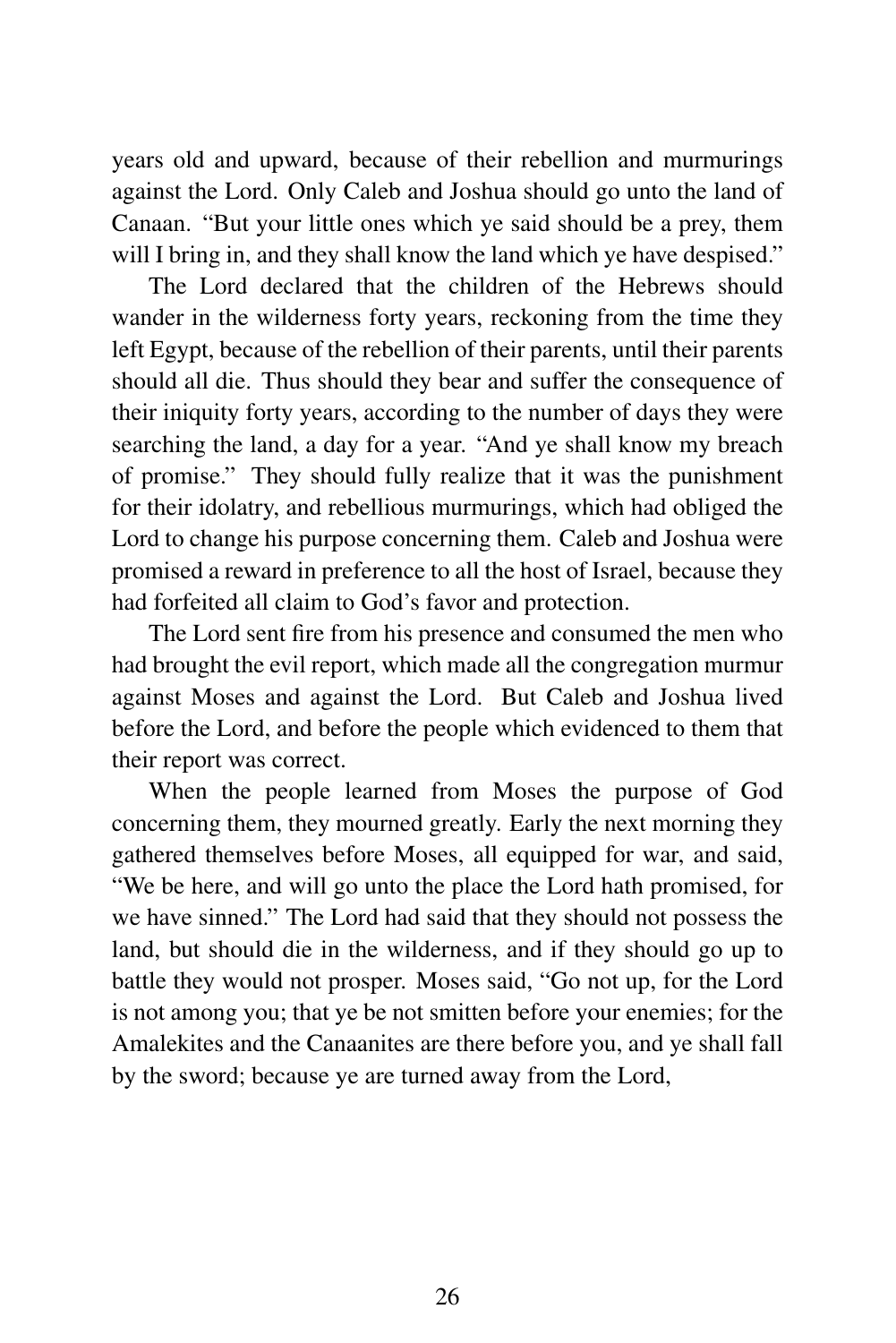therefore the Lord will not be with you." But they ventured to go out against their enemies, without their appointed leader, and without the ark of the covenant of the Lord, and they were met by their enemies, and smitten, and driven before them. Here the Israelites repented too late, and when God had said they should not go up to possess the land, they were as forward to go, as they had been backward before.

Notwithstanding the recent murmurings of the Israelites, and the declaration from God that they should die in the wilderness, they did not walk carefully and humbly before him.

The Lord had made the case of Miriam a special example of warning to the Israelites. They had seen exhibited upon her the wrath of God because of her jealousy and complaints against his chosen servant Moses. The Lord then told them that Moses was greater than a prophet, and that he had revealed himself to Moses in a more direct manner than to a prophet. Said the Lord, "With him will I speak mouth to mouth." He then inquires of them, "Wherefore then were ye not afraid to speak against my servant Moses?" And Miriam became leprous. The instructions given in this instance to Aaron and Miriam were not intended alone for their benefit, but for the good of all the congregation of Israel.

\*\*\*\*\*

## <span id="page-28-0"></span>Chapter XXVII. - Korah, Dathan, and Abiram.

The Lord knew that Korah was rebellious at heart, and was secretly at work in the congregation of Israel against Moses, although his rebellion had not yet developed itself. The Lord made an example of Miriam as a warning to all who might be tempted to rebel against Moses. Korah was not satisfied with his position. He was connected with the service of the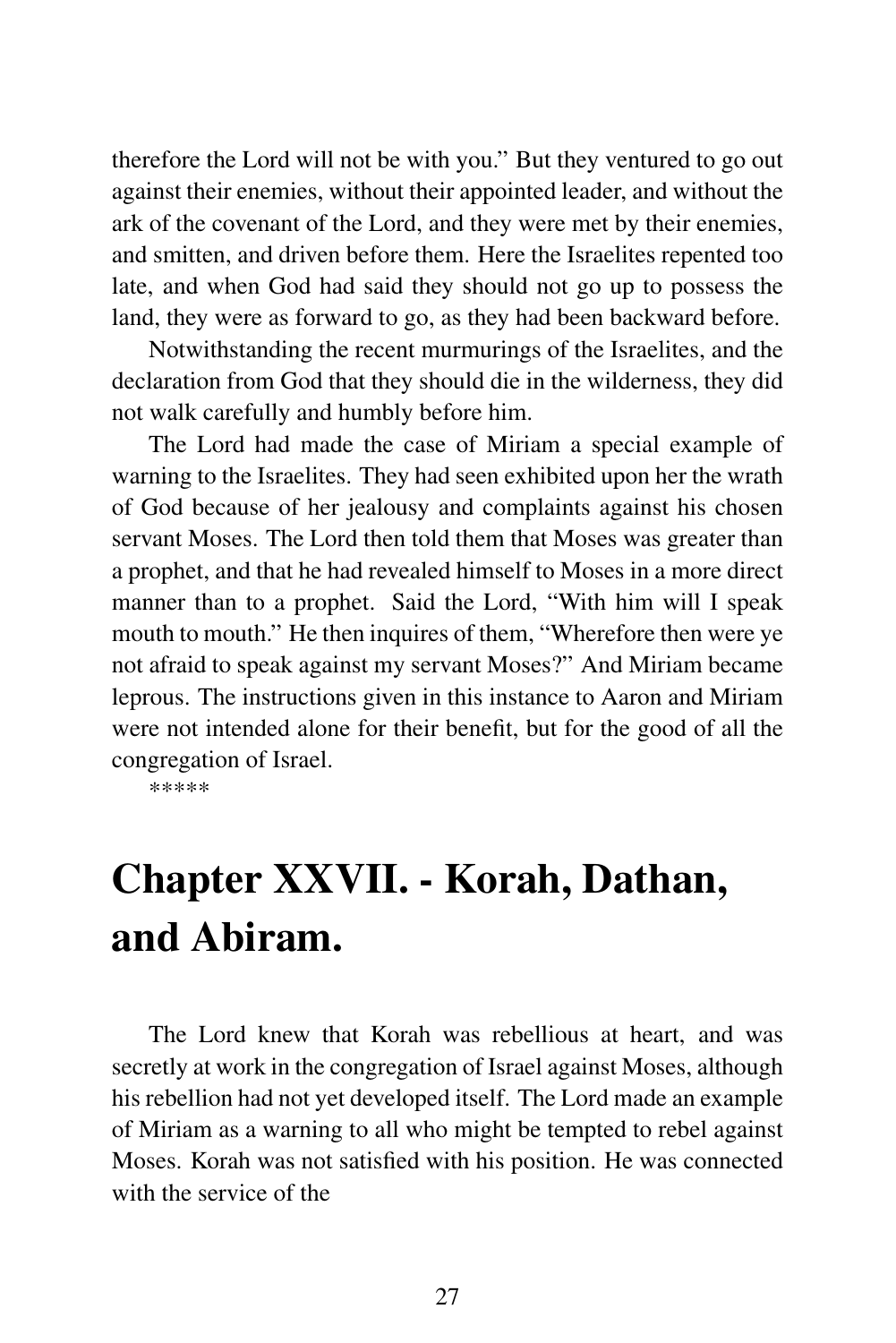tabernacle, yet he desired to be exalted to the priesthood. God had established Moses as chief governor, and the priesthood was given to Aaron and his sons. Korah determined to compel Moses to change the order of things, whereby he should be raised to the dignity of the priesthood. To be more sure of accomplishing his purpose, he drew Dathan and Abiram, the descendants of Reuben, into his rebellion.

They reasoned that, being descendants from the eldest sons of Jacob, the chief authority which Moses usurped belonged to them, and, with Korah, they were resolved to obtain the office of the priesthood. These three became very zealous in an evil work. They influenced two hundred and fifty men of renown to join them, who were also determined to have a share in the priesthood and government. God had honored the Levites to do service in the tabernacle, because they took no part in making and worshiping the golden calf, and because of their faithfulness in executing the order of God upon the idolaters.

To the Levites was assigned the office of erecting the tabernacle, and encamping around about it, while the hosts of Israel pitched their tents at a distance from the tabernacle. And when they journeyed the Levites took down the tabernacle, and bore it, and the ark, and the candlestick, and the other sacred articles of furniture. Because God thus honored the Levites, they became ambitious for still higher office, that they might obtain greater influence with the congregation. "And they gathered themselves together against Moses and against Aaron, and said unto them, Ye take too much upon you, seeing all the congregation are holy, every one of them, and the Lord is among them; wherefore then lift ye up yourselves above the congregation of the Lord?"

Korah, Dathan and Abiram, and two hundred and fifty princes who had joined them, first became jealous, then envious, and next rebellious. They had talked in regard to Moses' position as ruler of the people, until they imagined that it was a very enviable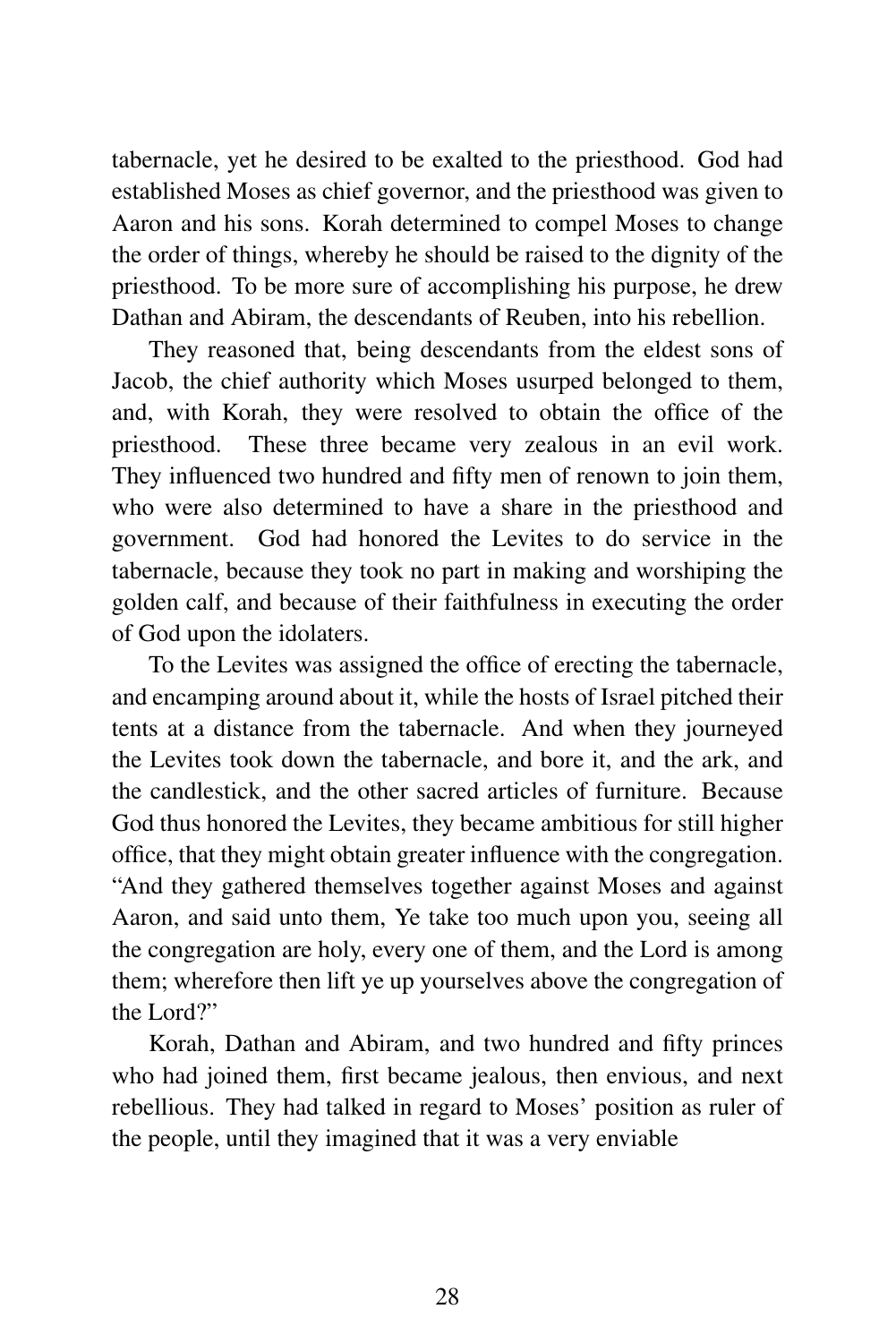position, which any of them could fill as well as Moses. And they gave themselves up to discontent, until they really deceived themselves, and one another, in thinking that Moses and Aaron had placed themselves in the position which they occupied to Israel. They said that Moses and Aaron exalted themselves above the congregation of the Lord, in taking upon them the priesthood and government, and that this office should not be conferred on their house alone. They said that it was sufficient for them if they were on a level with their brethren; for they were no more holy than the people, who were equally favored with God's peculiar presence and protection.

As Moses listened to the words of Korah, he was filled with anguish, and fell upon his face before the people. "And he spake unto Korah and unto all his company, saying, Even tomorrow the Lord will show who are his, and who is holy, and will cause him to come near unto him, even him whom he hath chosen will he cause to come near unto him. This do, take you censers, Korah, and all his company, and put fire therein, and put incense in them before the Lord tomorrow; and it shall be that the man whom the Lord doth choose, he shall be holy. Ye take too much upon you, ye sons of Levi. And Moses said unto Korah, Hear, I pray you, ye sons of Levi. Seemeth it but a small thing unto you, that the God of Israel hath separated you from the congregation of Israel, to bring you near to himself to do the service of the tabernacle of the Lord, and to stand before the congregation to minister unto them? And he hath brought thee near to him, and all thy brethren the sons of Levi with thee. And seek ye the priesthood also? For which cause both thou and all thy company are gathered together against the Lord. And what is Aaron, that ye murmur against him?" Moses told them that Aaron had assumed no office of himself; that God had placed him in the sacred office.

Dathan and Abiram said, "Is it a small thing that thou hast brought us up out of a land that floweth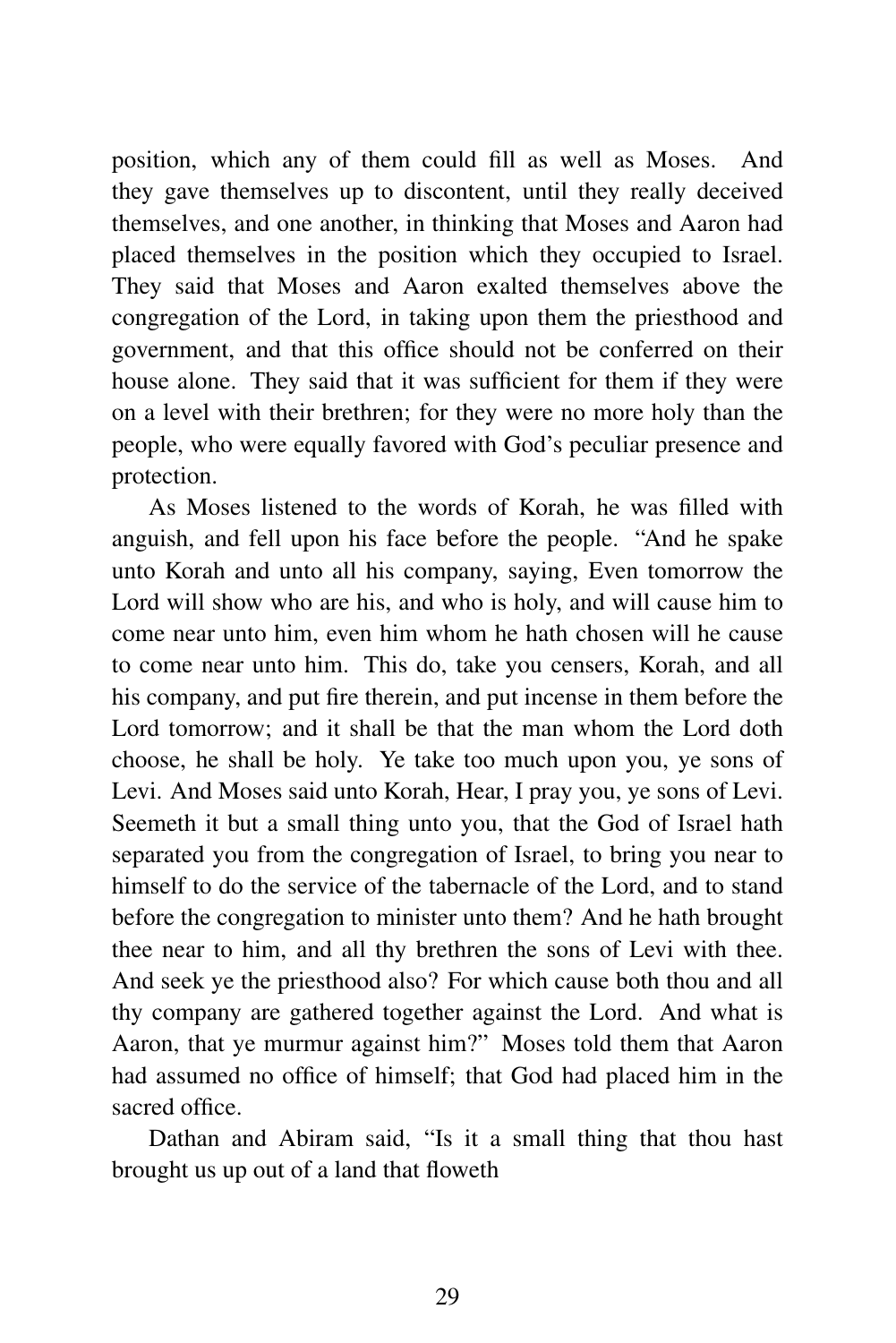with milk and honey, to kill us in the wilderness, except thou make thyself altogether a prince over us? Moreover, thou hast not brought us into a land that floweth with milk and honey, or given us inheritance of fields and vineyards. Wilt thou put out the eyes of these men? We will not come up."

They accused Moses of being the cause of their not entering the promised land. They said that God had not dealt with them thus. He had not said that they should die in the wilderness. They would never believe that he had thus said; but that it was Moses who had said this, not the Lord; and that it was all arranged by Moses to never bring them to the land of Canaan. They spoke of his leading them from a land that flowed with milk and honey. They forgot in their blind rebellion their sufferings in the land of Egypt, and the desolating plagues brought upon that land. But they now accuse Moses of bringing them from a good land, to kill them in the wilderness that he might be made rich with their possessions. They inquired of Moses, in an insolent manner, if he thought that none of all the host of Israel were wise enough to understand his motives, and discover his imposture. Or if he thought they would all submit to have him lead them about like blind men as he pleased, sometimes toward Canaan, then back again toward the Red Sea and Egypt. These words they spoke before the congregation, and utterly refused to any longer acknowledge the authority of Moses and Aaron.

Moses was greatly moved at these unjust accusations. He appealed to God before the people whether he had ever acted arbitrarily, and implored him to be his judge. The people in general were disaffected, and influenced by the misrepresentation of Korah. "And Moses said unto Korah, Be thou and all thy company before the Lord, thou, and they, and Aaron, tomorrow. And take every man his censer, and put incense in them, and bring ye before the Lord every man his censer, two hundred and fifty censers, thou also, and Aaron, each of you his censer. And they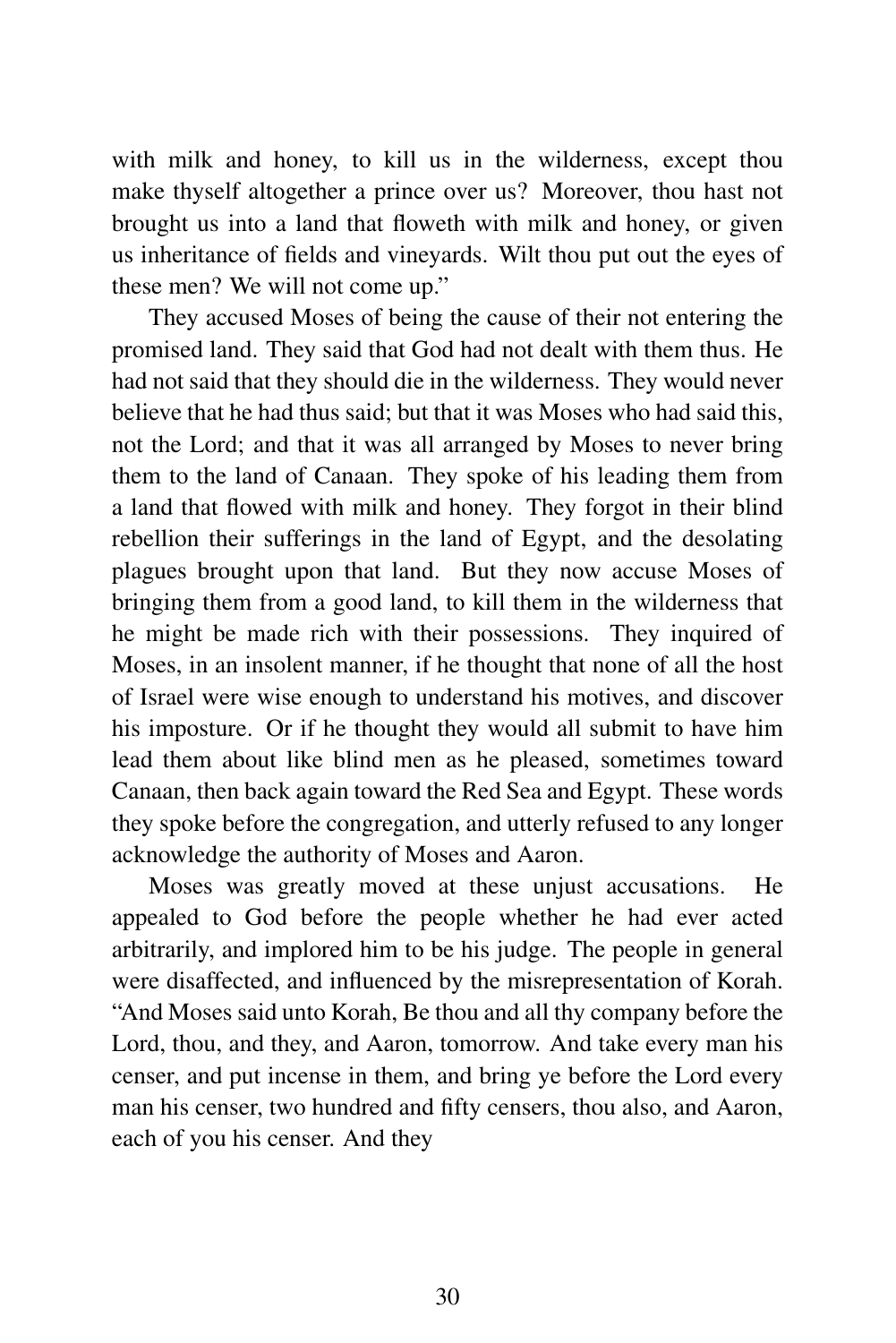took every man his censer, and put fire in them, and laid incense thereon, and stood in the door of the tabernacle of the congregation with Moses and Aaron."

Korah and his company who aspired to the priesthood in their self-confidence, even took the censers and stood in the door of the tabernacle with Moses. Korah had cherished his envy and rebellion until he was self-deceived, and he really thought that the congregation was a very righteous people, and that Moses was a tyrannical ruler, continually dwelling upon the necessity of the congregation's being holy, when there was no need of it, for they were holy.

These rebellious ones had flattered the people in general to believe that they were right, and that all their troubles arose from Moses their ruler, who was continually reminding them of their sins. The people thought if Korah could lead them, and encourage them, and dwell upon their righteous acts, instead of reminding them of their failures, they should have a very peaceful, prosperous journey, and he would without doubt lead them, not back and forward in the wilderness, but into the promised land. They said that it was Moses who had told them that they could not go into the land, and that the Lord had not thus said. Korah in his exalted self-confidence gathered all the congregation against Moses and Aaron, "unto the door of the tabernacle of the congregation. And the glory of the Lord appeared unto all the congregation. And the Lord spake unto Moses and unto Aaron, saying, Separate yourselves from among this congregation, that I may consume them in a moment. And they fell upon their faces, and said, O God, the God of the spirits of all flesh, shall one man sin, and wilt thou be wroth with all the congregation? And the Lord spake unto Moses saying, Speak unto the congregation, saying, Get you up from about the tabernacle of Korah, Dathan, and Abiram. And Moses rose up and went unto Dathan and Abiram, and the elders of Israel followed him. And he spake unto the congregation, saying, Depart, I pray you, from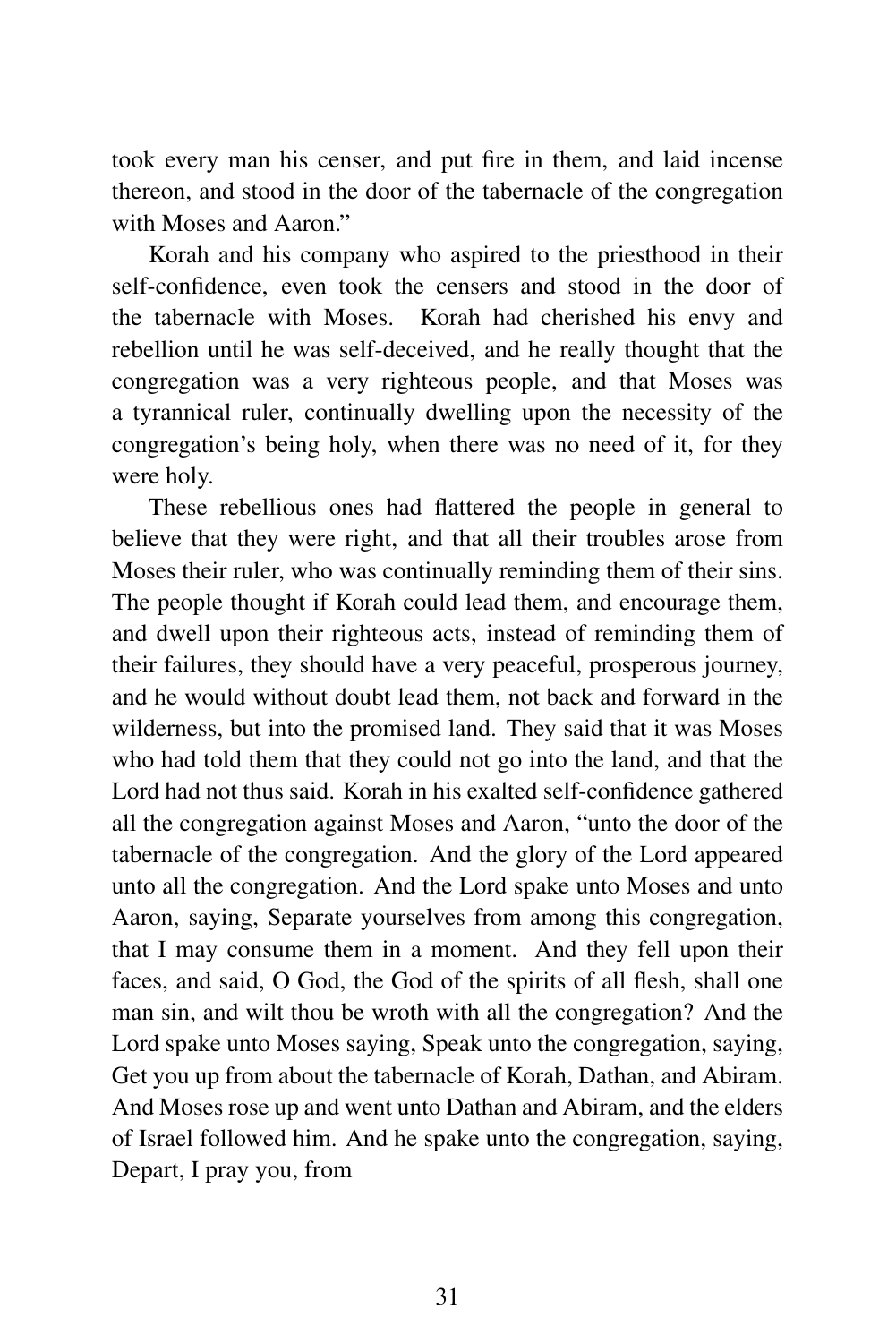the tents of these wicked men, and touch nothing of theirs', lest ye be consumed in all their sins. So they gat up from the tabernacle of Korah, Dathan, and Abiram, on every side, and Dathan and Abiram came out, and stood in the door of their tents, and their wives, and their sons, and their little children. And Moses said, Hereby ye shall know that the Lord hath sent me to do all these works; for I have not done them of mine own mind. If these men die the common death of all men, or if they be visited after the visitation of all men, then the Lord hath not sent me. But if the Lord make a new thing, and the earth open her mouth, and swallow them up, with all that appertain unto them, and they go down quick into the pit, then ye shall understand that these men have provoked the Lord." As Moses ceased speaking, the earth opened and swallowed them up, and their tents, and all that pertained unto them. They went down alive into the pit, and the earth closed over them, and they perished from among the congregation.

As the children of Israel heard the cry of the perishing ones, they fled at a great distance from them. They knew that they were in a measure guilty, for they had received the accusations against Moses and Aaron, and they were afraid that they should also perish with them. The judgment of God was not yet finished. A fire came from the cloud of glory and consumed the two hundred and fifty men that offered incense. They were princes; that is, men generally of good judgment, and of influence in the congregation, men of renown. They were highly esteemed, and their judgment had often been sought in difficult matters. But they were affected by a wrong influence, and became envious, jealous and rebellious. They perished not with Korah, Dathan, and Abiram, because they were not the first in rebellion. They were to see their end first, and have an opportunity of repenting of their crime. But they were not reconciled to the destruction of those wicked men, and the wrath of God came upon them, and destroyed them also.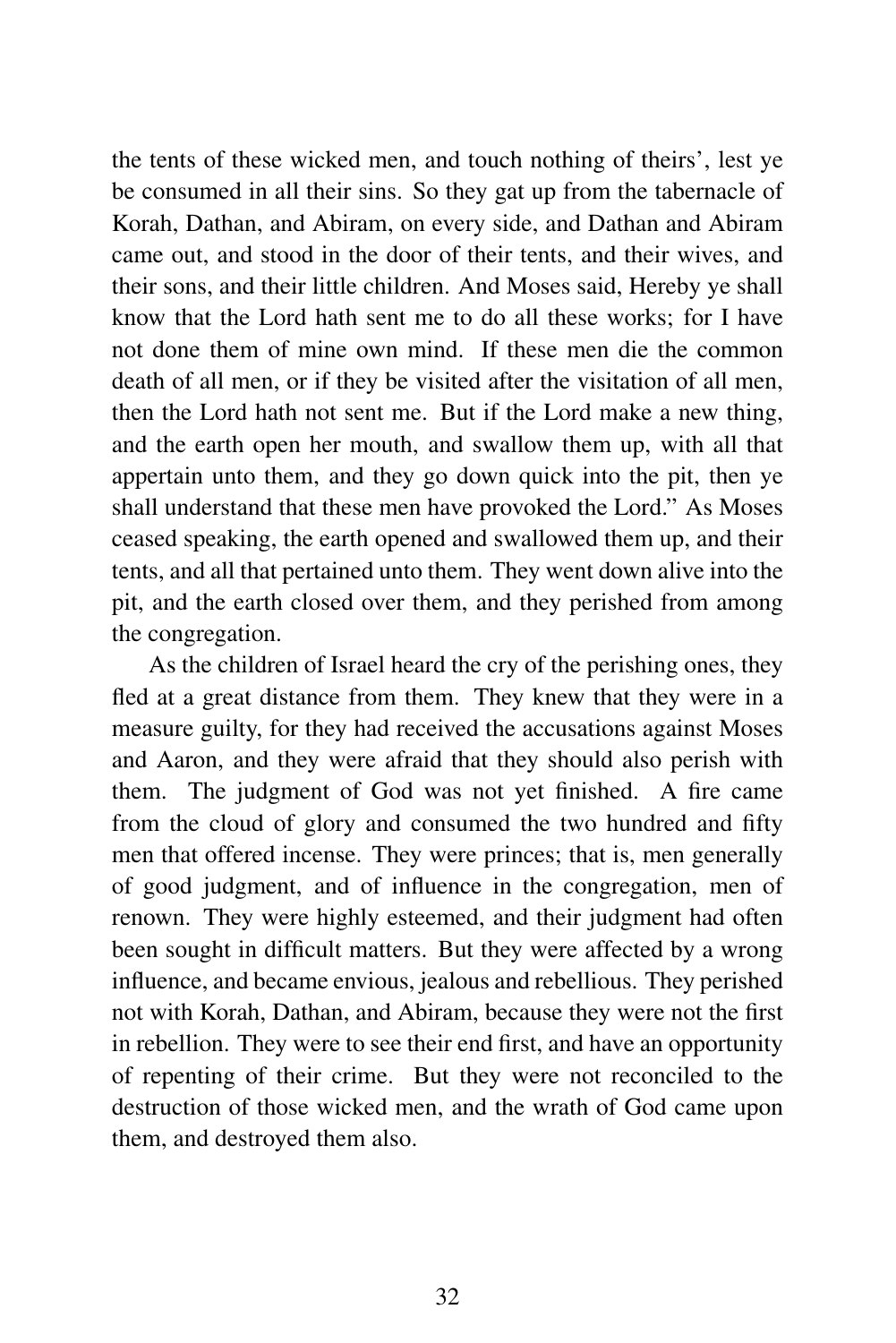"And the Lord spake unto Moses, saying, Speak unto Eleazar, the son of Aaron the priest, that he take up the censers out of the burning, and scatter thou the fire yonder, for they are hallowed. The censers of these sinners against their own souls, let them make them broad plates for a covering of the altar; for they offered them before the Lord, therefore they are hallowed; and they shall be a sign unto the children of Israel." After this exhibition of God's judgment, the people returned to their tents, but not humbled. They were terrified. They had been deeply influenced by the spirit of rebellion, and had been flattered by Korah and his company to believe that they were a very good people, and that they had been wronged and abused by Moses. They had their mind so thoroughly imbued with the spirit of those who had perished, it was difficult to free themselves of their blind prejudice. If they should admit that Korah and his company were all wicked, and Moses righteous, then they would be compelled to receive as the word of God, that which they were unwilling to believe, that they should certainly all die in the wilderness. They were not willing to submit to this, and tried to believe that it was all imposture, and that Moses had deceived them. The men who had perished had spoken pleasant words to them, and manifested especial interest and love for them, and they thought Moses a designing man. They decided that they could not be wrong; that after all, those men who had perished were good men, and Moses had by some means been the cause of their destruction.

Satan can lead deceived souls to great lengths. He can pervert their judgment, their sight, and their hearing. It was so in the case of the Israelites. "But on the morrow all the congregation of the children of Israel murmured against Moses and against Aaron, saying, Ye have killed the people of the Lord." The people were disappointed in the matter resulting as it did in favor of Moses and Aaron. The appearance of Korah, and his company, all impiously exercising the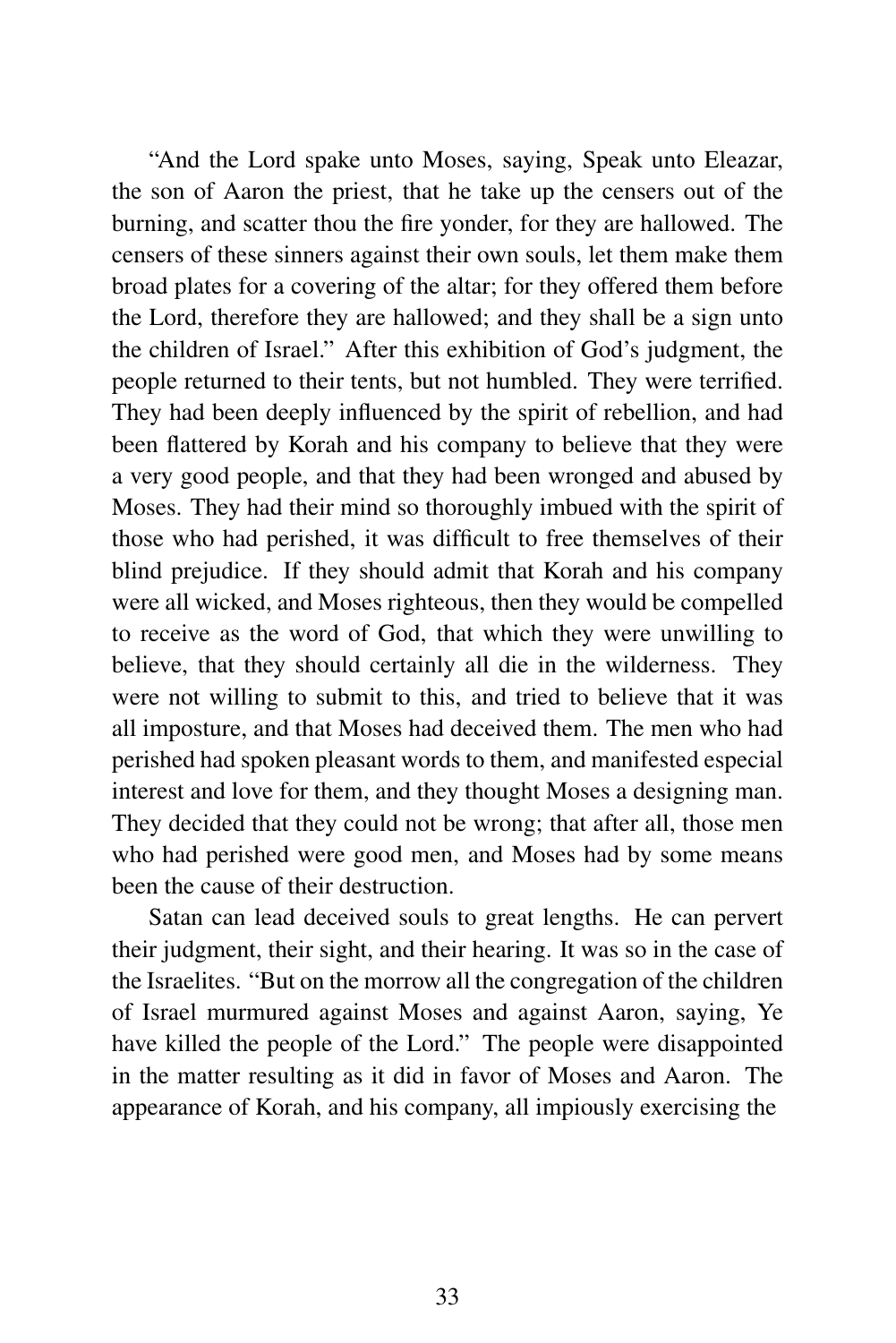priests' office with their censers, struck the people with admiration. They did not see that these men were offering a daring affront to the divine Majesty. When they were destroyed, the people were terrified; but after a short time all came in a tumultuous manner to Moses and Aaron, and charged them with the blood of those men who had perished by the hand of God.

"And it came to pass when the congregation was gathered against Moses and against Aaron, that they looked toward the tabernacle of the congregation, and behold, the cloud covered it, and the glory of the Lord appeared. And Moses and Aaron came before the tabernacle of the congregation. And the Lord spake unto Moses, saying, Get you up from among this congregation, that I may consume them as in a moment. And they fell upon their faces." Notwithstanding the rebellion of Israel, and their cruel conduct to Moses, yet he manifested for them the same interest as before. He fell upon his face before the Lord, and implored him to spare the people. While Moses was praying before the Lord to pardon the sin of his people, he requested Aaron to make an atonement for their sin, while he remained before the Lord, that his prayers might ascend with the incense and be acceptable to God, that all the congregation might not perish in their rebellion. "And Moses said unto Aaron, Take a censer, and put fire therein from off the altar, and put on incense, and go quickly unto the congregation, and make an atonement for them; for there is wrath gone out from the Lord. The plague is begun. And Aaron took as Moses commanded, and ran into the midst of the congregation; and, behold, the plague was begun among the people. And he put on incense, and made an atonement for the people. And he stood between the dead and the living; and the plague was stayed. Now they that died in the plague were fourteen thousand and seven hundred, besides them that died about the matter of Korah. And Aaron returned unto Moses unto the door of the tabernacle of the congregation, and the plague was stayed."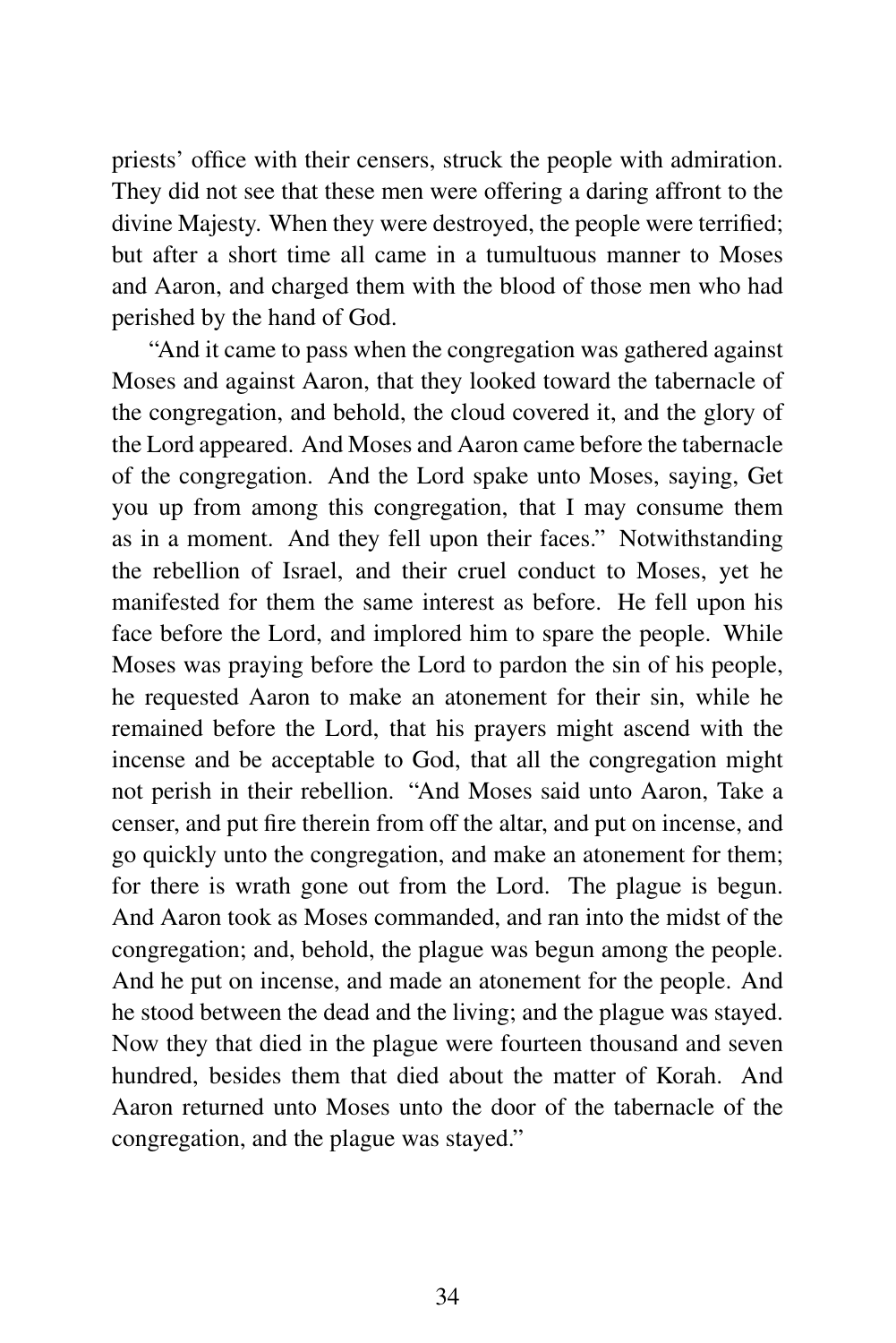# Chapter XXVIII. - Aaron's Rod.

God mercifully condescended to give the host of Israel another evidence, one calculated to correct their perverted judgment. He therefore required that each tribe should take a rod, and write upon the rod the name of the house of their fathers. "And thou shalt write Aaron's name upon the rod of Levi; for one rod shall be for the head of the house of their fathers. And thou shalt lay them up in the tabernacle of the congregation before the testimony, where I will meet with you. And it shall come to pass, that the man's rod whom I shall choose shall blossom. And I will make to cease from me the murmurings of the children of Israel, whereby they murmur against you. And Moses laid up the rods before the Lord in the tabernacle of witness. And it came to pass that on the morrow Moses went into the tabernacle of witness, and behold, the rod of Aaron for the house of Levi was budded, and brought forth buds, and bloomed blossoms, and yielded almonds. And Moses brought out all the rods from before the Lord unto all the children of Israel, and they looked, and took every man his rod. And the Lord said unto Moses, Bring Aaron's rod again before the testimony, to be kept for a token against the rebels. And thou shalt quite take away their murmurings from me, that they die not." God here wrought a miracle which was sufficient to silence the complaints of the Israelites, and which was to be a standing testimony on whom God had settled the priesthood. All the remarkable changes in the rod occurred in one night, to convince them that God had positively distinguished between Aaron and the rest of the children of Israel. After this miracle of divine power, the authority of the priesthood was no longer called in question. This wonderful rod was preserved to be frequently shown to the people to remind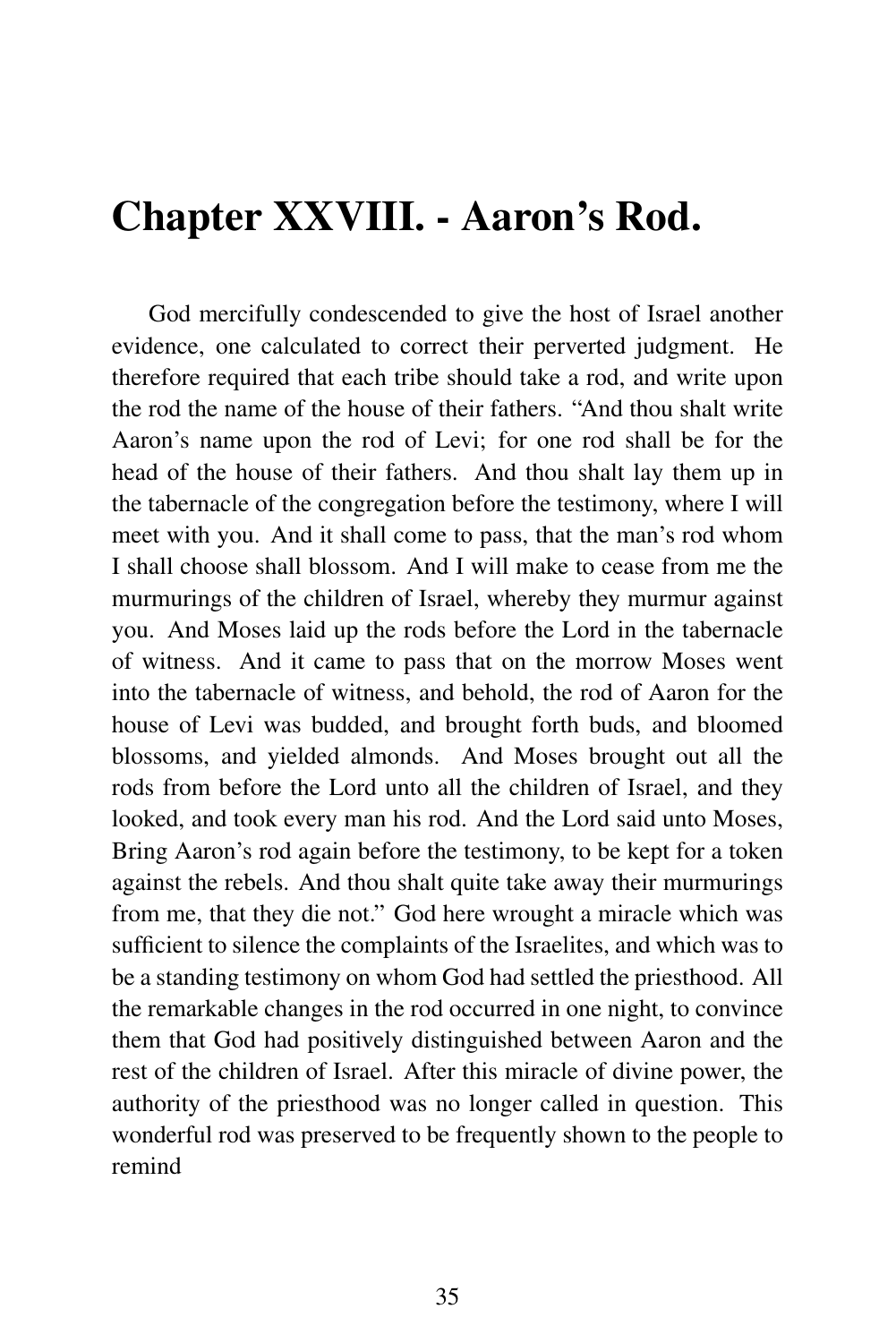them of the past, to prevent them from murmuring, and again calling in question to whom the priesthood rightfully belonged. After the children of Israel were fully convinced of their wrong, in unjustly accusing Moses and Aaron, as they had done, they saw their past rebellion in its true light, and they were terrified. They spake unto Moses, saying, "Behold we die, we perish; we all perish." They are at length compelled to believe the unwelcome truth, that their fate is to die in the wilderness. After they believed that it was indeed the Lord who had said they should not enter the promised land, but should die, they then acknowledged that Moses and Aaron were right, and that they had sinned against the Lord, in rebelling against their authority. They also confessed that Korah, and those who perished with him, were sinners against the Lord, and that they had justly suffered his wrath.

The facts relative to Korah and his company, who rebelled against Moses and Aaron, and against Jehovah, are recorded for a warning to God's people, especially those who live upon the earth near the close of time. Satan has led persons to imitate the example of Korah, Dathan and Abiram, in raising insurrection among the people of God. Those who permit themselves to rise in opposition to the plain testimony, become self-deceived, and have really thought that those upon whom God laid the burden of his work were exalted above the people of God, and that their counsels and reproofs were uncalled for. They have risen in opposition to the plain testimony which God would have them bear in rebuking the wrongs among God's people. The testimonies borne against hurtful indulgences, as tea, coffee, snuff and tobacco, have irritated a certain class, because it would destroy their idols. Many for a while were undecided whether to make an entire sacrifice of all these hurtful things, or reject the plain testimonies borne, and yield to the clamors of appetite. They occupied an unsettled position. There was a conflict between their convictions of truth and their self-indulgences. Their state of indecision made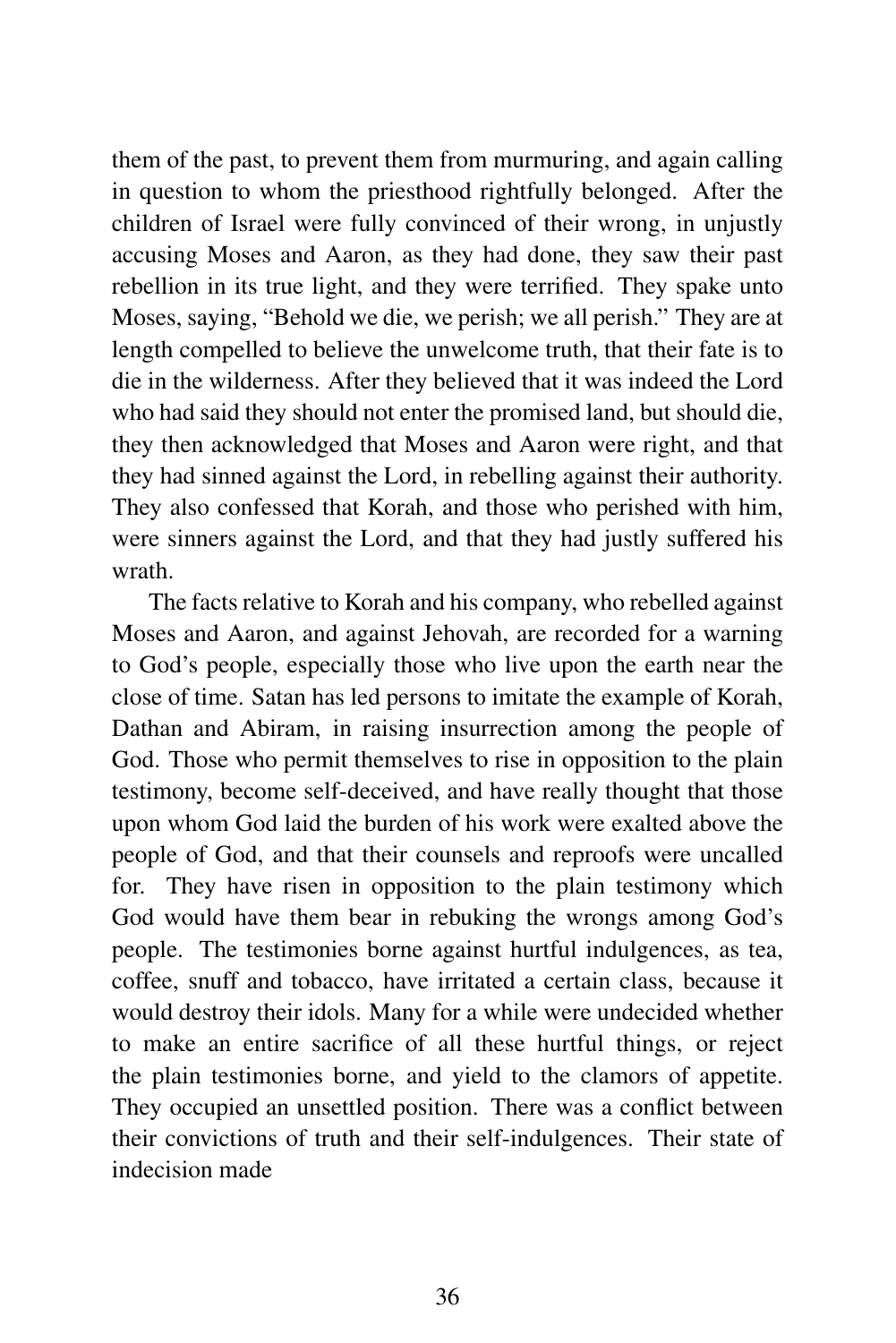them weak, and with many, appetite prevailed. Their sense of sacred things was perverted by the use of these slow poisons; and they at length fully decided, let the consequence be what it might, they would not deny self. This fearful decision at once raised a wall of separation between them and those who were cleansing themselves, as God has commanded, from all filthiness of the flesh, and of the spirit, and were perfecting holiness in the fear of the Lord. The straight testimonies borne were in their way, and caused them great uneasiness, and they found relief in warring against them, and striving to make themselves and others believe that they were untrue. They said the people were all right, but it was the reproving testimonies which made the trouble. And when the rebellious unfurl their banner, all the disaffected rally around the standard, and all the spiritually defective, the lame, the halt, and the blind, unite their influence to scatter and sow discord.

Every advance of God's servants at the head of the work has been watched with suspicion by those who have had a spirit of insurrection, and all their actions have been misrepresented by the fault-finding, until honest souls have been drawn into the snare for want of correct knowledge. Those who lead them astray are so affected themselves by blind prejudice, and by rejecting the testimonies God has sent them, that they cannot see or hear aright. It is as difficult to undeceive some of these, who have permitted themselves to be led into rebellion, as it was to convince the rebellious Israelites that they were wrong, and Moses and Aaron were right. Even after God, in a miraculous manner, caused the earth to swallow up Korah, Dathan, and Abiram, the leaders in the rebellion, the people still would have it that Moses and Aaron were wrong, and that they had killed the people of the Lord. The Hebrews were not cured of their rebellion until fourteen thousand and seven hundred of the people had been slain who had joined the rebellious. And then,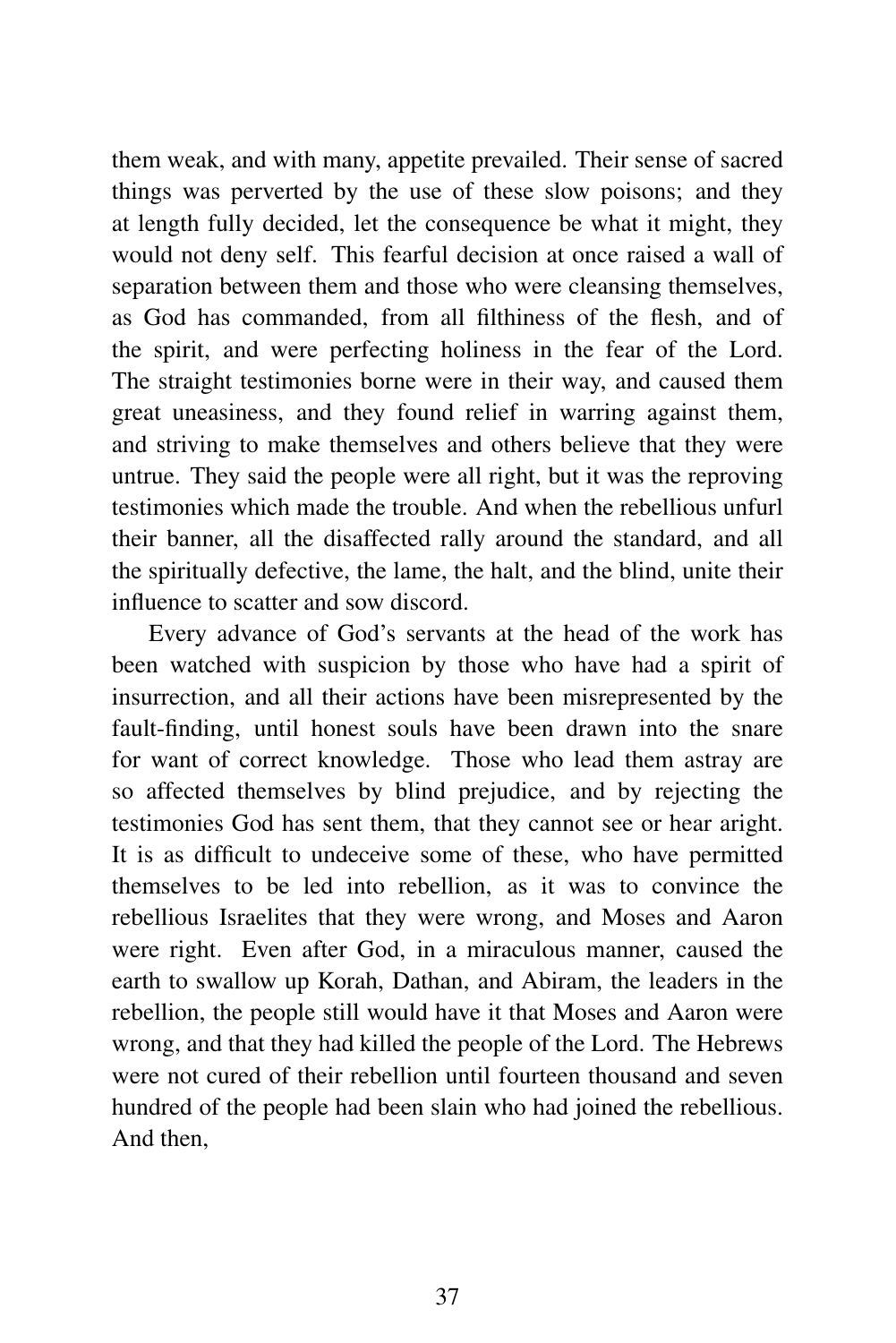after all this, God in mercy condescended to perform a remarkable miracle upon the rod of Aaron, to settle their minds forever in regard to the priesthood.

\*\*\*\*\*

### Chapter XXIX. - Moses Sinned.

Again the congregation of Israel was brought into the wilderness, to the very place where God proved them soon after their leaving Egypt. The Lord brought them water out of the rock, which had continued to flow until just before they came again to the rock, when the Lord caused that living stream to cease, to prove his people again to see if they would endure the trial of their faith, or again murmur against him. When the Hebrews were thirsty, and could find no water they became impatient and did not remember the power of God which had, nearly forty years before, brought them water out of the rock. Instead of trusting in God, they complained of Moses and Aaron, and said to them, "Would God we had died when our brethren died before the Lord." That is, they wished that they had been of that number who had been destroyed by the plague in the rebellion of Korah, Dathan, and Abiram.

They angrily inquired, "Why have ye brought up the congregation of the Lord into this wilderness, that we and our cattle should die there? And wherefore have ye made us to come up out of Egypt, to bring us in unto this evil place? It is no place of seed, or of figs, or of vines, or of pomegranates; neither is there any water to drink. And Moses and Aaron went from the presence of the assembly unto the door of the tabernacle of the congregation, and they fell upon their faces, and the glory of the Lord appeared unto them. And the Lord spake unto Moses, saying, Take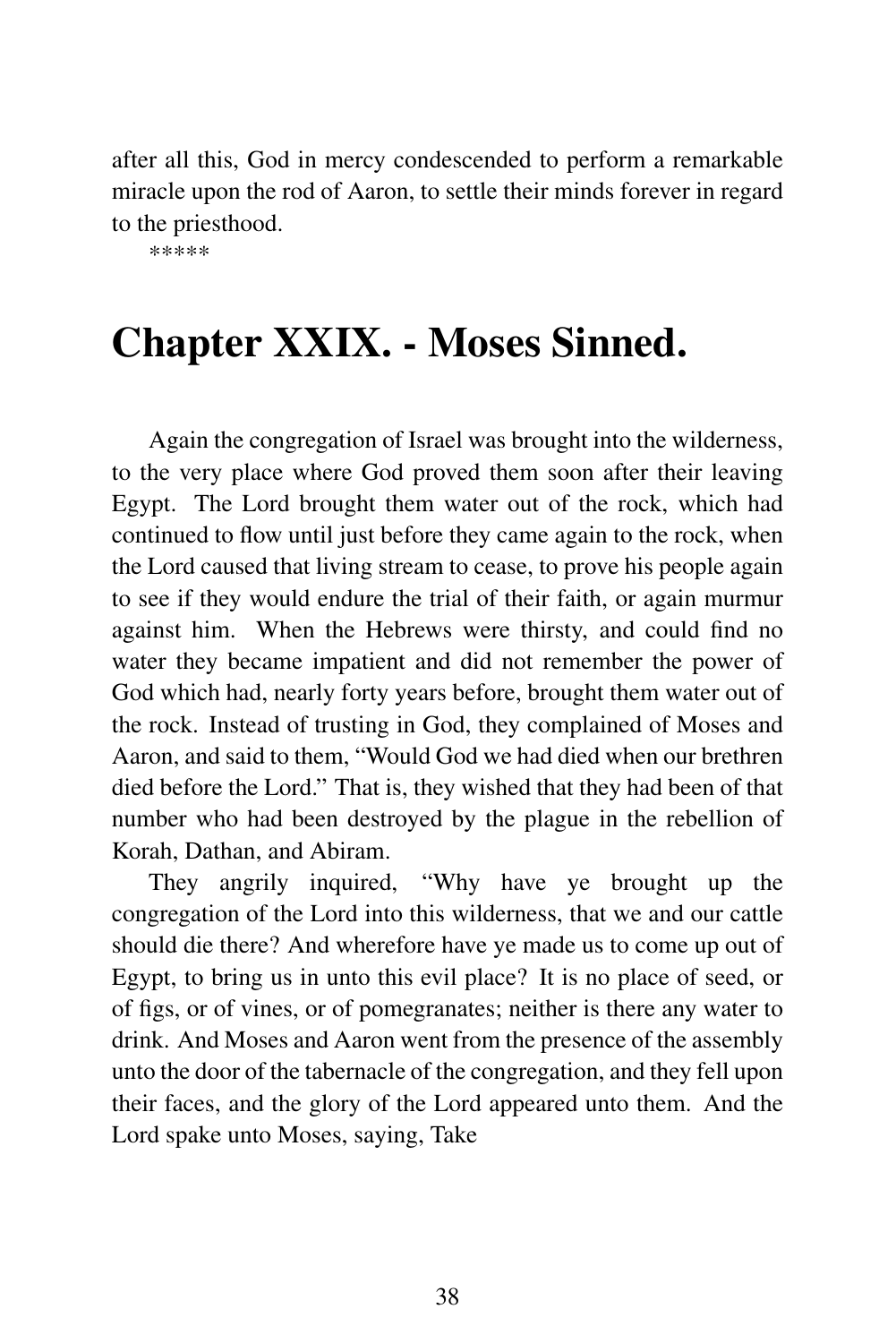the rod, and gather thou the assembly together, thou and Aaron thy brother, and speak ye unto the rock before their eyes, and it shall give forth his water, and thou shalt bring forth to them water out of the rock; so thou shalt give the congregation and their beasts drink. And Moses took the rod from before the Lord, as he commanded him. And Moses and Aaron gathered the congregation together before the rock, and he said unto them, Hear now, ye rebels, must we fetch you water out of this rock? And Moses lifted up his hand, and with his rod he smote the rock twice, and the water came out abundantly, and the congregation drank, and their beasts also. And the Lord spake unto Moses and Aaron, Because ye believed me not, to sanctify me in the eyes of the children of Israel, therefore ye shall not bring this congregation into the land which I have given them."

Here Moses sinned. He became wearied with the continual murmurings of the people against him, and at the commandment of the Lord took the rod, and, instead of speaking to the rock, as God commanded him, he smote it with the rod twice, after saying, "Must we fetch you water out of this rock." He here spoke unadvisedly with his lips. He did not say, God will now show you another evidence of his power, and bring you water out of this rock. He did not ascribe the power and glory to God for causing water to again flow from the flinty rock, and therefore did not magnify him before the people. For this failure on the part of Moses, God would not permit him to lead the people to the promised land.

The sins of good men, whose general deportment has been worthy of imitation, are peculiarly offensive to God. They cause Satan to triumph, and to taunt the angels of God with the failings of God's chosen instruments, and give the unrighteous occasion to lift themselves up against God. The Lord had himself led Moses in a special manner, and had revealed to him his glory, as to no other upon the earth. He was naturally impatient, but had taken hold firmly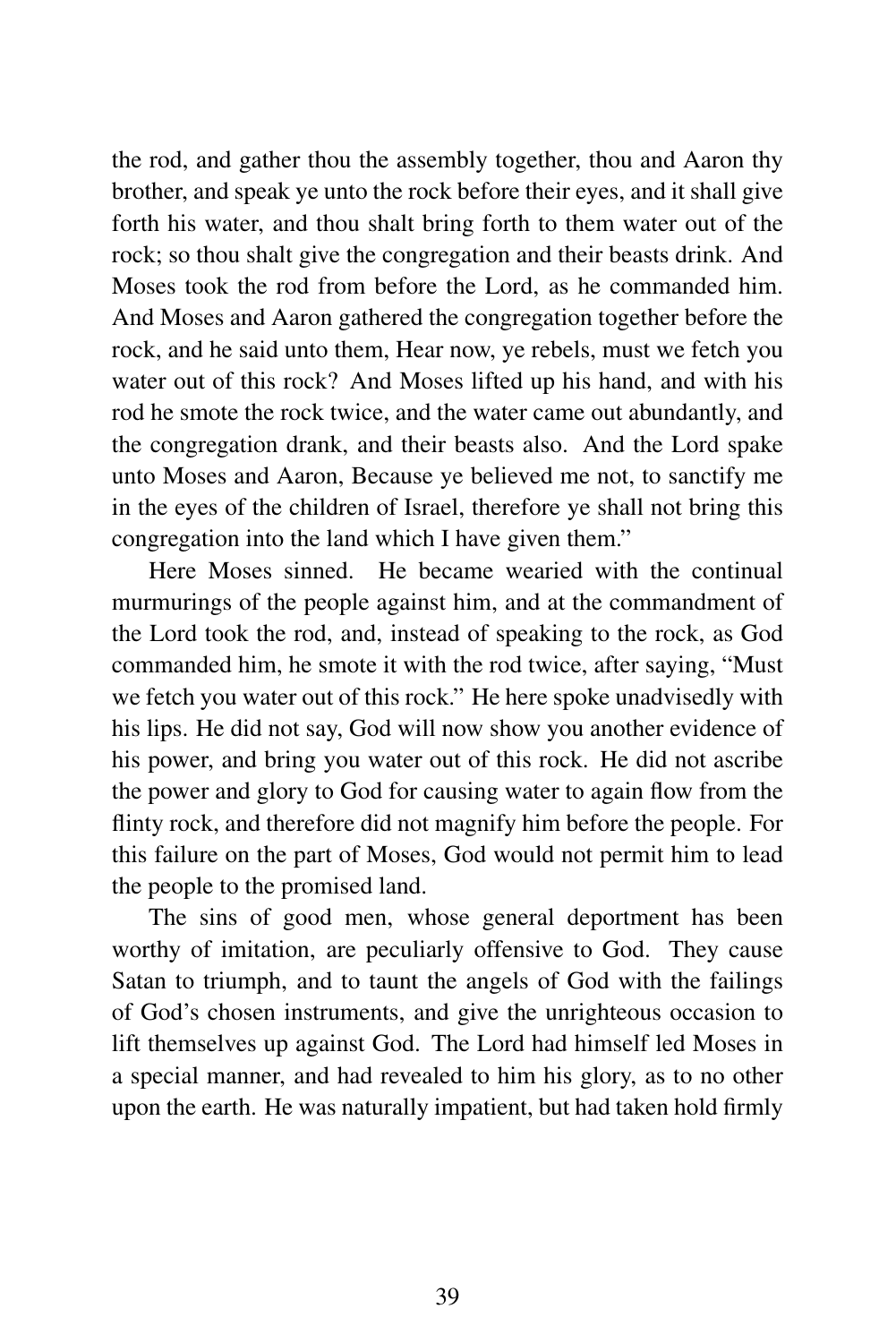of the grace of God, and so humbly implored wisdom from Heaven, that he was strengthened from God, and had overcome his impatience so that he was called of God the meekest man upon the face of the whole earth.

Aaron died at mount Hor, for the Lord had said he should not enter the promised land, because with Moses he had sinned, at the time of bringing water from the rock at Meribah. Moses and the sons of Aaron buried him in the mount, that the people might not be tempted to make too great ceremony over his body, and be guilty of the sin of idolatry.

The Canaanites made war with Israel, and took some of them prisoners, and the host of the Israelites besought the Lord to go with them to battle against the Canaanites, and deliver them into their hands, and they would utterly destroy their cities, and would be faithful in following God. He heard their prayer, and went out with their armies to battle, and the Israelites overcame their enemies, and utterly destroyed them and their cities.

\*\*\*\*\*

## Chapter XXX. - Fiery Serpents.

As the people journeyed from Hor by the way of the Red Sea, to compass the land of Edom, they were much discouraged, and complained of the hardships of the way." And the people spake against God, and against Moses, Wherefore have ye brought us up out of Egypt to die in the wilderness? for there is no bread, neither is there any water? and our soul loatheth this light bread. And the Lord sent fiery serpents among the people, and they bit the people? and much people of Israel died. Therefore the people came to Moses, and said, We have sinned, for we have spoken against the Lord, and against thee. Pray unto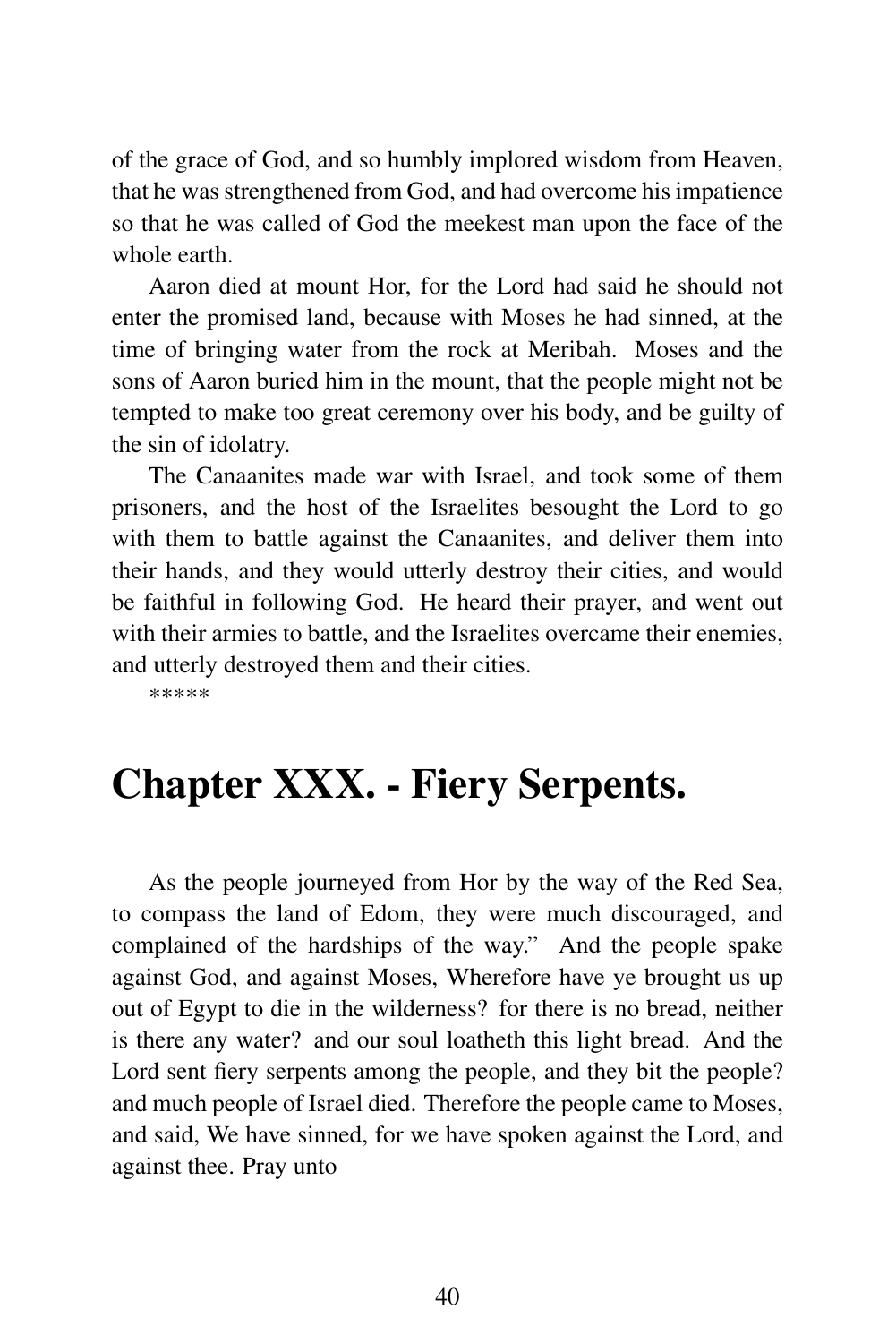the Lord that he take away the serpents from us. And Moses prayed for the people. And the Lord said unto Moses, Make thee a fiery serpent, and set it upon a pole; and it shall come to pass, that every one that is bitten when he looketh upon it, shall live. And Moses made a serpent of brass, and put it upon a pole. And it came to pass, that if a serpent had bitten any man, when he beheld the serpent of brass he lived."

The murmurings of the children of Israel were unreasonable, and the unreasonable always go to extremes. They uttered falsehoods in saying that they had no bread nor water. They had both given them by a miracle of God's mercy. To punish them for their ingratitude, and complaining against God, the Lord permitted fiery serpents to bite them. They were called fiery, because their bite produced painful inflammation, and speedy death. The Israelites, up to this time, had been preserved from these serpents in the wilderness, by a continual miracle; for the wilderness through which they traveled was infested with poisonous serpents.

Moses told the people, that God had hitherto preserved them, that they had not been harmed by the serpents, which was a token of his care for them. He told them it was because of their needless murmurings, complaining of the hardships in their journey, that God had permitted them to be bitten of serpents. This was to show them that God had preserved them from many and great evils, which if he had permitted to come upon them, they would have suffered that which they could call hardships. But God had prepared the way before them. There was no sickness among them. Their feet had not swollen in all their journeys, neither had their clothes waxed old. God had given them angels' food, and purest water out of the flinty rock. And with all these tokens of his love, if they complained, he would send his judgments upon them for their ingratitude, and make them to realize his past merciful care for them, of which they had been unmindful.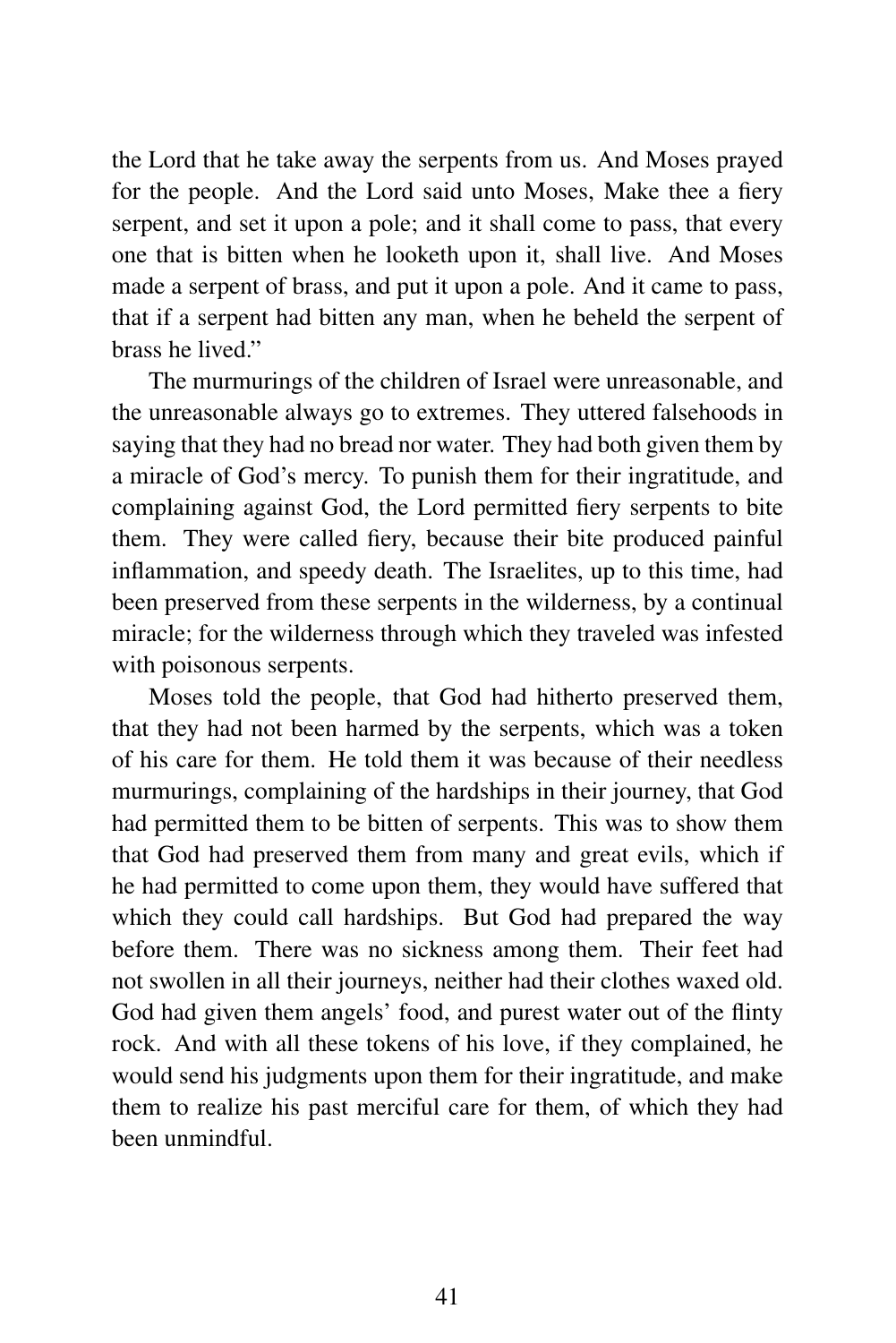The Israelites were terrified, and humbled because of the serpents, and confessed their sin in murmuring. Moses was directed to erect the brazen serpent upon a pole, and if those who were bitten looked upon that they should be healed. Here the Israelites were required to do something. They must look upon the brazen serpent if they would live. Many had died by the bite of the serpents. When Moses raised the serpent upon the pole, some had no faith that merely looking at that would heal them, and they died. Mothers, fathers, brothers and sisters, were all anxiously engaged in helping their suffering, dying relatives and friends, to fix their languid eyes upon the serpent. If they could only once look while fainting and dying, they revived and were healed of all the effects of their poisonous wounds. There was no virtue in the serpent of brass to cause such a change immediately in those who looked upon it. The healing virtue received by their looking upon the serpent was derived from God alone. He chose in his wisdom this manner to display his power. It was the faith of the people in the provision made which was acceptable to God. By this simple means the people were made sensible that God had permitted these serpents to afflict them, because of their murmurings, and lack of faith in him. If they would obey God they had no reason to fear, for he would be their friend, and preserve them from dangers to which they were continually exposed in the wilderness.

The brazen serpent, lifted upon a pole, illustrates the Son of God, who was to die upon the cross. The people who are suffering from the effects of sin can find hope and salvation alone in the provision God has made. As the Israelites saved their lives by looking upon the brazen serpent, so sinners can look to Christ and live. Unlike the brazen serpent, he has virtue in himself and power to heal the suffering, repenting, believing sinner. Christ says of himself, "And as Moses lifted up the serpent in the wilderness, even so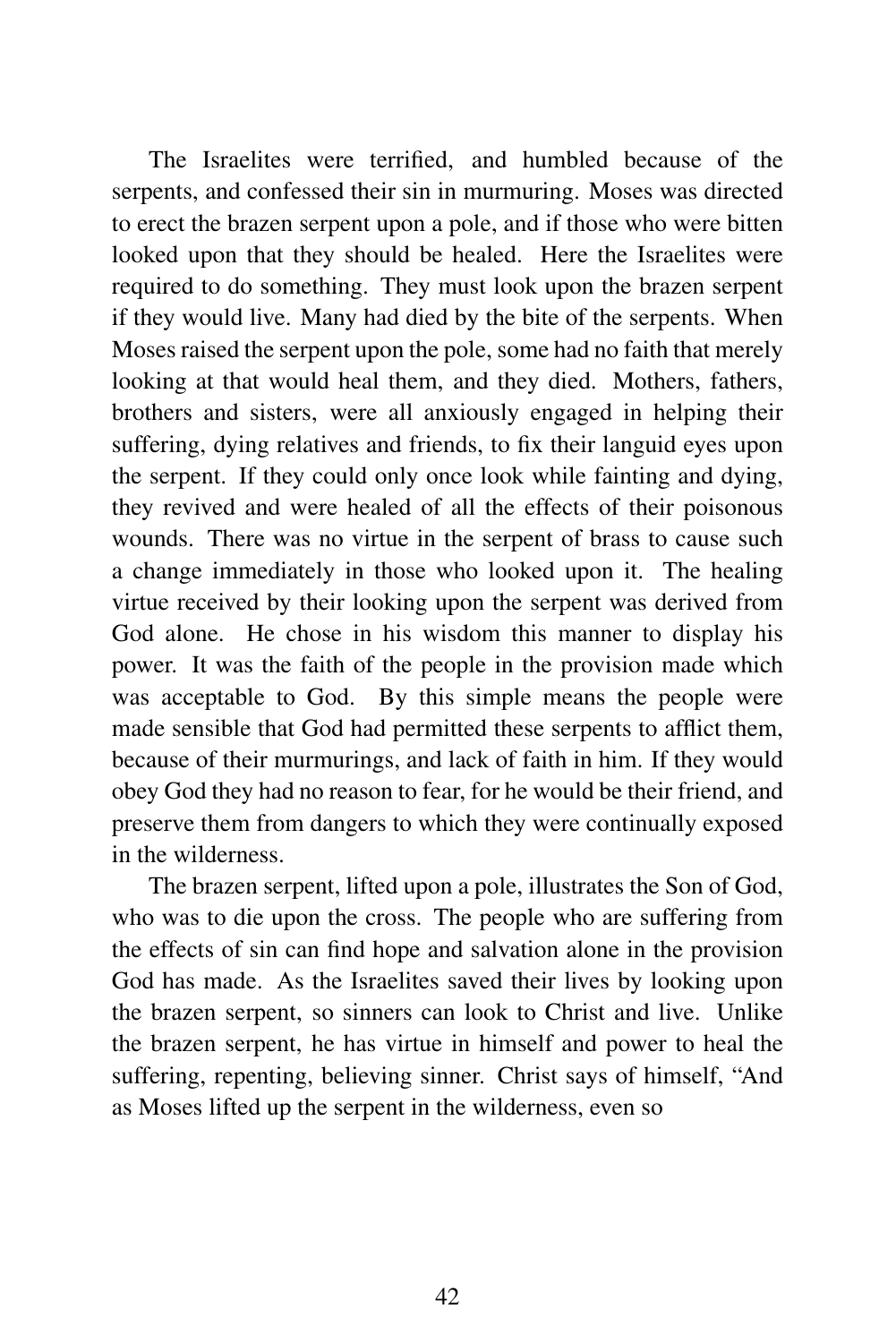must the Son of man be lifted up, that whosoever believeth in him should not perish, but have eternal life."

\*\*\*\*\*

#### Chapter XXXI. - Balaam.

The Israelites moved forward, and pitched in the plains of Moab, on this side of Jordan, by Jericho. Balak, the king of the Moabites, saw that the Israelites were a powerful people, and as they learned that they had destroyed the Amorites, and had taken possession of their land, they were exceedingly terrified. All Moab was in trouble. "And Moab said unto the elders of Midian, Now shall this company lick up all that are round about us, as the ox licketh up the grass of the field. He sent messengers, therefore, unto Balaam, the son of Beor, to Pethor, which is by the river of the land of the children of his people, to call him, saying, Behold, there is a people come out from Egypt. Behold, they cover the face of the earth, and they abide over against me. Come now, therefore, I pray thee, curse me this people; for they are too mighty for me; peradventure, I shall prevail, that we may smite them, and that I may drive them out of the land; for I wot that he whom thou blessest is blessed, and he whom thou cursest is cursed."

Balaam had been a prophet of God, and a good man. But he apostatized, and gave himself up to covetousness, so that he loved the wages of unrighteousness. At the time Balak sent messengers for him, he was double-minded, pursuing a course to gain and retain the favor and honor of the enemies of the Lord, for the sake of rewards he received from them. At the same time he was professing to be a prophet of God. Idolatrous nations believed that curses might be uttered which would affect individuals, and even whole nations. As the messengers related their message to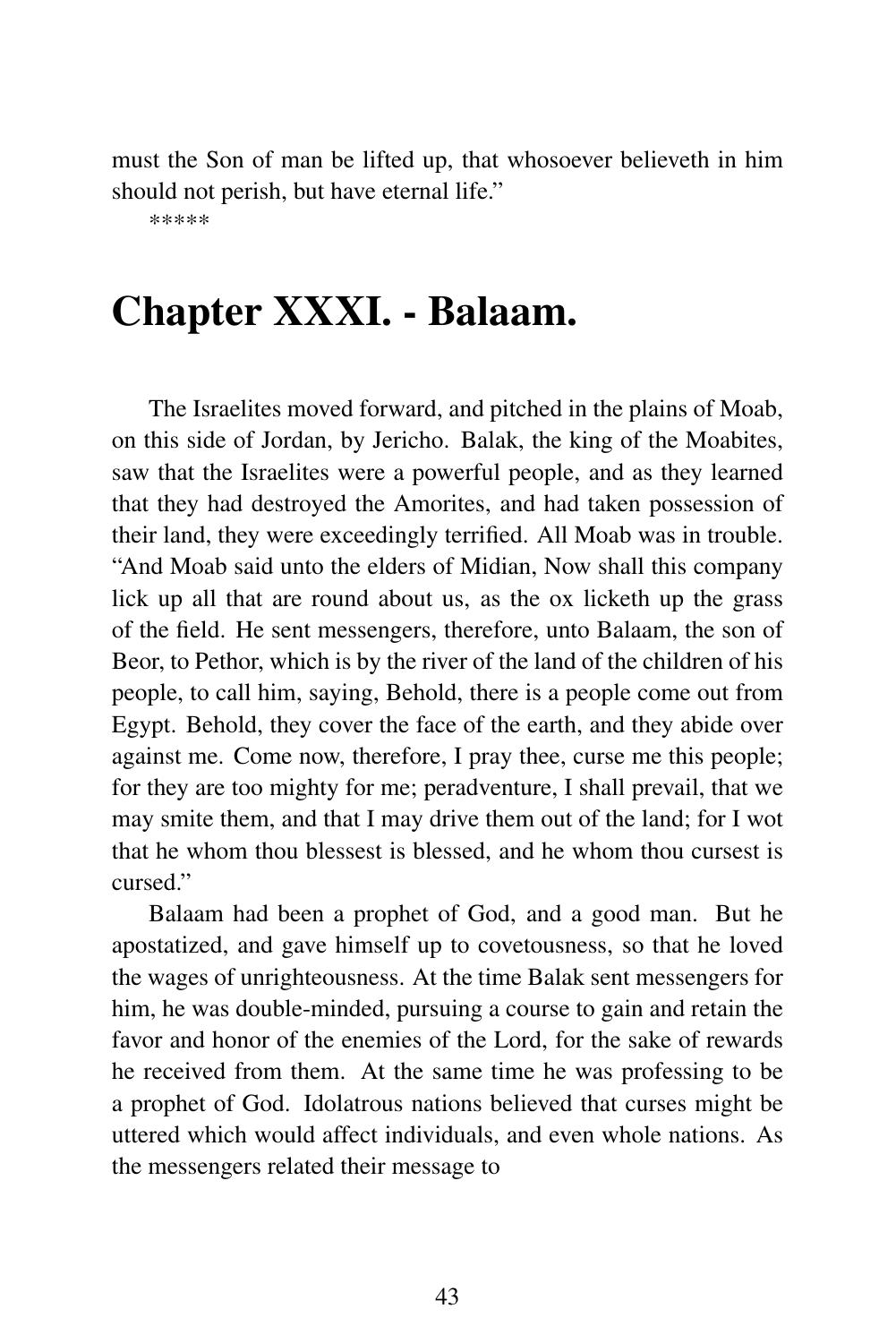Balaam, he very well knew what answer to give them. But he asked them to tarry that night, and he would bring them word as the Lord should speak unto him. The presents in the hands of the men excited his covetous disposition. God came to Balaam in the night, through one of his angels, and inquired for him, What men are these with thee? And Balaam said unto God, Balak, the "son of Zippor, king of Moab, hath sent unto me saying, Behold, there is a people come out of Egypt, which covereth the face of the earth. Come, now, curse me them, peradventure I shall be able to overcome them, and drive them out. And God said unto Balaam, Thou shalt not go with them. Thou shalt not curse the people: for they are blessed." The angel tells Balaam that the children of Israel are conducted under the banner of the God of Heaven, and no curse from man could retard their progress. In the morning he arose, and reluctantly told the men to return to Balak, for the Lord would not suffer him to go with them. Then Balak sent other princes, more of them in number, and more honorable, or occupying a more exalted position than the former messengers; and this time Balak's call was more urgent. "Let nothing, I pray thee, hinder thee [from] coming unto me, for I will promote thee unto very great honor, and I will do whatsoever thou sayest unto me. Come, therefore, I pray thee, curse me this people. And Balaam answered and said unto the servants of Balak, If Balak would give me his house full of silver and gold, I cannot go beyond the word of the Lord my God, to do less or more."

His fear of God's power holds the ascendency over his covetous disposition. Yet his course of conduct shows that his love of honor and gain was striving hard for the mastery, and he did not subdue it. He would have gratified his covetousness, if he had dared to do it. After God had said that he should not go, he was anxious to be granted the privilege of going. He urged them to remain that night, that he might make inquiry again of God. An angel was sent to Balaam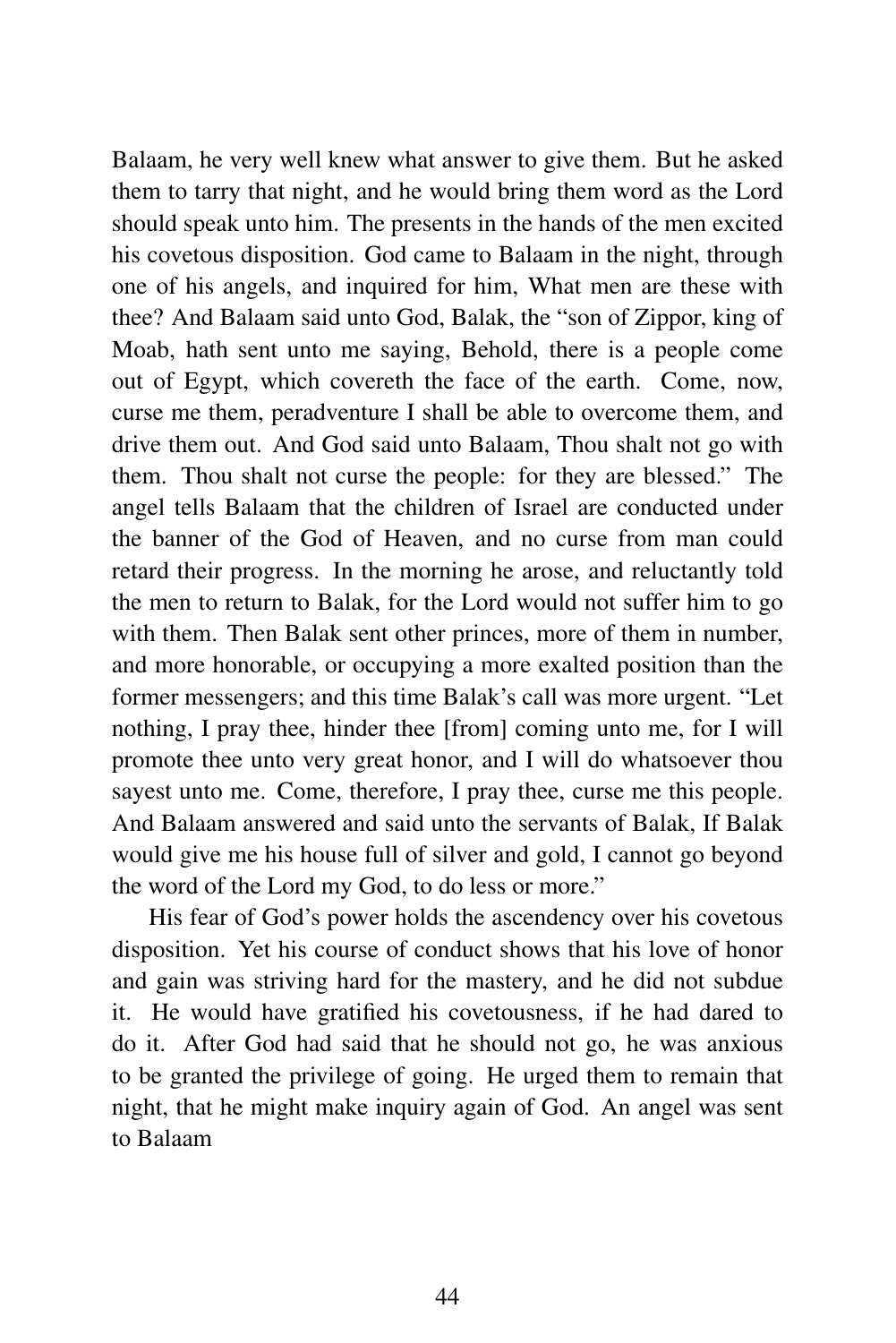to say unto him, "If the men come to call thee, rise up and go with them; yet the word which I shall say unto thee, that shalt thou do." The Lord suffered Balaam to follow his own inclinations, and try, if he chose so to do, to please both God and man.

The messengers of Balak did not call upon him in the morning to have him go with them. They were annoyed with his delay, and expected a second refusal. Balaam could have excused himself, and easily avoided going. But he thought that because the Lord the second time did not forbid his going, he would go and overtake the ambassadors of Balak. The anger of the Lord was kindled against Balaam because he went, and he sent his angel to stand in the way, and to slay him for his presumptuous folly. The beast saw the angel of the Lord, and turned aside. Balaam was beside himself with rage. The speaking of the beast was unnoticed by him as anything remarkable, for he was blinded by passion. As the angel revealed himself to Balaam he was terrified, and left his beast and bowed in humility before the angel. He related to Balaam the word of the Lord, and said, "I went out to withstand thee, because thy way is perverse before me." It was important to Israel to overcome the Moabites, in order to overcome the inhabitants of Canaan. After the angel had impressively warned Balaam against gratifying the Moabites, he gave him permission to pursue his journey. God would glorify his name, even through the presumptuous Balaam, before the enemies of Israel. This could not be done in a more effectual manner than by showing them that a man of Balaam's covetous disposition dared not, for any promises of promotion or rewards, pronounce a curse against Israel.

Balak met Balaam, and inquired of why he thus delayed to come when he sent for him, and told him that he had power to promote him to honor. Balaam answered, Lo, I am come unto thee. He then told him he had no power to say anything. The word that God should give him that could he speak, and could go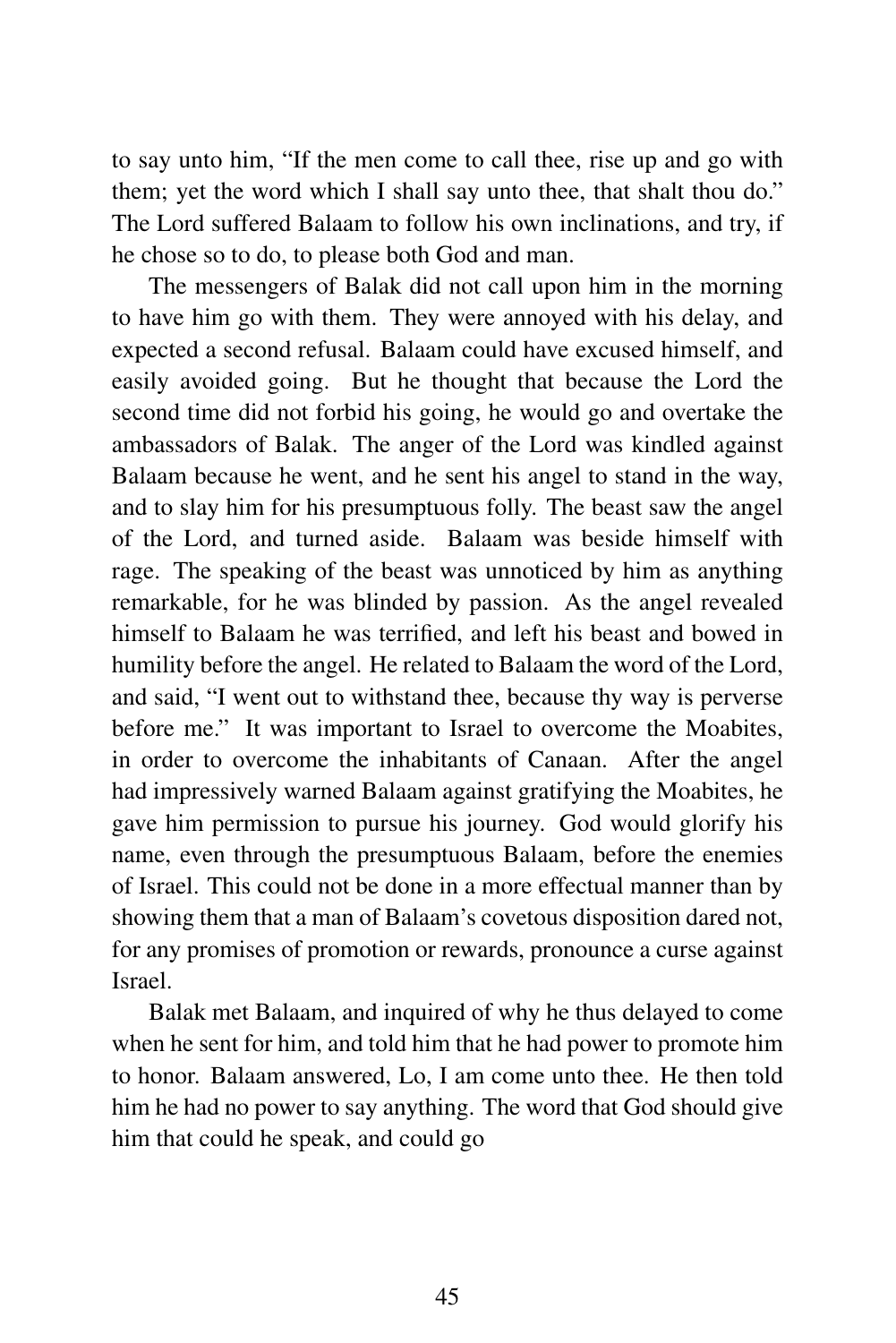no further. Balaam ordered the sacrifices according to the religious rites. God sent his angel to meet with Balaam, to give him words of utterance, as he had done on occasions when Balaam was wholly devoted to the service of God. "And the Lord put a word in Balaam's mouth, and said, Return unto Balak, and thus thou shalt speak. And he returned unto him, and lo, he stood by his burnt sacrifice, he, and all the princes of Moab. And he took up his parable, and said, Balak, the king of Moab, hath brought me from Aram, out of the mountains of the east, saying, Come, curse me Jacob, and come, defy Israel. How shall I curse whom God hath not cursed? Or how shall I defy whom the Lord hath not defied? For from the top of the rocks I see him, and from the hills I behold him. Lo, the people shall dwell alone, and shall not be reckoned among the nations. Who can count the dust of Jacob, and the number of the fourth part of Israel? Let me die the death of the righteous, and let my last end be like his!"

Balaam spoke in a solemn, prophetic style. How shall I defy, or devote to destruction, those whom God hath promised to prosper? He declared in prophetic words that Israel should remain a distinct people; that they should not be united with, swallowed up by, or lost in, any other nation; that they would become far more numerous than they then were; and he related their prosperity and strength. He saw that the end of the righteous was truly desirable, and prophetically expressed his desire that his life might end like theirs.

Balak was disappointed and angry. He exclaims, "What hast thou done unto me? I took thee to curse mine enemies, and, behold, thou hast blessed them altogether." Balak thinks it is the grand appearance of the Israelites in their tents, which Balaam views from a high mount, that keeps him from cursing them. He thinks if he takes him to another place, where Israel will not appear to such advantage, he can obtain a curse from Balaam. Again, at Zophim, at the top of Pisgah, Balaam offered burnt-offerings, and then went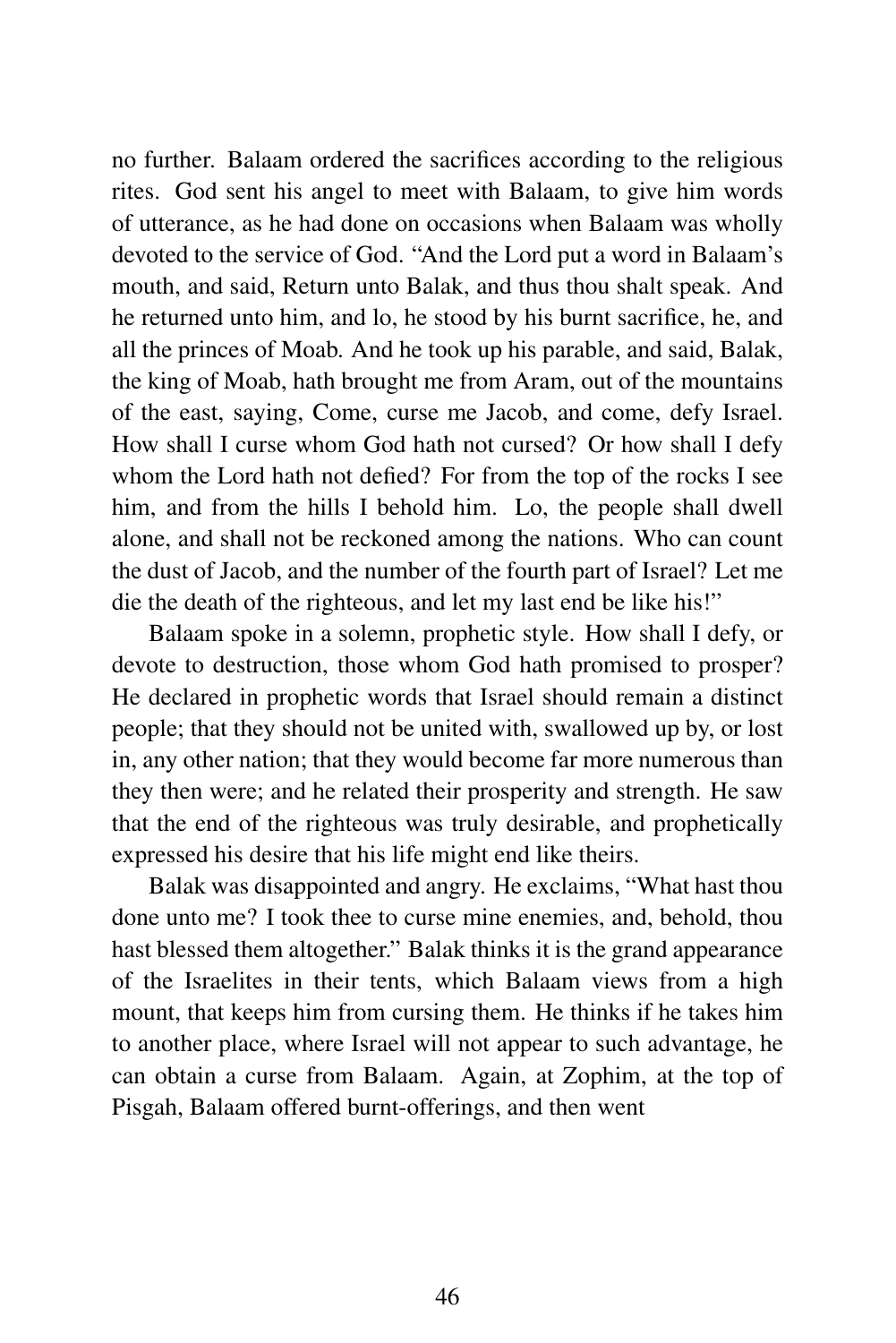by himself to commune with the angel of God. And the angel told Balaam what to say. When he returned, Balak inquired anxiously, "What hath the Lord spoken?" "And he took up his parable, and said, Rise up, Balak, and hear. Hearken unto me, thou son of Zippor. God is not a man, that he should lie; neither the son of man, that he should repent. Hath he said, and shall he not do it? Or hath he spoken, and shall he not make it good? Behold, I have received commandment to bless, and he hath blessed, and I cannot reverse it. He hath not beheld iniquity in Jacob, neither hath he seen perverseness in Israel. The Lord his God is with him, and the shout of a king is among them. God brought them out of Egypt. He hath as it were the strength of a unicorn. Surely, there is no enchantment against Jacob, neither is there any divination against Israel. According to this time it shall be said of Jacob and of Israel, What hath God wrought! Behold, the people shall rise up as a great lion, and lift up himself as a young lion. He shall not lie down until he eat of the prey, and drink the blood of the slain."

Balak still flattered himself with the vain hope that God was subject to variation, like man. Balaam informs him that God will never be induced to break his word, or alter his purpose concerning Israel, and that it is in vain for him to hope to obtain a curse for his people, or to expect him to reverse the blessing he has promised to them. And no enchantment or curse uttered by a diviner could have the least influence upon that nation that has the protection of Omnipotence.

Balaam had wished to appear to be favorable to Balak, and had permitted him to be deceived, and think that he used superstitious ceremonies and enchantments when he besought the Lord. But as he followed out the command given him of God, he grew bolder in proportion as he obeyed the divine impulse, and he laid aside his pretended conjuration, and, looking toward the encampment of the Israelites, he beholds them all encamped in perfect order, under their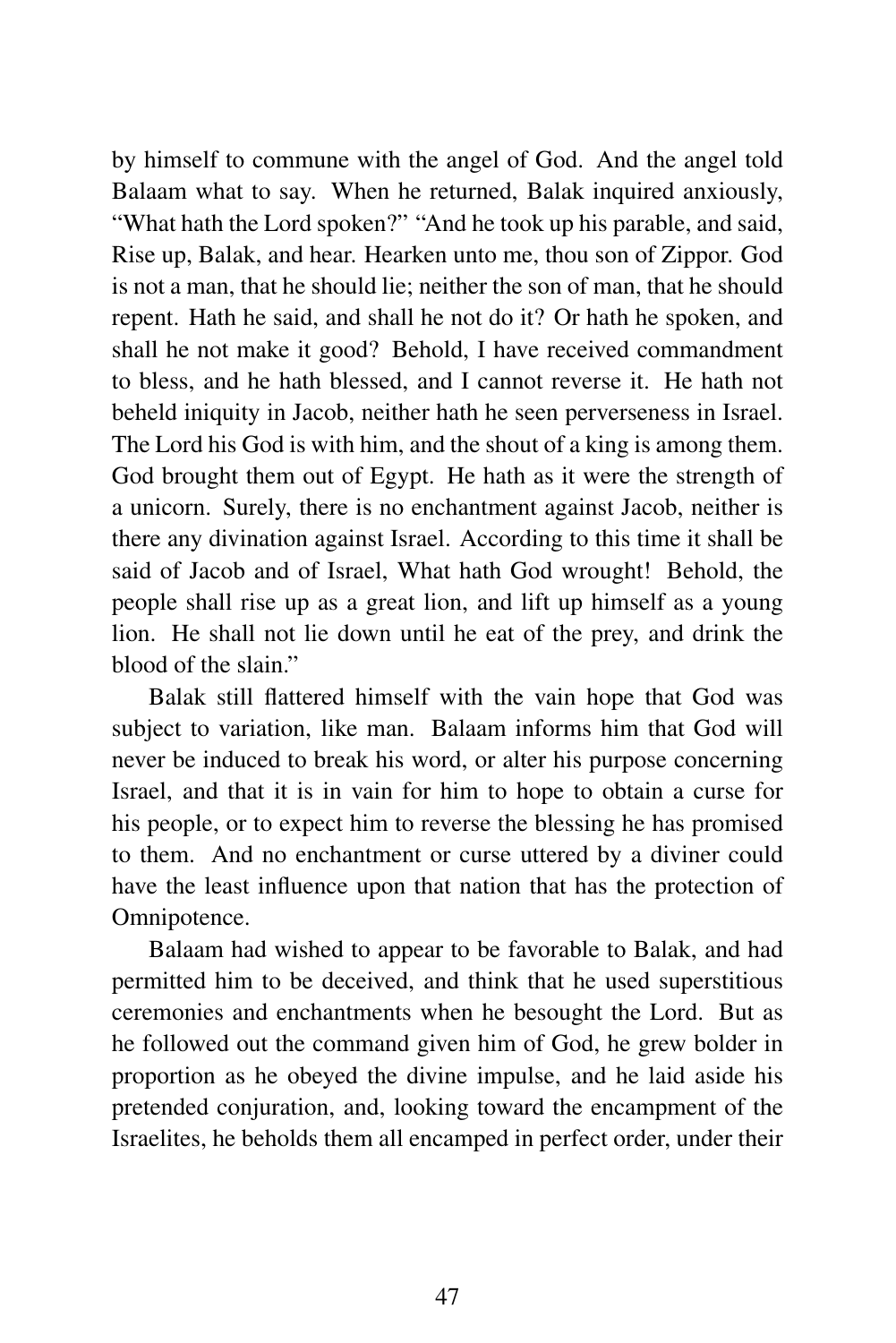respective standards, at a distance from the tabernacle. Balaam was permitted to behold the glorious manifestation of God's presence, overshadowing, protecting and guiding the tabernacle. He was filled with admiration at the sublime scene. He opened his parable with all the dignity of a true prophet of God. His prophetic words are these: "How goodly are thy tents, O Jacob, and thy tabernacles, O Israel! As the valleys are they spread forth, as gardens by the river's side, as the trees of lign aloes which the Lord hath planted, and as cedar trees beside the waters. He shall pour the water out of his buckets, and his seed shall be in many waters, and his king shall be higher than Agag, and his kingdom shall be exalted. God brought him forth out of Egypt. He hath as it were the strength of a unicorn. He shall eat up the nations, his enemies, and shall break their bones, and pierce them through with his arrows. He couched, he lay down as a lion, and as a great lion Who shall stir him up? Blessed is he that blesseth thee, and cursed is he that curseth thee. And Balak's anger was kindled against Balaam, and he smote his hands together. And Balak said unto Balaam, I called thee to curse mine enemies, and, behold, thou hast altogether blessed them these three times."

The Moabites understood the import of the prophetic words of Balaam—that the Israelites after conquering the Canaanites, should settle in their land, and all attempts to subdue them would be of no more avail than for a feeble beast to arouse the lion out of his den. Balaam told Balak that he would inform him what the Israelites should do to his people at a later period. The Lord unfolded the future before Balaam, and permitted events which would occur, to pass before his sight, that the Moabites should understand that Israel should finally triumph. As Balaam prophetically rehearsed the future to Balak and his princes, he was struck with amazement at the future display of God's power.

After Balaam had returned to his place, and the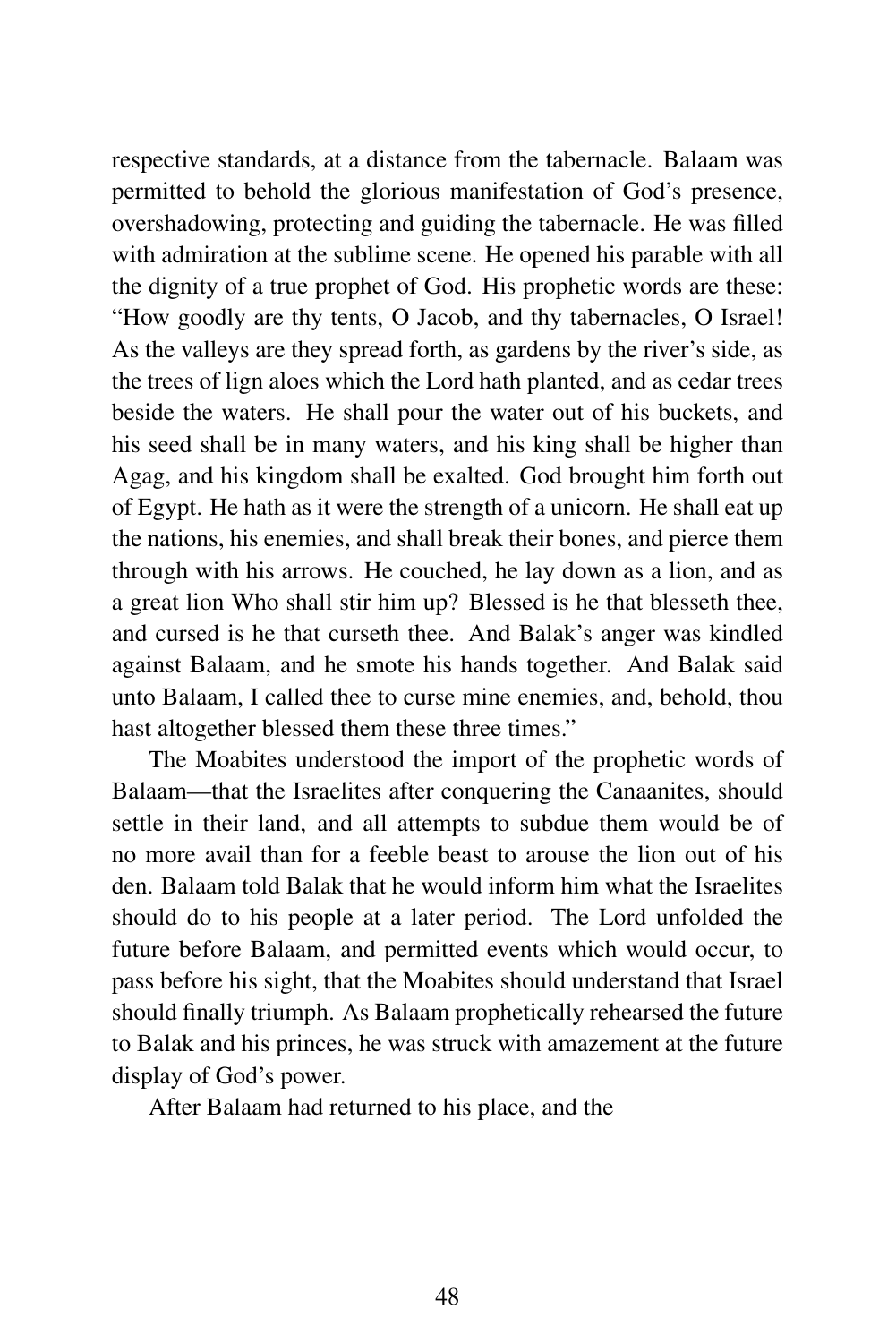controlling influence of God's Spirit had left him, his covetousness, which had not been overcome, but merely held in check, prevailed. He could think of nothing but the reward, and promotion to honor, which he might have received of Balak, until he was willing to resort to any means to obtain that which he desired. Balaam knew that the prosperity of Israel depended upon their observance of the law of God, and that there was no way to bring a curse upon them but by seducing them to transgression. He decided to secure to himself Balak's reward, and the promotion he desired, by advising the Moabites what course to pursue to bring the curse upon Israel. He counseled Balak to proclaim an idolatrous feast in honor of their idol gods, and he would persuade the Israelites to attend, that they might be delighted with the music, and then the most beautiful Midianitish women should entice the Israelites to transgress the law of God, and corrupt themselves, and also influence them to offer sacrifice to idols. This Satanic counsel succeeded too well. Many of the Israelites were persuaded by Balaam, because they regarded him as a prophet of God, to join him, and mix with that idolatrous people, and engage with him in idolatry and fornication.

"And Israel joined himself unto Baal-peor. And the anger of the Lord was kindled against Israel. And the Lord said unto Moses, Take all the heads of the people, and hang them up before the Lord, against the sun, that the fierce anger of the Lord may be turned away from Israel. And Moses said unto the judges of Israel, Slay ye every one his men that were joined unto Baal-peor." Moses commanded the judges of the people to execute the punishment of God against those who had transgressed, and hang the heads of the transgressors up before the Lord, to cause Israel to fear to follow their example. The Lord commanded Moses to vex the Midianites, and smite them, because they had vexed Israel with their wiles, wherewith they had beguiled them to transgress the commandments of God.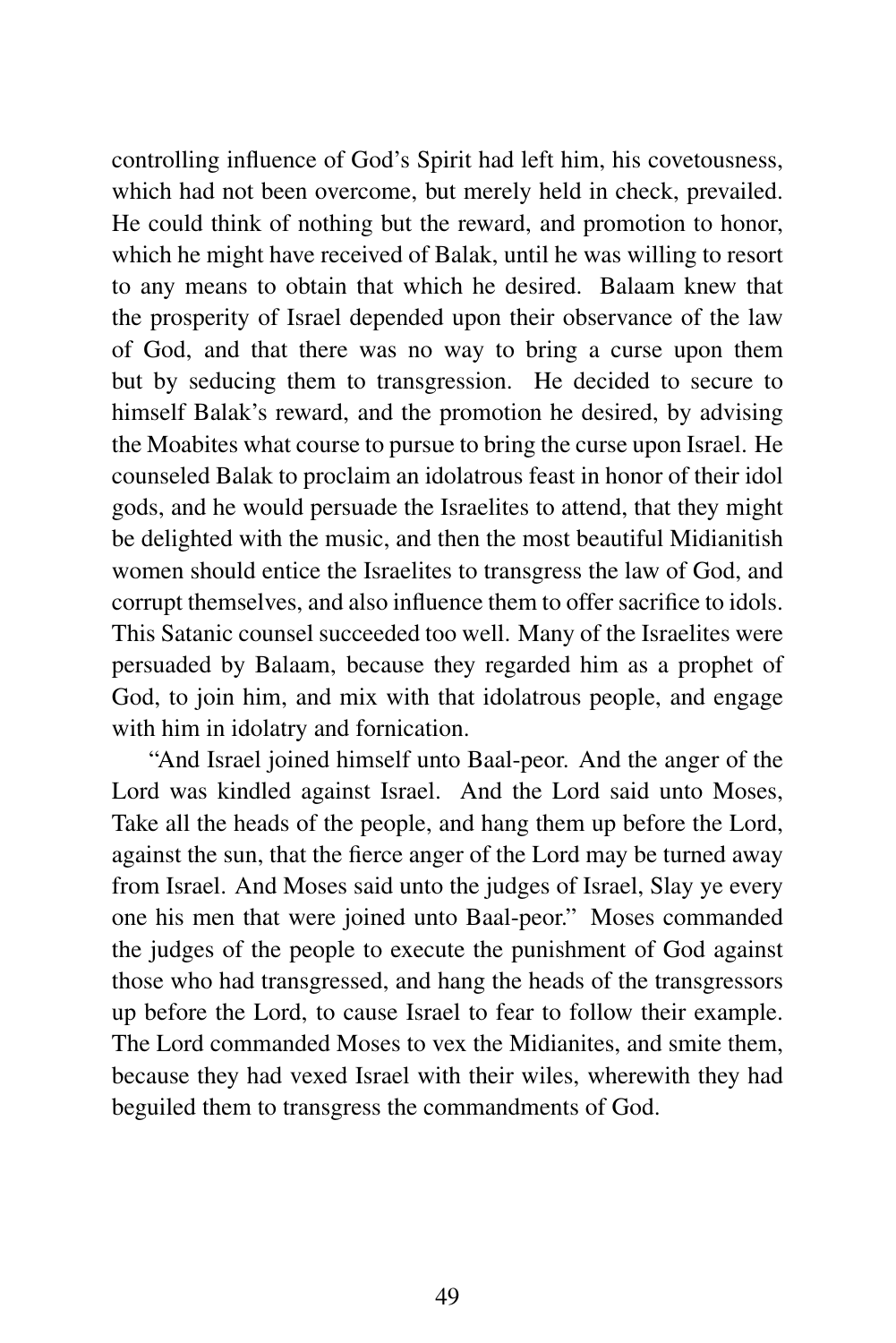The Lord commanded Moses to avenge the children of Israel of the Midianites, and then he should be gathered to his people. Moses commanded the men of war to prepare for battle against the Midianites. And they warred against them as the Lord commanded, and slew all the males, but they took the women and children captives. Balaam was slain with the Midianites. "And Moses, and Eleazar, the priest, and all the princes of the congregation, went forth to meet them without the camp. And Moses was wroth with the officers of the host, with the captains over thousands, and captains over hundreds, which came from the battle. And Moses said unto them, Have ye saved all the women alive? Behold, these caused the children of Israel, through the counsel of Balaam, to commit trespass against the Lord in the matter of Peor, and there was a plague among the congregation of the Lord."

Moses commanded the men of war to destroy the women and male children. Balaam had sold the children of Israel for a reward, and he perished with the people whose favor he had obtained at the sacrifice of twenty-four thousand of the Israelites. The Lord is regarded as cruel by many in requiring his people to make war with other nations. They say that it is contrary to his benevolent character. But he who made the world, and formed man to dwell upon the earth, has unlimited control over all the works of his hands, and it is his right to do as he pleases, and what he pleases with the work of his hands. Man has no right to say to his Maker, Why doest thou thus? There is no injustice in his character. He is the Ruler of the world, and a large portion of his subjects have rebelled against his authority, and have trampled upon his law. He has bestowed upon them liberal blessings, and surrounded them with everything needful, yet they have bowed to images of wood and stone, silver and gold, which their own hands have made. They teach their children that these are the gods that give them life and health, and make their lands fruitful, and give them riches and honor. They scorn the God of Israel. They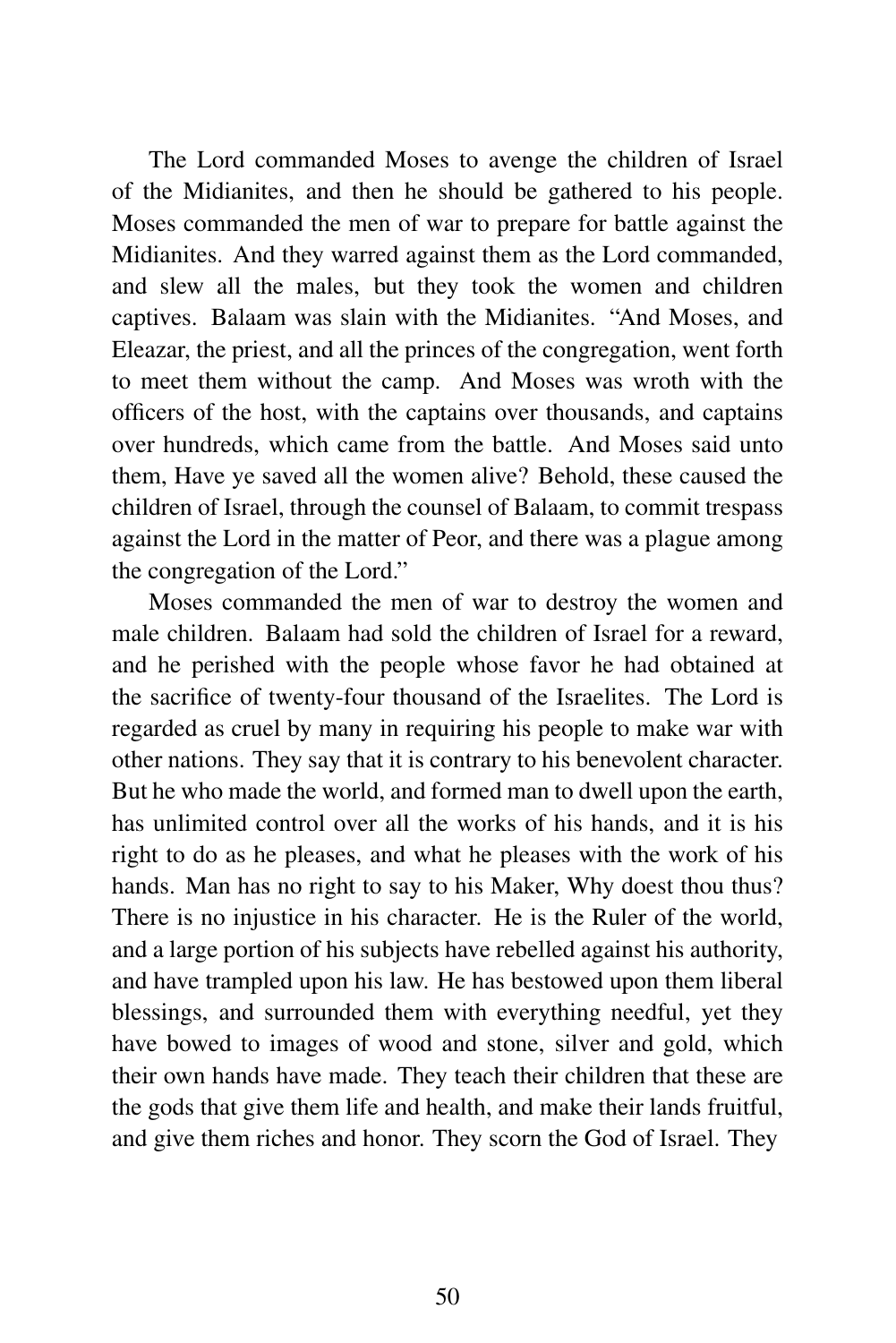despise his people, because their works are righteous "The fool hath said in his heart, there is no God. They are corrupt. They have done abominable works." God has borne with them until they filled up the measure of their iniquity, and then he has brought upon them swift destruction. He has used his people as instruments of his wrath, to punish wicked nations, who have vexed them, and seduced them into idolatry.

A family picture was presented before me. A part of the children seem anxious to learn and obey the requirements of the father, while the others trample upon his authority, and seem to exult in showing contempt of his family government. They share the benefits of their father's house, and are constantly receiving of his bounty. They are wholly dependent upon him for all they receive, yet are not grateful, but conduct themselves proudly, as though all the favors they received of their indulgent parent were supplied by themselves. The father notices all the disrespectful acts of his disobedient, ungrateful children, yet he bears with them.

At length, these rebellious children go still further, and seek to influence and lead to rebellion those members of their father's family who have hitherto been faithful. Then all the dignity and authority of the father is called into action, and he expels from his house the rebellious children, who have not only abused his love and blessings themselves, but tried to subvert the remaining few who had submitted to the wise and judicious laws of their father's household.

For the sake of the few who are loyal, whose happiness was exposed to the seditious influence of the rebellious members of his household, he separates from his family his undutiful children, while at the same time he labors to bring closer to himself the remaining faithful and loyal ones. All would honor the wise and just course of such a parent, in punishing most severely his undutiful, rebellious children.

God has dealt thus with his children. But man, in his blindness, will overlook the abominations of the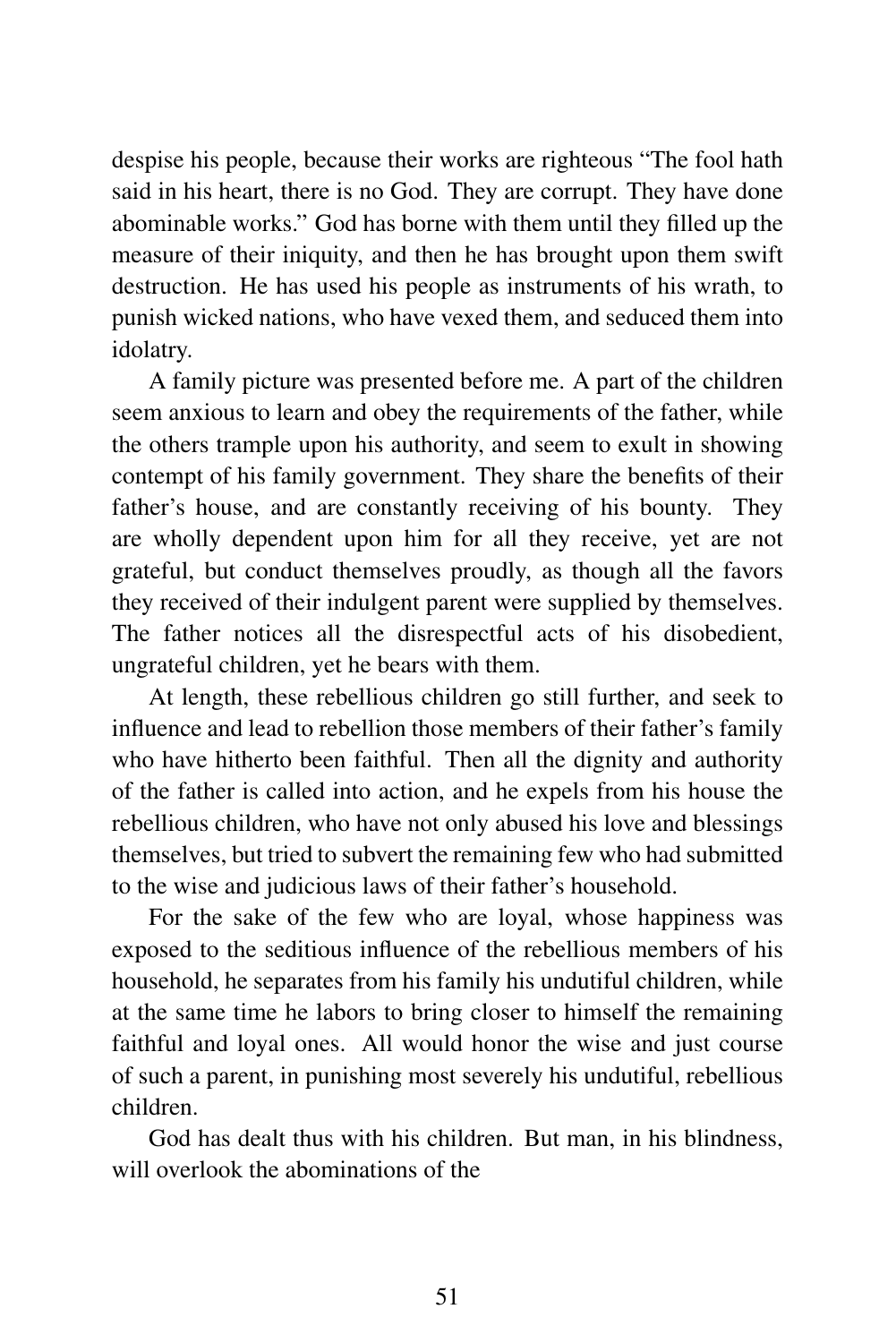ungodly, and pass by unnoticed the continual ingratitude and rebellion, and heaven-daring sins of those who trample upon God's law and defy his authority. They do not stop here, but exult in subverting his people, and influencing them by their wiles to transgress, and show open contempt for the wise requirements of Jehovah.

Some can see only the destruction of God's enemies, which looks to them unmerciful and severe. They do not look upon the other side. But let everlasting thanks be given, that impulsive, changeable man, with all his boasted benevolence, is not the disposer and controller of events. "The tender mercies of the wicked are cruel."

\*\*\*\*\*

#### Chapter XXXII. - Death of Moses.

Moses was soon to die, and he was commanded of God, before his death, to gather the children of Israel together, and relate to them all the journeyings of the Hebrew host since their departure from Egypt, and all the great transgressions of their fathers, which brought his judgments upon them, and compelled him to say that they should not enter the promised land. Their fathers had died in the wilderness, according to the word of the Lord. Their children had grown up, and to them the promise was to be fulfilled of possessing the land of Canaan. Many of these were small children when the law was given, and they had no remembrance of the grandeur of the event. Others were born in the wilderness, and lest they should not realize the necessity of their obeying the ten commandments, and all the laws and judgments given to Moses, he was instructed of God to recapitulate the ten commandments, and all the circumstances connected with the giving of the law.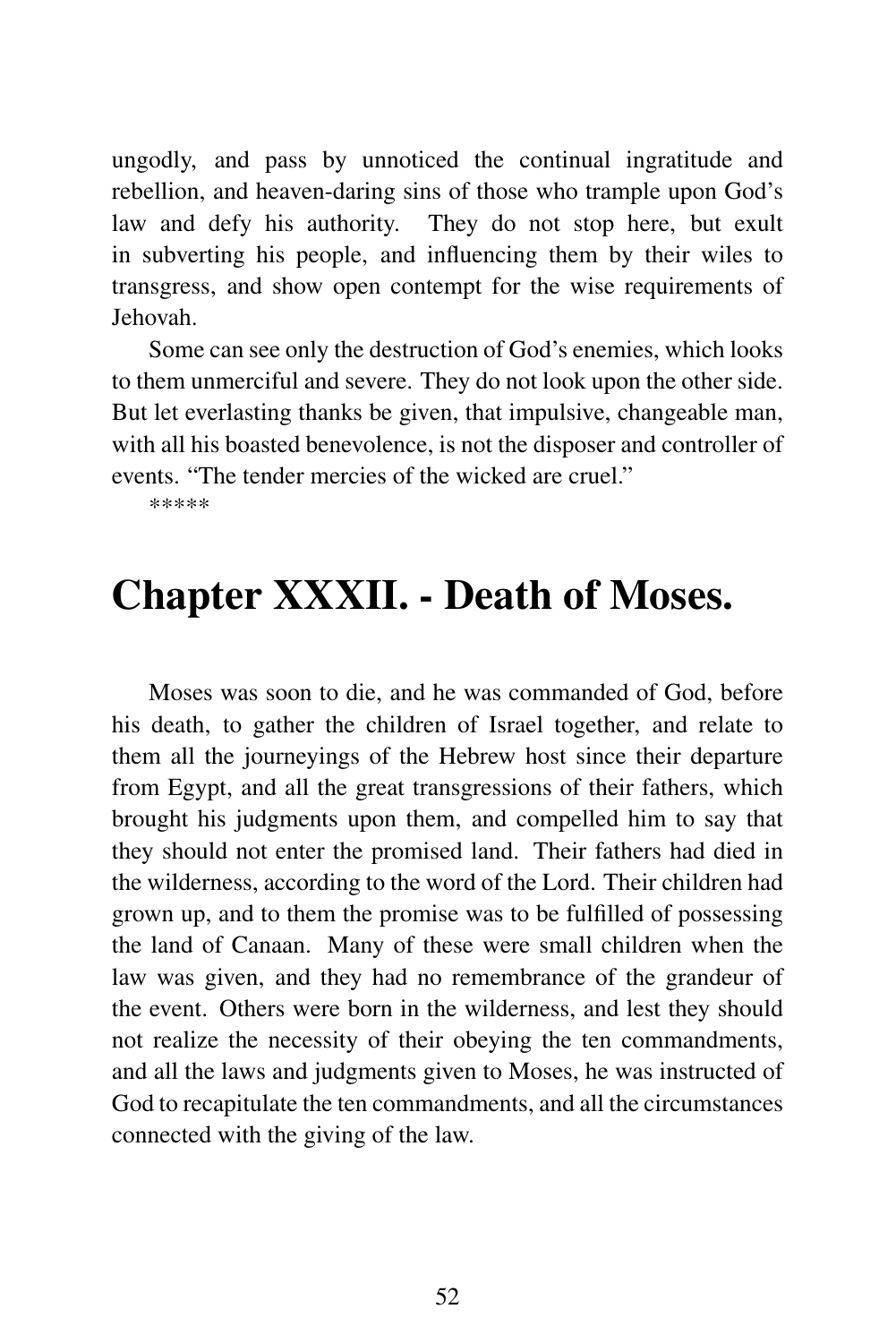Moses had written in a book all the laws and judgments given him of God, and had faithfully recorded all his instructions given them by the way, and all the miracles which he had performed for them, and all the murmurings of the children of Israel. Moses had also recorded his being overcome in consequence of their murmurings.

All the people were assembled before him, and he read the events of their past history out of the book which he had written. He read, also, the promises of God to them if they would be obedient, and the curses which would come upon them if they were disobedient.

He related to the people his great sorrow because of his fault at Meribah. "And I besought the Lord at that time, saying, O Lord God, thou hast begun to shew thy servant thy greatness, and thy mighty hand; for what God is there in Heaven or in earth, that can do according to thy works, and according to thy might? I pray thee, let me go over, and see the good land that is beyond Jordan, that goodly mountain, and Lebanon. But the Lord was wroth with me for your sakes, and would not hear me. And the Lord said unto me, Let it suffice thee; speak no more unto me of this matter. Get thee up into the top of Pisgah, and lift up thine eyes westward, and northward, and southward, and eastward, and behold it with thine eyes; for thou shalt not go over this Jordan. But charge Joshua, and encourage him, and strengthen him; for he shall go over before this people, and he shall cause them to inherit the land which thou shalt see. Now therefore hearken, O Israel, unto the statutes and unto the judgments, which I teach you, for to do them, that ye may live, and go in and possess the land which the Lord God of your fathers giveth you. Ye shall not add unto the word which I command you, neither shall ye diminish aught from it, that ye may keep the commandments of the Lord your God which I command you."

Moses told them that for their rebellion the Lord had several times purposed to destroy them. But he had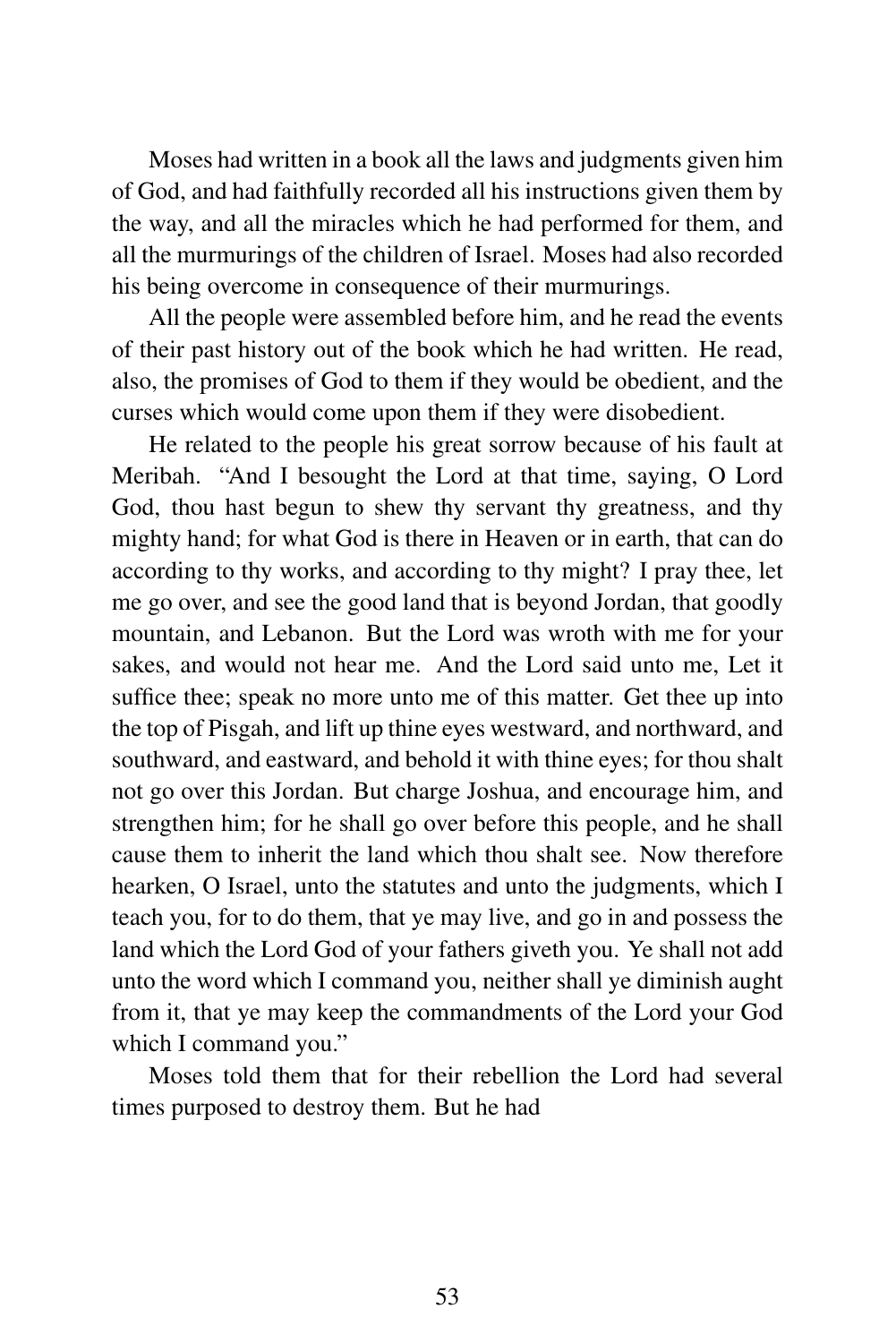interceded for them so earnestly that God had graciously spared them. He reminded them of the miracles which the Lord did unto Pharaoh and all the land of Egypt. He said to them, "But your eyes have seen all the great acts of the Lord which he did. Therefore shall ye keep all the commandments which I command you this day, that ye may be strong, and go in and possess the land, whither ye go to possess it."

Moses especially warned the children of Israel against being seduced into idolatry. He earnestly charged them to obey the commandments of God. If they would prove obedient, and love the Lord, and serve him with their undivided affections, he would give them rain in due season, and cause their vegetation to flourish, and increase their cattle. They should also enjoy especial and exalted privileges, and should triumph over their enemies. He related to them the advantages of the land of Canaan over that of Egypt. In certain seasons of the year, the cultivated lands in Egypt had to be watered from the river, by machinery, which was worked by the foot. This was a laborious process.

Moses said to them, "For the land, whither thou goest in to possess it, is not as the land of Egypt, from whence ye came out, where thou sowedst thy seed, and wateredst it with thy foot, as a garden of herbs. But the land, whither ye go to possess it, is a land of hills and valleys, and drinketh water of the rain of heaven. A land which the Lord thy God careth for. The eyes of the Lord thy God are always upon it, from the beginning of the year even unto the end of the year."

Many of the Egyptians paid that devotion to the river which belonged alone to God. They acknowledged it as their god, because they were dependent on its waters to quench their thirst, and to use upon their lands to cause vegetation to flourish; and it liberally supplied their tables with fish.

During the plagues on Egypt Pharaoh was punctual in his superstitious devotion to the river, and visited it every morning, and as he stood upon its banks he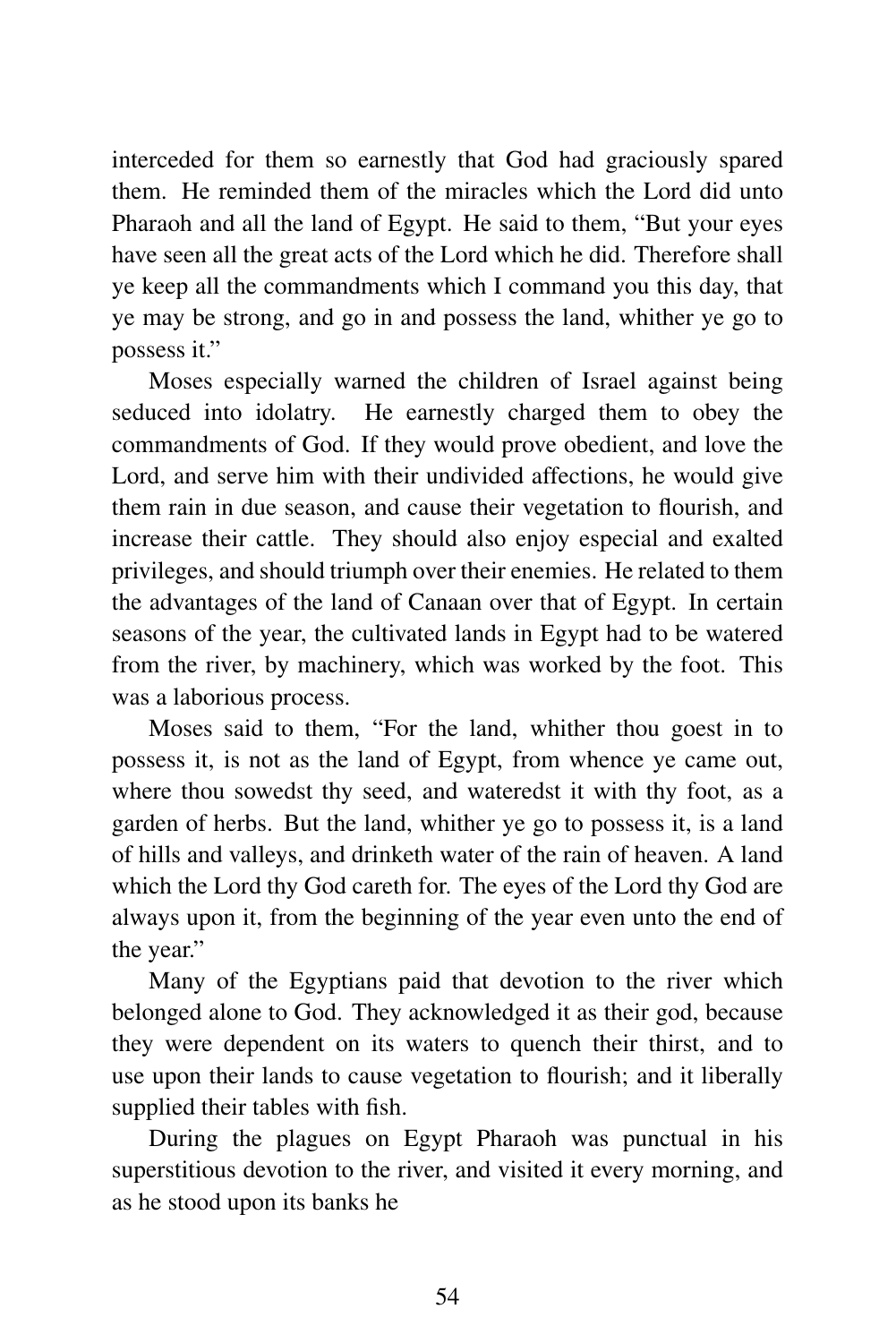offered praise and thanksgiving to the water, recounting the great good it accomplished, and telling the water of its great power; that without it they could not exist; for their lands were watered by it, and it supplied meat for their tables. The first plague which visited Egypt was to come upon the waters, one of the exalted gods of Pharaoh. Moses smote the waters before Pharaoh and his great men, and they saw the waters which they were adoring turned to blood. It was a putrid mass for seven days, and all the fish that were in it died. The people could not use the water for any purpose.

Moses instructed the children of Israel in an earnest, impressive manner. He knew that it was his last opportunity to address them. He then finished writing in a book all the laws, judgments and statutes which God had given him; also, the various regulations respecting sacrificial offerings. He placed the book in the hands of men in the sacred office, and requested that for safe keeping it should be put in the side of the ark, for God's care was continually upon that sacred chest. This book of Moses was to be preserved, that the judges of Israel might refer to it if any case should come up to make it necessary. An erring people often understand God's requirements to suit their own case, therefore the book of Moses was preserved in a most sacred place, for future reference.

Moses closed his last instructions to the people by a most powerful, prophetic address. It was pathetic and eloquent. By inspiration of God he blessed separately the tribes of Israel. In his closing words, he dwelt largely upon the majesty of God, and the excellency of Israel, which would ever continue if they would obey God, and take hold of his strength. He said to them, "There is none like unto the God of Jeshurun, who rideth upon the heaven in thy help, and in his excellency on the sky. The eternal God is thy refuge, and underneath are the everlasting arms. And he shall thrust out the enemy from before thee, and shall say, Destroy them. Israel, then, shall dwell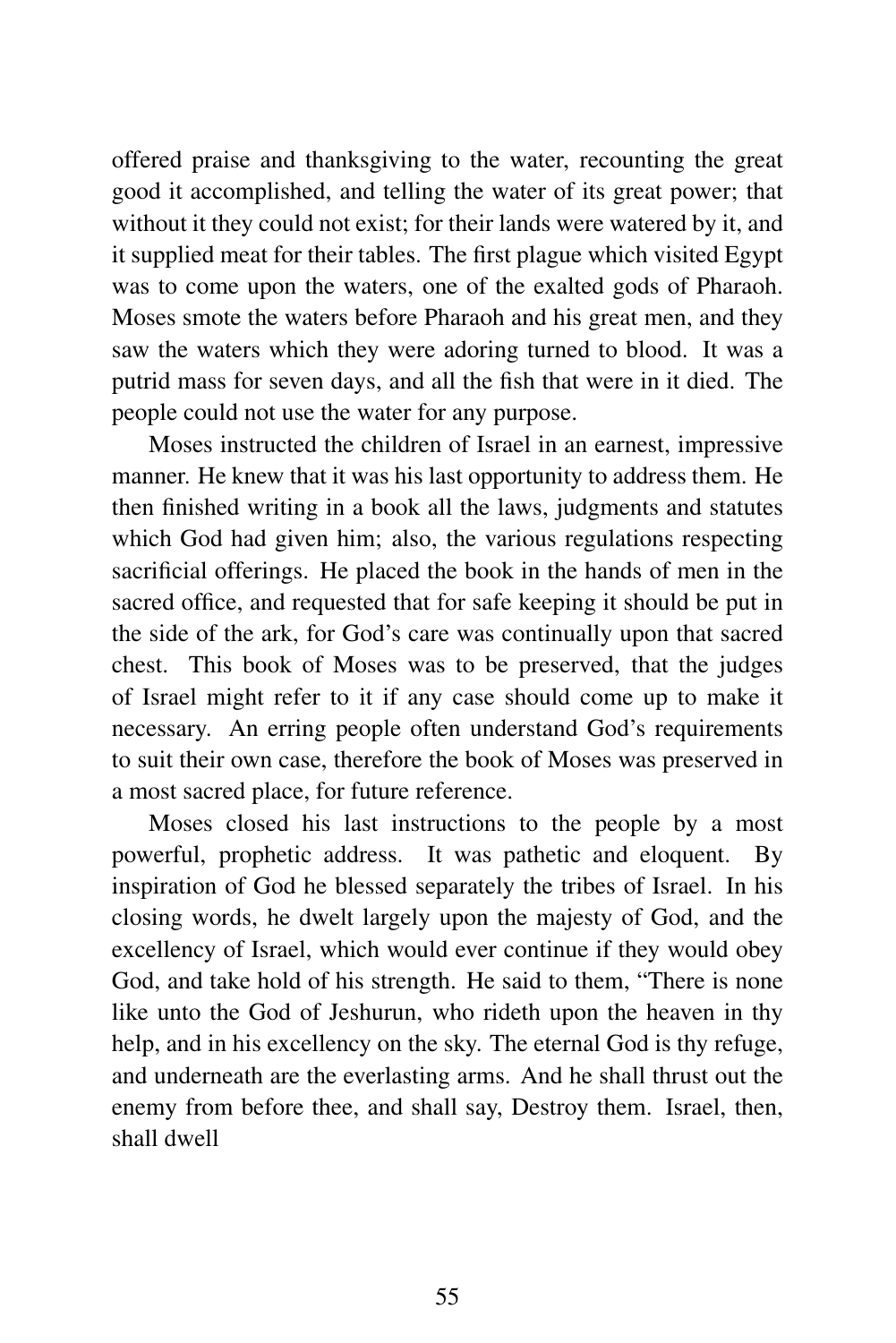in safety alone. The fountain of Jacob shall be upon a land of corn and wine; also, his heavens shall drop down dew. Happy art thou, O Israel. Who is like unto thee, O people saved by the Lord, the shield of thy help, and who is the word of thy excellency? And thine enemies shall be found liars unto thee; and thou shalt tread upon their high places."

Joshua was selected of God to be Moses' successor in leading the Hebrew host to the promised land. He was most solemnly consecrated to the future important work of leading, as a faithful shepherd, the people of Israel. "And Joshua, the son of Nun, was full of the spirit of wisdom; for Moses had laid his hands upon him. And the children of Israel hearkened unto him, and did as the Lord commanded Moses." And he gave Joshua charge before all the congregation of Israel, "Be strong and of a good courage; for thou shalt bring the children of Israel unto the land which I sware unto them, and I will be with thee." He spoke to Joshua in God's stead. He also had the elders and officers of the tribes gathered before him, and he solemnly charged them to deal justly and righteously in their religious offices, and to faithfully obey all the instructions he had given them from God. He called heaven and earth to record against them, that if they should depart from God, and transgress his commandments, he was clear, for he had faithfully instructed and warned them.

"And Moses went up from the plains of Moab unto the mountain of Nebo, to the top of Pisgah, that is over against Jericho, and the Lord shewed him all the land to Gilead, unto Dan. And all Naphtali, and the land of Ephraim, and Manasseh, and all the land of Judah, unto the utmost sea, and the south, and the plain of the valley of Jericho, the city of palm trees, unto Zoar. And the Lord said unto him, This is the land which I sware unto Abraham, unto Isaac, and unto Jacob, saying, I will give it unto thy seed. I have caused thee to see it with thine eyes, but thou shalt not go over thither. So Moses, the servant of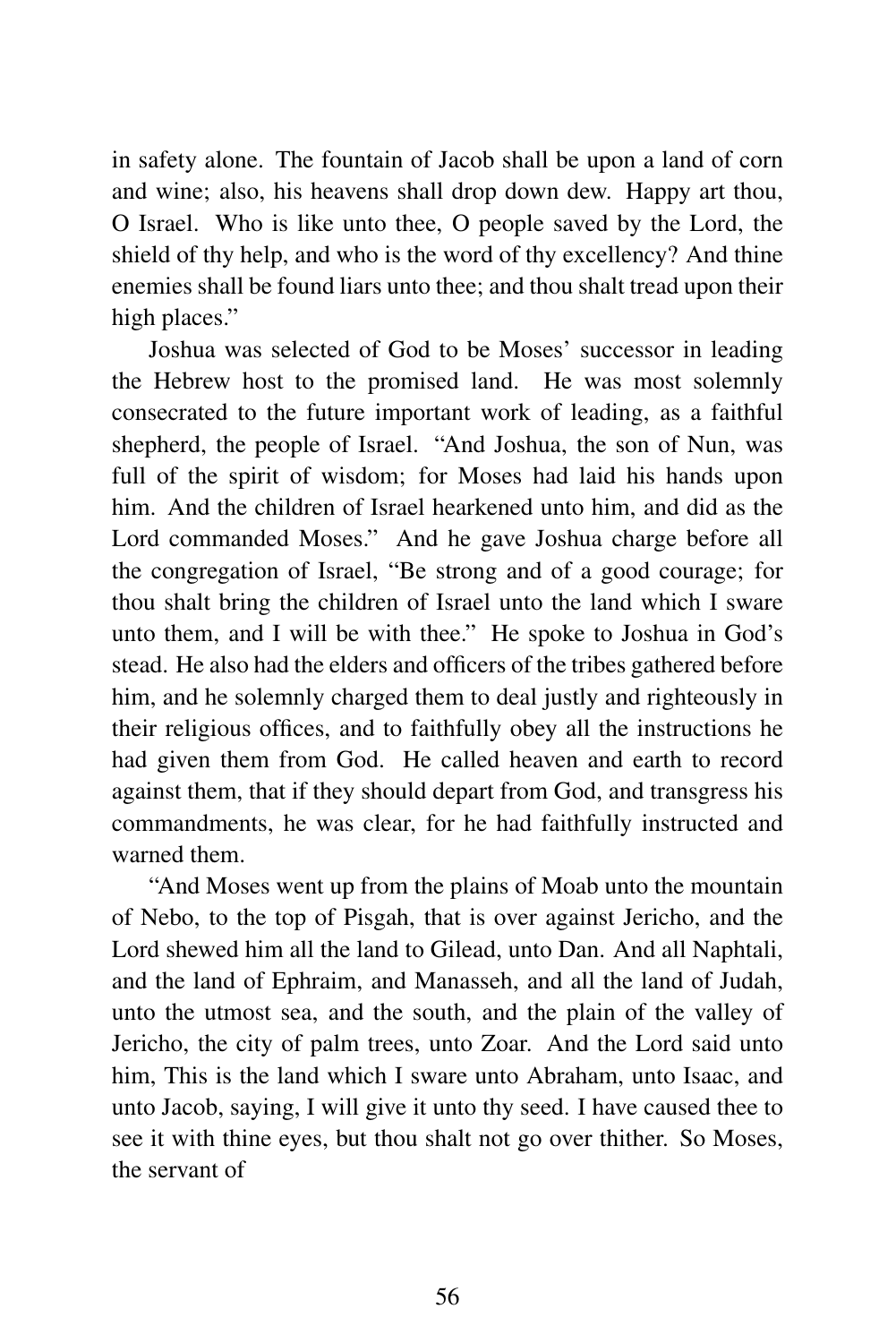the Lord, died there in the land of Moab, according to the word of the Lord. And he buried him in a valley, in the land of Moab, over against Beth-peor; but no man knoweth of his sepulchre unto this day. And Moses was a hundred and twenty years old when he died; his eye was not dim, nor his natural force abated."

Moses ascended to Pisgah, the highest prominence of the mountain which he could attain, and there his clear and undimmed eyes viewed the land, the promised home of Israel. God opened before his sight the whole land of Canaan. He there in the mount fully realized the rich blessings Israel would enjoy if they would faithfully obey the commandments of God.

It was not the will of God that any one should go up with Moses to the top of Pisgah. There he stood, upon a high prominence upon Pisgah's top, in the presence of God and heavenly angels. After he had viewed Canaan to his satisfaction, he lay down, like a tired warrior, to rest. Sleep came upon him, but it was the sleep of death. Angels took his body and buried it in the valley. The Israelites could never find the place where he was buried. His secret burial was to prevent the people from sinning against the Lord by committing idolatry over his body. Moses had accomplished much for Israel. In all his instructions to them could be seen justice, intelligence and purity.

The life of Moses was marked with supreme love to God. His piety, humility and forbearance gave him influence with the host of Israel. His zeal and faith in God were greater than those of any other man upon the earth. He had often addressed his people in words of stirring eloquence. No one knew better than he how to move the affections of the people. He conducted all matters connected with the religious interests of the people with great wisdom.

Satan exulted that he had succeeded in causing Moses to sin against God. For this transgression, Moses came under the dominion of death. If he had continued faithful, and his life had not been marred with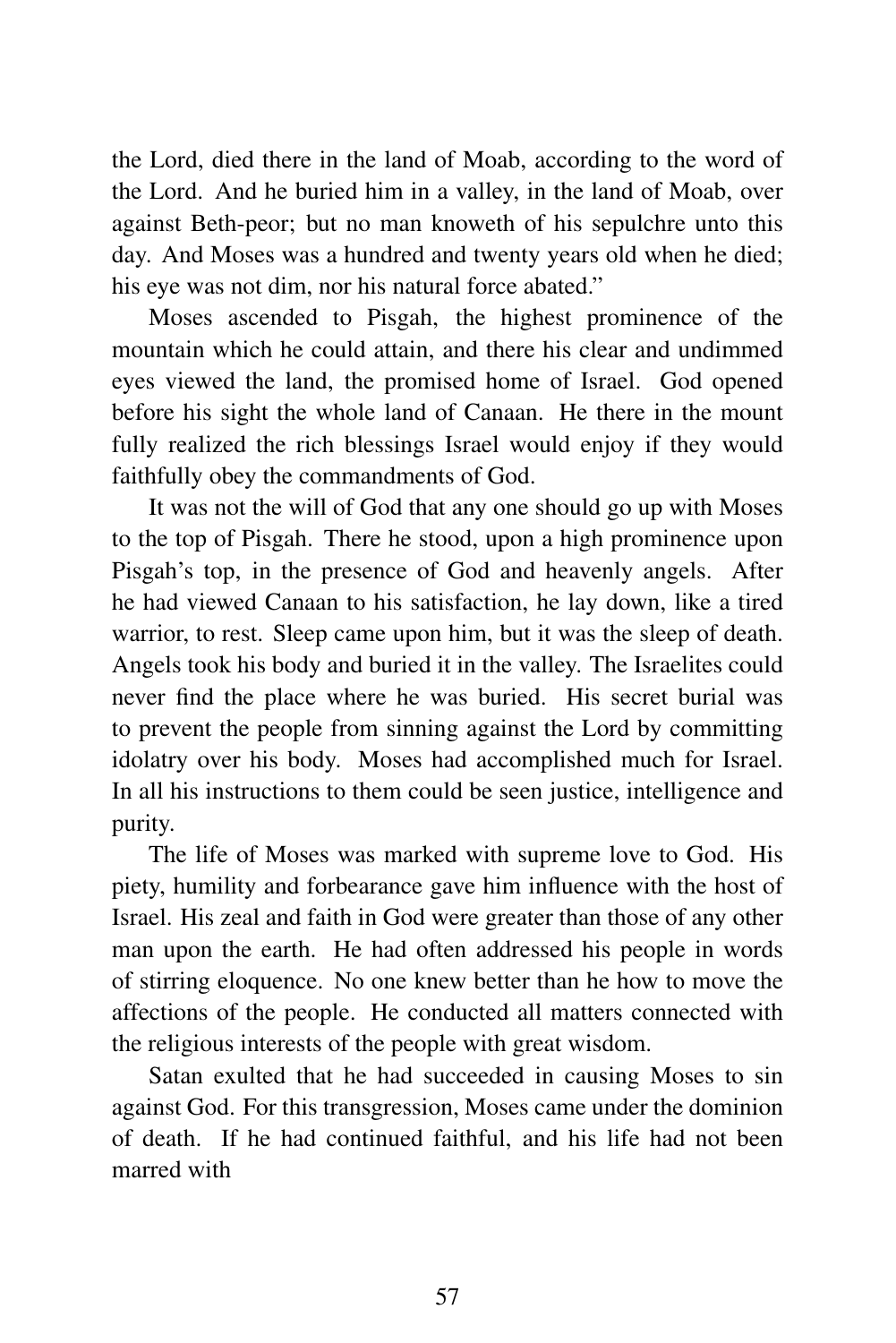that one transgression, in failing to give to God the glory of bringing water from the rock, he would have entered the promised land, and would have been translated to Heaven without seeing death. Michael, or Christ, with the angels that buried Moses, came down from Heaven, after he had remained in the grave a short time, and resurrected him, and took him to Heaven.

As Christ and the angels approached the grave, Satan and his angels appeared at the grave, and were guarding the body of Moses, lest it should be removed. As Christ and his angels drew nigh, Satan resisted their approach, but was compelled, by the glory and power of Christ and his angels to fall back. Satan claimed the body of Moses, because of his one transgression; but Christ meekly referred him to his Father, saying, "The Lord rebuke thee." Christ told Satan that he knew that Moses had humbly repented of this one wrong, and no stain rested upon his character, and his name in the heavenly book of records stood untarnished. Then Christ resurrected the body of Moses, which Satan had claimed.

At the transfiguration of Christ, Moses was sent with Elijah, who had been translated, to talk with Christ in regard to his sufferings, and be the bearers of God's glory to his dear Son. Moses had been greatly honored of God. He had been privileged to talk with God face to face, as a man speaketh with his friend. And God had revealed to him his excellent glory, as he had never done to any other.

\*\*\*\*\*

## Chapter XXXIII. - Joshua.

After the death of Moses, Joshua was to be the leader of Israel, to conduct them to the promised land. He had been prime minister to Moses during the greater part of the time the Israelites had wandered in the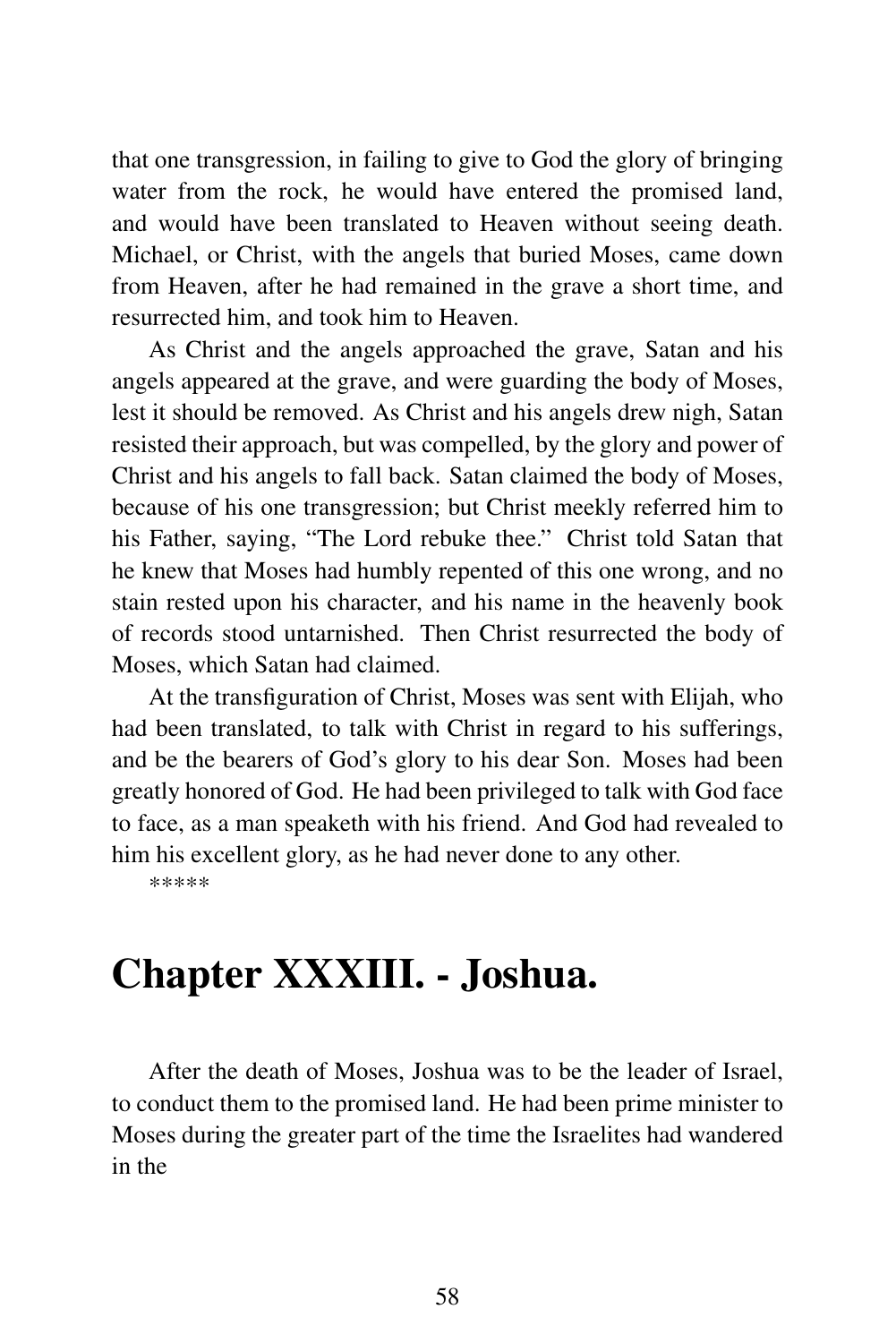wilderness. He had seen the wonderful works of God wrought by Moses, and well understood the disposition of the people. He was one of the twelve spies who were sent out to search the promised land, and one of the two who gave a faithful account of its richness, and who encouraged the people to go up and possess it in the strength of God. He was well qualified for this important office. The Lord promised Joshua to be with him as he had been with Moses, and he would make Canaan fall an easy conquest to him, provided he would be faithful to observe all his commandments. He was anxious how he should execute his commission in leading the people to the land of Canaan. But this encouragement removed his fears.

Joshua commanded the children of Israel to prepare for a three-days' journey, and that all the men of war should go out to battle. "And they answered Joshua, saying, All that thou commandest us we will do, and whithersoever thou sendest us, we will go. According as we hearkened unto Moses in all things, so will we hearken unto thee; only the Lord thy God be with thee, as he was with Moses. Whosoever he be that doth rebel against thy commandment, and will not hearken unto thy words in all that thou commandest him, he shall be put to death; only be strong and of a good courage."

The passage of the Israelites over Jordan was to be miraculous. "And Joshua said unto the people, Sanctify yourselves, for tomorrow the Lord will do wonders among you. And Joshua spake unto the priests, saying, Take up the ark of the covenant, and pass over before the people. And they took up the ark of the covenant, and went before the people. And the Lord said unto Joshua, This day will I begin to magnify thee in the sight of all Israel, that they may know that, as I was with Moses, so I will be with thee."

The priests were to go before the people and bear the ark containing the law of God. And as their feet were dipped in the brim of Jordan, and waters were cut off from above, and the priests passed on, bearing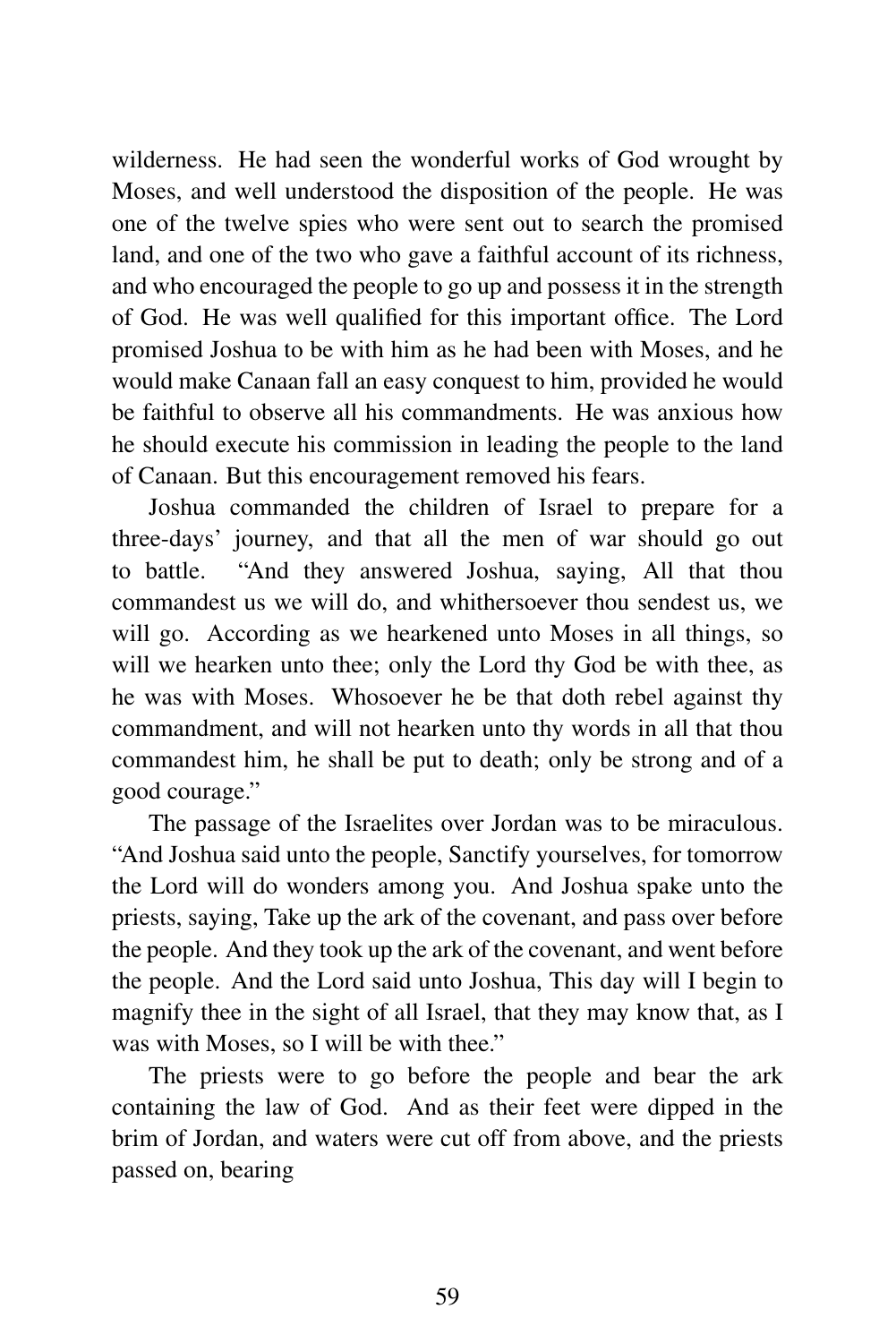the ark, which was a symbol of the Divine presence, and the Hebrew host followed. When the priests were half way over Jordan, they were commanded to stand in the bed of the river until all the host of Israel had passed over. Here the then existing generation of the Israelites were convinced that the waters of Jordan were subject to the same power that their fathers had seen displayed at the Red Sea, forty years before. Many of these passed through the Red Sea when they were children. Now they pass over Jordan, men of war, fully equipped for battle. After all the host of Israel had passed over Jordan, Joshua commanded the priests to come up out of the river. As soon as the priests, bearing the ark of the covenant, came up out of the river, and stood on dry land, Jordan rolled on as before, and overflowed all his banks. This wonderful miracle performed for the Israelites greatly increased their faith. That this wonderful miracle might never be forgotten, the Lord directed Joshua to command that men of note, one of each tribe, take up stones from the bed of the river, the place where the priests' feet stood while the Hebrew host was passing over, and to bear them upon their shoulders, and erect a monument in Gilgal, to keep in remembrance the fact that Israel passed over Jordan on dry land. After the priests had come up from Jordan, God removed his mighty hand, and the waters rushed like a mighty cataract down their own channel.

When all the kings of the Amorites, and the kings of the Canaanites heard that the Lord had stayed the waters of Jordan before the children of Israel, their hearts melted with fear. The Israelites had slain two of the kings of Moab, and their miraculous passage over the swollen and impetuous Jordan filled them with the greatest terror. Joshua then circumcised all the people which had been born in the wilderness. After this ceremony, they kept the passover in the plains of Jericho. "And the Lord said unto Joshua, This day have I rolled away the reproach of Egypt from off you."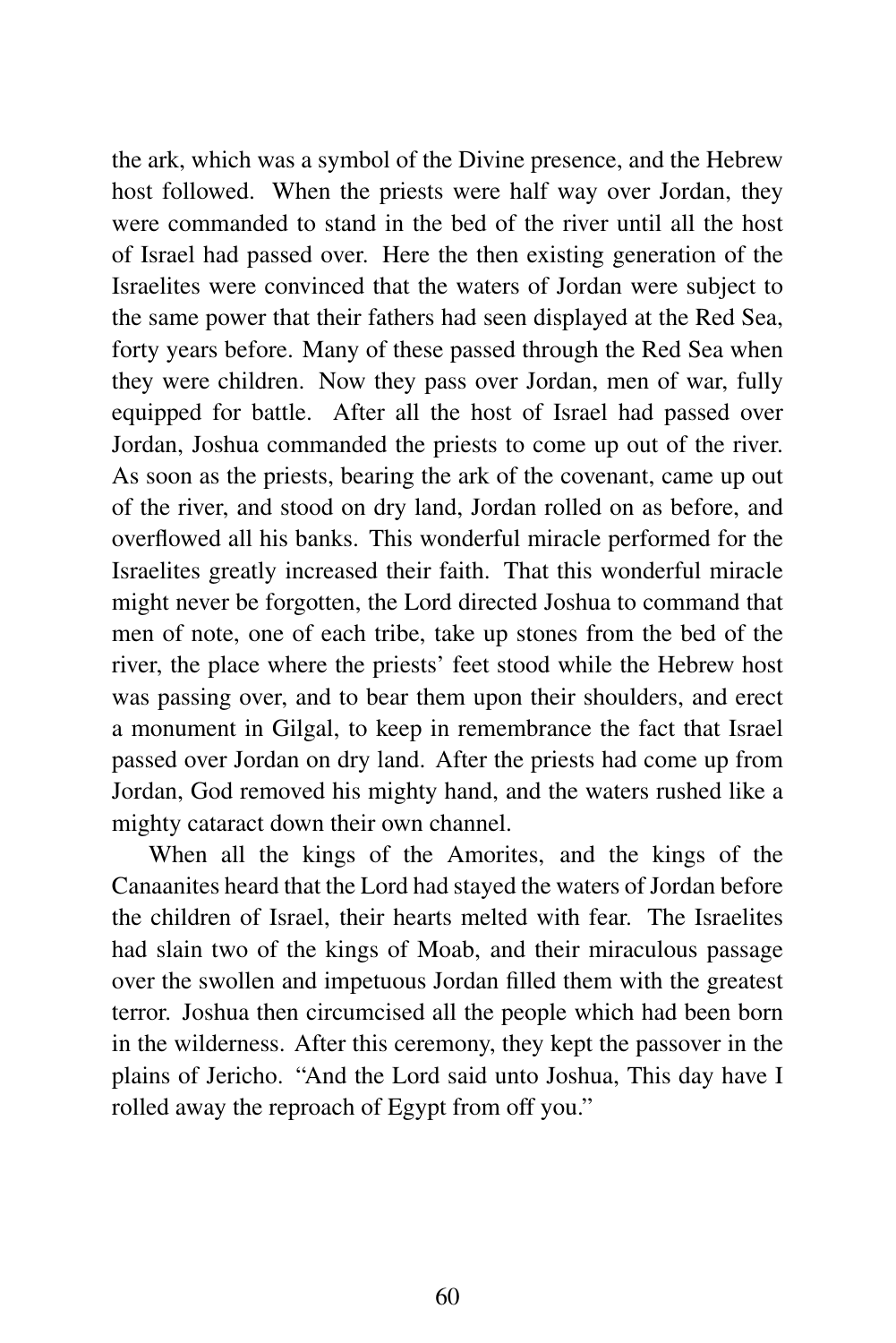Heathen nations had reproached the Lord, and his people, because the Hebrews had not possessed the land of Canaan, which they expected to inherit soon after leaving Egypt. Their enemies had triumphed, because they had so long wandered in the wilderness, and they proudly lifted themselves up against God, declaring that he was not able to lead them into the land of Canaan. They had now passed over Jordan on dry land, and their enemies could no longer reproach them.

The manna had continued up to this time. But now, as they were about to possess Canaan, and eat of the fruit of the land, the Israelites had no more need of it, and it ceased.

As Joshua withdrew from the armies of Israel, to meditate and pray for God's special presence to attend him, he saw a man of lofty stature, clad in warlike garments, with his sword drawn in his hand. Joshua did not recognize him as one of the armies of Israel, and yet he had no appearance of being an enemy. In his zeal he accosted him, and said, "Art thou for us, or for our adversaries. And he said, Nay; but as captain of the host of the Lord am I now come. And Joshua fell on his face to the earth, and did worship, and said unto him, What saith my Lord unto his servant? And the captain of the Lord's host said unto Joshua, Loose thy shoe from off thy foot; for the place whereon thou standest is holy. And Joshua did so."

This was no common angel. It was the Lord Jesus Christ, he who had conducted the Hebrews through the wilderness, enshrouded in the pillar of fire by night, and a pillar of cloud by day. The place was made sacred by his presence, therefore Joshua was commanded to put off his shoes.

The burning bush seen by Moses was also a token of the divine presence, and as he drew nigh to behold the wonderful sight, the same voice which here speaks to Joshua, said to Moses, "Draw not nigh hither. Put off thy shoes from off thy feet, for the place whereon thou standest is holy ground."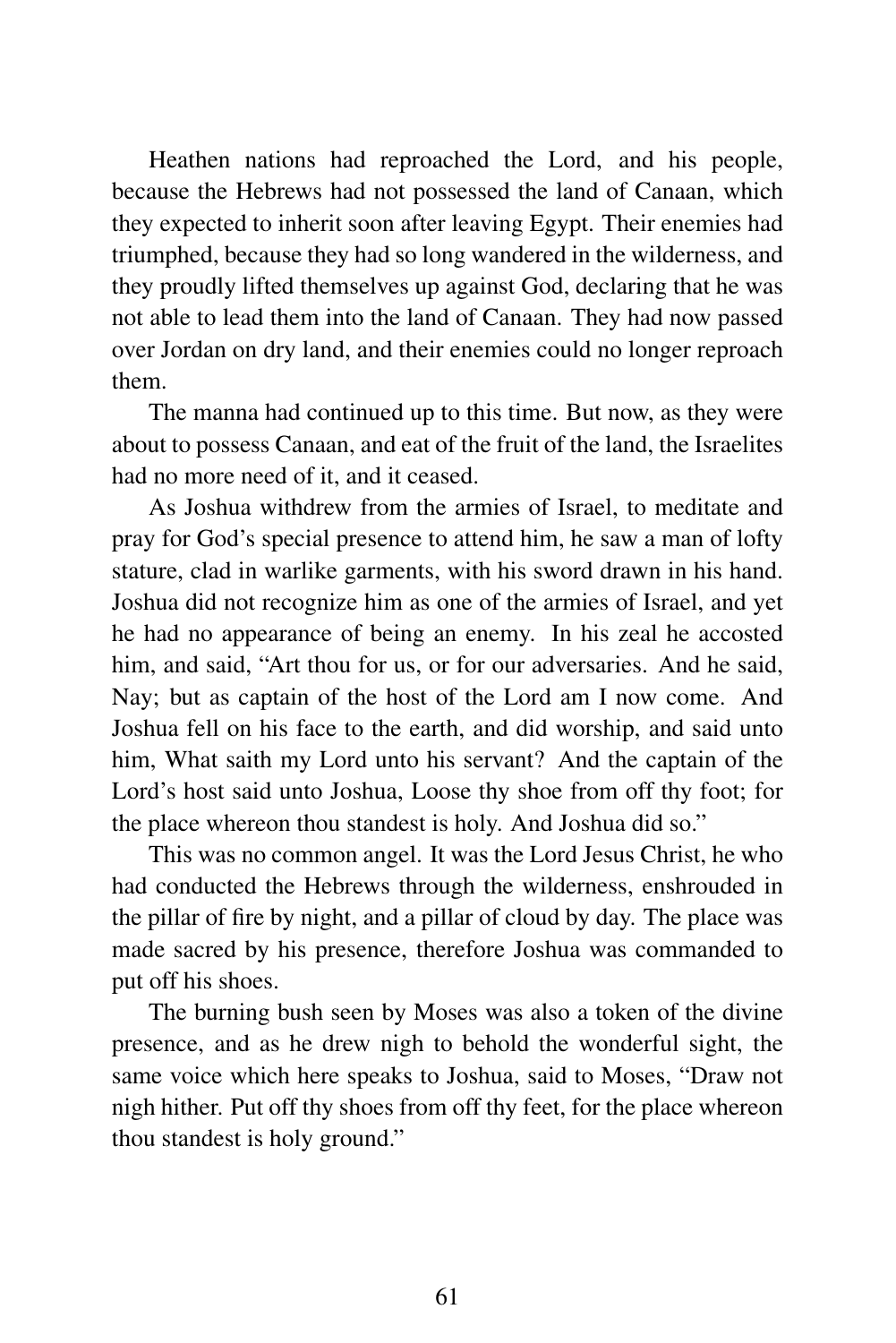The glory of God hallowed the sanctuary, and for this reason the priests never entered the place sanctified by God's presence with shoes upon their feet. Particles of dust might cleave to their shoes, which would desecrate the sanctuary. Therefore, the priests were required to leave their shoes in the court, before entering the sanctuary. In the court, beside the door of the tabernacle, stood the brazen laver, wherein the priests washed their hands and their feet before entering the tabernacle, that all impurity might be removed, "that they die not." All who officiated in the sanctuary were required of God to make special preparations before entering where God's glory was revealed.

In order to convey to the mind of Joshua that he was no less than Christ, the Exalted One, he says, "Put off thy shoe from off thy foot." The Lord then instructed Joshua what course to pursue in order to take Jericho. All the men of war should be commanded to compass the city once each day for six days, and on the seventh day they should go around Jericho seven times.

"And Joshua, the son of Nun, called the priests, and said unto them, Take up the ark of the covenant, and let seven priests bear seven trumpets of rams' horns before the ark of the Lord. And he said unto the people, Pass on, and compass the city, and let him that is armed pass on before the ark of the Lord. And it came to pass, when Joshua had spoken unto the people, that the seven priests bearing the seven trumpets of rams' horns passed on before the Lord, and blew with the trumpets, and the ark of the covenant of the Lord followed them. And the armed men went before the priests that blew with the trumpets, and the rearward came after the ark, the priests going on, and blowing with the trumpets. And Joshua had commanded the people, saying, Ye shall not shout, nor make any noise with your voice, neither shall any word proceed out of your mouth, until the day I bid you shout; then shall ye shout. So the ark of the Lord compassed the city, going about it once; and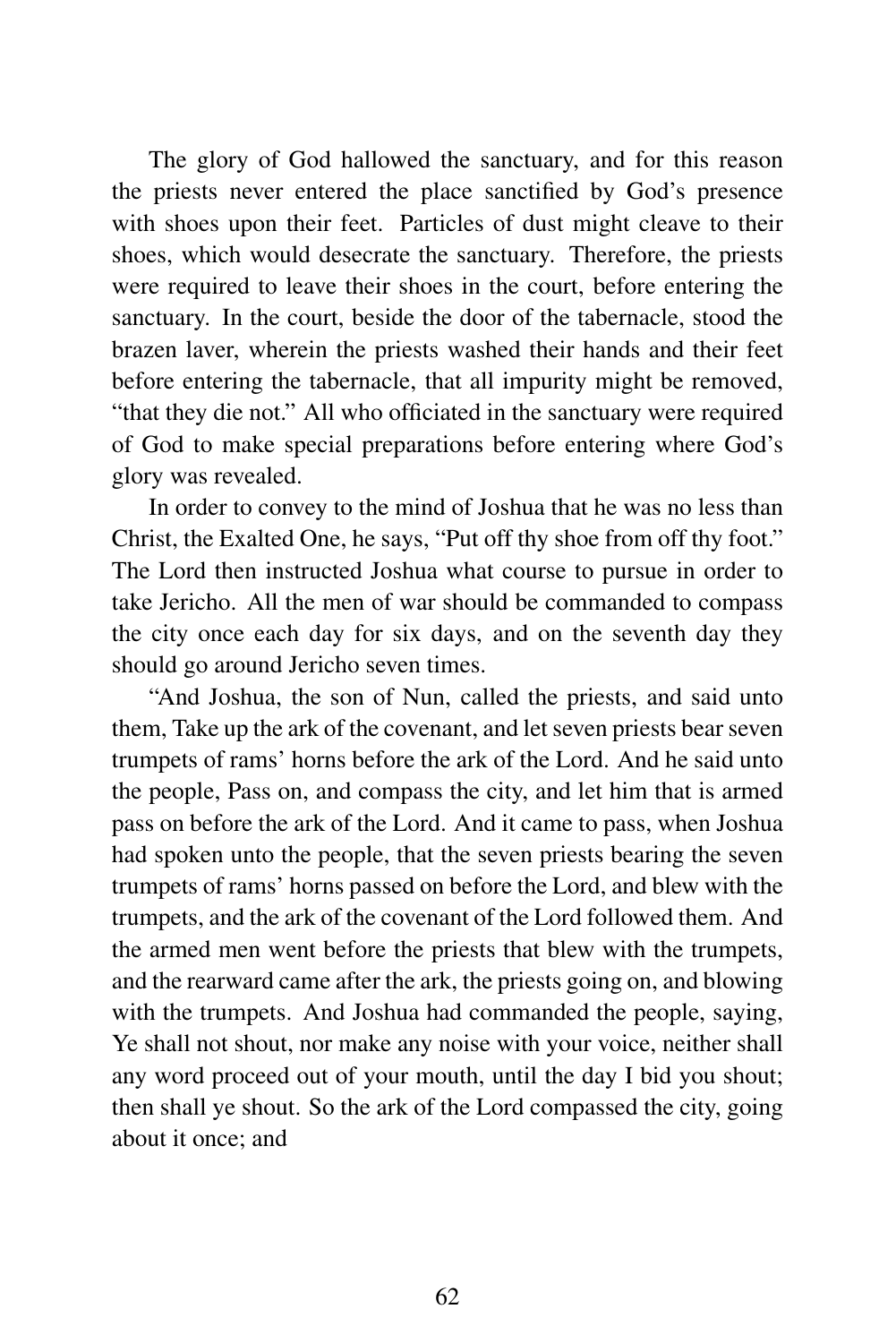they came into the camp, and lodged in the camp."

The Hebrew host marched in perfect order. First went a select body of armed men, clad in their warlike dress, but not now to exercise their skill in arms, but only to believe, and obey the directions given them. Next followed seven priests with trumpets. Then came the ark of God, glittering with gold, a halo of glory hovering over it, borne by priests in their rich and peculiar dress, denoting their sacred office. The vast army of Israel followed in perfect order, each tribe under its respective standard. Thus they compassed the city with the ark of God. No sound was heard but the tread of that mighty host, and the solemn voice of the trumpets, echoed by the hills, and resounding through the city of Jericho. With wonder and alarm the watchmen of that doomed city marked every move, and reported to those in authority. They cannot tell what all this display means. Some ridiculed the idea of that city being taken in this manner, while others are awed as they behold the splendor of the ark, and the solemn and dignified appearance of the priests, and the host of Israel following, with Joshua at their head. They remember that the Red Sea, forty years before, parted before them, and that a passage had just been prepared for them through the river Jordan. They are too much terrified to sport. They are strict to keep the gates of the city closely shut, and mighty warriors to guard each gate. For six days the armies of Israel perform their circuit around the city. On the seventh day they compassed Jericho seven times. The people were commanded, as usual, to be silent. The trumpets' voice alone was to be heard. The people were to observe, and when the trumpeters should make a longer blast than usual, then all were to shout with a loud voice, for God had given them the city. "And it came to pass on the seventh day, that they rose early, about the dawning of the day, and compassed the city after the same manner seven times; only on that day they compassed the city seven times. And it came to pass at the seventh time,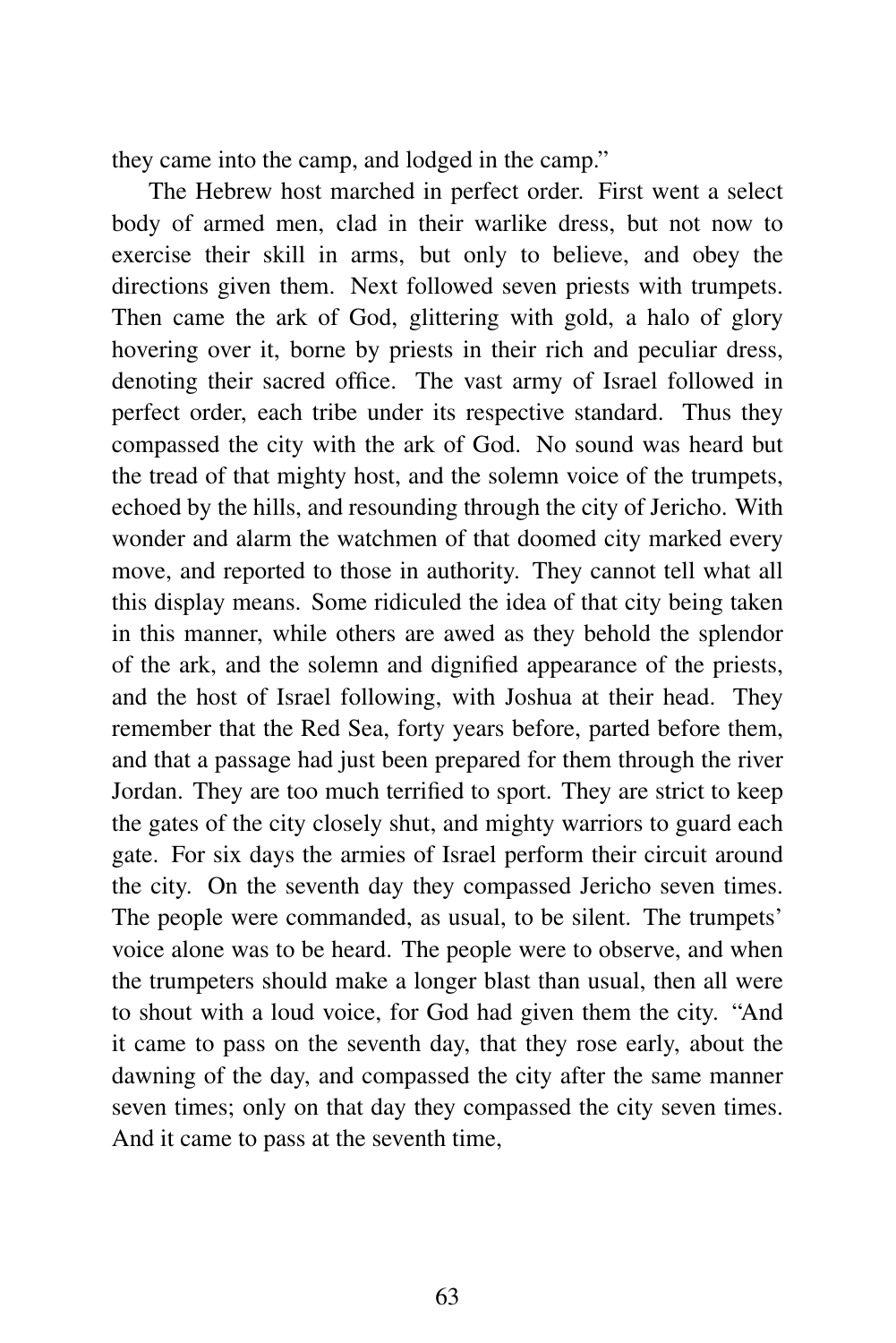when the priests blew with the trumpets, Joshua said unto the people, Shout; for the Lord hath given you the city. So the people shouted when the priests blew with the trumpets. And it came to pass, when the people heard the sound of the trumpet, and the people shouted with a great shout, that the wall fell down flat, so that the people went up into the city, every man straight before him, and they took the city."

God intended to show the Israelites that the conquest of Canaan was not to be ascribed to them. The Captain of the Lord's host overcame Jericho. He and his angels were engaged in the conquest. Christ commanded the armies of Heaven to throw down the walls of Jericho, and prepare an entrance for Joshua and the armies of Israel. God, in this wonderful miracle, not only strengthened the faith of his people in his power to subdue their enemies, but rebuked their former unbelief.

Jericho had defied the armies of Israel, and the God of Heaven. And as they beheld the host of Israel marching around their city once each day, they were alarmed; but they looked at their strong defenses, their firm and high walls, and felt sure, that they could resist any attack. But when of a sudden their firm walls tottered and fell, with a stunning crash, like peals of loudest thunder, they were paralyzed with terror, and could offer no resistance.

No stain rested upon the holy character of Joshua. He was a wise leader. His life was wholly devoted to God. Before he died he assembled the Hebrew host, and, following the example of Moses, he recapitulated their travels in the wilderness, and also the merciful dealings of God with them. He then eloquently addressed them. He related to them that the king of Moab warred against them, and called Balaam to curse them; but God "would not hearken unto Balaam, therefore he blessed you still". He then said to them, "And if it seem evil unto you to serve the Lord, choose you this day whom ye will serve; whether the gods which your fathers served, that were on the other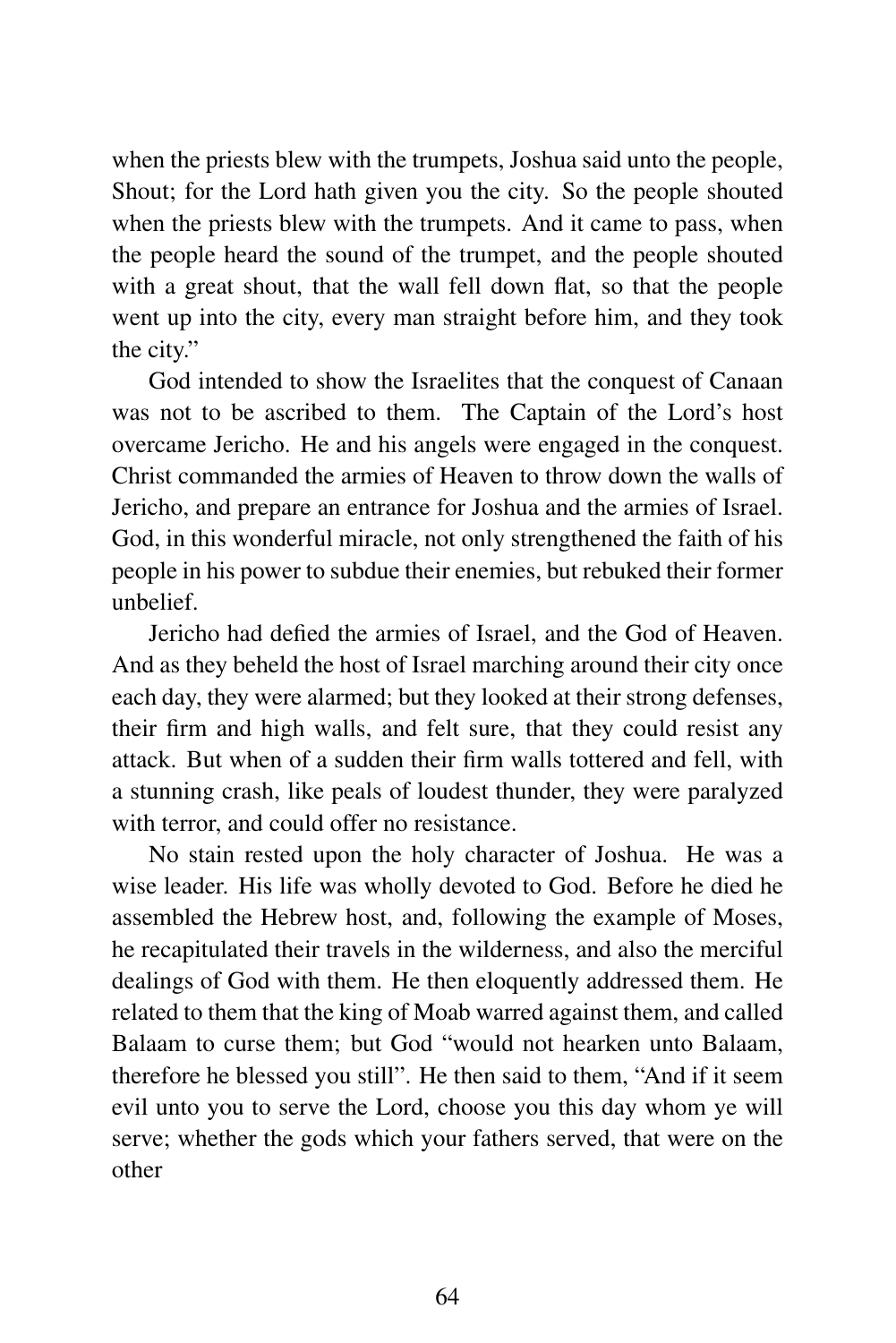side of the flood, or the gods of the Amorites, in whose land ye dwell. But as for me and my house, we will serve the Lord. And the people answered and said, God forbid that we should forsake the Lord, to serve other gods; for the Lord our God, he it is that brought us up and our fathers out of the land of Egypt, from the house of bondage, and which did those great signs in our sight, and preserved us in all the way wherein we went, and among all the people through whom we passed."

The people renewed their covenant with Joshua. They said unto him, "The Lord our God will we serve, and his voice will we obey." Joshua wrote the words of their covenant in the book containing the laws and statutes given to Moses. Joshua was loved and respected by all Israel, and his death was much lamented by them.

\*\*\*\*\*

#### Chapter XXXIV. - Samuel and Saul.

The children of Israel were a highly-favored people. God had brought them from Egyptian bondage and acknowledge them as his own peculiar treasure. Moses said, "What nation is there so great, who hath God so nigh them, as the Lord our God is in all things that we call upon him for?"

Samuel had judged Israel from his youth. He had been a righteous and impartial judge, faithful in all his work. He was becoming old, and the people saw that his sons did not follow his footsteps. Although they were not vile, like the children of Eli, yet they were dishonest and double-minded. While they aided their father in his laborious work, their love of reward led them to favor the cause of the unrighteous.

The Hebrews demanded a king of Samuel, like the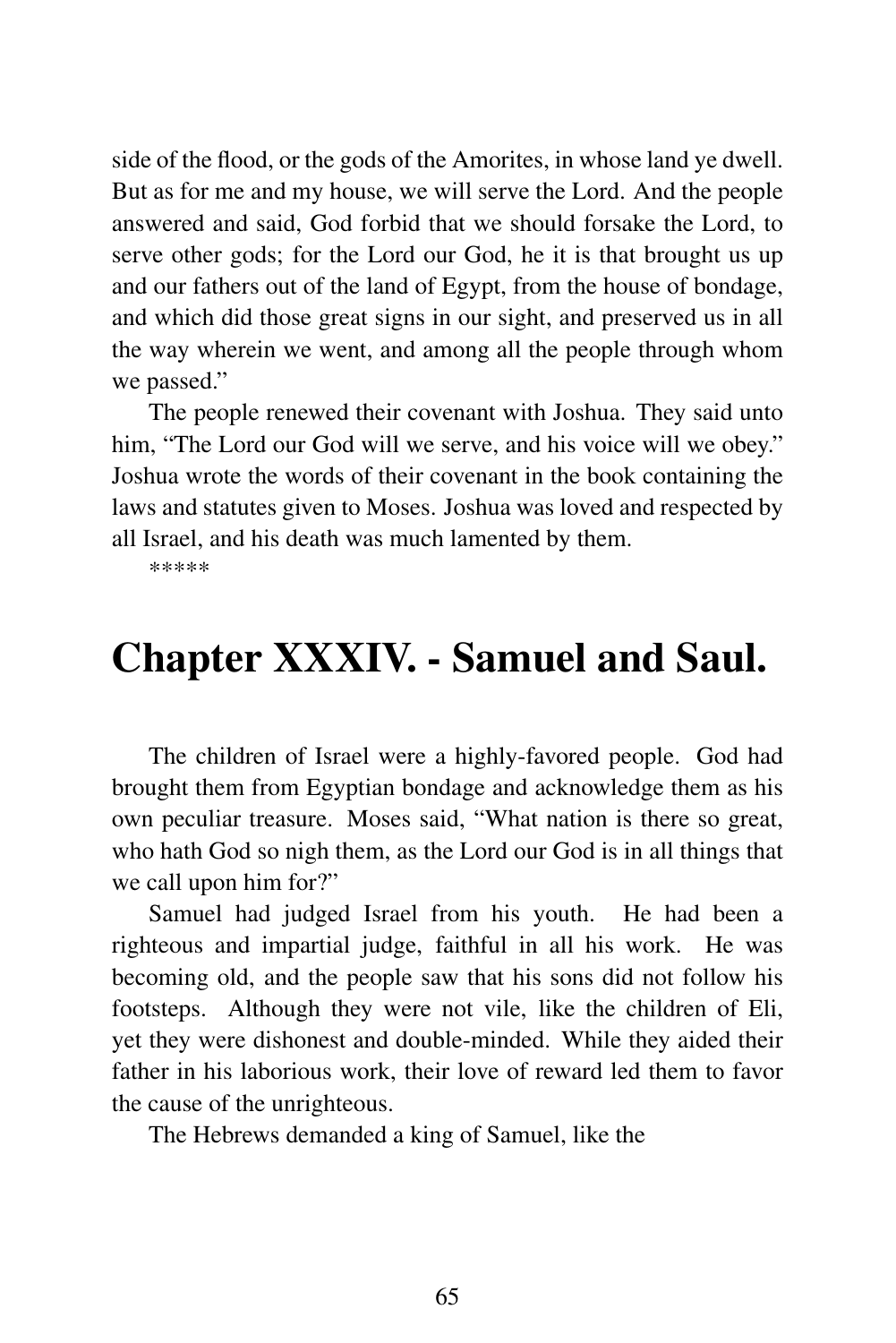nations around them. By preferring a despotic monarch to the wise and mild government of God himself, by the jurisdiction of his prophets, they showed a great want of faith in God, and confidence in his providence to raise them up rulers to lead and govern them. The children of Israel being peculiarly the people of God, their form of government was essentially different from all the nations around them. God had given them statutes and laws, and had chosen their rulers for them, and these leaders the people were to obey in the Lord. In all cases of difficulty and great perplexity, God, was to be inquired of. Their demand for a king was a rebellious departure from God, their special leader. He knew that a king would not be best for his chosen people. They would render to an earthly monarch that honor that was due to God alone. And if they had a king, whose heart was lifted up and not right with God, he would lead them away from him, and cause them to rebel against him. The Lord knew that no one could occupy the position of king, and receive the honors usually given to a king, without becoming exalted, and their ways seem right in their own eyes, while at the same time they were sinning against God. At the word of a king innocent persons would be made to suffer, while the most unworthy would be exalted, unless he continually trusted in God, and received wisdom from him.

If the Hebrews had continued to obey God after they left Egypt, and had kept his righteous law, he would have gone before them and prospered them, and made them always a terror to the heathen nations around them. But they so often followed their own rebellious hearts, and departed from God, and went into idolatry, that he suffered them to be overcome by other nations, to humble and punish them. When in their affliction they cried unto God, he always heard them, and raised them up a ruler to deliver them from their enemies. They were so blinded they did not acknowledge that it was their sins which had caused God to depart from them, and leave them weak and a prey to their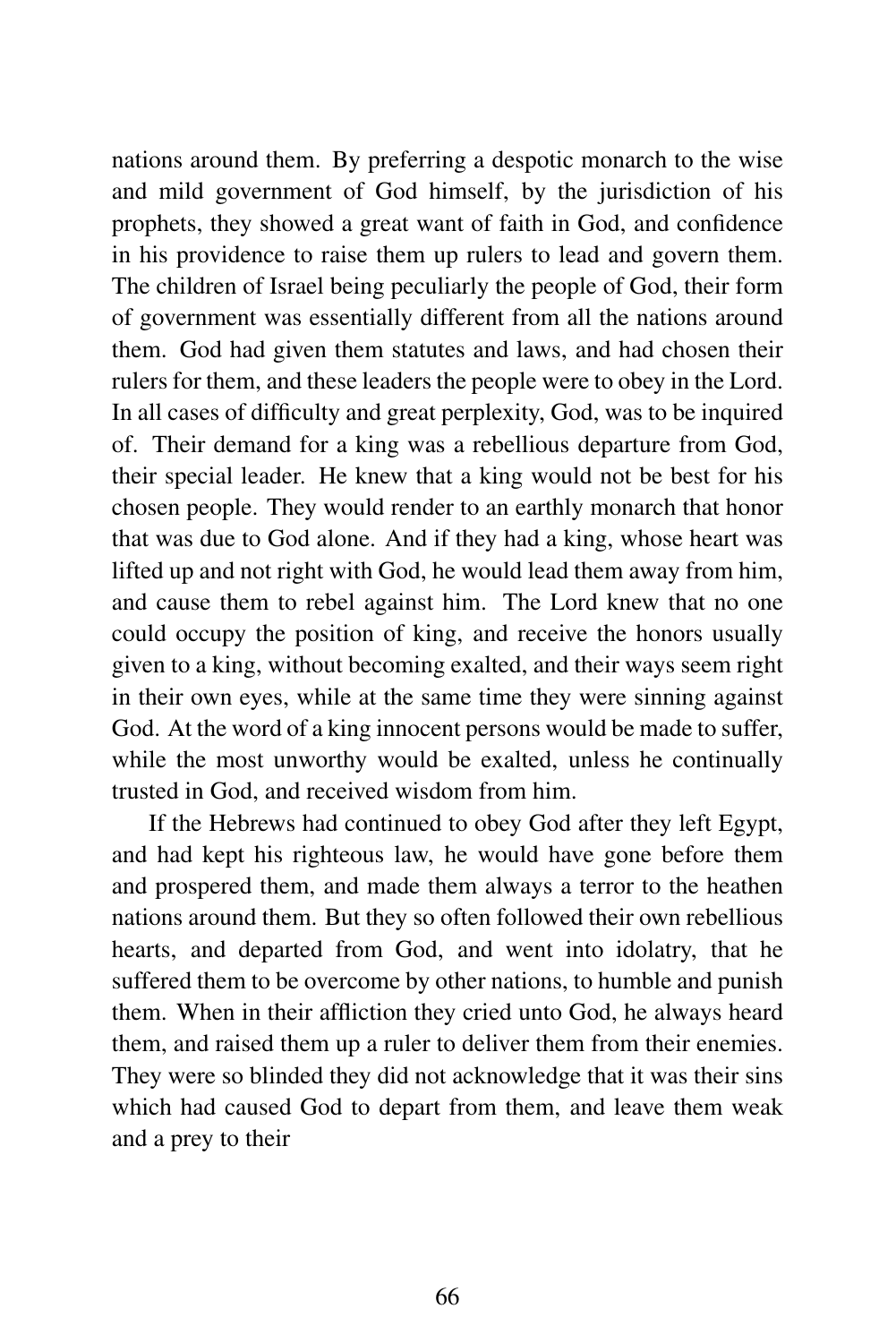enemies, but they reasoned that it was because they had no one invested with kingly authority to command the armies of Israel. They had not kept in grateful remembrance the many instances God had given them of his care and great love, but often distrusted his goodness and mercy.

God had raised up Samuel to judge Israel. He was honored by all the people. God was to be acknowledged as their great Head, yet he designated their rulers, and imbued them with his Spirit, and communicated his will to them through his angels, that they might instruct the people. God also gave special evidences to the people, by his mighty works performed through the agency of his chosen rulers, that they might have confidence that he had invested them with authority which could not be lightly set aside.

God was angry with his people because they demanded a king. He gave them a king in his wrath. Yet he bade Samuel to tell the people faithfully the manner of the kings of the nations around them; that they would not be as a judge of difficulties of church and State, to instruct them in the ways of the Lord, like their rulers: that their king would be exalted, and would require kingly honors, and would exact a heavy tax or tribute; that they would be oppressed; and that God would not manifest to them his mighty power, as in Egypt, to deliver them, but when they should cry unto him in their distress he would not hear them.

But the people would not receive the advice of Samuel and continued to demand a king. "And the Lord said unto Samuel, Hearken unto the voice of the people in all that they say unto thee; for they have not rejected thee, but they have rejected me, that I should not reign over them." Here God granted to rebellious Israel that which would prove a heavy curse to them, because they would not submit to have the Lord rule for them. They thought that it would be more honorable in the sight of other nations to have it said, The Hebrews have a king. The Lord directed Samuel to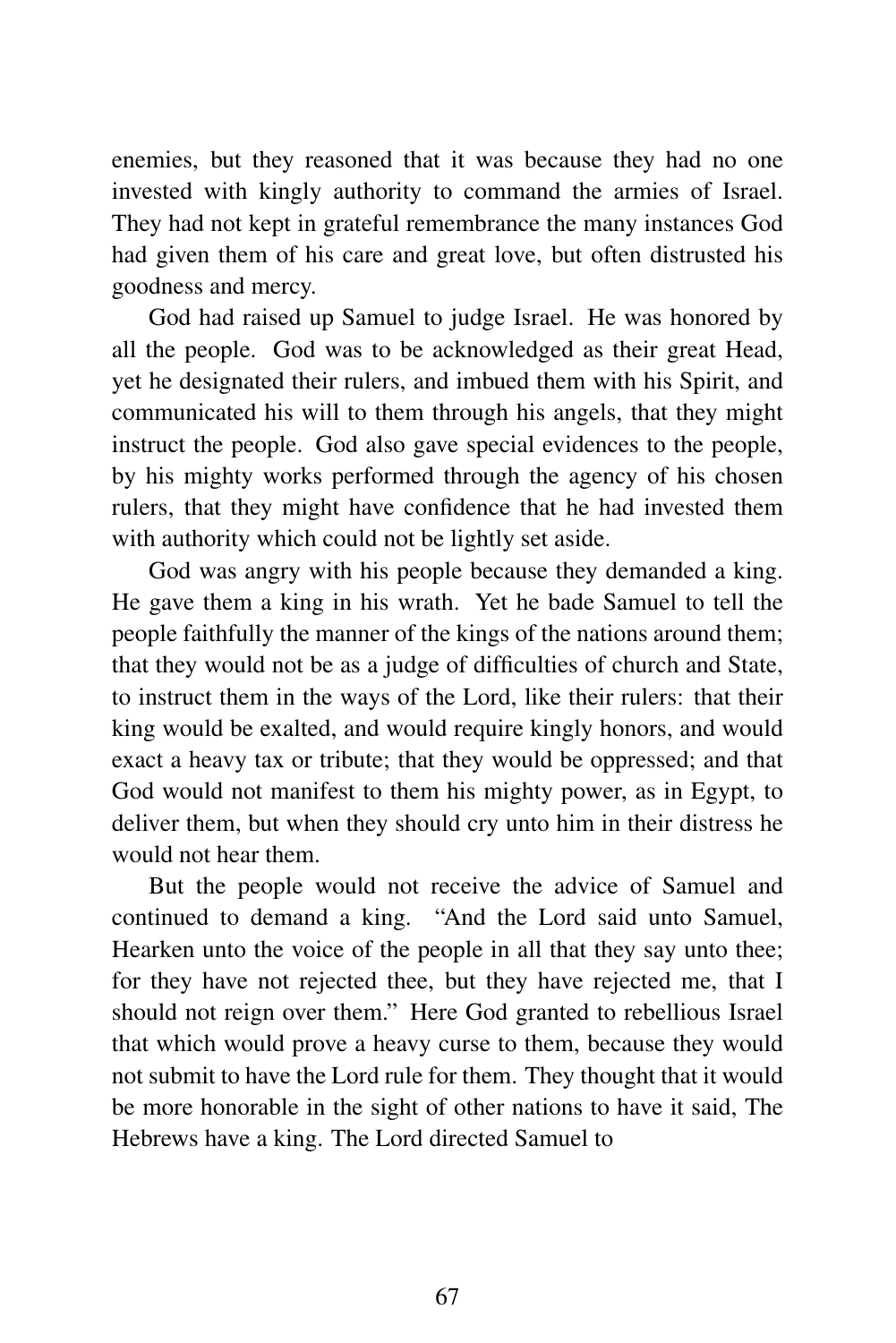anoint Saul as king of Israel. His appearance was noble, such as would suit the pride of the children of Israel. But God gave them an exhibition of his displeasure. It was not a season of the year when they were visited with heavy rains, accompanied with thunder. "So Samuel called unto the Lord, and the Lord sent thunder and rain that day. And all the people greatly feared the Lord and Samuel. And all the people said unto Samuel, Pray for thy servants unto the Lord thy God, that we die not; for we have added unto all our sins this evil, to ask us a king." Samuel sought to encourage the people, that although they had sinned, yet if they from that time followed the Lord, he would not forsake them, for his great name's sake. "Moreover, as for me, God forbid that I should sin against the Lord in ceasing to pray for you; but I will teach you the good and the right way. Only fear the Lord, and serve him in truth with all your heart; for consider how great things he hath done for you. But if ye shall still do wickedly ye shall be consumed, both ye and your king."

When the Philistines, with their large army, prepared to make war with Israel, then the people were afraid. They had not that confidence that God would appear for them as before they had wickedly demanded a king. They knew that they were but a handful, compared with the armies of the Philistines, and to go out to battle with them seemed to be certain death. They did not feel as secure as they thought they should in possession of their king. In their perplexity they dared not call upon God, whom they had slighted. The Lord said to Samuel, They have not rejected you, but me, by desiring a king.

Now, these men who had been valiant, and a terror to their numerous enemies, were afraid to go out against the Philistines to battle. They had their king, but did not dare to trust in him, and they felt that they had chosen him before the Strength of Israel. When they were brought into this perplexing condition, their hearts fainted. The people scattered, in their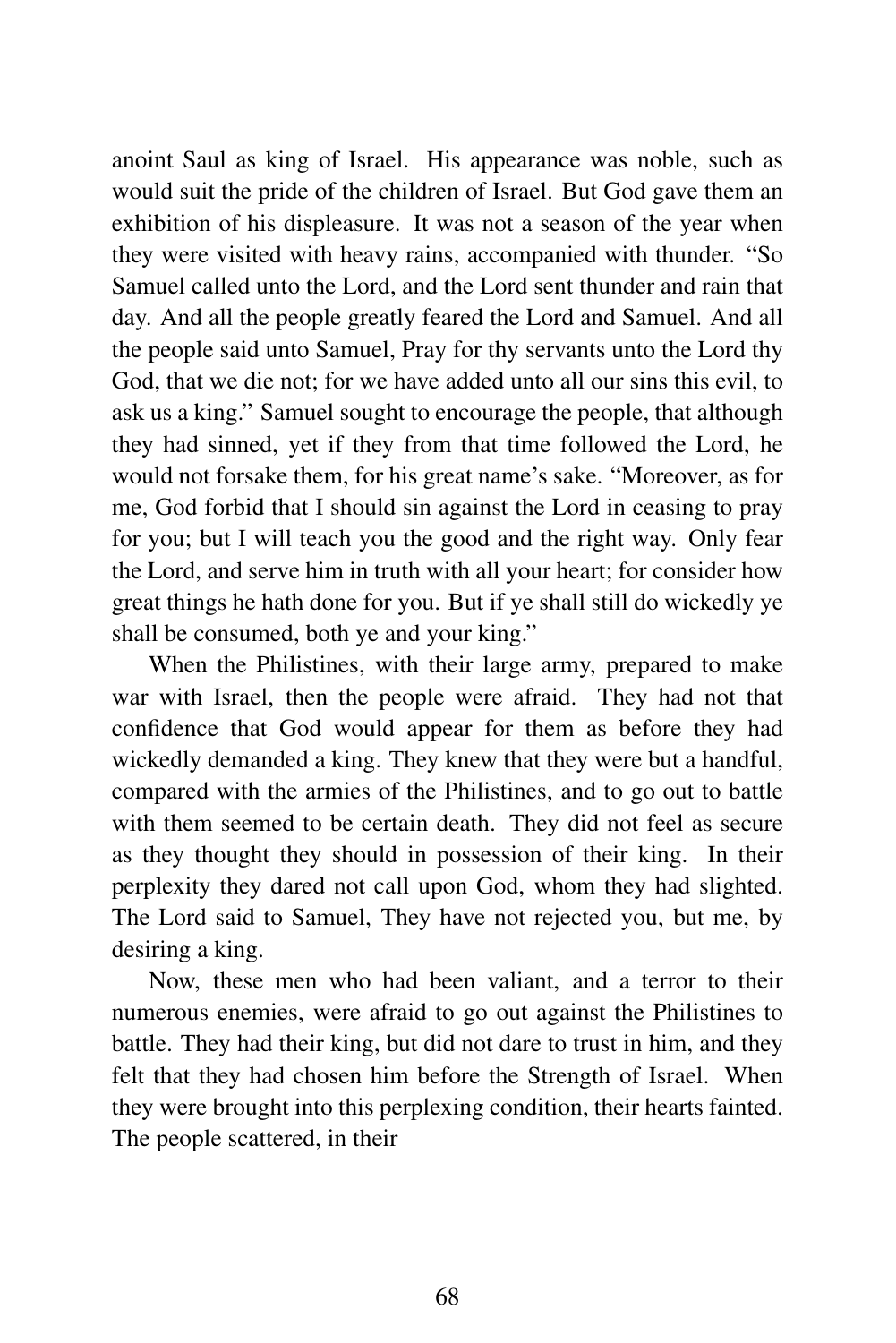distress, and hid themselves in caves, and in thickets, and in high places, and in pits, as though escaping from captivity. Those who ventured to go with Saul followed him trembling. He was in great perplexity, as he saw that the people were scattered from him. He anxiously awaited the promised coming of Samuel; but the time expired, and he came not. God had designedly, detained Samuel, that his people might be proved, and might realize their sin, and how small was their strength, and weak their judgment and wisdom without God.

In their calamity they repented that they had chosen a king. They had possessed greater courage and confidence while they had God-fearing rulers to instruct and lead them, for they obtained counsel direct from God, and it was like being led by God himself. Now, they realized that they were commanded by an erring king, who could not save them in their distress. Saul had not a high and exalted sense of the excellence and terrible majesty of God. He had not a sacred regard for his appointed ordinances. With an impetuous spirit because Samuel did not appear at the appointed time, he rushed before God presumptuously, and undertook the sacred work of sacrifice. While equipped for war, he built the altar and officiated for himself and the people. This work was sacredly given to those appointed for the purpose. This act was a crime in Saul, and such an example would lead the people to have a low estimate of the religious ceremonies and ordinances sanctified and appointed of God, prefiguring the sinless offering of his dear Son. God would have his people have a holy regard and sacred reverence for the sacrificial work of the priests, which pointed to the sacrifice of his Son.

As soon as Saul had finished his presumptuous work, Samuel appears and beholding the evidences of his sin, he cries out in grief to Saul, "What hast thou done?" Saul explains the matter to Samuel, justifying himself, setting before Samuel his perplexity and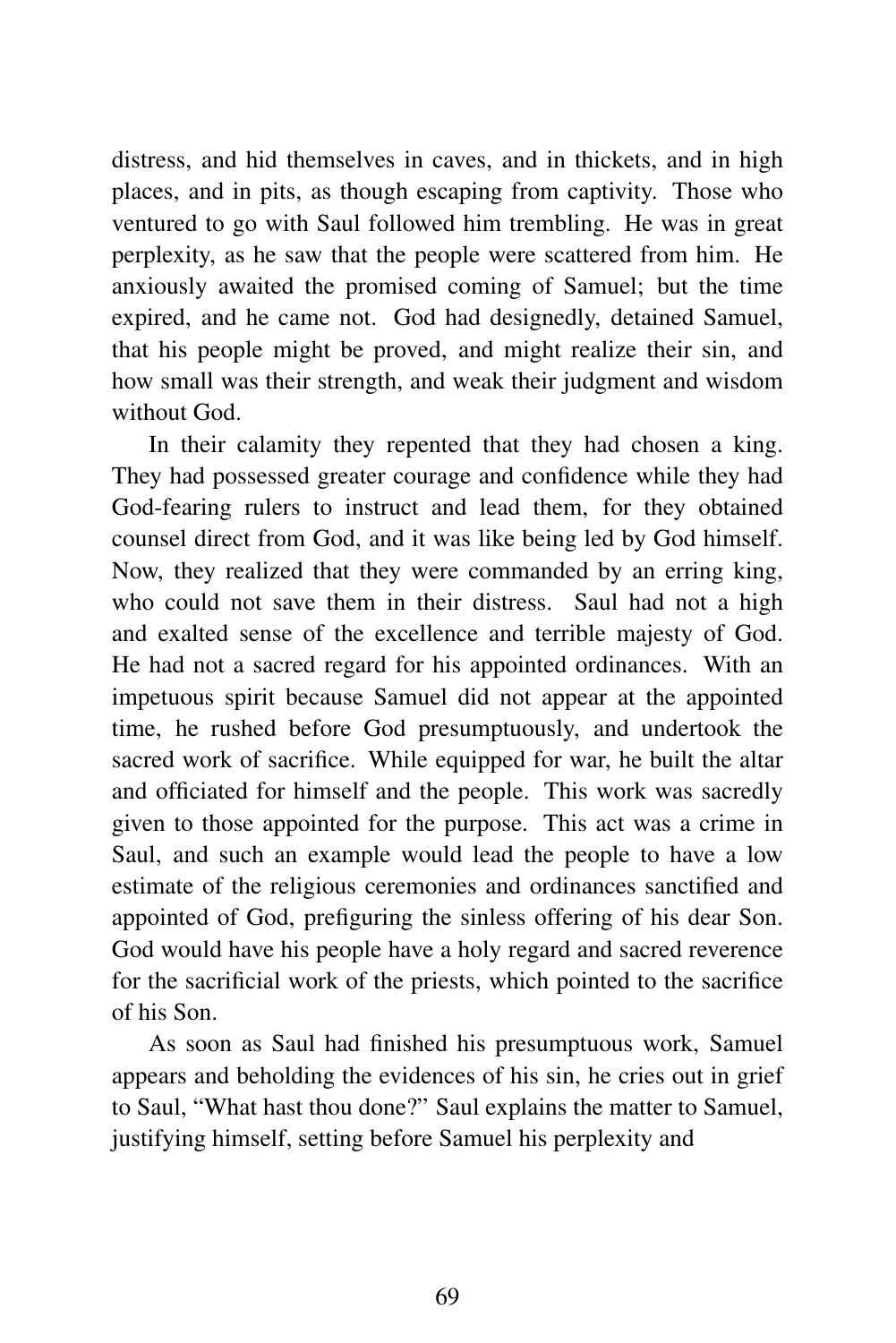distress, and his delay as an excuse. Samuel reproves Saul, and tells him that he has done foolishly, in not keeping the commandments of the Lord, which if he had obeyed, the Lord would have established his kingdom forever. "But now thy kingdom shall not continue. The Lord hath sought him a man after his own heart, and the Lord hath commanded him to be captain over his people, because thou hast not kept that which the Lord commanded thee."

Because of the sin of Saul in his presumptuous offering, the Lord would not give to him the honor of commanding the armies of Israel in battle with the Philistines. The Lord would have his name alone magnified lest the armies of Israel should exalt themselves as though it were on account of their righteousness, valor or wisdom, that their enemies were overcome. He moved upon the heart of Jonathan, a righteous man, and his armor-bearer, to go over to the garrison of the Philistines. Jonathan believed that God was able to work for them, and save by many or by few. He did not rush up presumptuously. He asked counsel of God, then with a fearless heart, trusting in him alone, he moved forward. Through these two men the Lord accomplished his work of subduing the Philistines. He sent angels to protect Jonathan and his armor-bearer and shield them from the instruments of death in the hands of their enemies.

Angels of God fought by the side of Jonathan, and the Philistines fell all around him. Great fear seized the host of the Philistines in the field and in the garrison. And the spoilers that had been divided into separate companies, and sent in different directions, ready for their work of slaughter, were terribly afraid. The earth trembled beneath them, as though a great multitude with horsemen and chariots were upon the ground prepared for battle. Jonathan and his armor-bearer, and even the Philistine host knew that the Lord was working for the deliverance of the Hebrews. The Philistines became perplexed. **There**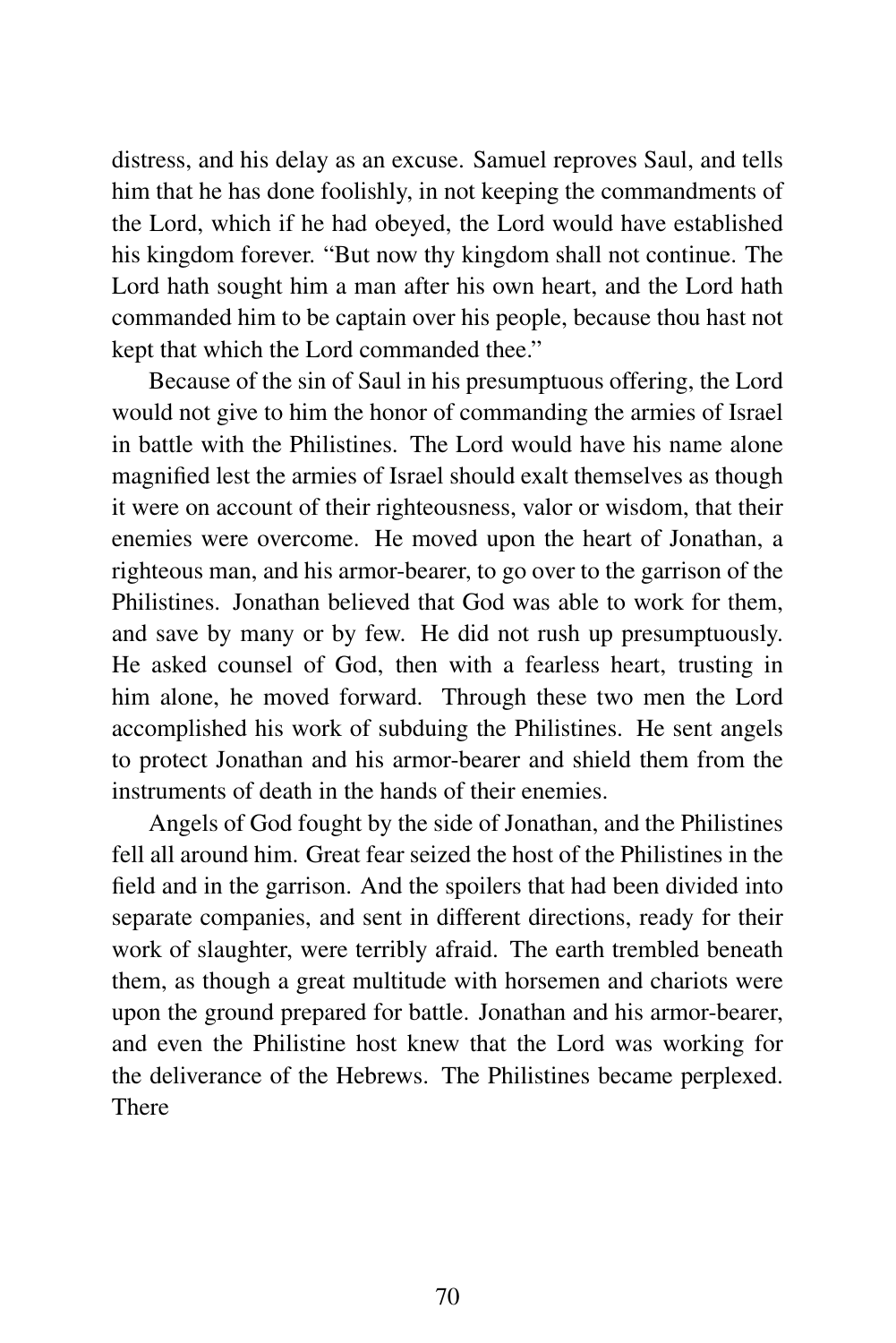appeared to them to be men of Israel among them, fighting against them; and they fought against one another, and slaughtered their own armies.

The battle had progressed quite a length of time before Saul and his men were aware that deliverance was being wrought for Israel. The watchmen of Saul perceived great confusion among the Philistines, and saw their numbers decreasing and yet no one was missed from the armies of Israel. After numbering the men of war Jonathan and his armor-bearer were reported missing. Saul and the people were perplexed. He had the ark of God brought, and while the priest was inquiring of God, the noise among the Philistines increased. It sounded like two great armies in close battle. When Saul and the people of Israel perceived that God was fighting for them, those who had fled and hid in their terror, and those who had joined the Philistines through fear, united with Saul and Jonathan, and pursued the Philistines. The Lord wrought for Israel, and delivered them for his own name's glory, lest the heathen army should triumph over his people, and exalt themselves proudly against God.

Again Saul erred in his rash vow that no man should eat until the evening. There was a great lack of wisdom in Saul's zeal in making such a vow. It was a great day's labor for the people, and they suffered much through faintness, and when the time of the vow expired, the people were so faint that they transgressed the commandment of the Lord, and ate meat with the blood, which had been forbidden of God. Saul was determined to slay his son Jonathan, because in his faintness he had tasted of a little honey, being ignorant of his father's vow.

Here was seen Saul's blind zeal, and failure to judge righteously and wisely in difficult matters. He should have reasoned thus: God has been pleased to work in a special manner through Jonathan, thus choosing him among the children of Israel to deliver them; and it would be a crime to destroy his life,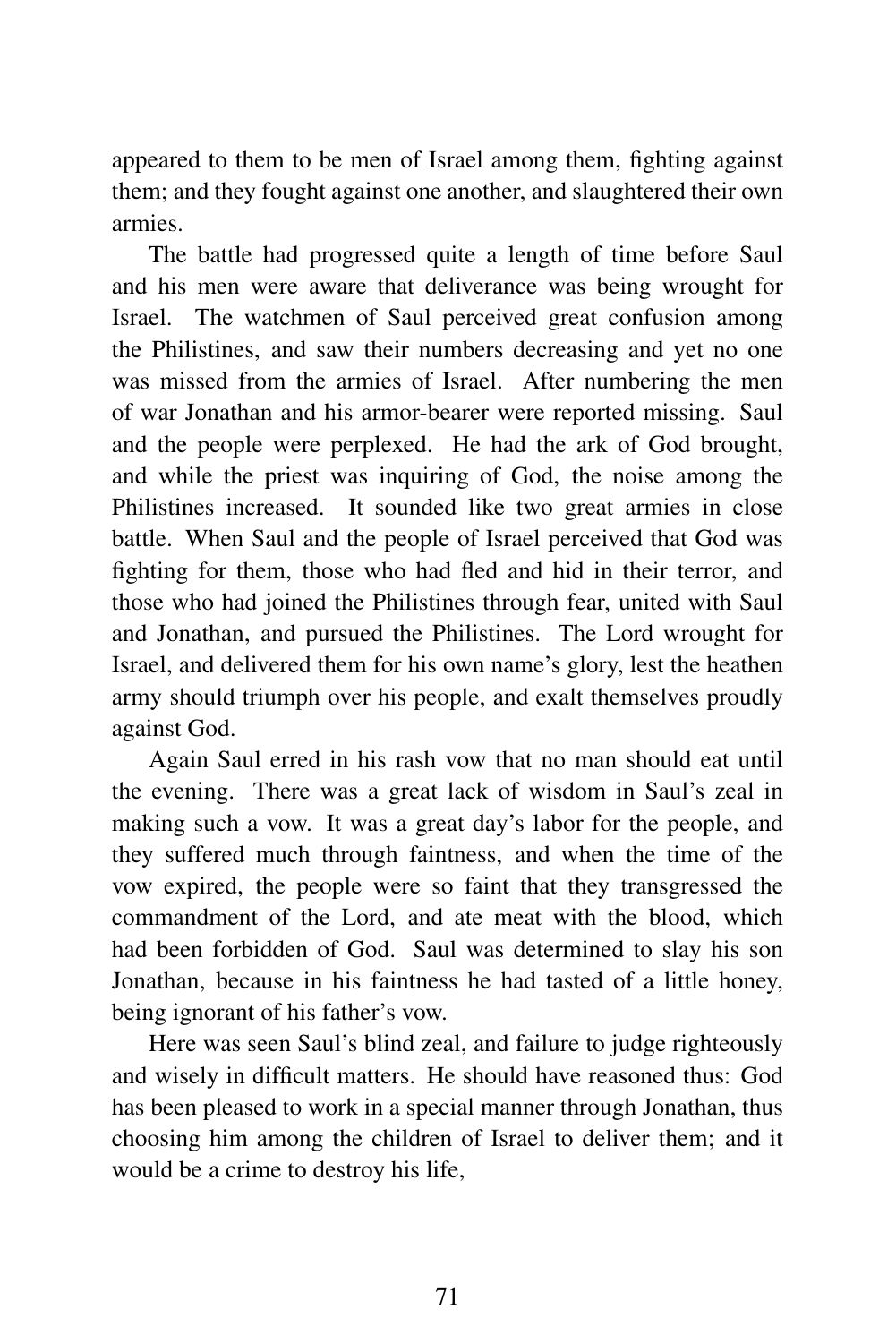which God has miraculously preserved. He knew that if he spared his life he must acknowledge that he had committed an error in making such a vow. This would humble his pride before the people. Saul should have respected the ones whom God had honored by choosing them to deliver Israel. In putting Jonathan to death, he would slay one whom God loved, while those whose hearts were not right with God he would preserve alive. God would not suffer Jonathan to die, but led the people to oppose Saul's judgment, although he were a ruling monarch, that he might be convinced that he sinned in making so rash a vow. "And the people said unto Saul, Shall Jonathan die, who hath wrought this great salvation in Israel? God forbid. As the Lord liveth, there shall not one hair of his head fall to the ground; for he hath wrought with God this day. So the people rescued Jonathan, that he died not."

Saul was an impulsive man, and the people of Israel were soon made to feel their sin in demanding a king. The Lord directed Samuel to go unto Saul with a special command from him. Before he related to him the words of the Lord, he said to him. "The Lord sent me to anoint thee to be king over his people, over Israel; now therefore hearken thou unto the voice of the words of the Lord."

Samuel had lost confidence in Saul's religious character, because he had been so regardless of following the word of the Lord. He had sinned in his presumptuous offering, and greatly erred in his rash vow. Therefore Samuel gave him a special charge to heed the words of the Lord. "Thus saith the Lord of hosts, I remember that which Amalek did to Israel. How he laid wait for him in the way when he came up from Egypt. Now go and smite Amalek, and utterly destroy all that they have, and spare them not."

Many years before, God had appointed Amalek to utter destruction. They had lifted up their hands against God, and his throne, and had taken oath by their gods that Israel should be utterly consumed, and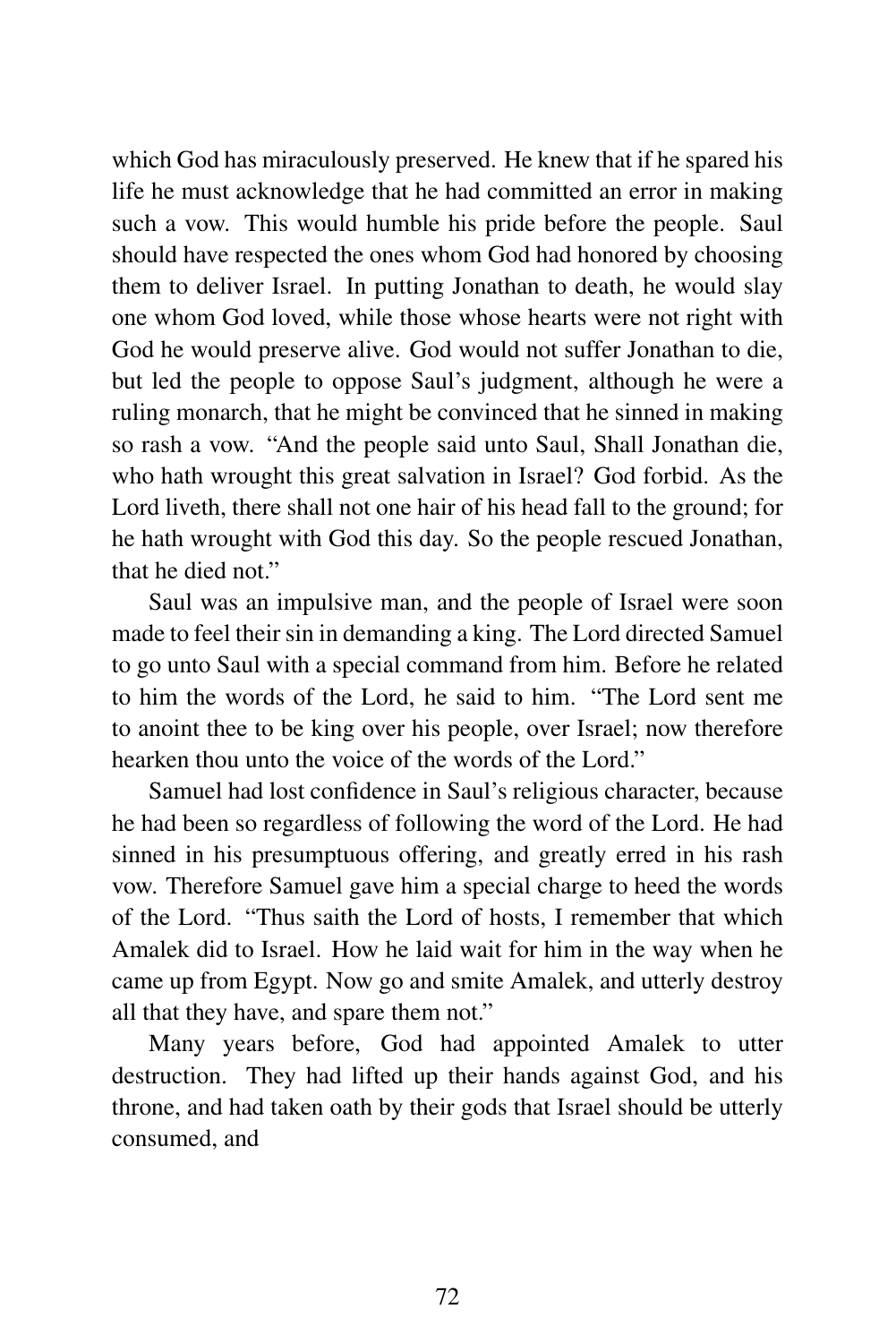the God of Israel brought down so that he would not be able to deliver them out of their hands.

Amalek had made derision of the fears of his people, and made sport of God's wonderful works for the deliverance of Israel performed by the hand of Moses before the Egyptians. They had boasted that their wise men and magicians could perform all those wonders. And if the children of Israel had been their captives, in their power as they were in Pharaoh's, that the God of Israel himself would not have been able to deliver them out of their hands. They despised Israel, and vowed to plague them until there should not be one left.

God marked their boastful words against him, and appointed them to be utterly destroyed by the very people they had despised, that all nations might mark the end of that most proud and powerful people.

God proved Saul by intrusting him with the important commission to execute his threatened wrath upon Amalek. But he disobeyed God, and spared the wicked, blasphemous king Agag, whom God had appointed unto death, and spared the best of the cattle. He destroyed utterly all the refuse that would not profit them. Saul thought it would add to his greatness to spare Agag, a noble monarch splendidly attired. And to return from battle with him captive, with great spoil of oxen, sheep, and much cattle, would get to himself much renown, and cause the nations to fear him, and tremble before him. And the people united with him in this. They excused their sin among themselves in not destroying the cattle, because they could reserve them to sacrifice to God, and spare their own cattle to themselves.

Samuel visits Saul with a curse from the Lord for his disobedience, for thus exalting himself before the Lord, to choose his own course, and follow his own reasoning, instead of strictly following the Lord. Saul goes forth to meet Samuel, like an innocent man, greeting him with these words, "Blessed be thou of the Lord. I have performed the commandment of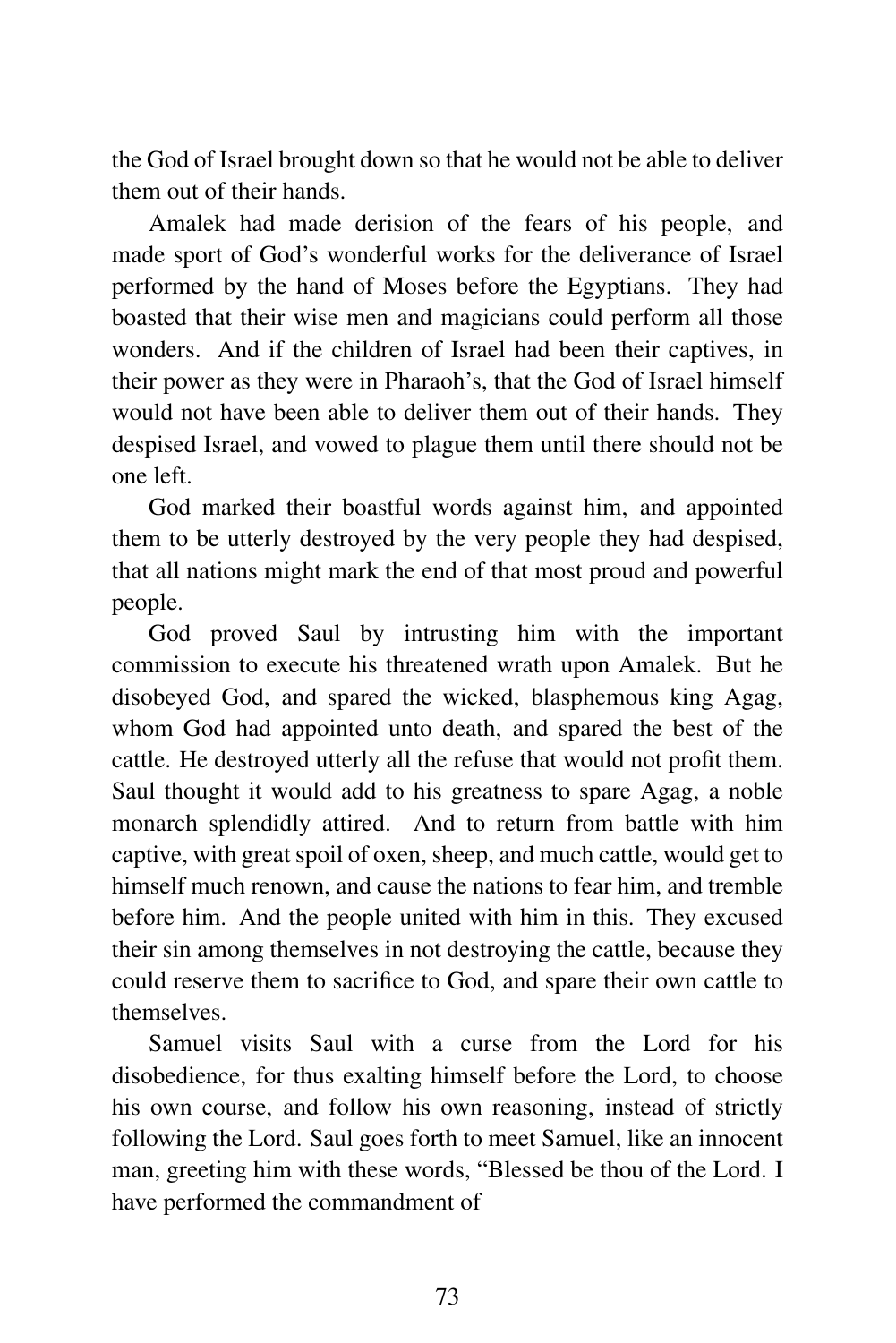the Lord. And Samuel said. What meaneth then the bleating of the sheep in mine ears, and the lowing of the oxen which I hear? And Saul said. They have brought them from the Amalekites; for the people spared the best of the sheep and of the oxen, to sacrifice unto the Lord thy God, and the rest we have utterly destroyed."

Samuel relates to Saul what God had said unto him the night before, which night Samuel spent in sorrowful prayer, because of Saul's sins. "When thou wast little in thine own sight, wast thou not made the head of the tribes of Israel, and the Lord anointed thee king over Israel?" He reminds Saul of the commands of God which he had wickedly transgressed, and inquires, "Wherefore then didst thou not obey the voice of the Lord, but didst fly upon the spoil, and didst evil in the sight of the Lord."

"And Saul said unto Samuel, yea, I have obeyed the voice of the Lord, and have gone the way which the Lord sent me, and have brought Agag the king of Amalek, and have utterly destroyed the Amalekites. But the people took of the spoil, sheep and oxen, the chief of the things, which should have been utterly destroyed, to sacrifice unto the Lord thy God in Gilgal."

Saul here uttered a falsehood. The people had obeyed his directions. But in order to shield himself, he was willing the people should bear the sin of his disobedience.

"And Samuel said, Hath the Lord as great delight in burnt offerings and sacrifices, as in obeying the voice of the Lord? Behold to obey is better than sacrifice, and to hearken than the fat of rams. For rebellion is as the sin of witchcraft, and stubbornness is as iniquity and idolatry. Because thou hast rejected the word of the Lord, he hath also rejected thee from being king. And Saul said unto Samuel, I have sinned; for I have transgressed the commandment of the Lord, and thy words, because I feared the people, and obeyed their voice."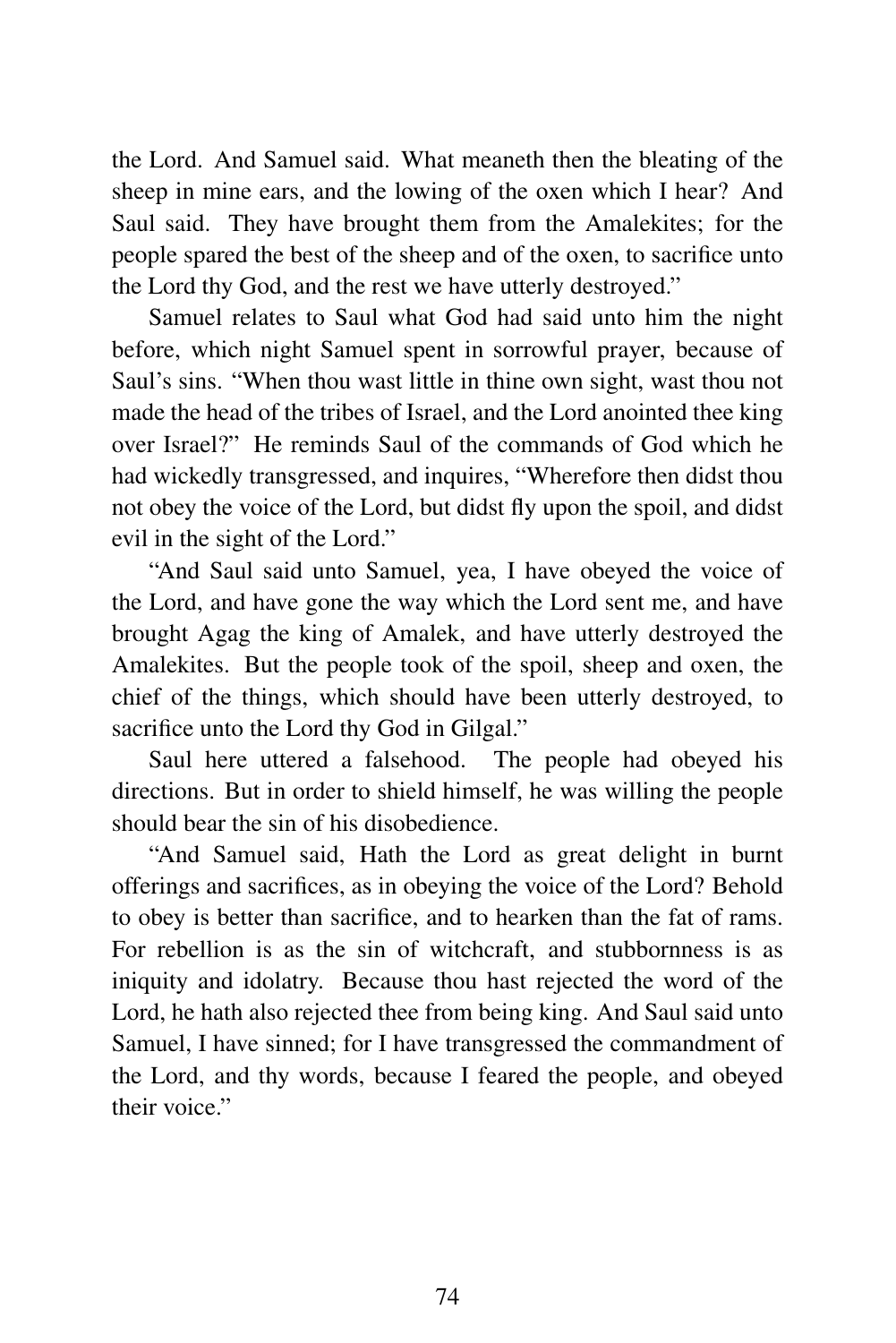God did not wish his people to possess anything which belonged to the Amalekites, for his curse rested upon them and their possessions. He designed that they should have an end, and that his people should not preserve anything for themselves which he had cursed. He also wished the nations to see the end of that people who had defied him, and to mark that they were destroyed by the very people they had despised. They were not to destroy them to add to their own possessions, or to get glory to themselves, but to fulfill the word of the Lord spoken in regard to Amalek.

The Lord had said unto Moses, "Write this for a memorial in a book, and rehearse it in the ears of Joshua; for I will utterly put out the remembrance of Amalek from under heaven. Remember what Amalek did unto thee by the way, when ye were come forth out of Egypt; how he met thee by the way, and smote the hindermost of thee, even all that were feeble behind thee, when thou wast faint and weary. And he feared not God. Therefore it shall be, when the Lord thy God hath given thee rest from all thine enemies round about, in the land which the Lord thy God giveth thee for an inheritance to possess it, that thou shalt blot out the remembrance of Amalek from under heaven. Thou shalt not forget it."

And yet Saul had ventured to disobey God, and reserve that which he had cursed, and appointed unto death, to offer before God as a sacrifice for sin.

Samuel presented before Saul his wicked course, and then inquired, "Hath the Lord as great delight in burnt-offerings and sacrifices as in obeying the voice of the Lord?" It would have been better had he obeyed God, than to make such provisions for sacrifices and offerings for their sins of disobedience.

God did not have as great delight in their shedding the blood of beasts as in obedience to his commandments. The offerings were divinely appointed to remind sinful man that sin brought death, and that the blood of the innocent beast could atone for the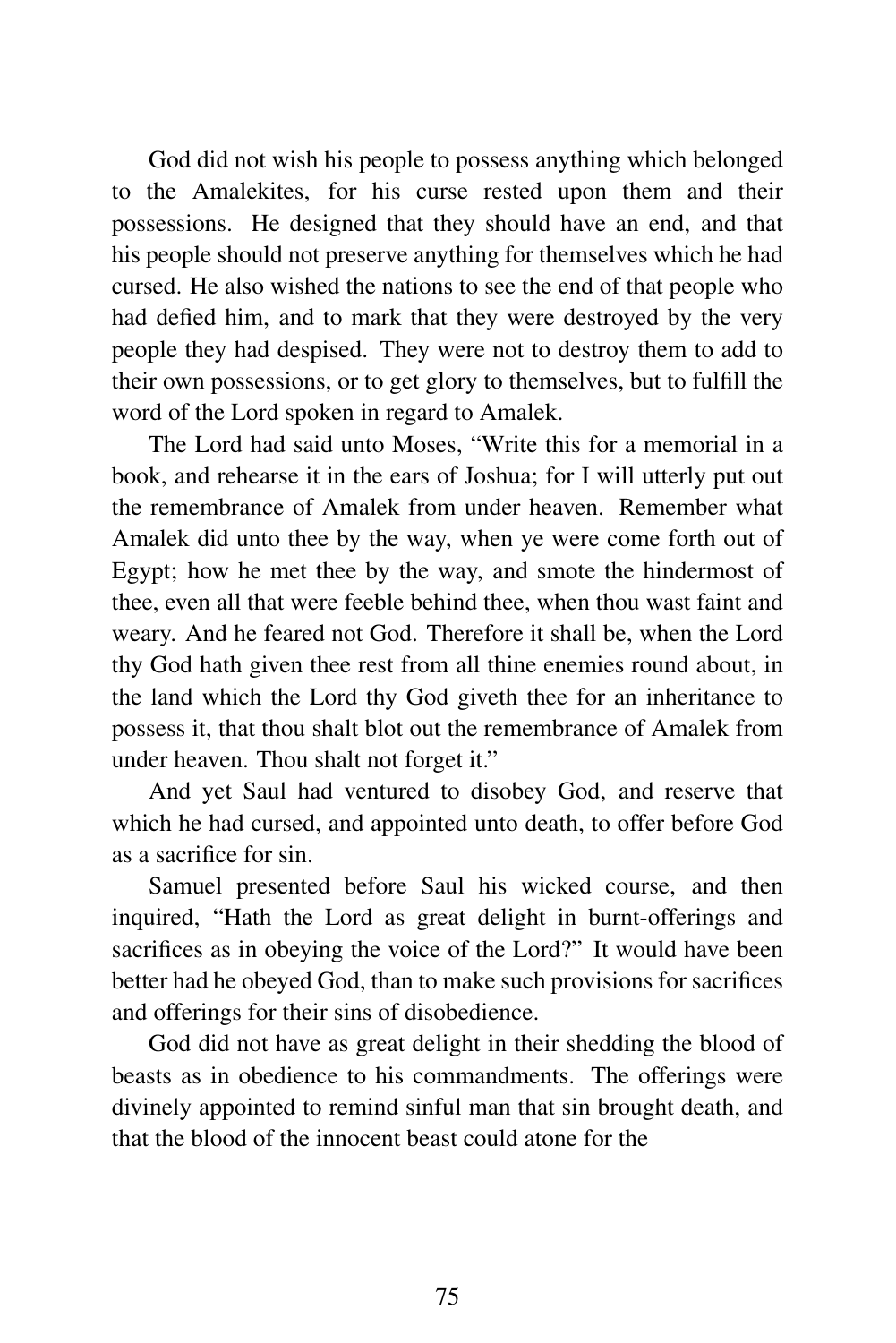guilt of the transgressor, by virtue of the great sacrifice yet to be offered. God required of his people obedience rather than sacrifice. All the riches of the earth were his. The cattle upon a thousand hills belonged to him. He did not require the spoil of a corrupt people, upon whom his curse rested, even to their utter extinction, to be presented to him to prefigure the holy Saviour, as a lamb without blemish.

Samuel informed Saul that his rebellion was as the sin of witchcraft. That is, when one commenced to travel in the path of rebellion, he yields himself to be controlled by an influence that is in opposition to the will of God. Satan controls the rebellious mind. Those who are thus controlled lose a calm trust in God, and have less and less disposition to yield loving obedience to his will. Satan becomes more and more familiar with them, until they seem to have no power to cease to rebel. In this respect, rebellion is as the sin of witchcraft.

Saul's stubbornness in persisting before Samuel that he had obeyed God, was as iniquity and idolatry. His love to carry out his own will was more desirable to him than to obtain the favor of God, or the approbation of a clear conscience. And when his sin was opened clearly before him, and his wrong definitely pointed out, his pride of opinion, his excessive self-love, led him to justify himself in his wrong course, in defiance of the reproof of Samuel, and the word of the Lord by the mouth of his prophet. Such obstinacy in a known transgression, separated him forever from God.

He knew that he had gone contrary to God's express command, yet when reproved by God through Samuel, he would not humbly acknowledge his sin, but in a determined manner uttered a falsehood in self-justification. If he had humbly repented, and received the reproof, the Lord would have had mercy, and forgiven Saul of his great sin. But the Lord left Saul for his stubbornly refusing to be corrected, and uttering falsehoods to Samuel, his messenger. Samuel told Saul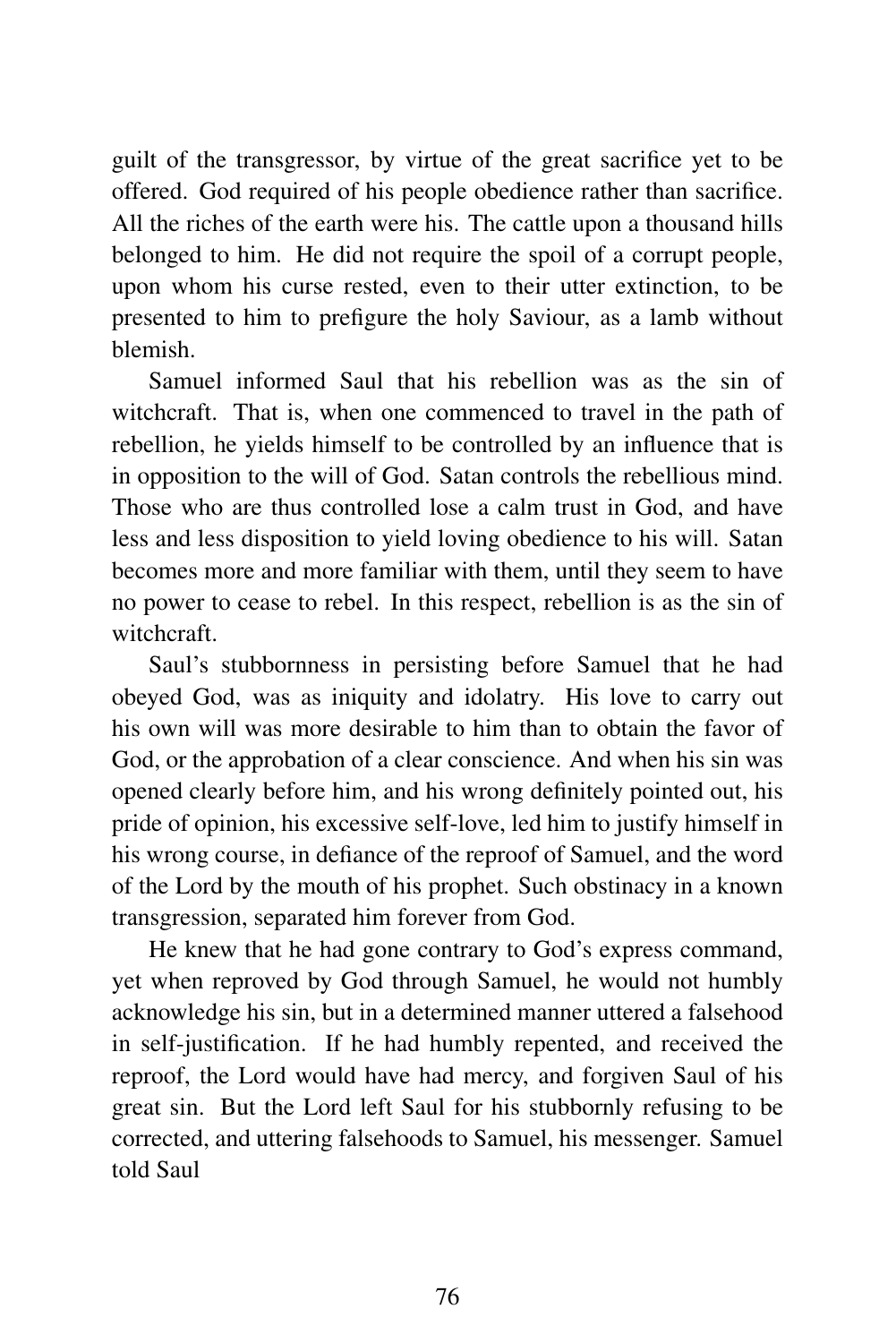that, as he had rejected the word of the Lord, God had rejected him from being king.

This last startling denunciation from Samuel gave Saul a sense of his true condition, and, through fear, he acknowledged that he had sinned, and had transgressed the commandment of the Lord, which he had before firmly denied. He entreated Samuel to pardon his sin, and to worship with him before the Lord. Samuel refused, and told Saul that God had rent the kingdom from him, and, lest he should be deceived, he told him that the Strength of Israel would not lie, and be as changeable as he was.

Again, Saul earnestly entreated that Samuel would honor him with his presence once more before the elders of Israel and all the people. Samuel yielded to his request, and called for the cruel king Agag, and he came to him very politely. "And Samuel said, As thy sword hath made women childless, so shall thy mother be childless among women. And Samuel hewed Agag in pieces before the Lord in Gilgal."

And the Lord no more communicated with Saul, or instructed him through Samuel. He had chosen to follow his own will, and had rejected the word of the Lord. God left him to be guided by his own judgment, which he had chosen to follow rather than to obey God. Saul had no true repentance. He had been exalted because he was made king. He manifested greater anxiety to be honored by Samuel before the people than to obtain forgiveness and the favor of God.

Samuel came no more to Saul with directions from God. The Lord could not employ him to carry out his purposes. But he sent Samuel to the house of Jesse, to anoint David, whom he had selected to be ruler in the place of Saul, whom he had rejected.

As the sons of Jesse passed before Samuel, he would have selected Eliab, who was of high stature, and dignified appearance, but the angel of God stood by him to guide him in the important decision, and instructed him that he should not judge from appearance. Eliab did not fear the Lord. His heart was not right with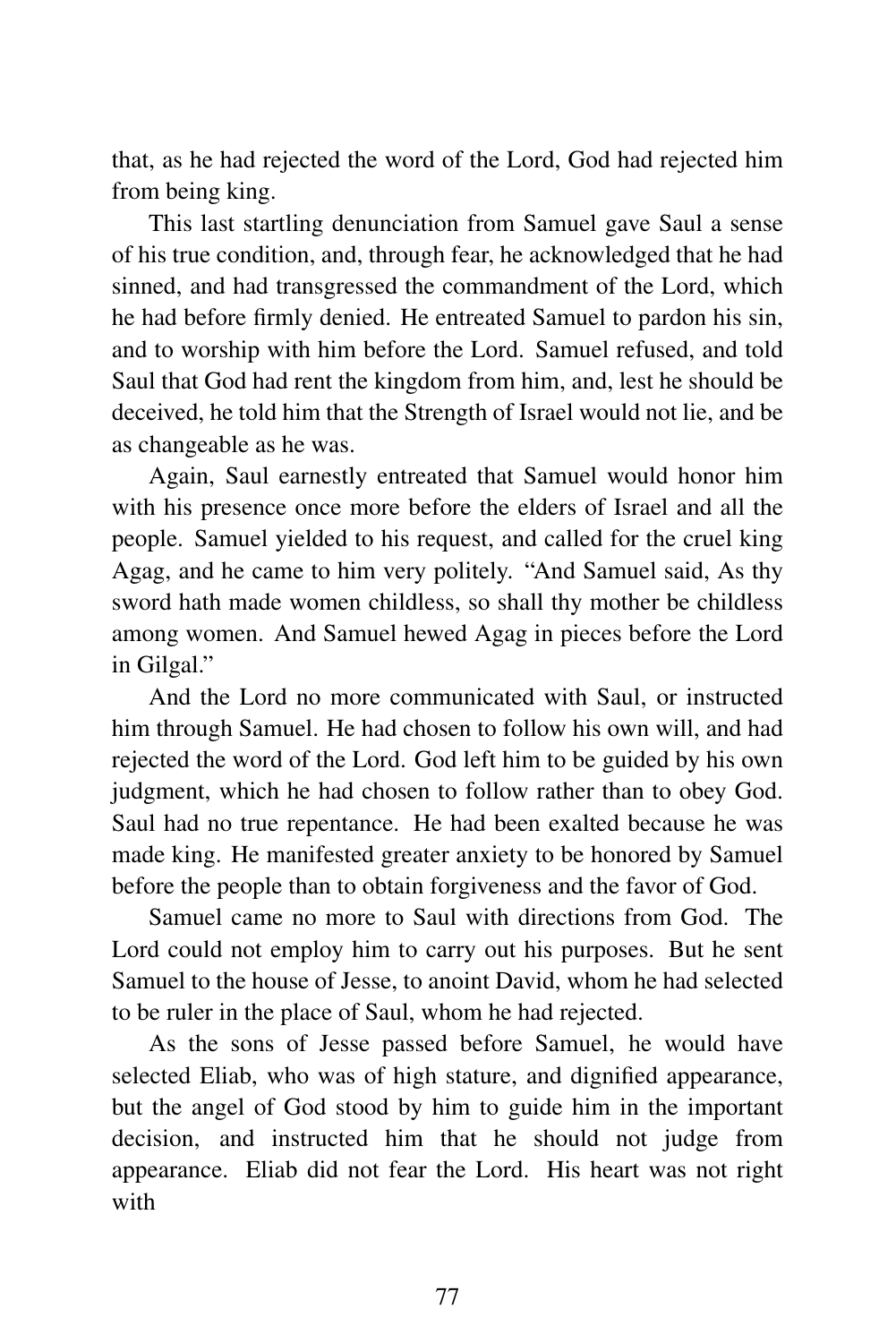God. He would make a proud, exacting ruler. None were found among the sons of Jesse but David, the youngest, whose humble occupation was that of tending sheep. He had filled the humble office of shepherd with such faithfulness and courage that God selected him to be captain of his people. In course of time, he was to change his shepherd's crook for the sceptre.

David was not of lofty stature, but his countenance was beautiful, expressive of humility, honesty, and true courage. The angel of God signified to Samuel that David was the one for him to anoint, for he was God's chosen. From that time the Lord gave David a prudent and understanding heart.

When Saul saw that Samuel came no more to instruct him, he knew that the Lord had rejected him for his wicked course, and his character seemed ever after to be marked with extremes. His servants, whom he directed in regard to things connected with the kingdom, at times dared not approach him, for he seemed like an insane man, violent and abusive. He often seemed filled with remorse. He was melancholy, and often afraid where there was no danger. This unqualified him for ruler. He was always full of anxiety, and when in his gloomy moods he wished not to be disturbed, and at times would suffer none to approach him. He would speak prophetically of his being dethroned, and another occupying his position as ruler, and that his posterity would never be exalted to the throne, and receive kingly honors, but that they would all perish because of his sins. He would repeat prophetically sayings against himself with distracted energy, even in the presence of his lords and of the people.

Those who witnessed these strange exhibitions in Saul recommended to him music, as calculated to have a soothing influence upon his mind when thus distracted. In the providence of God, David was brought to his notice as a skillful musician. He was also recommended for being a valiant man of war, prudent and faithful in all matters, because he was especially guided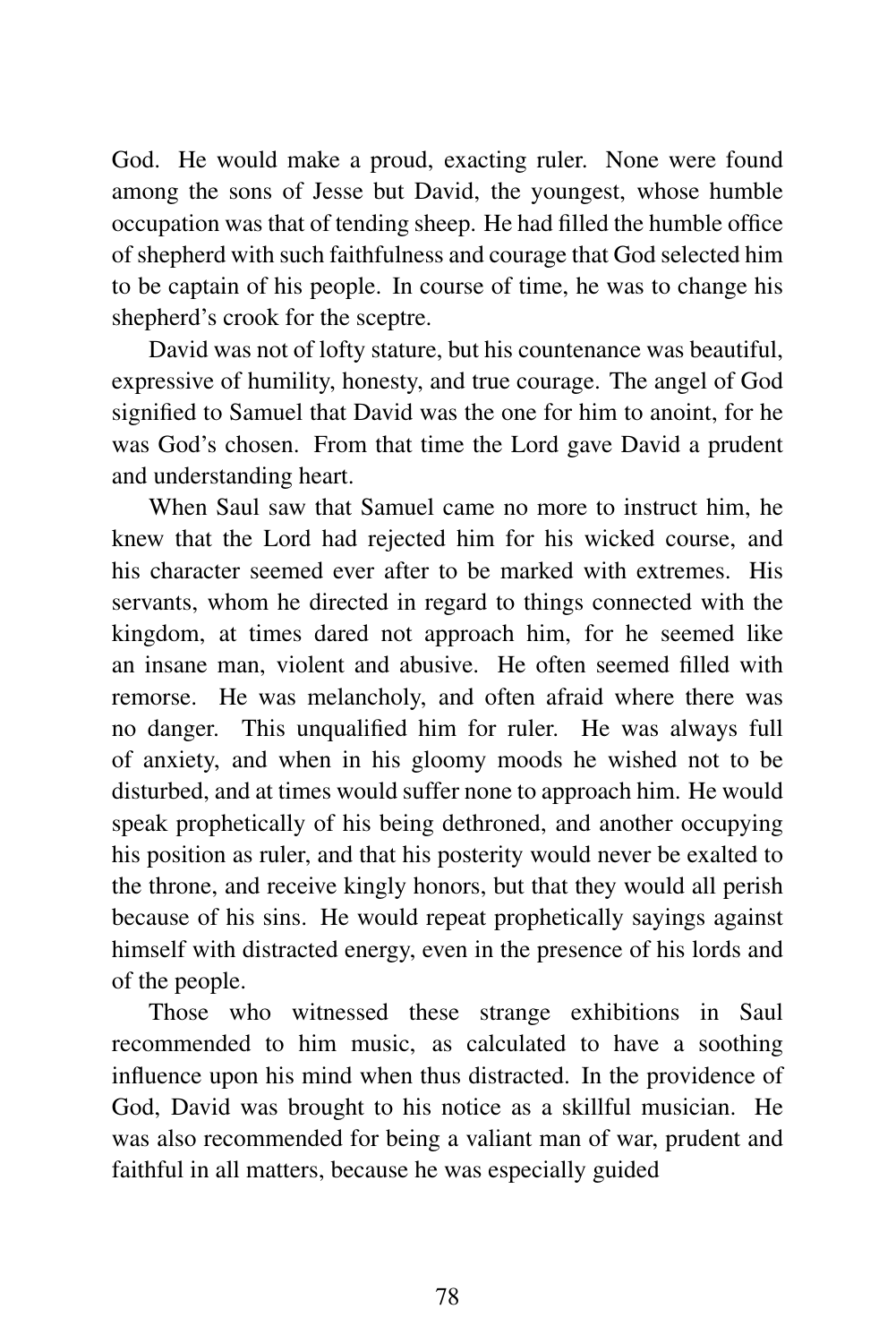by the Lord. Saul felt at times humbled, and was even anxious that one should take charge of the government of the kingdom who should know from the Lord how to move in accordance with his will. While in a favorable state of mind he sent messengers for David. He soon loved him, and gave him the position of armor-bearer, making him his attendant. He thought if David was favored of God, he would be a safeguard to him, and perhaps save his life when he should be exposed to his enemies. David's skillful playing upon the harp soothed the troubled spirit of Saul. As he listened to the enchanting strains of music, it had an influence to dispel the gloom which settled upon him, and to bring his excited mind into a more rational, happy state.

Especially was the heart of Jonathan knit with David's, and there was a most sacred bond of union established between them, which remained unbroken till the death of Saul and Jonathan. This was the Lord's doings, that Jonathan might be the means of preserving the life of David, when Saul would try to kill him. God's providence connected David with Saul, that by his wise behaviour he might obtain the confidence of the people, and by a long course of hardships and vicissitudes be led to put his entire trust in God, while he was preparing him to become ruler of his people.

When the Philistines renewed war with Israel, David was permitted to go to his father's house to resume the occupation of shepherd which he loved. The Philistines dare not venture their large armies against Israel, as they had heretofore done, fearing they would be overcome and fall before Israel. They are ignorant of the weakness of Israel. They know not that Saul and his people have great anxiety, and dare not commence the battle with them, fearing that Israel will be overcome. But the Philistines propose their own manner of warfare, in selecting a man of great size and strength, whose height is about twelve feet, and they send this champion forth to provoke a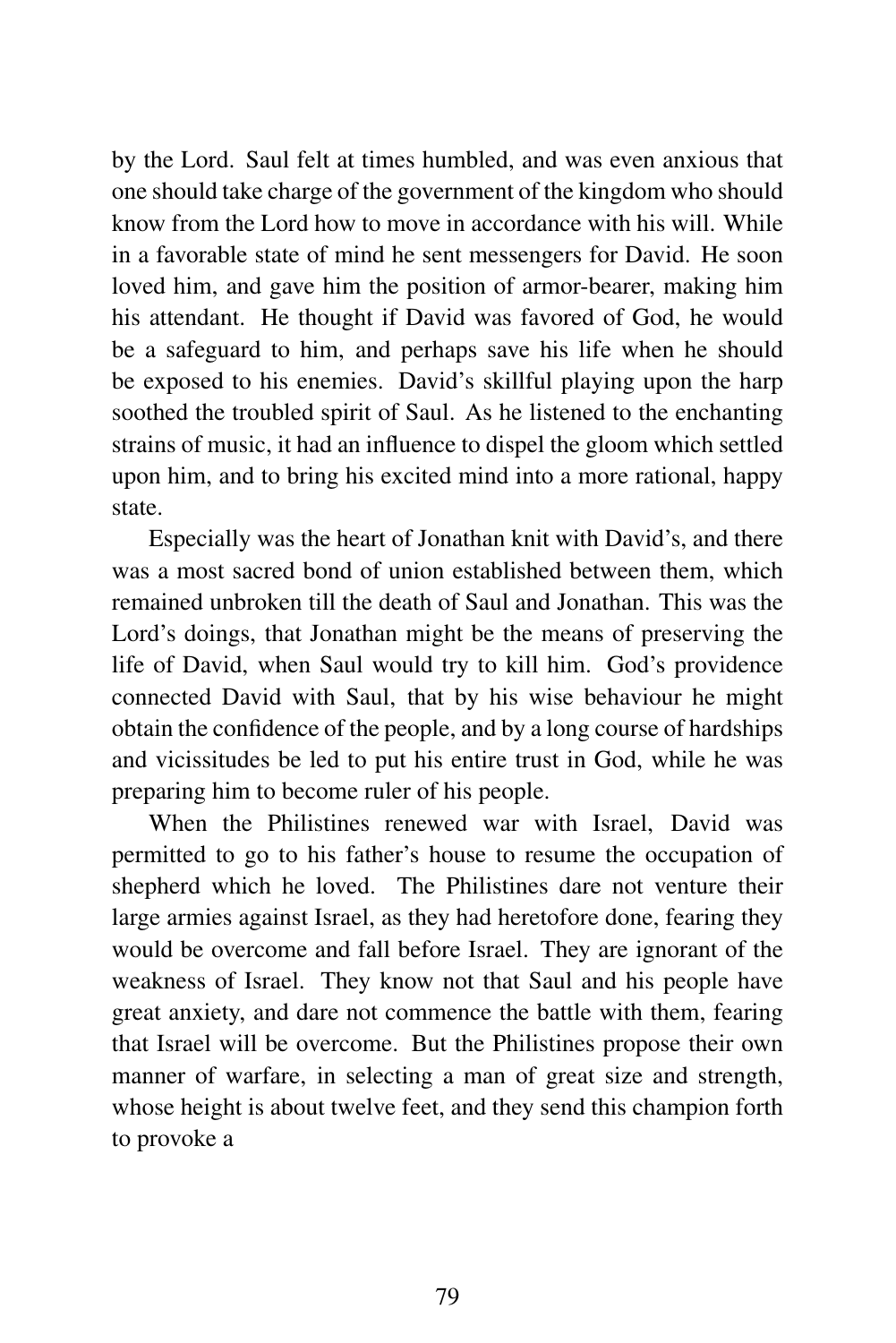combat with Israel, requesting them to send out a man to fight with him. He was terrible in appearance, and spoke proudly, and defied the armies of Israel and their God.

For forty days this proud boaster filled Israel with terror, and made Saul greatly afraid, for no one dared to venture to combat with the mighty giant. Israel, on account of their transgressions had not that sacred trust in God which would lead them to battle in his name. But God would not suffer an idolatrous nation to lift their heads proudly against the Ruler of the universe. He saved Israel, not by the hand of Saul, but by the hand of David, whom he had raised up to rule his people.

Saul knows not what to do. He imagines Israel as Philistine slaves. He can see no way of escape. In his trouble he offers great reward to any one who will slay the proud boaster. But all feel their weakness. They have a king whom God does not instruct, who dare not engage in any perilous enterprize, for he expects no special interposition from God to save his life. As Israel had been partaker with him in transgression, he had no hope that God would work specially for them, and deliver them out of the hands of the Philistines. The armies of Israel seemed paralyzed with terror. They could not trust in their king, whom they had demanded of God. Saul's mind was changeable. He would for a short time direct the armies, and then fear and discouragement would seize him, and he would countermand his orders.

As David is performing an humble errand from his father to his brethren, he hears the proud boaster defying Israel, and his spirit is stirred within him. He is jealous for the armies of the living God whom the blasphemous boaster has defied. He expresses his indignation, that a heathen, who has no fear of God, and no power from him, should be left to thus hold all Israel in fear, and triumph over them.

David's eldest brother, Eliab, whom God would not choose to be king, was jealous of David, because he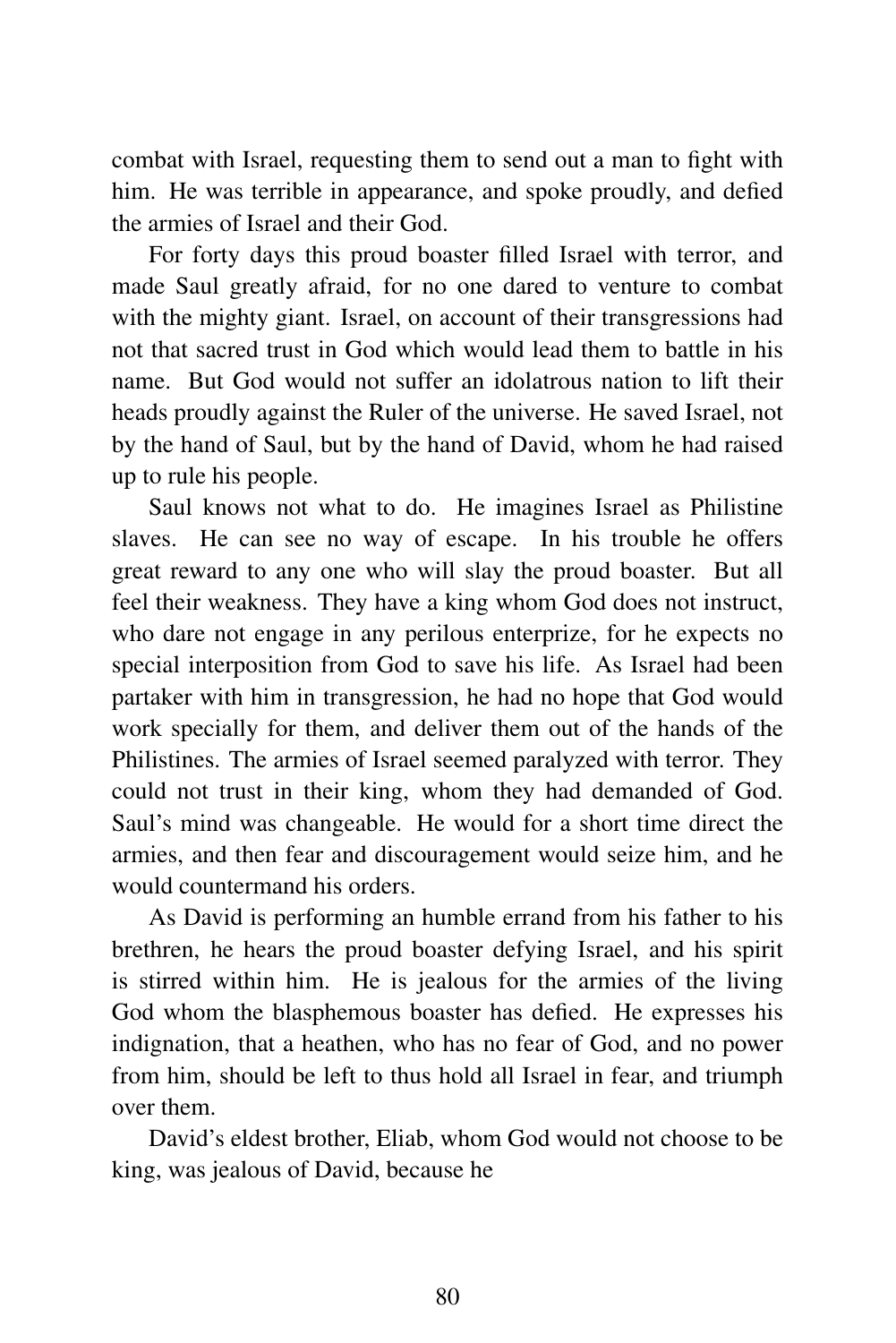was honored before him. He despised David, and looked upon him as inferior to himself. He accused him before others of stealing away unknown to his father to see the battle. He taunts him with the small business in which he is engaged, in tending a few sheep in the wilderness. David repels the unjust charge, and says, "What have I now done? Is there not a cause?" David is not careful to explain to his brother that he had come to the help of Israel; that God had sent him to slay Goliath. God had chosen him to be ruler of Israel, and as the armies of the living God were in such peril, he had been directed by an angel to save Israel.

David is brought before Saul, and tells him that Israel need not fear, "Thy servant will go and fight with this Philistine." Saul objects because of his youth. David refers to the perils he had experienced in the wilderness, to save the sheep under his care. He humbly ascribes his deliverance to God. "The Lord delivered me out of the paw of the lion, and the paw of the bear, he will deliver me out of the hand of this Philistine." Saul gives David permission to go. He places upon David his own kingly armor. But David laid it off, and merely chose him five smooth stones from the brook, a sling and staff. As the proud defier of Israel saw the young man of beautiful countenance approaching him with this equipment, he inquired, "Am I a dog, that thou comest to me with staves?" He cursed David by his gods, and boastingly invited him to come to him, that he might give his flesh to the fowls of the air, and to the beasts of the field. "Then said David to the Philistine, Thou comest to me with a sword, and with a spear, and with a shield." But I come to thee not in display of armor, nor with powerful weapons, but "in the name of the Lord of hosts, the God of the armies of Israel, whom thou hast defied." David makes no boast of superior skill. His boast is in the Lord. "This day will the Lord deliver thee into mine hand, that all the earth may know that there is a God in Israel. And all this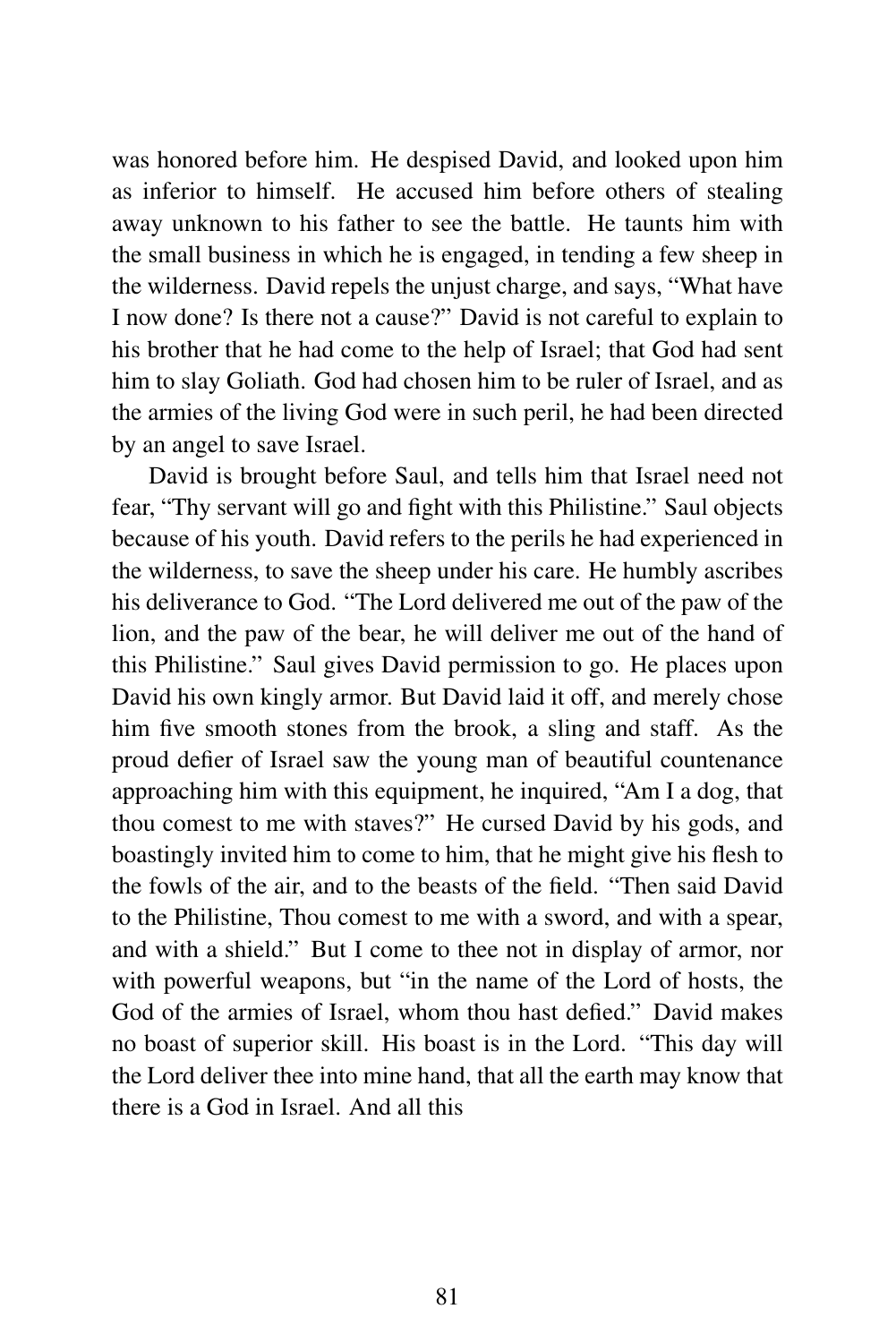assembly shall know that the Lord saveth not with sword and spear; for the battle is the Lord's, and he will give you into our hands. And it came to pass, when the Philistine arose, and came and drew nigh to meet David, that David hasted, and ran toward the army to meet the Philistine. And David put his hand in his bag, and took thence a stone, and slang it, and smote the Philistine in his forehead, that the stone sunk into his forehead; and he fell upon his face to the earth."

David cut off the head of the proud boaster with his own powerful sword, of which he had boasted. And when the Philistines saw that their champion was dead, they were confused, and fled in every direction, Israel pursuing them.

When Saul and David were returning from the slaughter of the Philistines, the women of the cities came out with demonstrations of joy and singing to meet them. One company sang, "Saul hath slain his thousands." Another company responded to the first, "And David his ten thousands."

This made Saul very angry. Instead of manifesting humble gratitude to God that Israel had been saved out of the hand of their enemies by the hand of David, a cruel spirit of jealousy comes upon him, and, as in times past, he yields himself to its control. "And Saul was very wroth, and the saying displeased him; and he said, They have ascribed unto David ten thousands, and to me they have ascribed but thousands; and what can he have more but the kingdom?" His fears were aroused, that this was indeed the man who would take his place as ruler. Yet because the people all esteemed and loved David, Saul was afraid to openly harm him.

Through the influence of the people, David was promoted to take charge of the business connected with warfare. He was leader in all their important enterprises. As Saul saw that David had won the love and confidence of the people, he hated him, for he thought that he was preferred before him. He watched an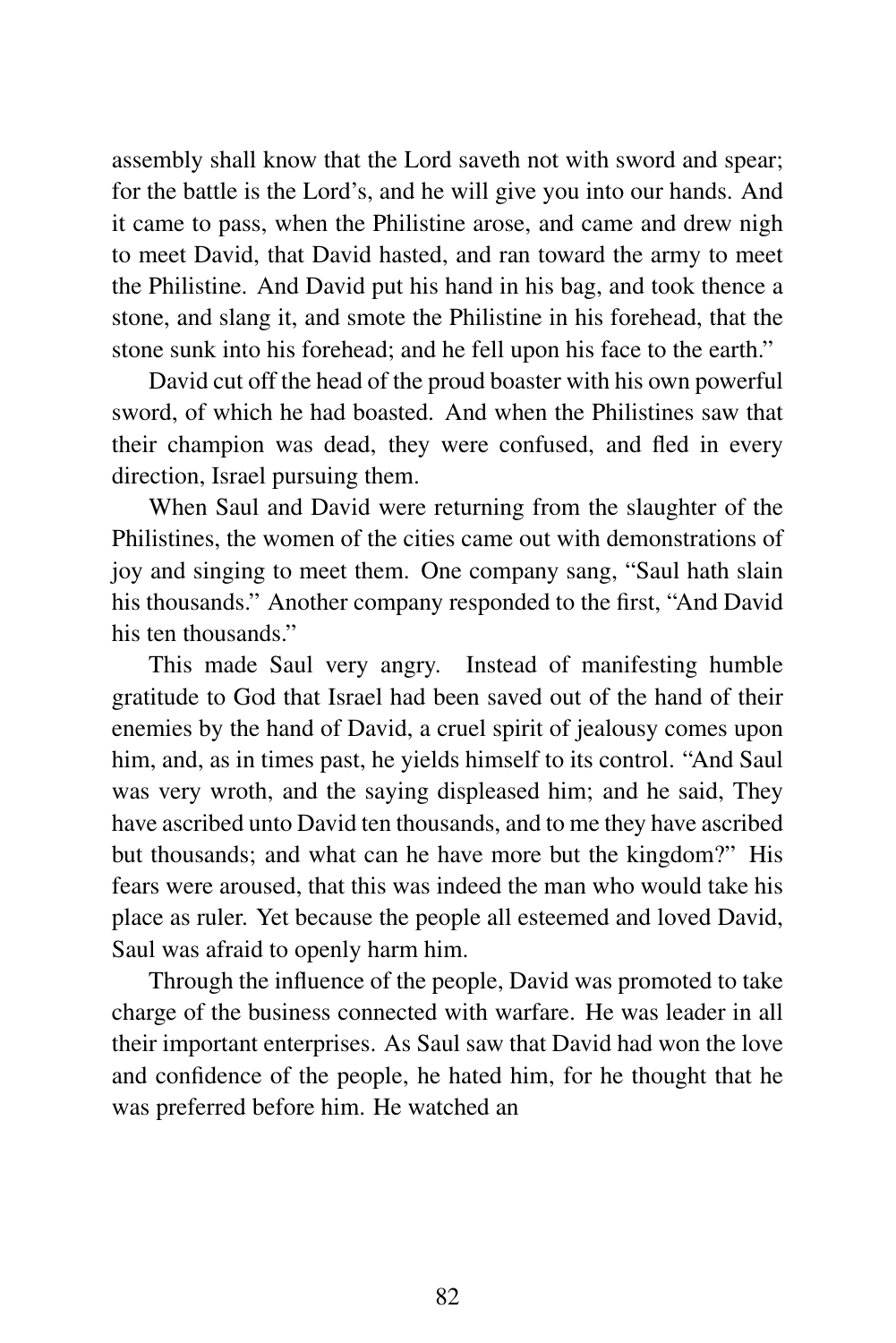opportunity to slay him, and when the evil spirit was upon him, and David played before him as usual, to soothe his troubled mind, he tried to kill him by throwing with force a sharp-pointed instrument at his heart. Angels of God preserved the life of David. They made him to understand what was the purpose of Saul, and as the instrument was hurled at him, he sprang one side, and received no harm, while the instrument was driven deep in the wall where David had been sitting.

The people of Israel were now made to feel their peculiar position. They had daily evidence that God had left Saul to his own guilty course, and they were commanded by a ruler who dared to commit murder, and slay a righteous person whom the Lord had chosen to save them. And by the cruel acts of Saul they were having living evidences to what extremes of guilt and crime a king might go who rebelled against God, and was governed by his own passions.

David had obeyed Saul as a servant, and his conduct was humble. His life was irreproachable. His faithfulness in doing the will of God was a constant rebuke to Saul's extravagant, rebellious course. Saul determined to leave no means untried, that David might be slain. As long as Saul lived, this was the great object of his life, notwithstanding he was compelled to ascribe to the providence of God the escape of David from his hands. Yet his heart was destitute of the love of God, and he was a self-idolater. To his pride and ambition, true honor, justice, and humanity were sacrificed. He hunted David as a wild beast. David often had Saul in his power, and was urged by the men whom he commanded to slay him. Although David knew that he was chosen of God as ruler in Israel, yet he would not lift his hand against Saul, whom God had anointed. He chose to find an asylum among the Philistines. He made even his enemies to be at peace with him by his prudent, humble course, with whom he remained until the death of Saul.

When the Philistines again make war with Israel, Saul is afraid. He has had no rest in any season of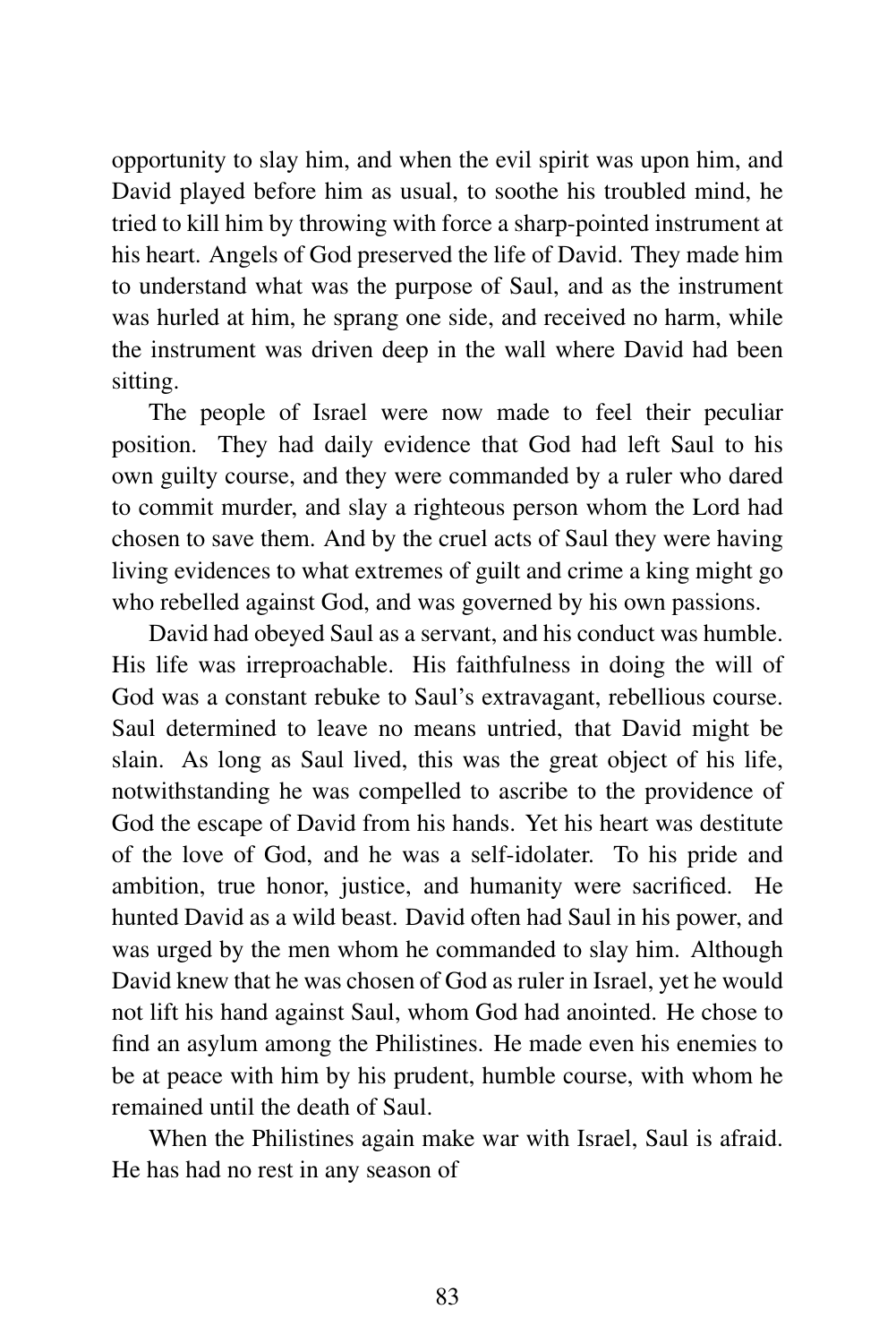peril, and the people are divided. Some go with Saul in all his wickedness. Others cannot trust to his judgment, and wish a righteous ruler. Saul's last acts have been so cruel, presumptuous and daring, that his conscience is as a scourge, continually upbraiding him. Yet he does not repent of his wickedness, but pursues his relentless course with despairing desperation, and at the prospect of a battle he is distracted and melancholy. He presumes, with his load of guilt upon him, to inquire of God, but God answers him not. He has barbarously massacred the priests of the Lord, because they suffered David to escape. He destroyed the city where the priests lived, and put a multitude of righteous persons to death, to satisfy his envious rage. Yet in his peril he dares to approach God, to inquire whether he shall make war with the Philistines.

But as God has left him, he seeks a woman with a familiar spirit, who is in communion with Satan. He has forsaken God, and at length seeks one who has made a covenant with death and an agreement with hell, for knowledge. The witch of Endor had made agreement with Satan to follow his directions in all things, and he would perform wonders and miracles for her, and would reveal to her the most secret things, if she would yield herself unreservedly to be controlled by his Satanic Majesty. This she had done.

When Saul inquired for Samuel, the Lord did not cause Samuel to appear to Saul. He saw nothing. Satan was not allowed to disturb the rest of Samuel in the grave, and bring him up in reality to the witch of Endor. God does not give Satan power to resurrect the dead. But Satan's angels assume the form of dead friends, and speak and act like them, that through professed dead friends, he can the better carry on his work of deception. Satan knew Samuel well, and he knew how to represent him before the witch of Endor, and to utter correctly the fate of Saul and his sons.

Satan will come in a very plausible manner to such as he can deceive; and will insinuate himself into their favor, and lead them almost imperceptibly from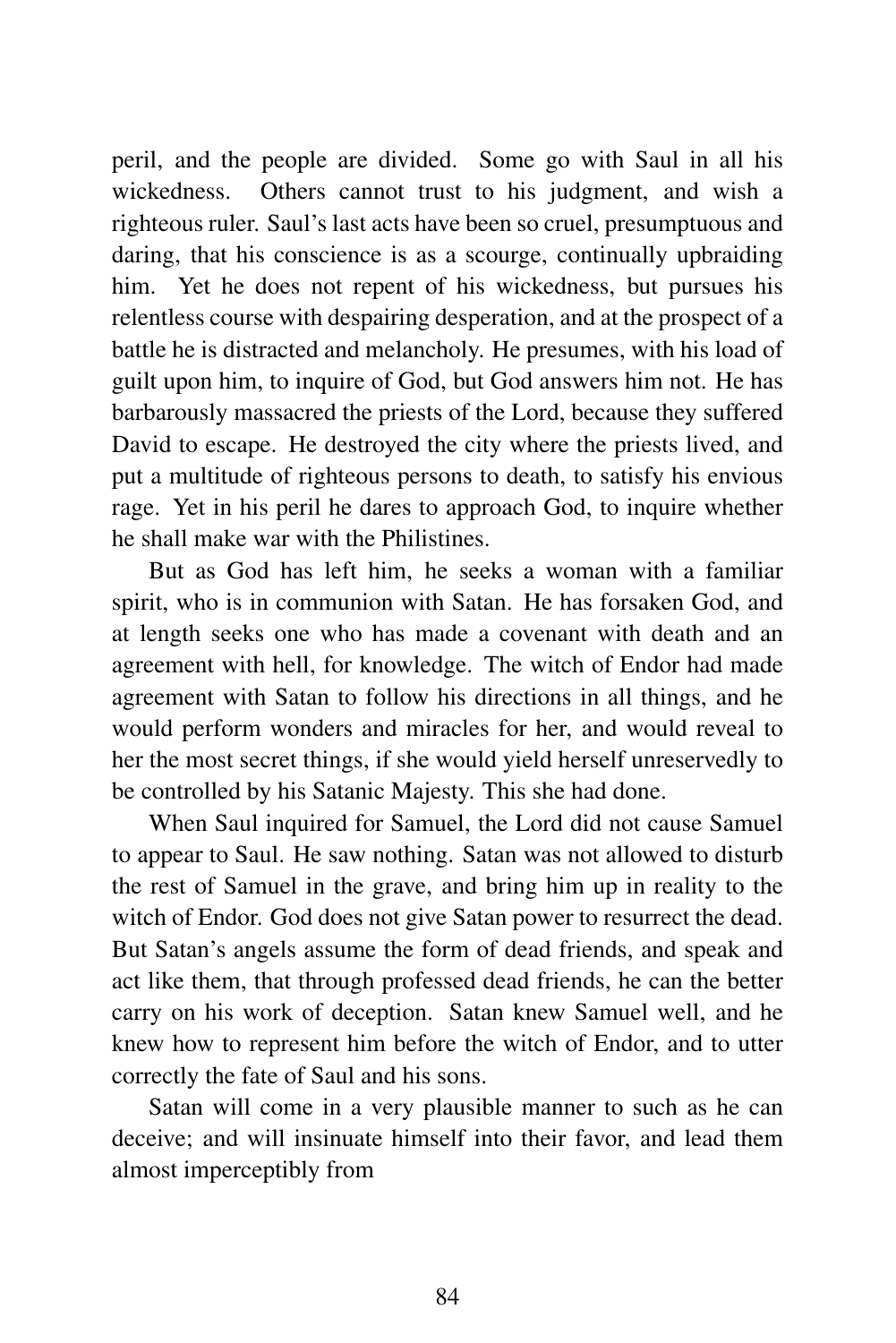God. He wins them under his control cautiously at first, until their perceptibilities become blunted. Then he will make bolder suggestions, until he can lead them to commit almost any degree of crime. When he has led them into his snare fully, he is then willing that they should see where they are, and he exults in their confusion, as in the case of Saul. He had suffered Satan to lead him a willing captive, and now Satan spreads before Saul a correct description of his fate. By giving Saul a correct statement of his end, through the woman of Endor, Satan opens a way for Israel to be instructed by his Satanic cunning, that they may, in their rebellion against God, learn of him, and by thus doing, sever the last link which would hold them to God.

Saul knew that in this last act, of consulting the witch of Endor, he cut the last shred which held him to God. He knew that if he had not before willfully separated himself from God, this act sealed that separation, and made it final. He had made an agreement with death and a covenant with hell. The cup of his iniquity was full.

\*\*\*\*\*

## Chapter XXXV. - David.

God selected David, a humble shepherd, to rule his people. He was strict in all the ceremonies connected with the Jewish religion, and he distinguished himself by his boldness and unwavering trust in God. He was remarkable for his fidelity and reverence. His firmness, humility, love of justice, and decision of character, qualified him to carry out the high purposes of God, to instruct Israel in their devotions, and to rule them as a generous and wise monarch.

His religious character was sincere and fervent.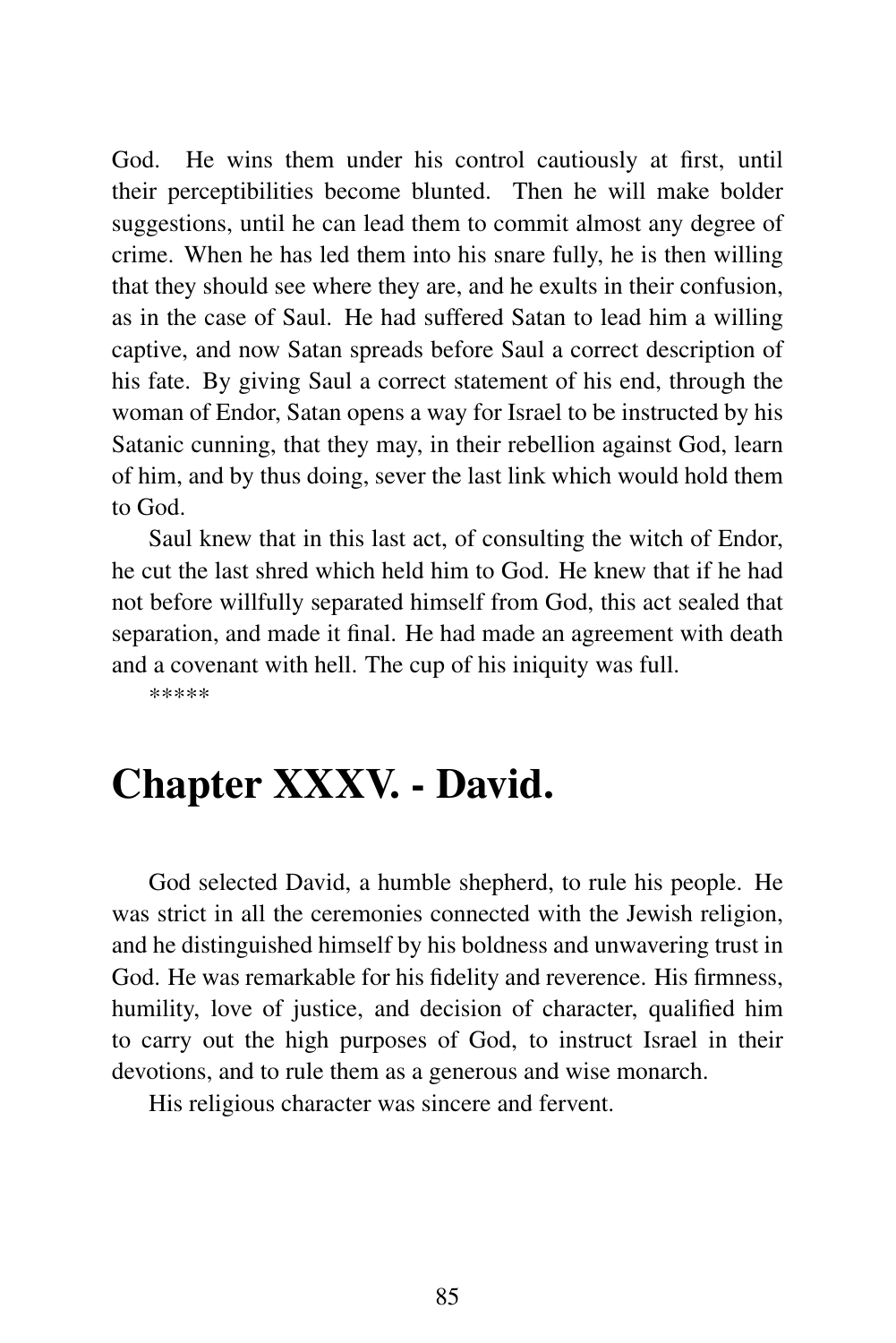It was while David was thus true to God, and possessing these exalted traits of character, that God calls him a man after his own heart. When exalted to the throne, his general course was in striking contrast with the kings of other nations. He abhorred idolatry, and zealously kept the people of Israel from being seduced into idolatry by the surrounding nations. He was greatly beloved and honored by his people.

He often conquered, and triumphed. He increased in wealth and greatness. But his prosperity had an influence to lead him from God. His temptations were many and strong. He finally fell into the common practice of other kings around him, of having a plurality of wives, and his life was imbittered by the evil results of polygamy. His first wrong was in taking more than one wife, thus departing from God's wise arrangement. This departure from right, prepared the way for greater errors. The kingly idolatrous nations considered it an addition to their honor and dignity to have many wives, and David regarded it an honor to his throne to possess several wives. But he was made to see the wretched evil of such a course by the unhappy discord, rivalry and jealousy among his numerous wives and children.

His crime in the case of Uriah and Bath-sheba was heinous in the sight of God. A just and impartial God did not sanction or excuse these sins in David, but sends a reproof, and heavy denunciation by Nathan, his prophet, which portrays in living colors his grievous offense. David had been blinded to his wonderful departure from God. He had excused his own sinful course to himself, until his ways seemed passable in his own eyes. One wrong step had prepared the way for another, until his sins called for the rebuke from Jehovah through Nathan. David awakens as from a dream. He feels the sense of his sin. He does not seek to excuse his course, or palliate his sin, as did Saul; but with remorse and sincere grief, he bows his head before the prophet of God, and acknowledges his guilt. Nathan tells David that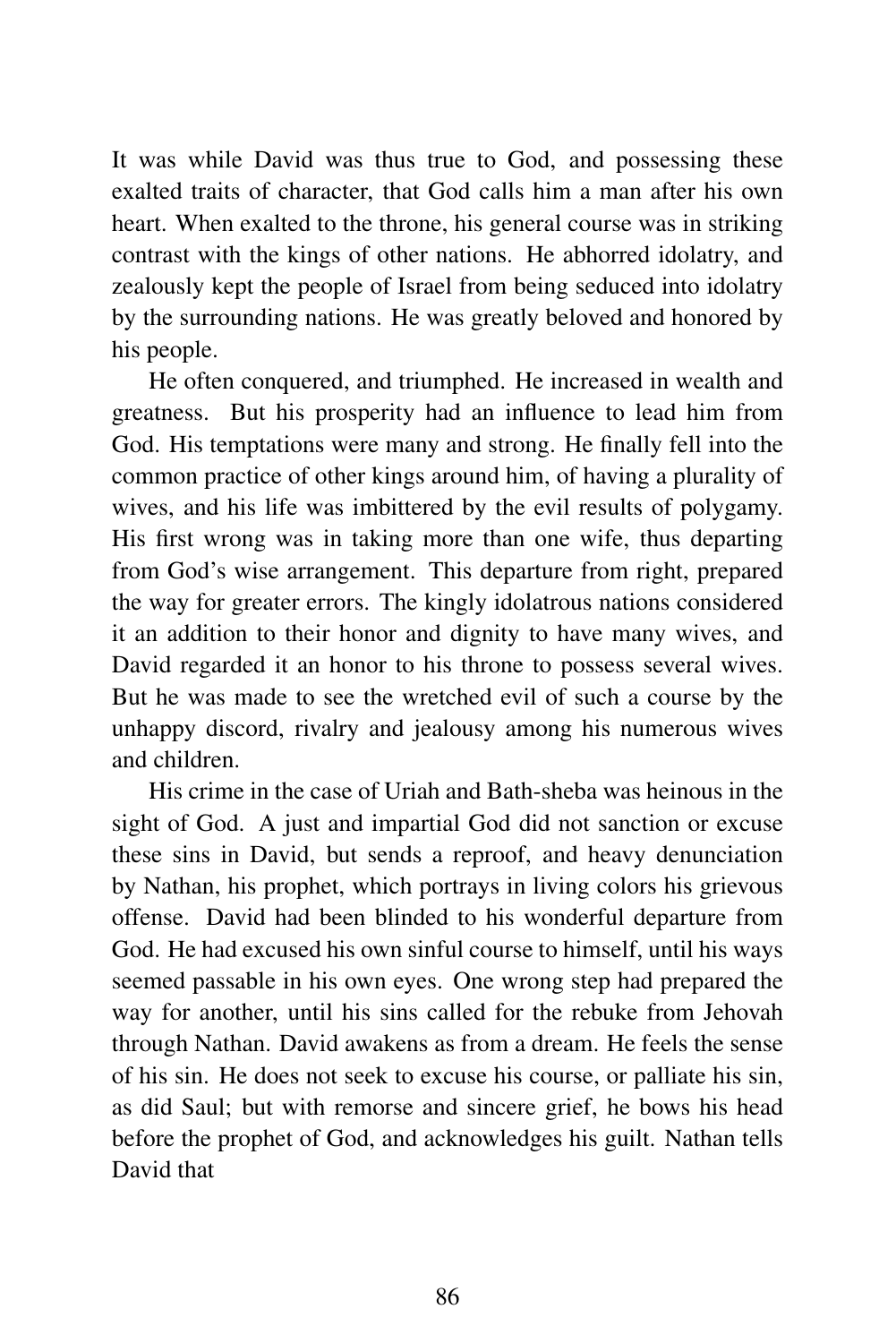because of his repentance, and humble confession, God will forgive his sin, and avert a part of the threatened calamity, and spare his life. Yet he should be punished, because he had given great occasion to the enemies of the Lord to blaspheme. This occasion has been improved by the enemies of God, from David's day until the present time. Skeptics have assailed christianity, and ridiculed the Bible, because David gave them occasion. They bring up to Christians the case of David, his sin in the case of Uriah and Bathsheba, his polygamy, and then assert that David is called a man after God's own heart, and if the Bible record is correct, God justified David in his crimes.

I was shown that it was when David was pure, and walking in the counsel of God, that God called him a man after his own heart. When David departed from God, and stained his virtuous character by his crimes, he was no longer a man after God's own heart. God did not in the least degree justify him in his sins, but sent Nathan his prophet, with dreadful denunciations to David because he had transgressed the commandment of the Lord. God shows his displeasure at David's having a plurality of wives by visiting him with judgments, and permitting evils to rise up against him from his own house. The terrible calamity God permitted to come upon David, who for his integrity was once called a man after God's own heart, is evidence to after generations that God would not justify any one in transgressing his commandments, but that he will surely punish the guilty, however righteous, and favored of God they might once have been while they followed the Lord in purity of heart. When the righteous turn from their righteousness and do evil, their past righteousness will not save them from the wrath of a just and holy God.

Leading men of Bible history have sinned grievously. Their sins are not concealed, but faithfully recorded in the history of God's church, with the punishment from God, which followed the offenses. These instances are left on record for the benefit of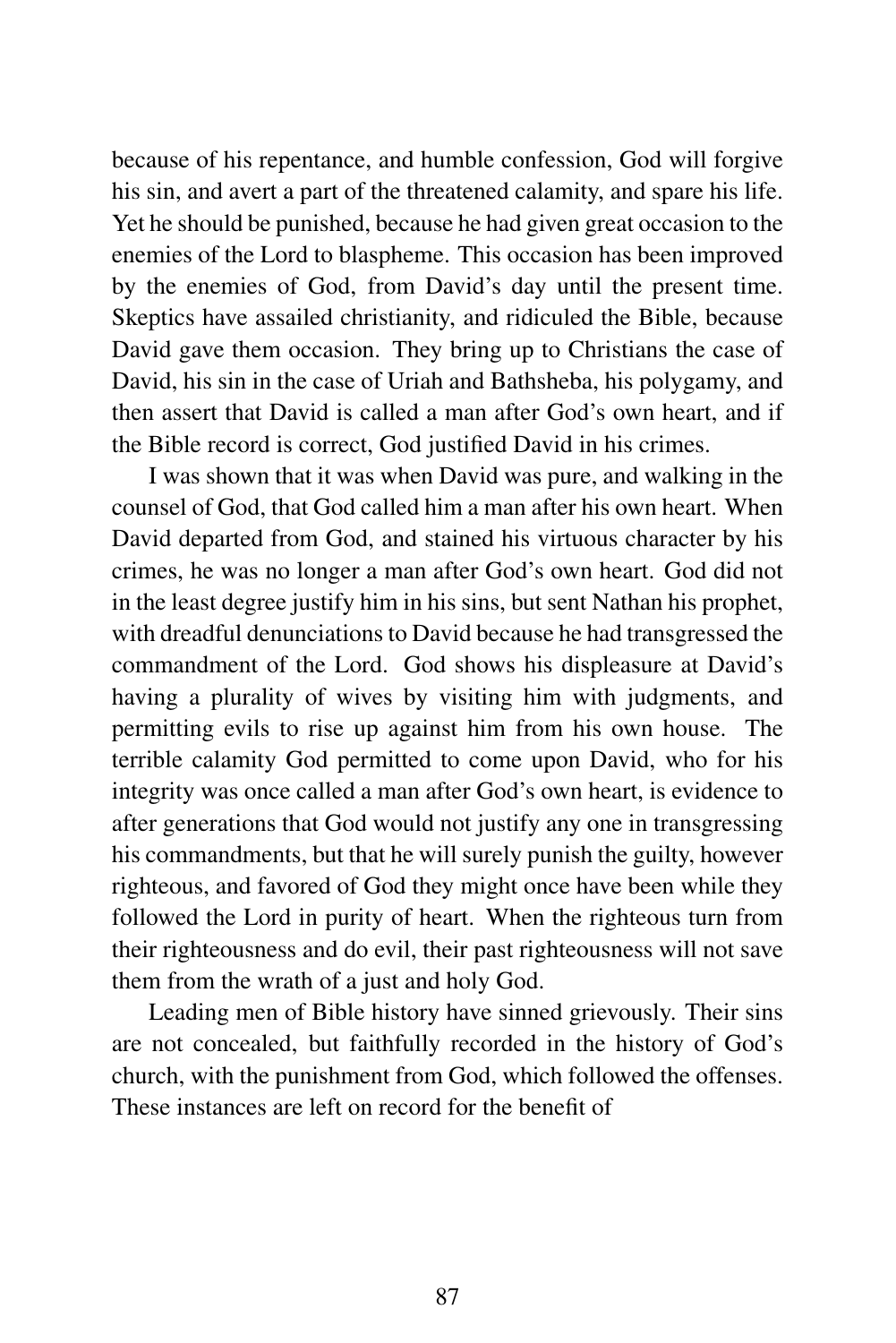after generations, and should inspire faith in the word of God, as a faithful history. Men who wish to doubt God, doubt christianity, and the word of God, will not judge candidly, and impartially, but with prejudiced minds will scan the life and character, to detect all the defects in the life of those who have been the most eminent leaders of Israel. A faithful delineation of character, God has caused to be given in inspired history, of the best and greatest men in their day. These men were mortal, subject to a tempting Devil. Their weakness and sins are not covered, but are faithfully recorded, with the reproof and punishment which followed. "These things were written for our admonition upon whom the ends of the world are come."

God has not allowed much said in his word to extol the virtues of the best men that have lived upon the earth. All their victories, and great and good works, were ascribed to God. He alone was to receive the glory, he alone to be exalted. He was all and in all. Man was only an agent, a feeble instrument in his hands. The power and excellence was all of God. God saw in man a continual disposition to depart from, and to forget him, and worship the creature, instead of the Creator. Therefore God would not suffer much in the praise of man to be left upon the pages of sacred history.

David repented of his sin in dust and ashes. He entreated the forgiveness of God, and concealed not his repentance from the great men, and even servants of his kingdom. He composed a penitential Psalm, recounting his sin and repentance, which Psalm he knew would be sung by after generations. He wished others to be instructed by the sad history of his life.

The songs which David composed were sung by all Israel, especially in the presence of the assembled court, and before priests, elders and lords. He knew that the confession of his guilt would bring his sins to the notice of other generations. He presents his case, showing in whom was his trust and hope for pardon.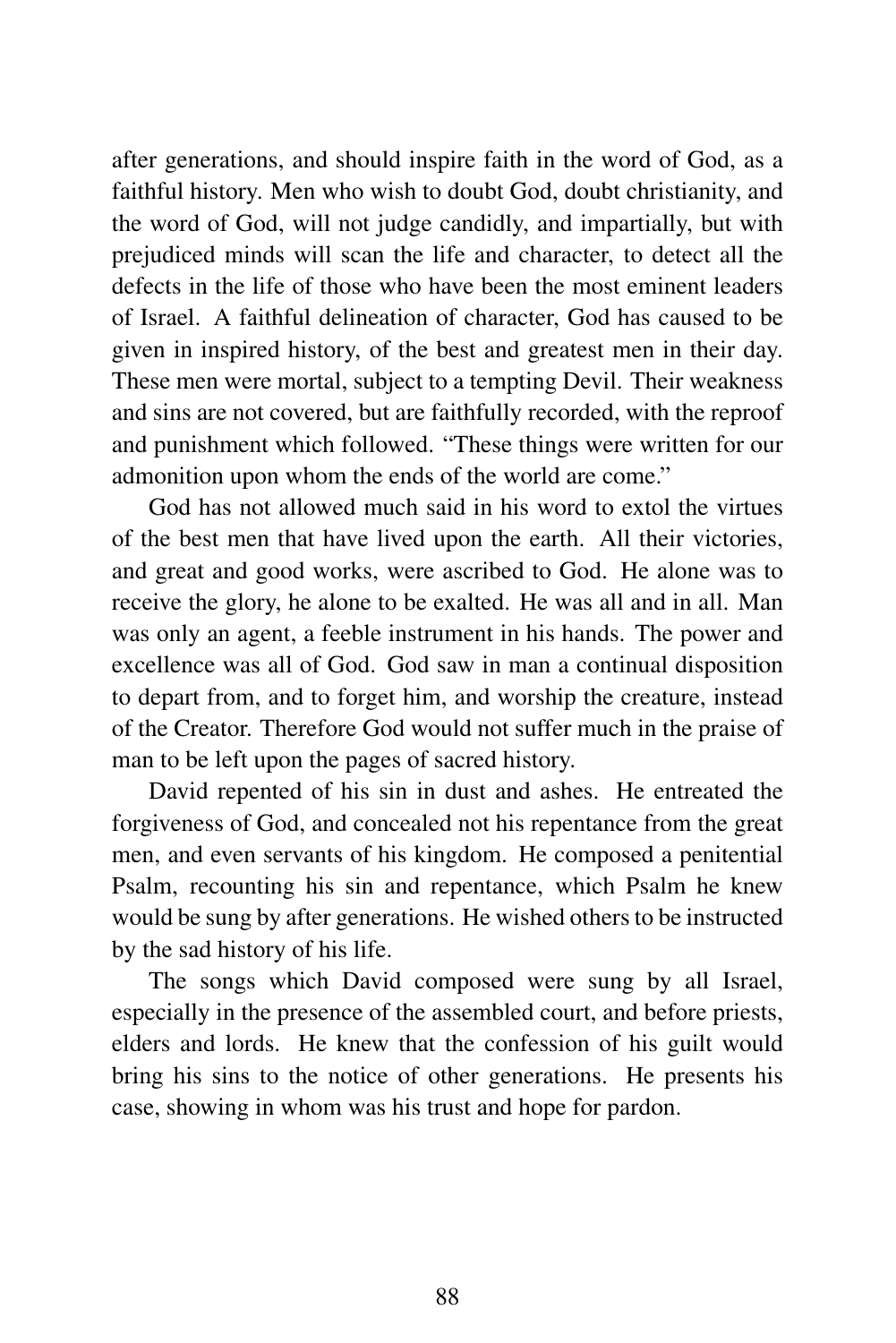"Have mercy upon me, O God, according to thy loving kindness; according to the multitude of thy mercies blot out my transgressions. Wash me thoroughly from mine iniquity, and cleanse me from my sin. Deliver me from blood guiltiness, O God, thou God of my salvation."

David does not manifest the spirit of an unconverted man. If he had possessed the spirit of the rulers of the nations around him, he would not have borne from Nathan the picture of his crime before him in its truly abominable colors, but would have taken the life of the faithful reprover. But notwithstanding the loftiness of his throne, and his unlimited power, his humble acknowledgment of all with which he was charged, is evidence that he still feared and trembled at the word of the Lord.

David was made to feel bitterly the fruits of wrongdoing. His sons acted over the sins of which he had been guilty. Amnon committed a great crime. Absalom revenged it by slaying him. Thus was David's sin brought continually to his mind, and he made to feel the full weight of the injustice done to Uriah and Bath-sheba.

Absalom, his own son, whom he loved above all his children, rebelled against him. By his remarkable beauty, winning manners, and pretended kindness, he cunningly stole the hearts of the people. He did not possess benevolence at heart, but was ambitious and, as his course shows, would resort to intrigue and crime to obtain the kingdom. He would have returned his father's love and kindness by taking his life. He was proclaimed king by his followers in Hebron, and led them out to pursue his father. He was defeated and slain.

David was brought into great distress by this rebellion. It was unlike any war that he had been connected with. His wisdom from God, his energy and war-like skill, had enabled him to successfully resist the assaults of his enemies. But this unnatural warfare, arising in his own house, and the rebel being his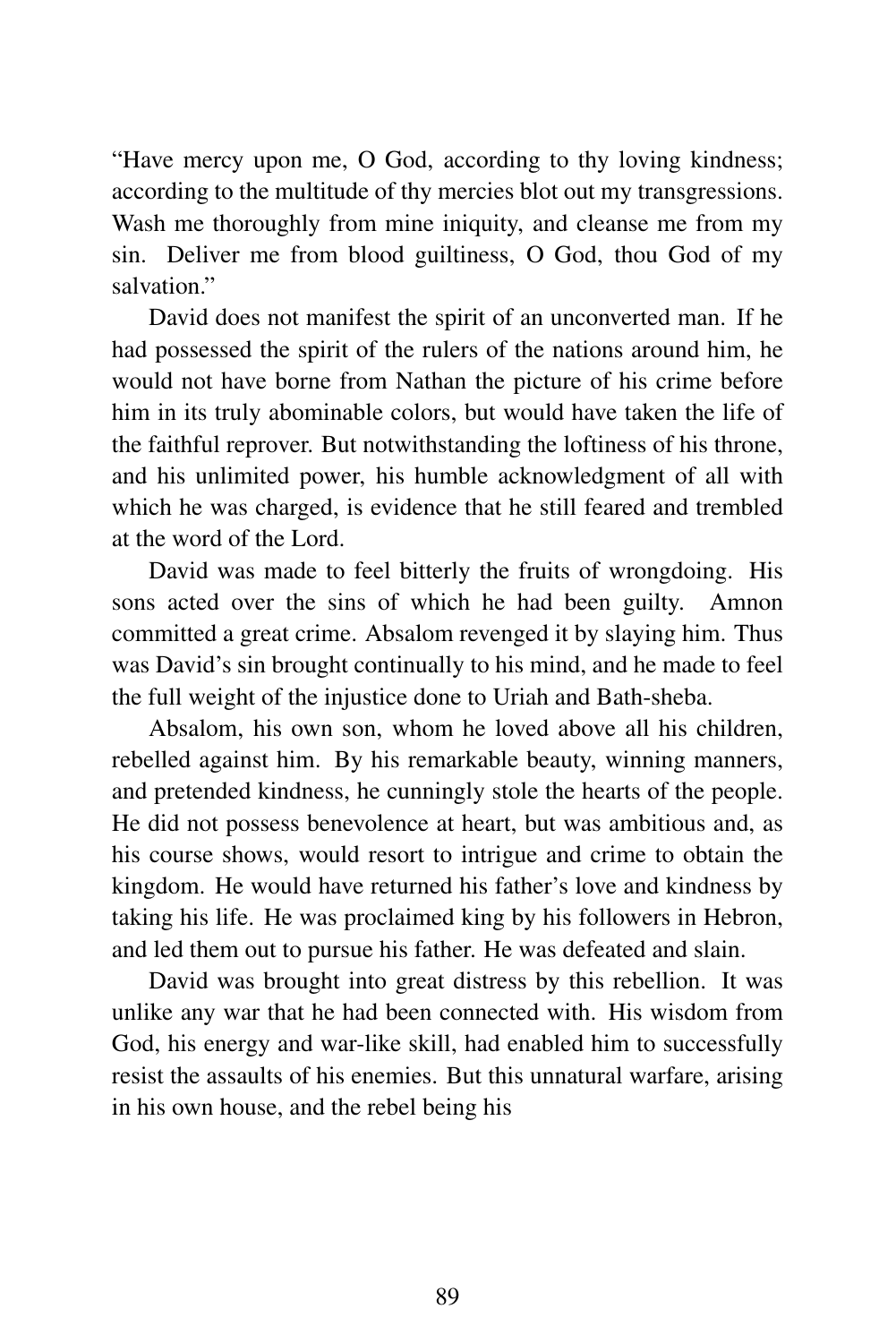own son, seemed to confuse and weaken his calm judgment. And knowing that this evil had been predicted by the prophet, and that he had brought it upon himself, by his transgressing the commandments of God, destroyed his skill and former unequaled courage.

David was humbled and greatly distressed. He fled from Jerusalem to save his life. He went not forth with confidence and kingly honor, trusting in God as in previous battles; but as he went up by the ascent of the mount of Olivet, surrounded by his people, and his mighty men, he covered his head in his humility, and walked barefoot, weeping, and his people imitating the example of deep humility manifested by their king, while fleeing before Absalom.

Shimei, a kinsman of Saul, who had ever been envious of David because he received the throne and kingly honors which had once been given to Saul, improved this opportunity of venting his rebellious rage upon David in his misfortune. He cursed the king, and cast stones and dirt at him, and his servants, and accused David of being a bloody and mischievous man. The followers of David begged permission to go and take his life, but David rebukes them, and tells them to "let him curse, because the Lord hath said unto him, Curse David. Who shall then say, Wherefore hast thou done so?" If my son "seeketh my life, how much more now may this Benjamite do it? Let him alone, and let him curse; for the Lord hath bidden him"

He thus acknowledges before his people and chief men, that this is the punishment God has brought upon him because of his sin, which has given the enemies of the Lord occasion to blaspheme. The enraged Benjamite might be accomplishing his part of the punishment predicted, and if he bore these things with humility, that the Lord would lessen his affliction, and turn the curse of Shimei into a blessing. David does not manifest the spirit of an unconverted man. He shows that he has had an experience in the things of God. He manifests a disposition to receive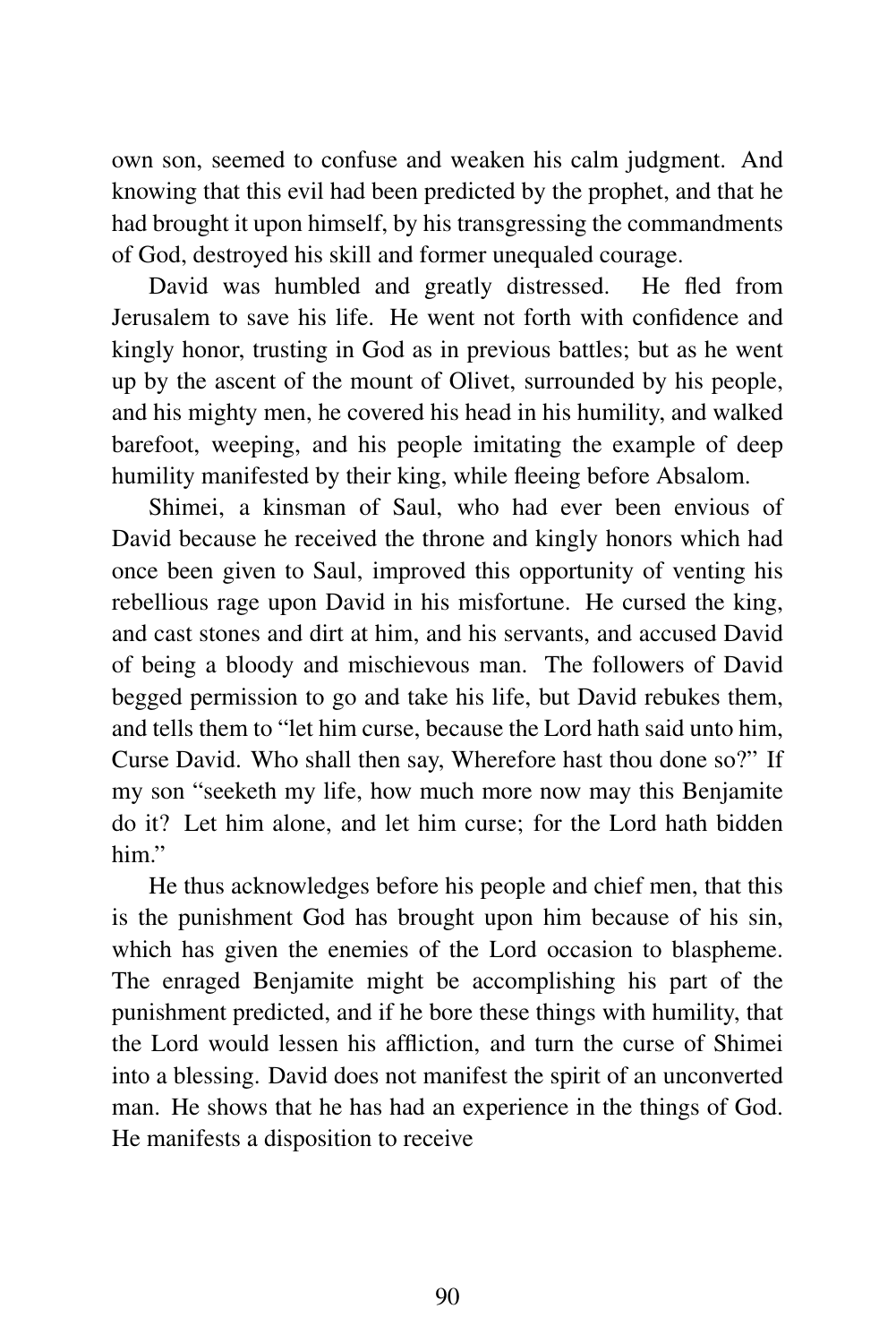correction from God, and in confidence turns to him as his only trust. God rewards David's humble trust in him, by defeating the counsel of Ahithophel, and preserving his life.

David was not the character Shimei represented him to be. When Saul was repeatedly placed in his power, and his followers would have killed him, David would not permit them to do so, although he was in continual fear of his own life, and was pursued like a wild beast by Saul. At one time when Saul was in his power, he cut off a piece of the skirt of his robe, that he might evidence to Saul that he would not harm him, although he might have taken his life if he was so disposed. David repented even of this, because he was the Lord's anointed.

When David was thirsty, and greatly desired water of the well of Bethlehem, three men, without his knowledge, broke through the host of the Philistines, and drew water out of the well of Bethlehem, and brought it to David. He considered it too sacred to drink and quench his thirst, because three men, through their love for him, had periled their lives to obtain it. He did not lightly regard life. It seemed to him that if he drank the water these brave men had put their lives in jeopardy to obtain, it would be like drinking their blood. He solemnly poured out the water as a sacred offering to God.

After the death of Absalom, God turned the hearts of Israel, as the heart of one man, to David. Shimei, who had cursed David in his humility, through fear of his life, was among the first of the rebellious to meet David on his return to Jerusalem. He made confession of his rebellious conduct to David. Those who witnessed his abusive course urged David not to spare his life, because he cursed the Lord's anointed. But David rebuked them. He not only spared the life of Shimei, but mercifully forgave him. Had David possessed a revengeful spirit, he could readily have gratified it, by putting the offender to death.

Israel prospered and increased in numbers under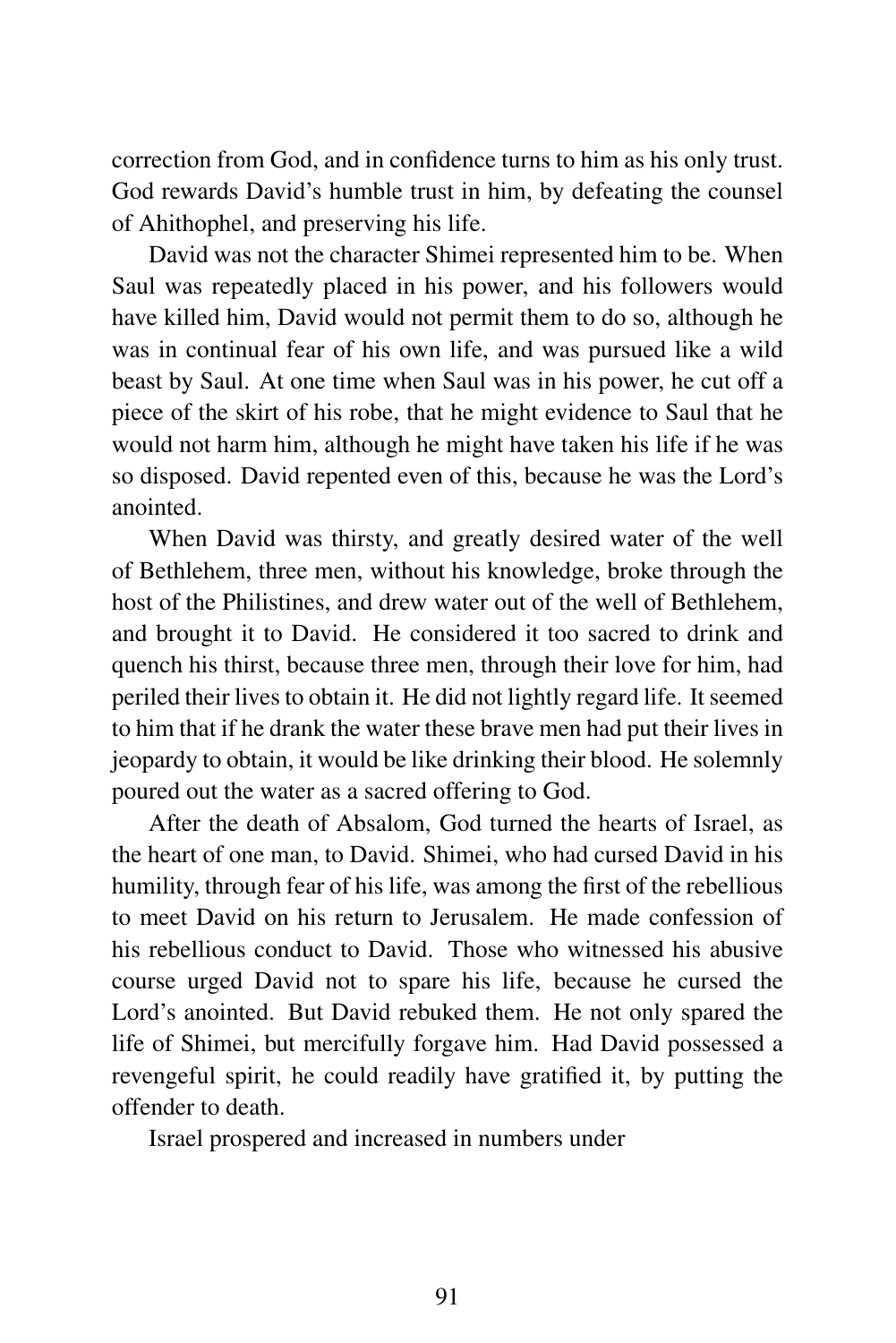David's rule, and, as they became strong, and had increased in wealth and greatness, they became exalted and proud. They forgot the Giver of all their mercies, and were fast losing their peculiar and holy character, which separated them from the nations around them.

David, in his prosperity, did not preserve that humility of character and trust in God which characterized the earlier part of his life. He looked upon the accessions to the kingdom with pride, and contrasted their then prosperous condition with their few numbers and little strength when he ascended the throne, taking glory to himself. He gratified his ambitious feelings in yielding to the temptations of the Devil to number Israel, that he might compare their former weakness to their then prosperous state under his rule. This was displeasing to God, and contrary to his express command. It would lead Israel to rely upon their strength of numbers, instead of the living God.

The work of numbering Israel is not fully completed before David feels convicted that he has committed a great sin against God. He sees his error, and humbles himself before God, confessing his great sin in foolishly numbering the people. But his repentance came too late. The word had already gone forth from the Lord to his faithful prophet, to carry a message to David, and offer him his choice of punishments for his transgression. David still shows that he has confidence in God. He chooses to fall into the hands of a merciful God, rather than be left to the cruel mercies of wicked men.

Swift destruction followed. Seventy thousand were destroyed by pestilence. David and the elders of Israel were in the deepest humiliation, mourning before the Lord. As the angel of the Lord was on his way to destroy Jerusalem, God bids him to stay his work of death. A pitiful God loves his people still, notwithstanding their rebellion. The angel clad in warlike garments, with a drawn sword in his hand, stretched out over Jerusalem, is revealed to David, and to those who were with him. David is terribly afraid, yet he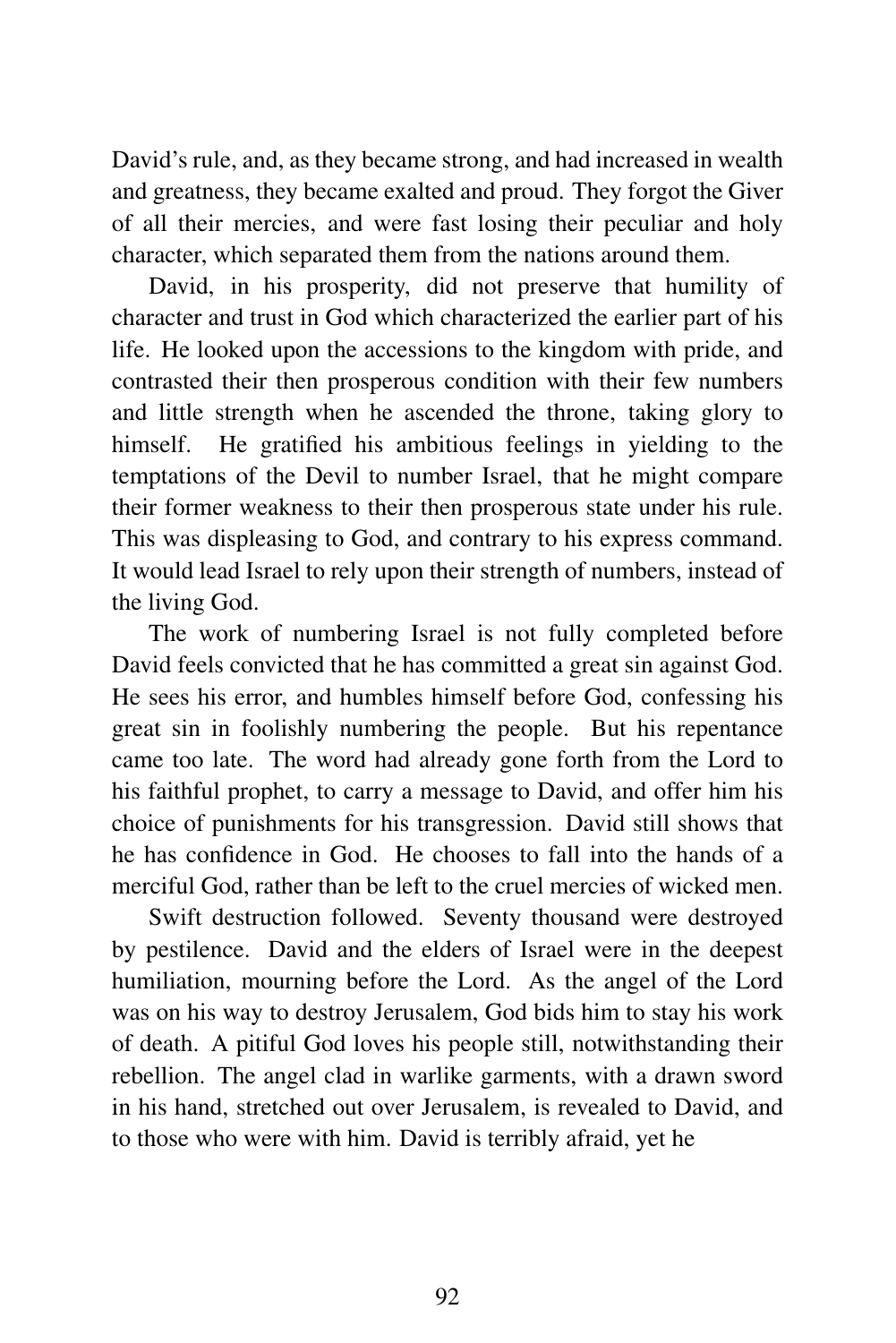cries out in his distress, and his compassion for Israel. He begs of God to save the sheep. In anguish he confesses, "I have sinned, and I have done wickedly. Let thine hand be against me, and against my father's house, and not upon the people." God speaks to David by his prophet, and bids him make atonement for his sin. David's heart was in the work, and his repentance was accepted. The threshing-floor of Araunah is offered him freely, where to build an altar unto the Lord; also cattle, and everything needful for the sacrifice. But David tells him who would make this generous offering, that the Lord will accept the sacrifice which he is willing to make, but that he would not come before the Lord with an offering which cost him nothing. He would buy it of him for full price. He offered there burnt-offerings and peace-offerings. God accepted the offering by answering David in sending fire from Heaven to consume the sacrifice. The angel of God was commanded to put his sword into his sheath, and cease his work of destruction.

David composed many of the Psalm in the wilderness, to which he was compelled to flee for safety. Saul even pursued him there, and David was several times preserved from falling into the hands of Saul by the special interposition of Providence. While David was thus passing through severe trials and hardships, he manifested an unwavering trust in God, and was especially imbued with his Spirit, as he composed his songs which recount his dangers and deliverances, ascribing praise and glory to God, his merciful preserver. In these Psalm is seen a spirit of fervor, devotion and holiness. He sung these songs, which express his thoughts and meditations of divine things, accompanied with skillful music upon the harp and other instruments. The Psalm contained in 2 Samuel 22, was composed while Saul was hunting him to take his life. Nearly all the sacred songs of David were arranged in the earlier period of his life, while he was serving the Lord with integrity and purity of heart.

David purposed to build a house for God, in which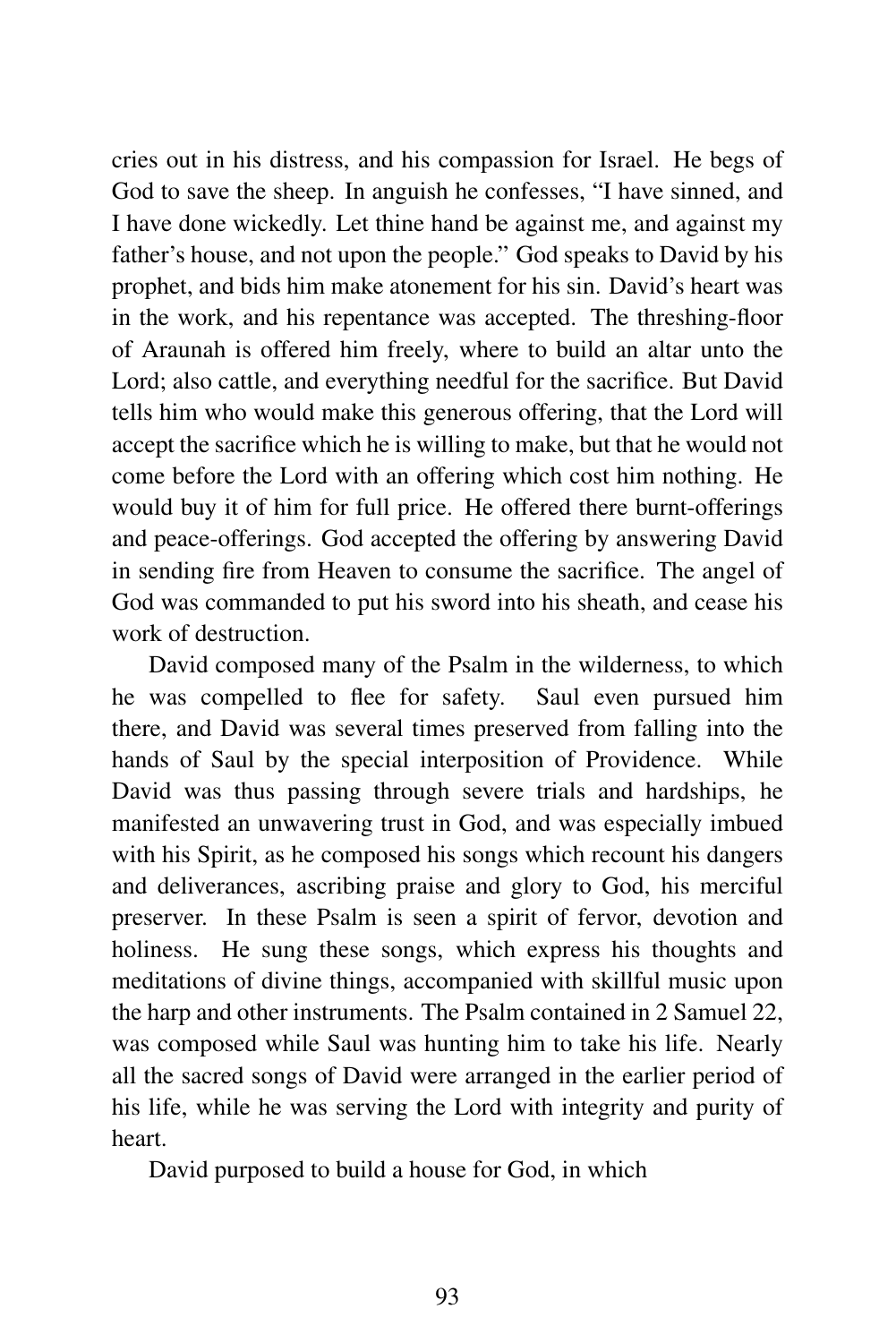he could place the sacred ark, and to which all Israel should come to worship. The Lord informed David through his prophet that he should not build the house, but that he should have a son who should build a house for God. "I will be his father, and he shall be my son. If he commit iniquity, I will chasten him with the rod of men, and with the stripes of the children of men. But my mercy shall not depart away from him, as I took it from Saul, whom I put away before thee." God manifests pity and compassion for the weakness of erring man, and promises, if he transgress, to punish him, and if he repent, to forgive him.

The closing years of David's life were marked with faithful devotion to God. He mourned over his sins and departure from God's just precepts, which had darkened his character, and given occasion for the enemies of the Lord to blaspheme. The Lord, through his angel, instructed David, and gave him a pattern of the house which Solomon should build for him. An angel was commissioned to stand by David while he was writing out, for the benefit of Solomon, the important directions in regard to the arrangement of the house. David's heart was in the work. He manifested an earnestness and devotion in making extensive preparations for the building, and spared neither labor nor expense, but made large donations from his own treasury, thereby setting a noble example before his people, which they did not hesitate with a willing heart to follow.

David feels the greatest solicitude for Solomon. He fears that he may follow his example in wrong doing. He can see with the deepest sorrow the spots and blemishes he has brought upon his character, by his falling into grievous sins, and he would save his son from the evil if he could. He has learned by experience that the Lord will in no case sanction wrong doing, whether it be found in the loftiest prince, or the humblest subject, but would visit the leader of his people with as much severer punishment as his position is more responsible than the humble subject's. The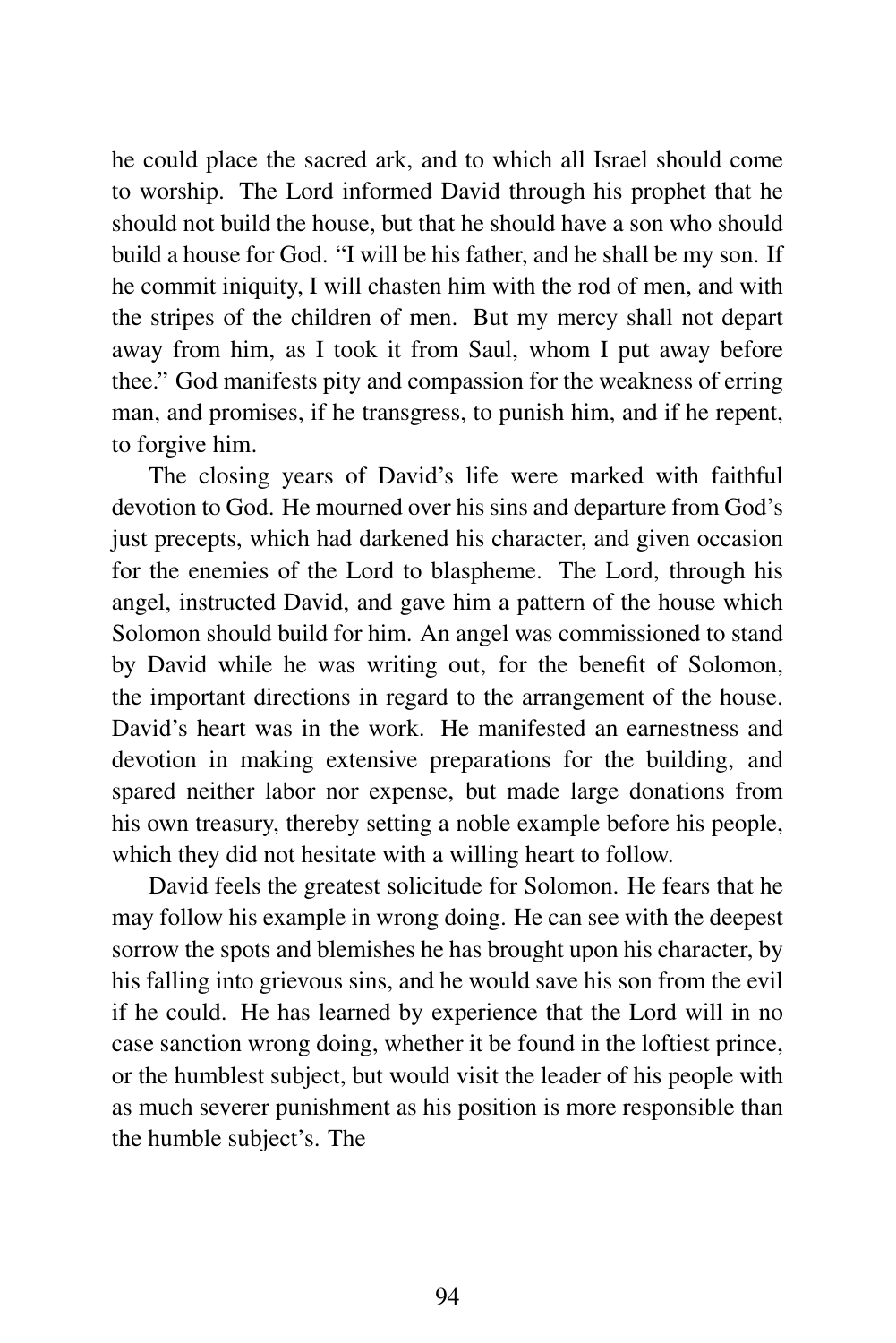sins committed by the leaders of Israel would have an influence to lessen the heinousness of crime on the minds and consciences of the people, and would be brought to the notice of other nations, who fear not God, but who trample upon his authority, and they would be led to blaspheme the God of Israel.

David solemnly charges his son to adhere strictly to the law of God, and to keep all his statutes. He relates to Solomon the word of the Lord, spoken unto him through his prophets. "Moreover, I will establish his kingdom forever, if he be constant to do my commandments and my judgments, as at this day. Now, therefore, in the sight of all Israel, the congregation of the Lord, and in the audience of our God, keep and seek for all the commandments of the Lord your God, that ye may possess this good land, and leave it for an inheritance for your children after you forever. And thou, Solomon, my son, know thou the God of thy father, and serve him with a perfect heart, and with a willing mind; for the Lord searcheth all hearts, and understandeth all the imaginations of the thoughts. If thou seek him, he will be found of thee; but if thou forsake him, he will cast thee off forever. Take heed now, for the Lord hath chosen thee to build an house for the sanctuary. Be strong, and do it."

After giving this charge to his son, in the audience of the people, and in the presence of God, he offers grateful thanks to God for disposing his own heart, and the hearts of the people, to give willingly for the great work of building. He also entreats the Lord to incline the heart of Solomon to his commandments. He says, "I know also, my God, that thou triest the heart, and hast pleasure in uprightness. As for me, in the uprightness of mine heart, I have willingly offered all these things. And now have I seen with joy thy people, which are present here, to offer willingly unto thee. O Lord God of Abraham, Isaac, and of Israel, our fathers, keep this forever in the imagination of the thoughts of the heart of thy people, and prepare their heart unto thee. And give unto Solomon,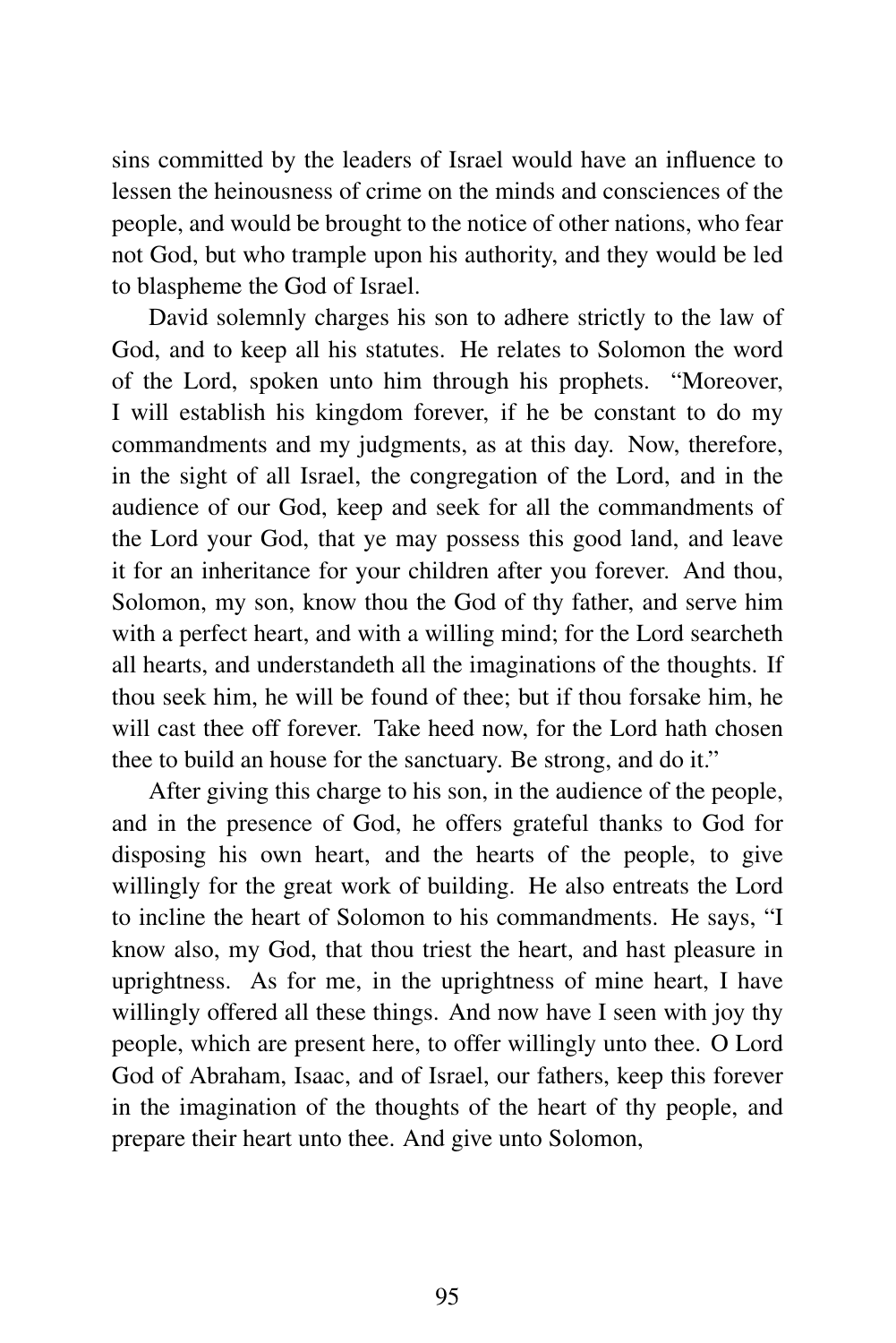my son, a perfect heart, to keep thy commandments, thy testimonies, and thy statutes, and to do all these things, and to build the palace, for the which I have made provision."

David's public labor was about to close. He knew that he should soon die, and he does not leave his business matters in confusion, to vex the soul of his son, but while he has sufficient physical and mental strength, he arranges the affairs of his kingdom, even to the minutest matters, not forgetting to warn Solomon in regard to the case of Shimei. He knew that he would cause trouble in the kingdom. He was a dangerous man of violent temper, and only kept in control through fear. Whenever he dared, he would cause rebellion, or, if he had a favorable opportunity, would not hesitate to take the life of Solomon.

David, in arranging his business, sets a good example to all who are advanced in years, to settle their matters while they are capable of doing so, that when they shall be drawing near to death, and their mental faculties are dimmed, they shall have nothing of a worldly nature to divert their minds from God.

\*\*\*\*\*

## Chapter XXXVI. - Solomon.

The hearts of the people were turned toward Solomon, as they were to David, and they obey him in all things. The Lord sends his angel to instruct Solomon by a dream, in the night season. He dreams that God converses with him. "And God said, Ask what I shall give thee. And Solomon said, Thou hast shewed unto thy servant David, my father, great mercy, according as he walked before thee in truth, and in righteousness, and in uprightness of heart with thee; and thou hast kept for him this great kindness, that thou hast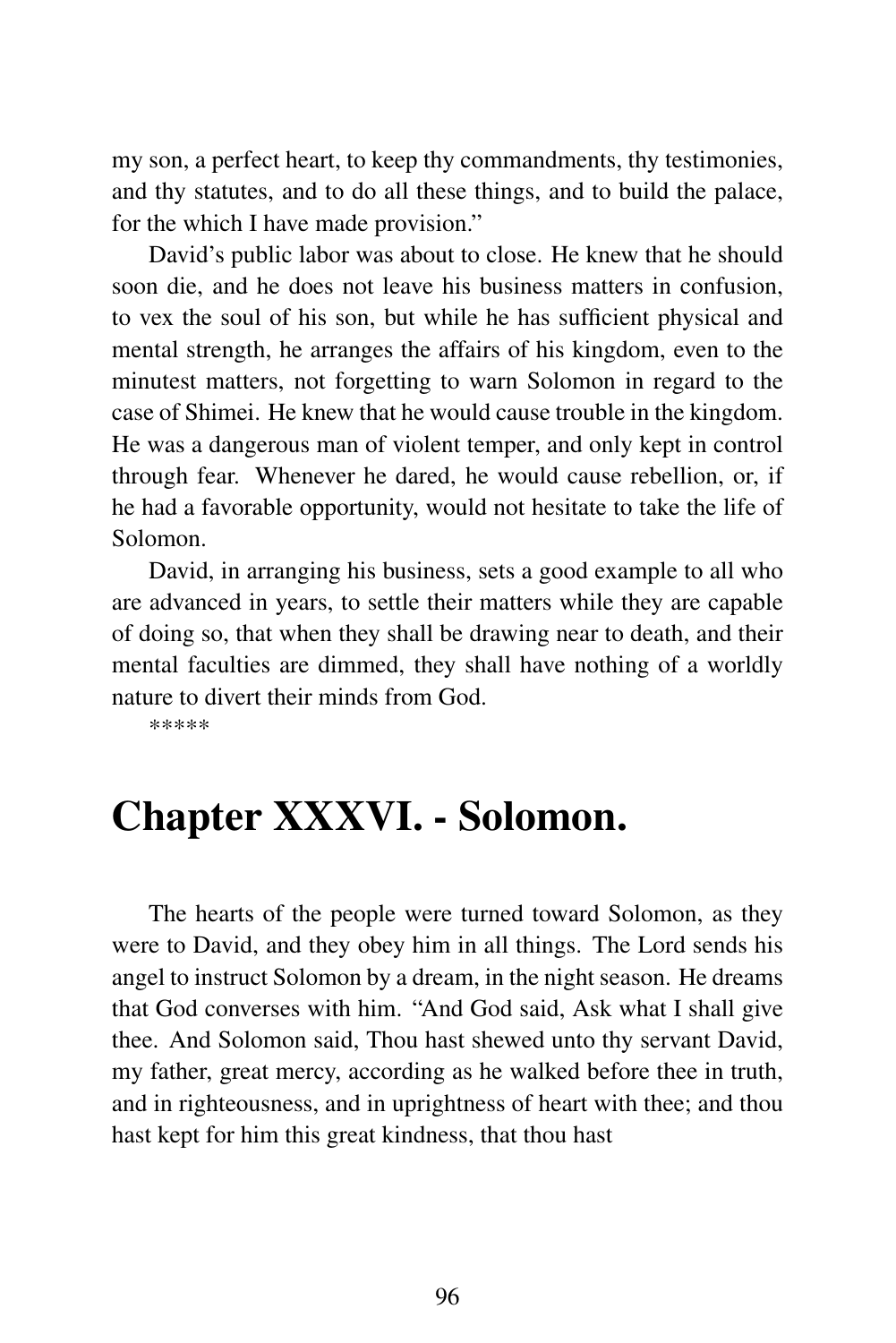given him a son to sit on his throne, as it is this day. And now, O Lord, my God, thou hast made thy servant king instead of David, my father; and I am but a little child; I know not how to go out or come in. And thy servant is in the midst of thy people which thou hast chosen, a great people, that cannot be numbered nor counted for multitude. Give, therefore, thy servant an understanding heart to judge thy people, that I may discern between good and bad; for who is able to judge this thy so great a people?

"And the speech pleased the Lord, that Solomon had asked this thing. And God said unto him, Because thou hast asked this thing, and hast not asked for thyself long life, neither hast asked riches for thyself, nor hast asked the life of thine enemies; but hast asked for thyself understanding to discern judgment, behold, I have done according to thy word. Lo, I have given thee a wise and an understanding heart, so that there was none like thee before thee, neither after thee shall any arise like unto thee. And I have also given thee that which thou hast not asked, both riches and honor, so that there shall not be any among the kings like unto thee all thy days. And if thou wilt walk in my ways, to keep my statutes and my commandments, as thy father David did walk, then I will lengthen thy days."

God promises that as he has been with David, he will be with Solomon. If he will walk before the Lord in integrity of heart, and in uprightness, to do according to all that God commanded him, and if he will keep his statutes and judgments, he promises to establish his throne upon Israel forever. Solomon feels the magnitude of the work in building a house for God. He thus gives expression to his ideas: "Who is able to build him an house? seeing the heaven and heaven of heavens cannot contain him."

The Lord imparted unto Solomon that wisdom which he desired above earthly riches, honor, or long life. He was the wisest king that ever sat upon the throne. God gave him an understanding heart. He wrote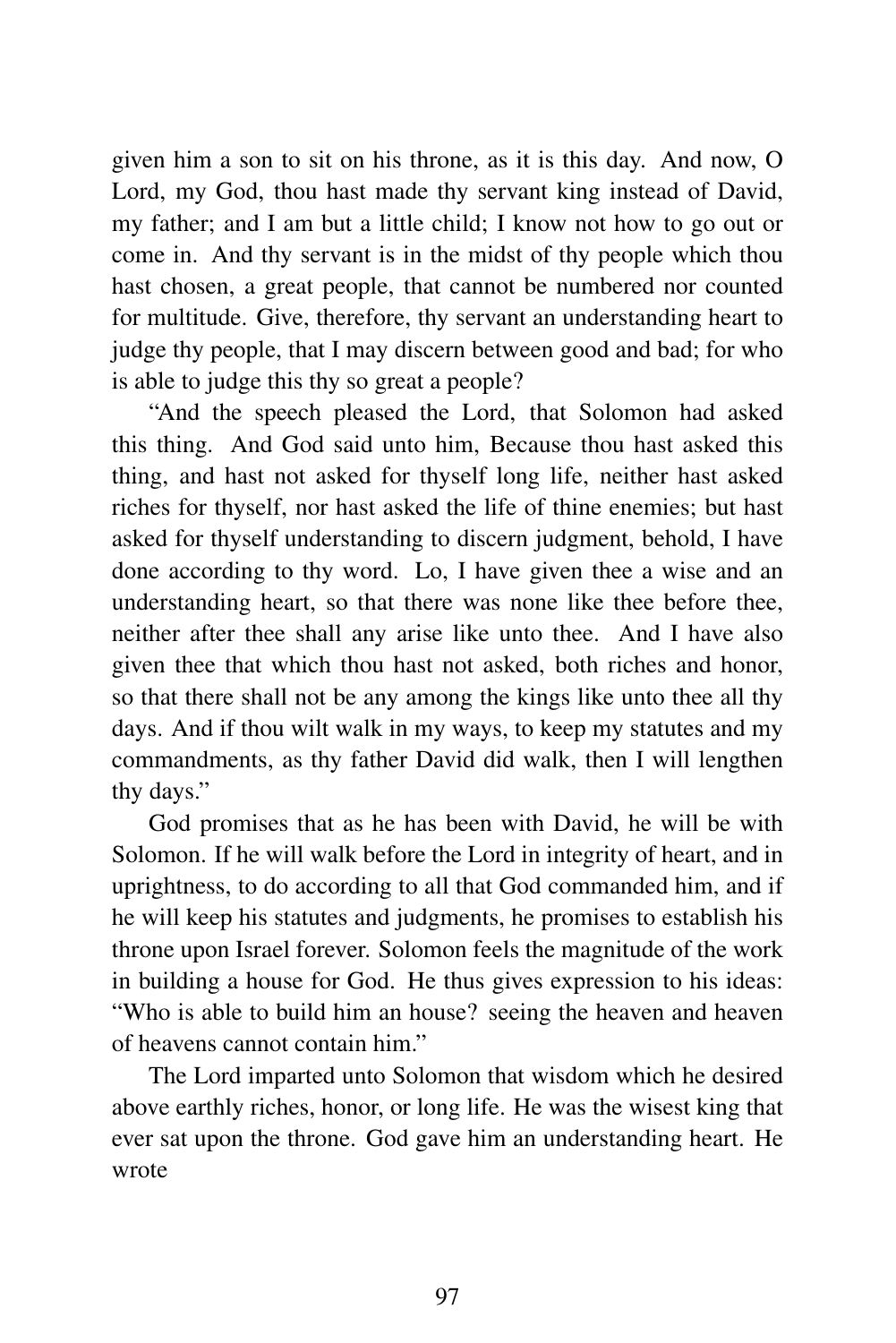many proverbs and composed many songs. For many years his life was marked with devotion to God, uprightness, and with firm principle and strict obedience to God's commands. He directed in every important enterprise, and managed the business matters connected with the kingdom with the greatest wisdom. His faithfully carrying out the directions, in constructing the most magnificent building the world ever saw, caused his fame to spread among the nations everywhere. He was greatly blessed and honored of God. All nations acknowledged, and marveled at, his superior knowledge, wisdom, the excellence of his character, and the greatness of his power. Many came to him from all parts of the world to behold his unlimited power, and to be instructed how to conduct difficult matters. The temple built for God could not be excelled for richness, beauty, and costly design.

After the temple was finished, Solomon assembled all Israel, and many nations also came to witness the dedication of the house of God. It was dedicated with great splendor. Solomon addresses the people, and seeks to tear away from the minds of all present the superstitions which have clouded the minds of heathen nations in regard to Jehovah. He tells them that God is not like the heathen gods, who are confined to temples built for them, but the God of Israel would meet them by his Spirit when the people should assemble in that house dedicated to his worship.

Solomon kneels before God in the presence of that immense congregation and makes supplication to God. He inquires in his prayer, "But will God indeed dwell on the earth? Behold, the heaven and heaven of heavens cannot contain thee. How much less this house that I have builded?" He continues, "That thine eyes may be open toward this house night and day, even toward the place of which thou hast said, My name shall be there; that thou mayest hearken unto the prayer which thy servant shall make toward this place."

"Now, when Solomon had made an end of praying,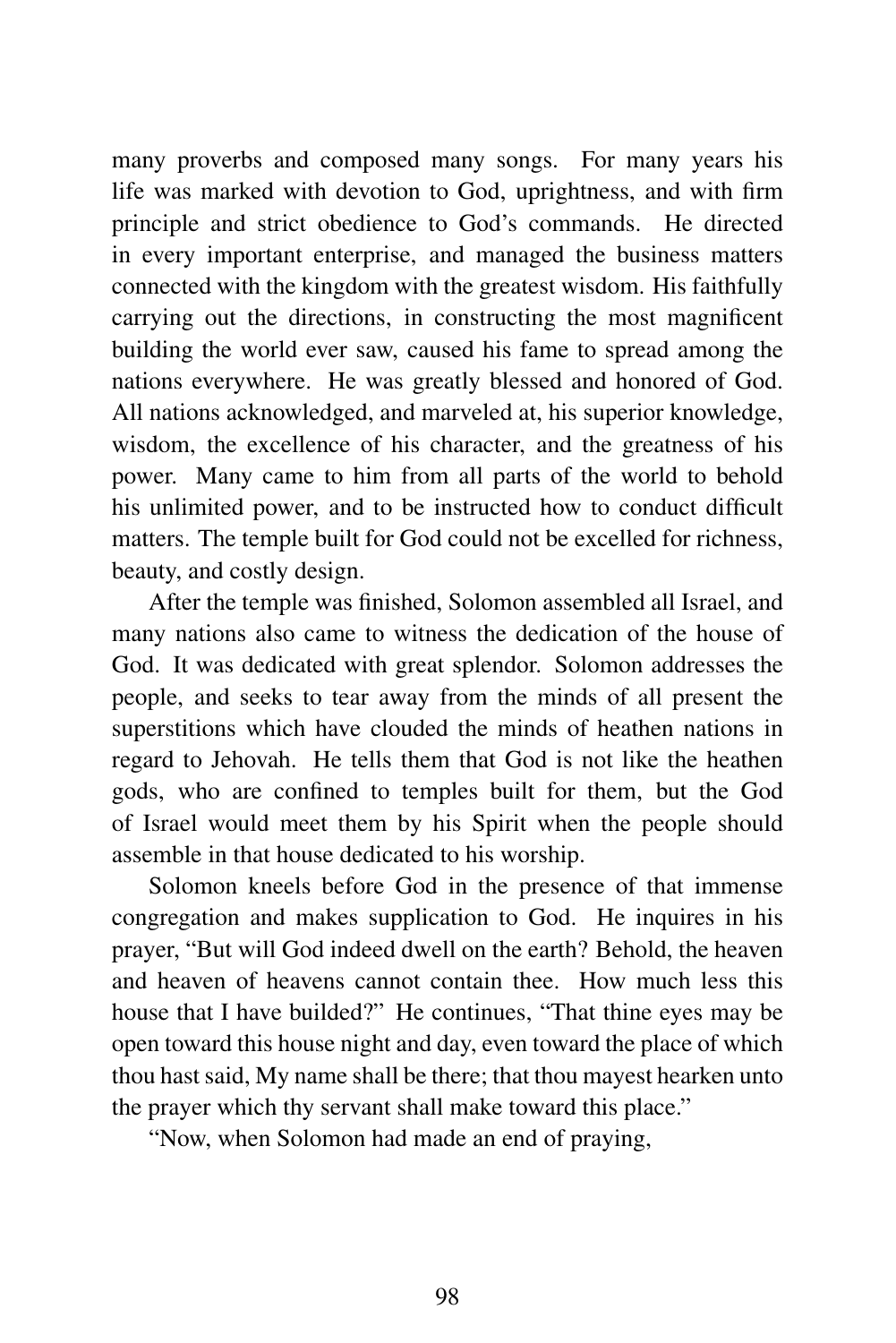the fire came down from heaven, and consumed the burnt-offering and the sacrifices: and the glory of the Lord filled the house. And the priests could not enter into the house of the Lord, because the glory of the Lord had filled the Lord's house. And when all the children of Israel saw how the fire came down, and the glory of the Lord upon the house, they bowed themselves with their faces to the ground upon the pavement, and worshiped, and praised the Lord, saying, For he is good; for his mercy endureth forever."

Seven days was Solomon engaged in the dedication of the house of God. And after the ceremonies were ended of dedicating the house, "The Lord said unto him, I have heard thy prayer and thy supplication that thou hast made before me. I have hallowed this house which thou hast built, to put my name there forever; and mine eyes and mine heart shall be there perpetually. And if thou wilt walk before me as David, thy father, walked, in integrity of heart, and in uprightness, to do according to all that I have commanded thee, and wilt keep my statutes and my judgments, then I will establish the throne of thy kingdom upon Israel forever, as I promised to David, thy father, saying, There shall not fail thee a man upon the throne of Israel. But if ye shall at all turn from following me, ye or your children, and will not keep my commandments and my statutes which I have set before you, but go and serve other gods, and worship them, then will I cut off Israel out of the land which I have given them, and this house which I have hallowed for my name, will I cast out of my sight, and Israel shall be a proverb and a by-word among all people."

If Israel remained faithful and true to God, this glorious building was to stand forever, as a perpetual sign of God's especial favor to his chosen people. They were called peculiar, because they alone, among all the nations of earth, preserved the true worship of God, by keeping his commandments.

While Solomon remained pure, God was with him. In the dedication of the temple he exalts God's law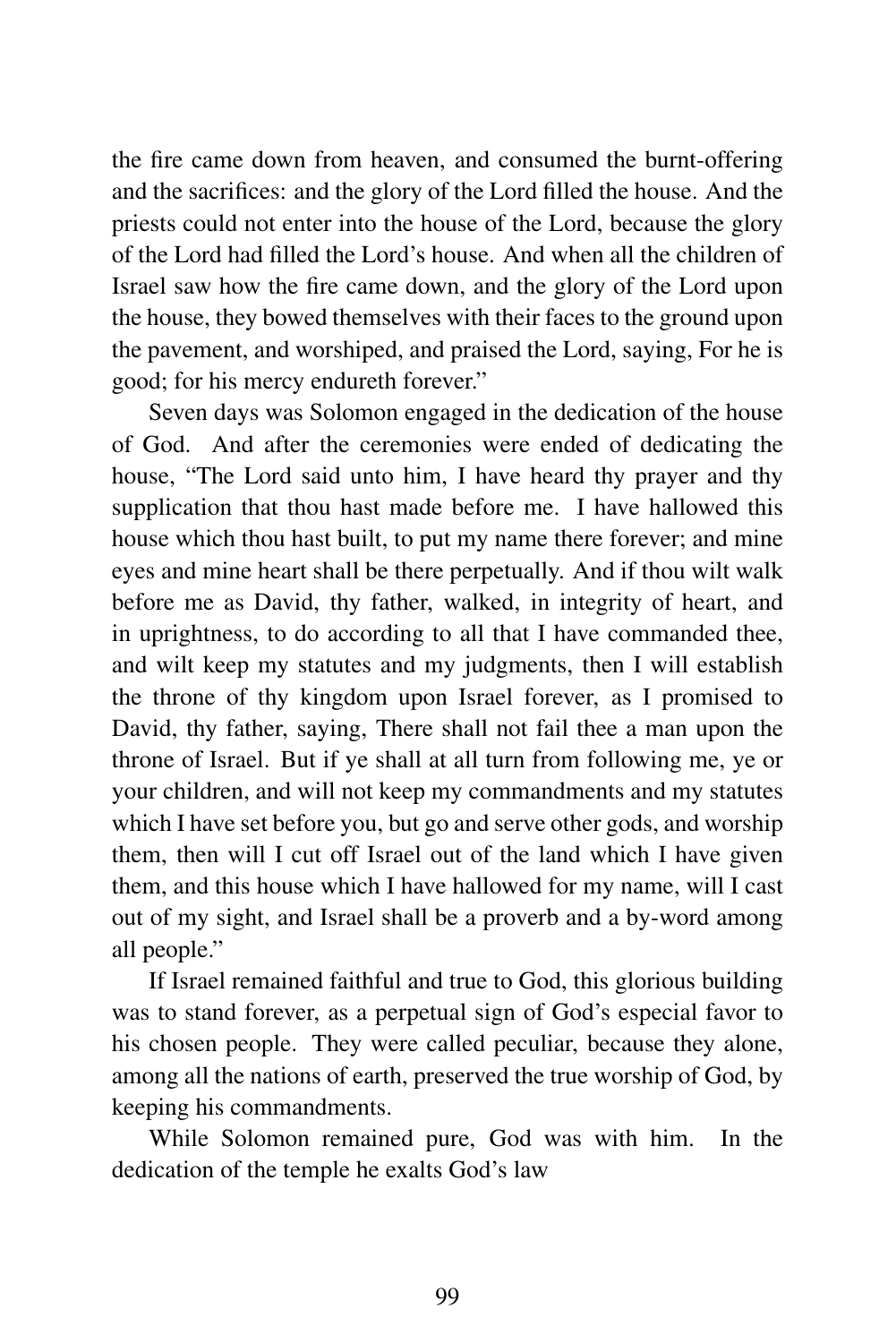before the people. While blessing the people he repeats these words: "The Lord our God be with us, as he was with our fathers. Let him not leave us, nor forsake us; that he may incline our hearts unto him, to walk in all his ways, and to keep his commandments, and his statutes, and his judgments, which he commanded our fathers."

In the uprightness of his heart, he exhorts the congregation of Israel: "Let your heart, therefore, be perfect with the Lord our God, to walk in his statutes, and to keep his commandments, as at this day." As long as Solomon steadfastly obeyed the commandments, God was with him, as he had entreated that he might be, as he was with David. "Thou hast shown unto my father David great mercy, according as he walked before thee in truth, and in righteousness, and in uprightness of heart."

There is enough contained in these words to silence every skeptic in regard to God's sanctioning the sins of David and Solomon. God was merciful to them according as they walked before him in truth, righteousness, and uprightness of heart. Just according to their faithfulness, God dealt with them.

Solomon walked for many years uprightly before God. Wisdom was given him of God to judge the people with impartiality and mercy. But even this exalted, learned, and once good man, fell through yielding to temptations connected with his prosperity and honored position. He forgot God, and the solemn conditions of his success. He fell into the sinful practice of other kings, of having many wives, which was contrary to God's arrangement. God commanded Moses to warn the people against their having a plurality of wives. "Neither shall he multiply wives to himself, that his heart turn not away. Neither shall he greatly multiply to himself silver and gold."

Solomon's heart was turned from God when he multiplied to himself wives of idolatrous nations. God had expressly forbidden his people to intermarry with idolatrous nations, for he had chosen them as his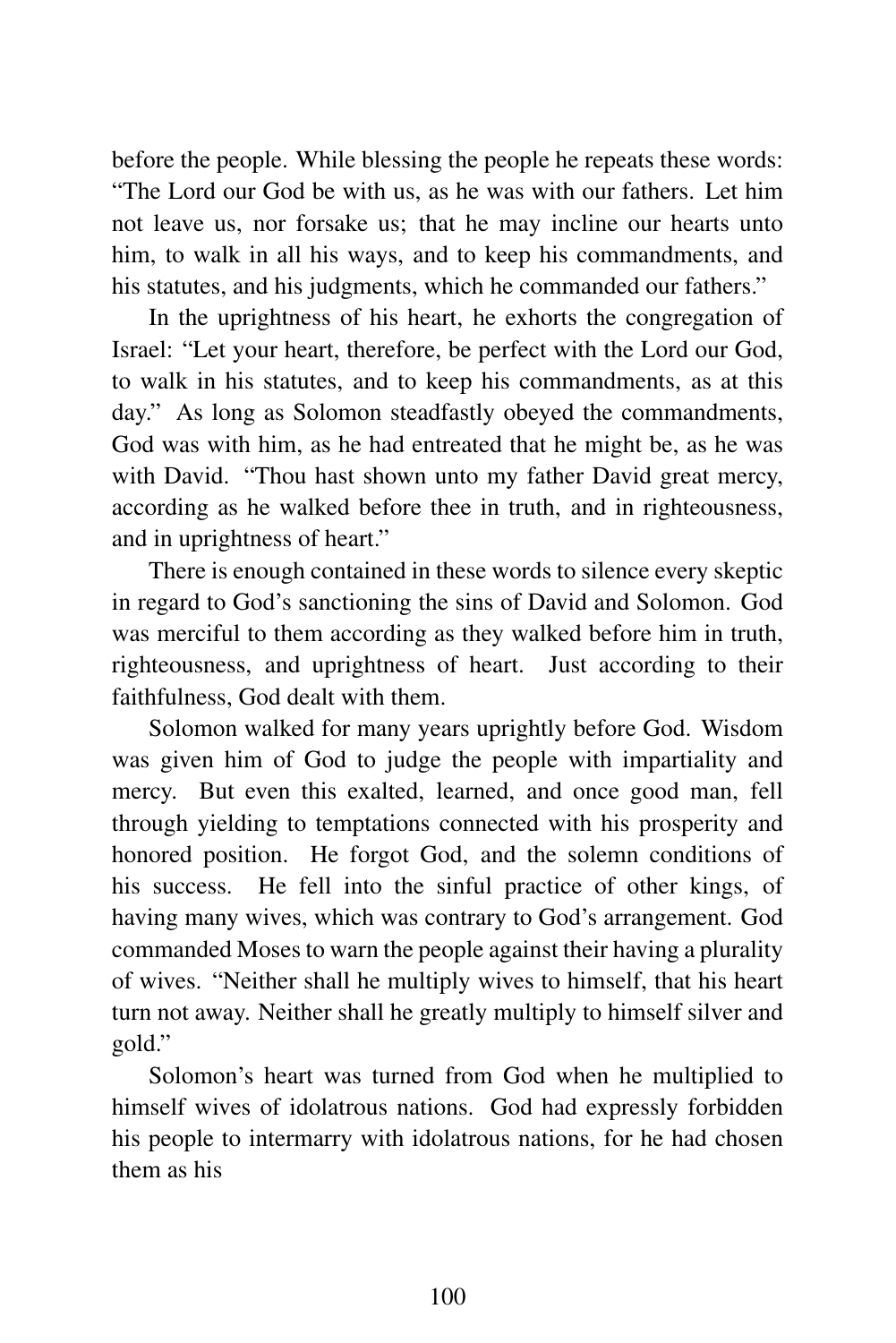peculiar treasure. "For it came to pass, when Solomon was old, that his wives turned away his heart after other gods. And his heart was not perfect with the Lord his God, as was the heart of David, his father." "And the Lord was angry with Solomon, because his heart was turned from the Lord God of Israel, which had appeared unto him twice, and had commanded him concerning this thing, that he should not go after other gods; but he kept not that which the Lord commanded. Wherefore, the Lord said unto Solomon, Forasmuch as this is done of thee, and thou hast not kept my covenant and my statutes, which I have commanded thee, I will surely rend the kingdom from thee, and will give it to thy servant." The Lord informed Solomon by his prophet of his purpose concerning him. That he would cause his prosperity to cease, and would raise up adversaries against him, and he should no longer reign as universal monarch upon the throne of Israel. Had Solomon died prior to his departing from God, his life would have been one of the most remarkable upon record. But he tarnished his lustre, and exhibited a striking example of the weakness of the wisest of mortals. The greatest men, and the wisest, will surely fail, unless their lives are marked with trust in God, and obedience to his commandments.

\*\*\*\*\*

## Chapter XXXVII. - The Ark of God.

The ark of God was a sacred chest, made to be the depository of the ten commandments, which law was the representative of God himself. This ark was considered the glory and strength of Israel. The token of Divine presence abode upon it day and night. The priests who ministered before it were sacredly consecrated to the holy office. They wore a breast-plate bordered with precious stones of different materials,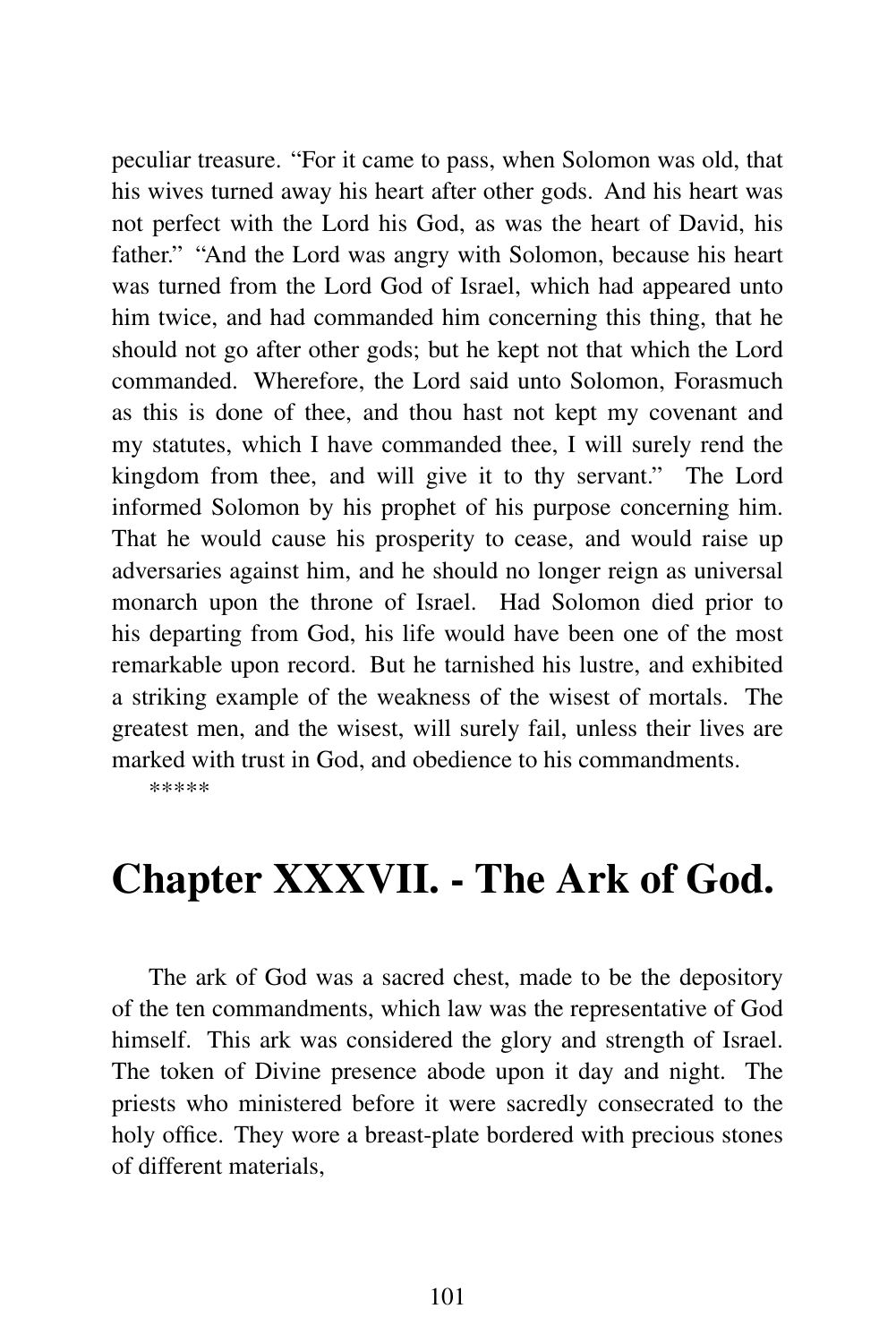the same as compose the twelve foundations of the city of God. Within the border were the names of the twelve tribes of Israel, graven on precious stones set in gold. This was a very rich and beautiful work, suspended from the shoulders of the priests, covering the breast.

At the right and left of the breast-plate were set two larger stones, which shone with great brilliancy. When difficult matters were brought to the judges, which they could not decide, they were referred to the priests, and they inquired of God, who answered them. If in favor, and if he would grant them success, a halo of light and glory especially rested upon the precious stone at the right. If against, a vapor or cloud seemed to settle upon the precious stone at the left hand. When they inquired of God in regard to going to battle, the precious stone at the right, when circled with light, said, Go and prosper. The stone at the left, when shadowed with a cloud, said, Thou shalt not go, thou shalt not prosper.

When the high priest entered within the most holy once a year, and ministered before the ark in the awful presence of God, he inquired, and God often answered him with an audible voice. When the Lord did not answer by a voice, he let the sacred beams of light and glory rest upon the cherubim upon the right of the ark, in approbation or favor. If their requests were refused, a cloud rested upon the cherubim at the left.

Four heavenly angels always accompanied the ark of God in all its journeyings, to guard it from all danger, and to fulfill any mission required of them in connection with the ark. Jesus the Son of God, followed by heavenly angels, went before the ark as it came to Jordan, and the waters were cut off before his presence. Christ and angels stood by the ark and the priests in the bed of the river until all Israel had passed over Jordan. Christ and angels attended the circuit of the ark around Jericho, and finally cast down the massive walls of the city, and delivered Jericho into the hands of Israel.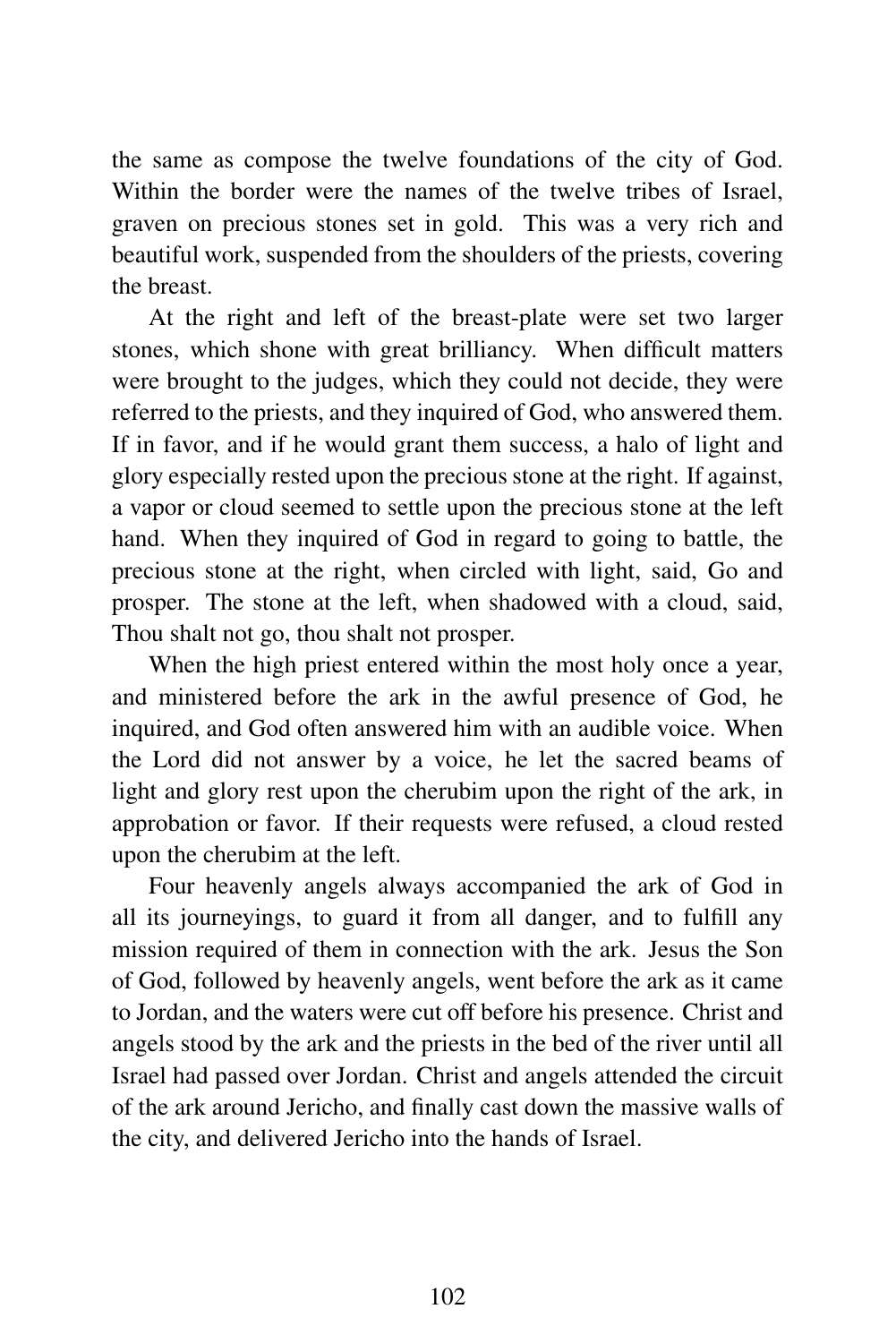When Eli was high priest, he exalted his sons to the priesthood. Eli was alone permitted to enter the most holy once a year. His sons ministered at the door of the tabernacle, and officiated in the slaying of the beasts, and at the altar of sacrifice. They continually abused this sacred office. They were selfish, covetous, gluttonous, and profligate. God reproved Eli for his criminal neglect of family discipline. Eli reproved his sons, but did not restrain them. And when they were placed in the sacred office of priesthood, Eli heard of their conduct in defrauding the children of Israel in their offerings, also their bold transgressions of the law of God, and their violent conduct, which caused Israel to sin.

Their crimes were known to all Israel. Eli reproved them. He presented before them the enormity of their sin. It was not like a sin against each other, which officiating priests could atone for. But if the priests themselves sin against God, and show open contempt for his authority, who should atone for them? They regarded not the counsel of their father. Eli was judge, and also high priest, in Israel, and he was responsible for the conduct of his sons. He should have at once removed them from the priesthood, and judged them as their case deserved. He knew if he should do this they must suffer death for their abominable example to Israel. Permitting them, loaded with guilt, to occupy the relation of priests to Israel, would lead the people to lightly regarded crime, and to despise the sacrificial offerings.

The Lord by his prophet sent a reproof to Eli. "Wherefore kick ye at my sacrifice and at mine offering, which I have commanded in my habitation, and honorest they sons above me, to make yourselves fat with the chiefest of all the offerings of Israel my people? Wherefore, the Lord God of Israel saith, I said indeed that thy house, and the house of thy father, should walk before me forever; but now the Lord saith, Be it far from me; for them that honor me I will honor, and they that despise me shall be lightly esteemed."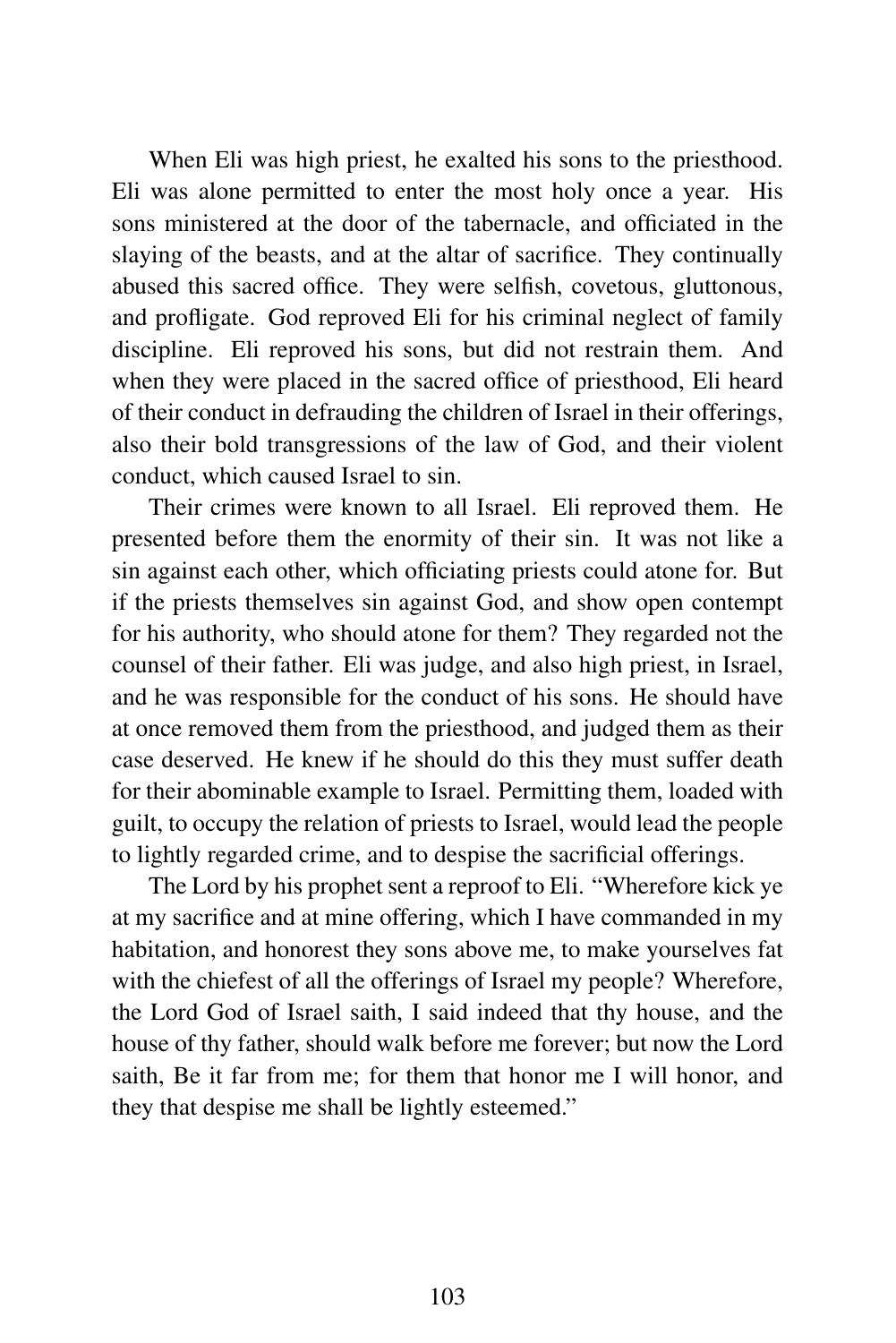Eli's undue affection for his sons made him a partial judge. He excused sins in them which he would have condemned in others. The Lord informed Eli by his prophet that because he had thus suffered his sons to remain in sacred office, while they were compelling Israel to sin, and because of their transgressions of his law, he would cut off both his sons in one day. As Eli had neglected his sacred duty, God would punish them, and they should both perish.

Here is a standing rebuke to parents, professed followers of Christ, who neglect to restrain their children, but merely entreat their children, like Eli, and who say, "Why do ye so wickedly?" but who do not decidedly restrain them. Such suffer God's cause to be dishonored, because they do not exercise that authority which belongs to them in order to restrain wickedness.

The Lord made known to the child Samuel the judgments he would bring upon Eli's house because of his negligence. "And the Lord said to Samuel, Behold, I will do a thing in Israel, at which both the ears of every one that heareth it shall tingle. In that day I will perform against Eli all things which I have spoken concerning his house. When I begin, I will also make an end. For I have told him that I will judge his house forever for the iniquity which he knoweth; because his sons made themselves vile, and he restrained them not. And therefore I have sworn unto the house of Eli, that the iniquity of Eli's house shall not be purged with sacrifice nor offering forever."

The transgressions of Eli's sons were so daring, so insulting to a holy God, that no sacrifice could atone for such willful transgression. These sinful priests profaned the sacrifices which typified the Son of God. And by their blasphemous conduct they were trampling upon the blood of the atonement, from which was derived the virtue of all sacrifices.

Samuel told Eli the words of the Lord, "and he said, It is the Lord, let him do what seemeth him good." Eli knew that God had been dishonored, and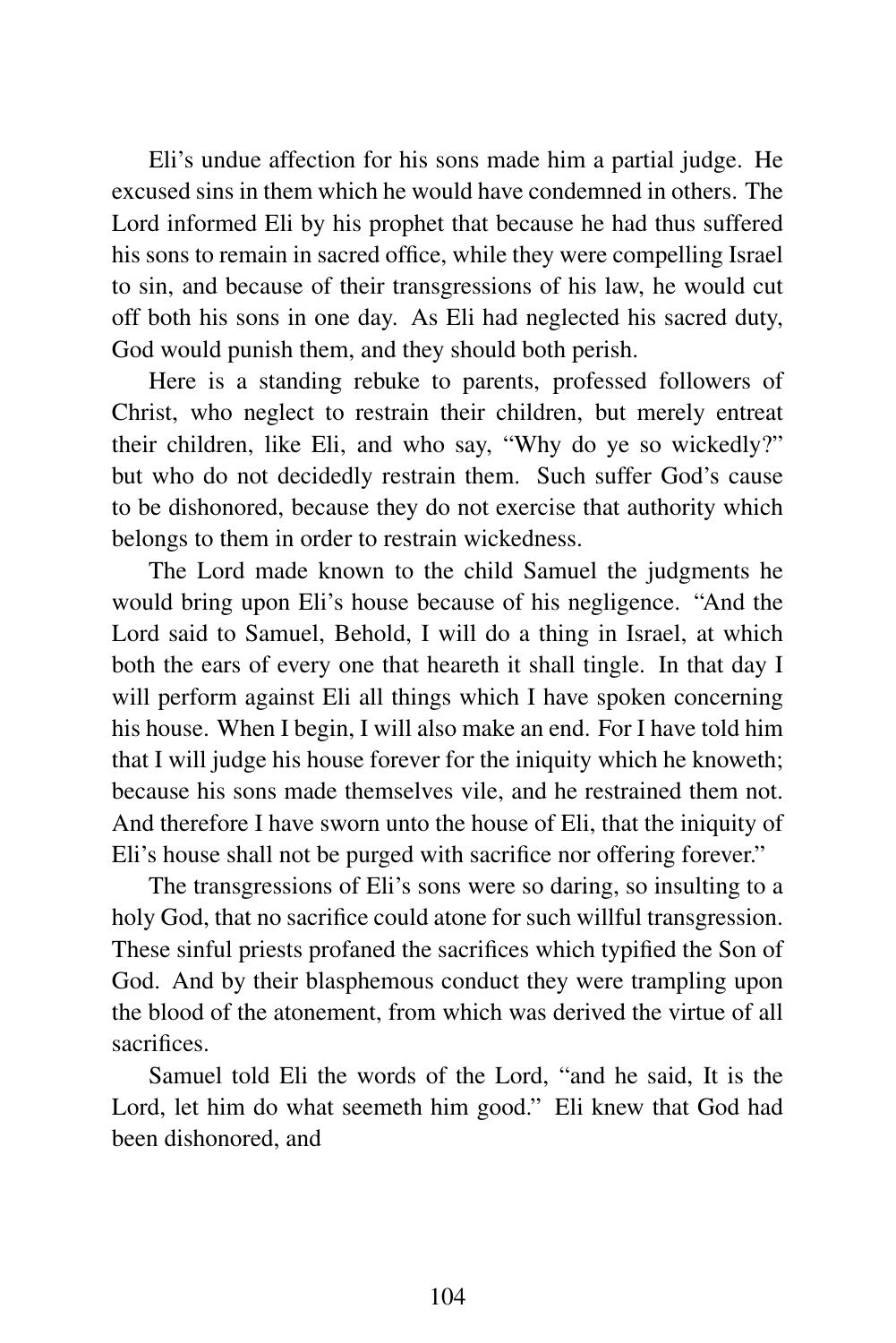he felt that he had sinned. He submitted that God was just in thus punishing his sinful neglect. The word of the Lord to Samuel was made known by Eli to all Israel. In doing this, he thought to correct in a measure his past sinful negligence. The evil pronounced upon Eli was not long delayed.

The Israelites made war with the Philistines, and were overcome, and four thousand of them were slain. The Hebrews were afraid. They knew if other nations should hear of their defeat, they would be encouraged to also make war with them. The elders of Israel decided that their defeat was because the ark of God was not with them. They sent to Shiloh for the ark of the covenant. They thought of their passage over Jordan, and the easy conquest of Jericho, when they bore the ark, and they decided that all that was necessary was to bring the ark to them, and they would triumph over their enemies. They did not realize that their strength was in their obedience to that law contained in the ark, which was a representative of God himself. The polluted priests, Hophni and Phinehas, were with the sacred ark, transgressing the law of God. These sinners conducted the ark to the camp of Israel. The confidence of the men of war was restored, and they felt confident of success.

"And when the ark of the covenant of the Lord came into the camp, all Israel shouted with a great shout, so that the earth rang again. And when the Philistines heard the noise of the shout, they said, What meaneth the noise of this great shout in the camp of the Hebrews? And they understood that the ark of the Lord was come into the camp. And the Philistines were afraid; for they said, God is come into the camp. And they said, Woe unto us! for there hath not been such a thing heretofore. Woe unto us! Who shall deliver us out of the hand of these mighty gods? These are the gods that smote the Egyptians with all the plagues in the wilderness. Be strong, and quit yourselves like men, O ye Philistines, that ye be not servants unto the Hebrews, as they have been to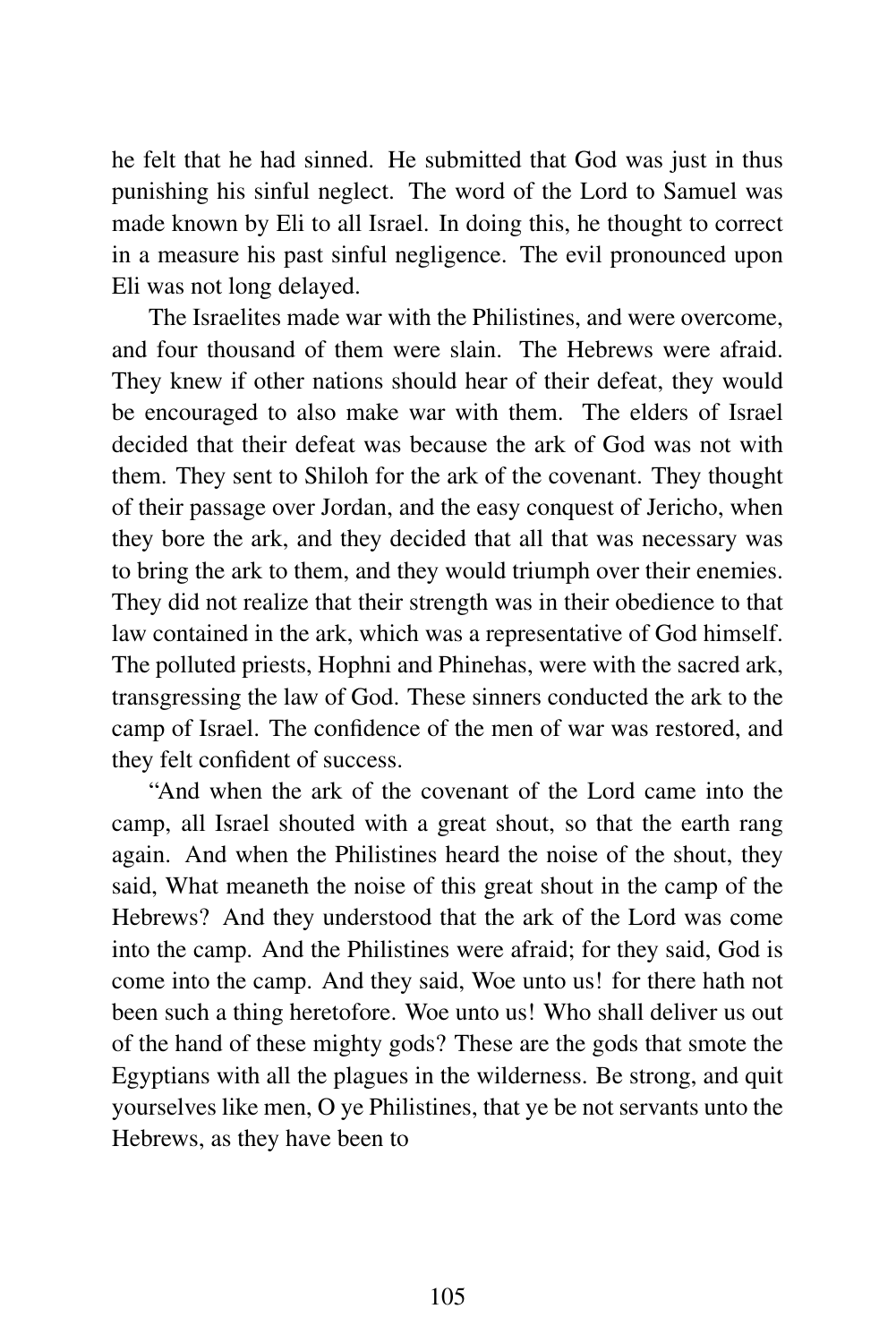you. Quit yourselves like men, and fight. And the Philistines fought, and Israel was smitten, and they fled every man into his tent. And there was a very great slaughter; for there fell of Israel thirty thousand footmen. And the ark of God was taken, and the two sons of Eli, Hophni and Phinehas, were slain."

The Philistines thought this ark was the Israelites' god. They knew not that the living God, who created the heavens and the earth, and gave his law upon Sinai, sent prosperity and adversity according to the obedience or transgression of his law, contained in the sacred chest.

There was a very great slaughter in Israel. Eli was sitting by the wayside, watching with a trembling heart to receive news from the army. He was afraid that the ark of God might be taken, and polluted by the Philistine host. A messenger from the army ran to Shiloh and informed Eli that his two sons had been slain. He could bear this with a degree of calmness, for he had reason to expect it. But when the messenger added, "And the ark of God is taken," Eli wavered in anguish upon his seat, and fell backward and died. He shared the wrath of God which came upon his sons. He was guilty in a great measure of their transgressions, because he had criminally neglected to restrain them. The capture of the ark of God by the Philistines was considered the greatest calamity which could befall Israel. The wife of Phinehas, as she was about to die, named her child Ichabod, saying, "The glory is departed from Israel, for the ark of God is taken."

God permitted his ark to be taken by their enemies to show Israel how vain it was to trust in the ark, the symbol of his presence, while they were profaning the commandments contained in the ark. God would humble them by removing from them that sacred ark, their boasted strength and confidence.

The Philistines were triumphant, because they had, as they thought, the famous God of the Israelites, which had performed such wonders for them, and had made them a terror to their enemies. They took the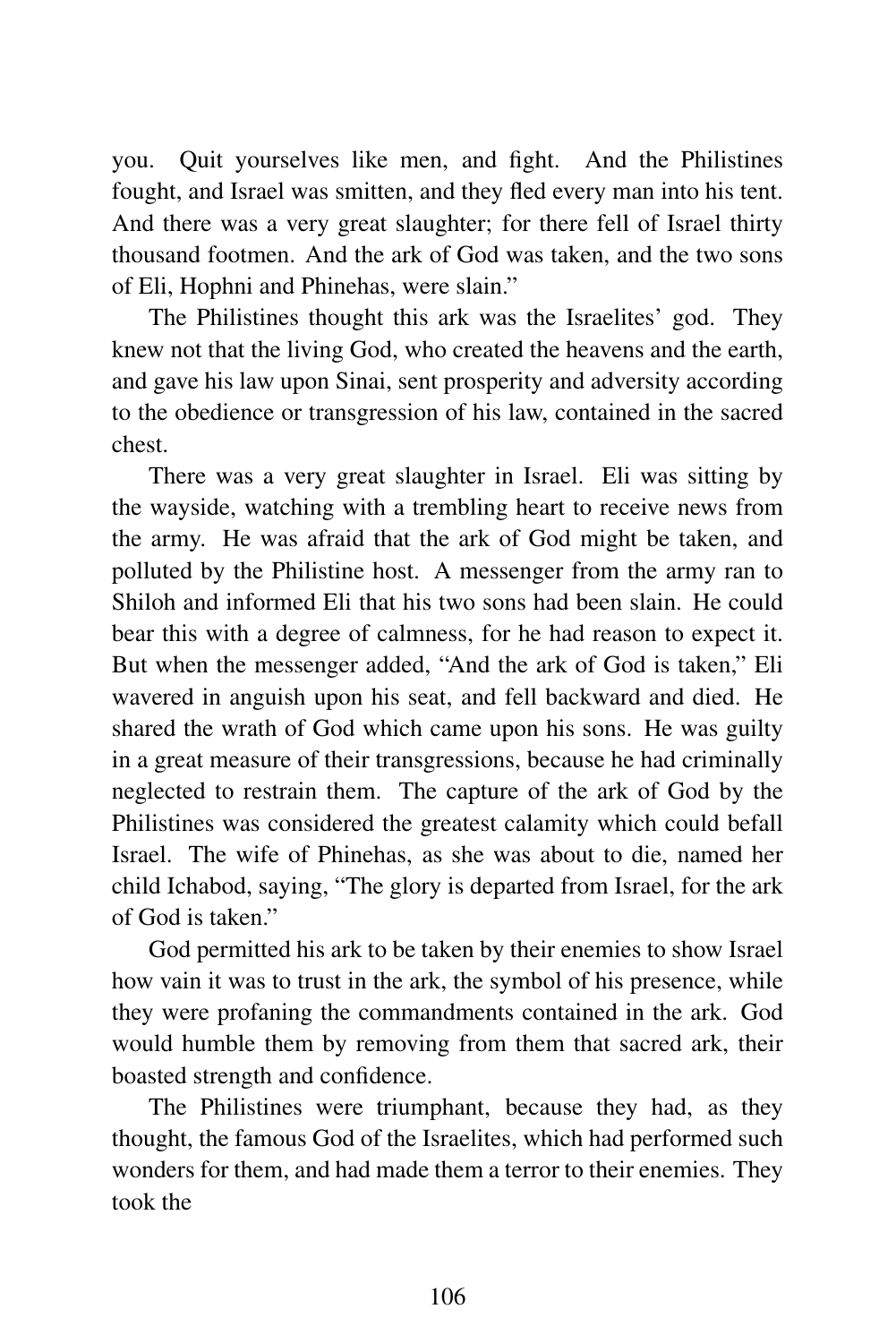ark of God to Ashdod, and set it in a splendid temple, made in honor of their most popular god, Dagon, and placed it by the side of their god. In the morning the priests of these gods entered the temple, and they were terrified to find Dagon fallen upon his face to the ground before the ark of the Lord. They raised Dagon and placed him in his former position. They thought he might have accidentally fallen. But the next morning they found him fallen as before upon his face to the ground, and the head of Dagon and both his hands were cut off. The angels of God, who ever accompanied the ark, prostrated the senseless idol god, and afterward mutilated it, to show that God, the living God, was above all gods, and before him every heathen God was as nothing. The heathen possessed great reverence for their god, Dagon, and when they found it ruinously mutilated, and lying upon its face before the ark of God, they were sad, and considered it a very bad omen to the Philistines. It was interpreted by them that the Philistines and all their gods would yet be subdued and destroyed by the Hebrews, and the Hebrews' God would be greater and more powerful than all gods. They removed the ark of God from their idol temple, and placed it by itself.

The men of Ashdod began to be greatly afflicted. The Lord destroyed them, and they remembered the plagues brought upon Egypt, and their mutilated god, and they were convinced that it was because they kept the ark of God that these distressing afflictions came upon them. God would evidence to the idolatrous Philistines, and also to his people, that the ark was strength and power to those who were obedient to his law, and to the disobedient and wicked it was punishment and death.

When the men of Ashdod were convinced that it was the God of the Hebrews who caused their afflictions, because of his ark, they decided that the ark of the God of Israel should not abide with them. "For," say they "his hand is sore upon us and upon Dagon our god." The great men and rulers consulted together,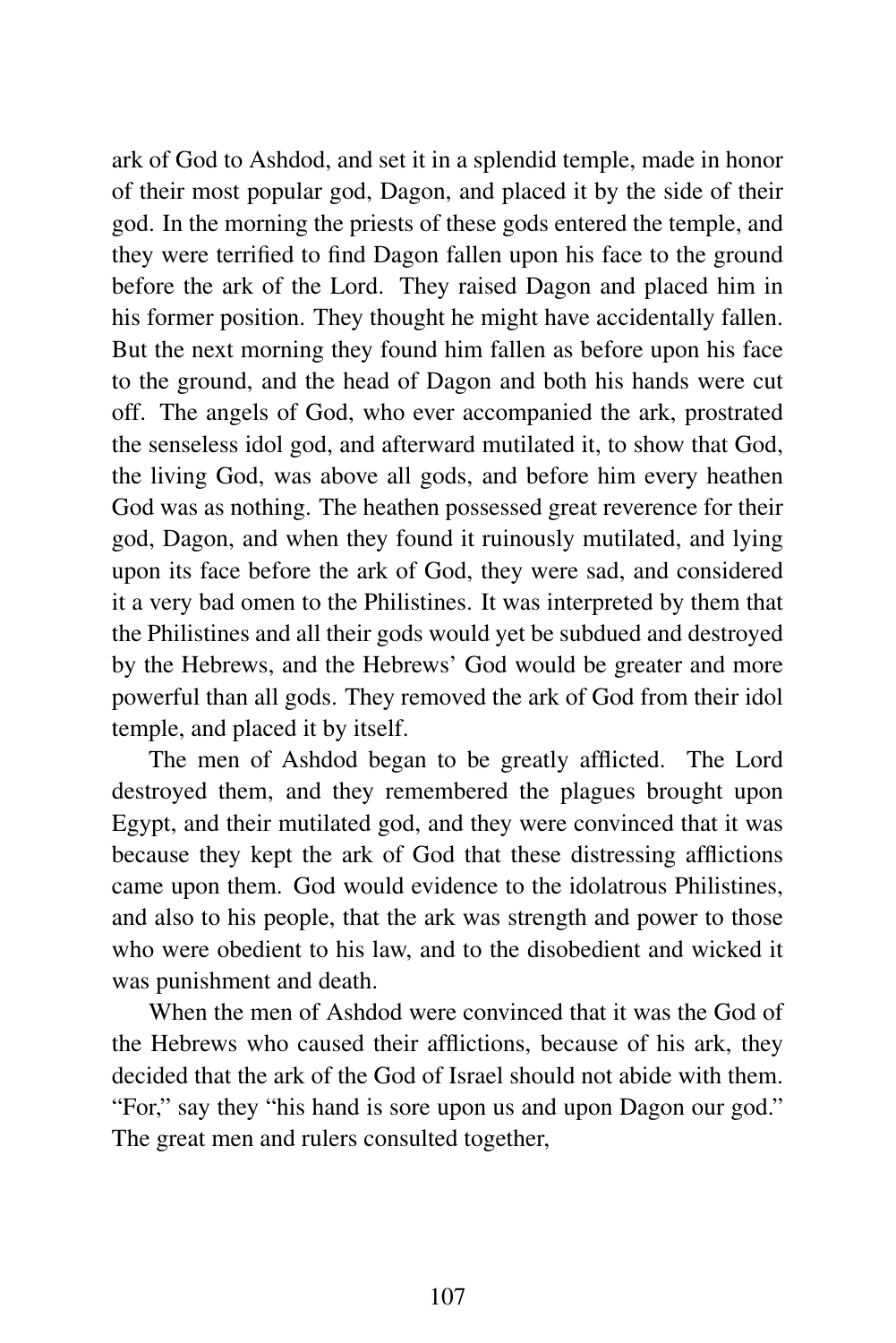relative to what they should do with the ark of the God of Israel. They had taken it in triumph, but knew not what to do with the sacred chest; for instead of its being a power and strength to them, it was a great burden, and a heavy curse. They decided to send it to Gath. But the destroying angels carried on their work of destruction also in that place. Very many of them died, and they dared not retain the ark longer in Gath, lest the God of Israel should consume all the people by his curse.

They of Gath decided to send the ark to Ekron. And as the idolatrous priests bore the ark of God to Ekron, the people of Ekron were greatly alarmed and cried out, "They have brought about the ark of the God of Israel to us, to slay us and our people." The Ekronites were also afflicted, and great numbers of them died. They went to their gods for help, as the cities of Ashdod and Gath had done, but they obtained no relief. They had humbled themselves to cry to the God of Israel to whom the ark belonged for relief from their affliction. "So they sent and gathered together all the lords of the Philistines, and said, Send away the ark of the God of Israel, and let it go again to his own place that it slay us not, and our people; for there was a deadly destruction throughout all the city. The hand of God was very heavy there. And the men that died not were smitten with the emerods, and the cry of the city went up to heaven."

The ark of God was kept by the Philistines seven months. They had overcome the Israelites, and had taken the ark of God, wherein they supposed their power consisted, and thought that they should ever be in safety, and have no more fear of the armies of Israel. But in the midst of their joy at their success, a wailing was heard all over the land, and the cause was at length credited to the ark of God. It was borne from place to place in terror, and destruction from God followed its course, until the Philistines were greatly perplexed to know what to do with it. Angels who accompanied it, guarded it from all harm. And the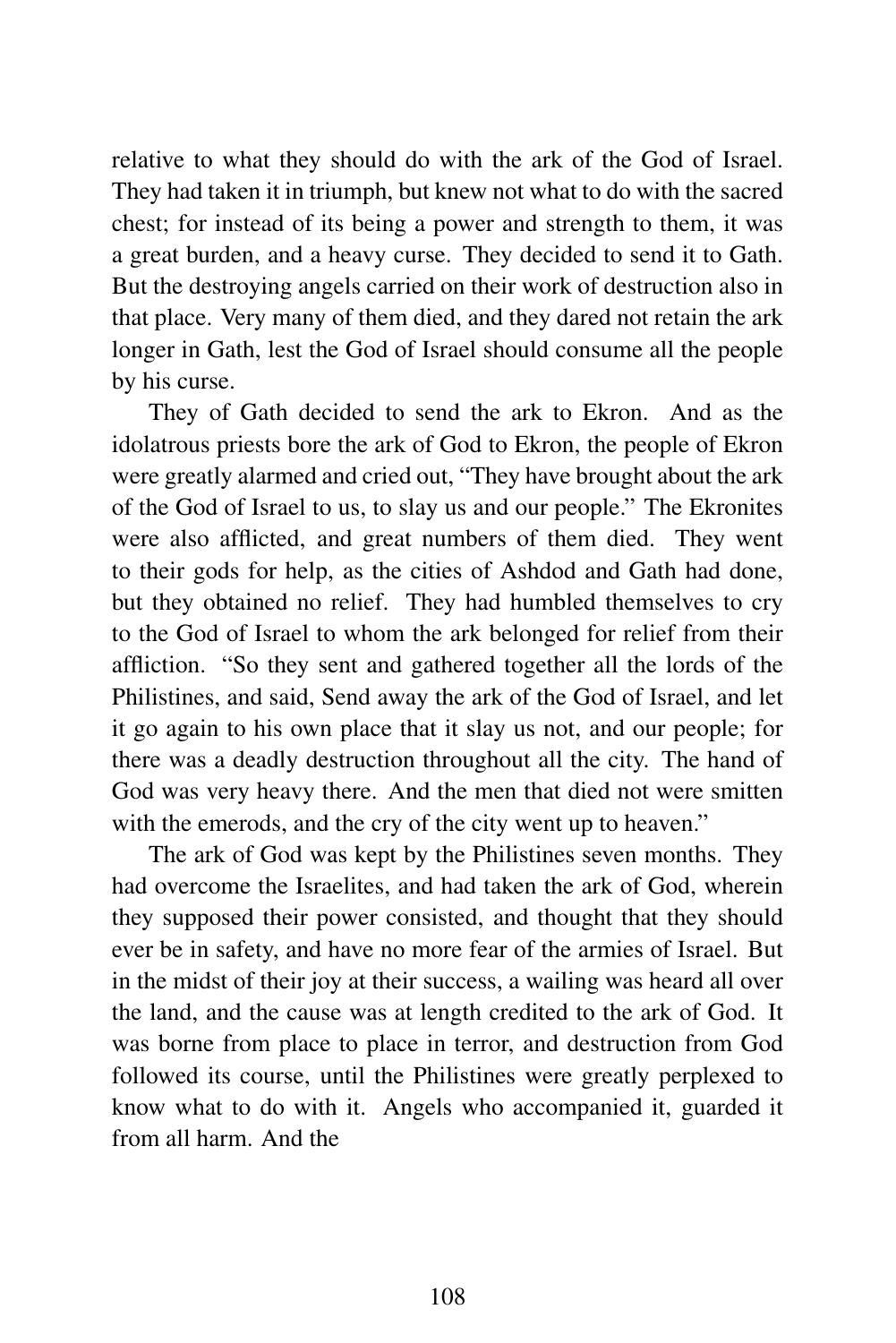Philistines did not dare to open the chest, for their god, Dagon, had met with such a fate, they feared to touch it, or to have it near them. They called for the priests and the diviners, and inquired of them what they should do with the ark of God. They advised them to send it back to the people to whom it belonged, and to send with it a costly trespass-offering, which if God would be pleased to accept, they would be healed. They should also understand that God's hand was upon them because they had taken his ark, which belonged alone to Israel.

Some were not in favor of this. It was too humiliating to carry back the ark, and they urged that no one of the Philistines would dare venture his life to carry the ark of the God of Israel which had brought such death upon them. Their counselors entreated the people not to harden their hearts, as the Egyptians and Pharaoh had done, and cause still greater afflictions and plagues to come upon them. And as they were all afraid to take the ark of God, they advised them, saying, "Now therefore make a new cart, and take two milch kine, on which there hath come no yoke, and tie the kine to the cart, and bring their calves home from them. And take the ark of the Lord, and lay it upon the cart; and put the jewels of gold, which ye return him for a trespass-offering, in a coffer by the side thereof; and send it away, that it may go. And see if it goeth up by the way of his own coast to Beth-shemesh, then he hath done us this great evil. But if not, then we shall know that it is not his hand that smote us; it was a chance that happened to us. And the men did so; and took two milch kine, and tied them to the cart, and shut up their calves at home. And the kine took the straight way to the way of Beth-shemesh, and went along the highway, lowing as they went, and turned not aside to the right hand or to the left."

The Philistines knew that the cows would not be induced to leave their young calves at home, unless they should be urged so to do by some unseen power.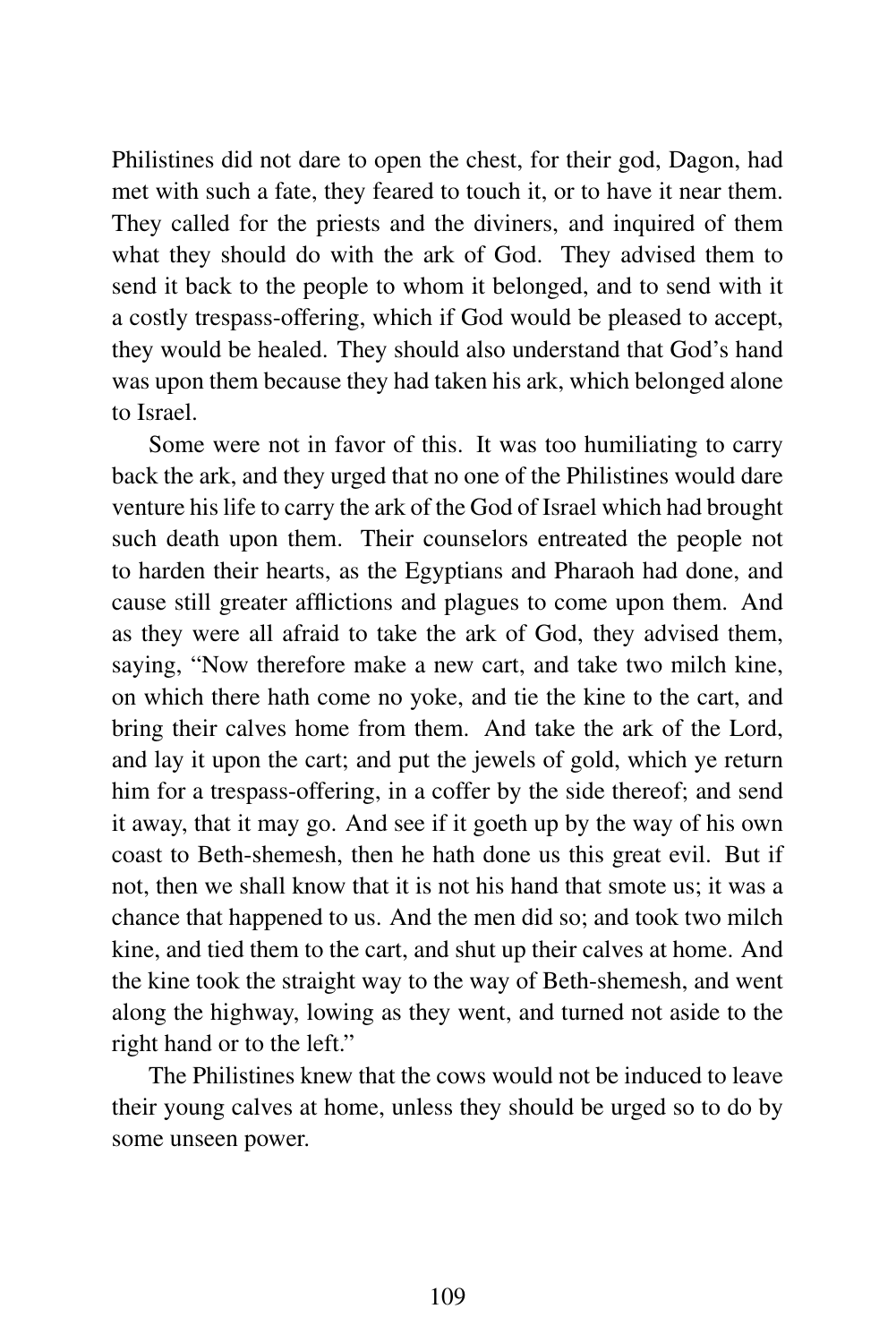The cows went direct to Beth-shemesh, lowing for their calves, yet going directly from them. The lords of the Philistines followed after the ark, unto the border of Beth-shemesh. They dare not trust that sacred chest wholly to the cows. They feared if any evil happened to it, that greater calamities would come upon them. They knew not that angels of God accompanied the ark, and guided the cows in their course where it belonged. The people of Beth-shemesh were reaping in the field, and when they saw the ark of God upon the cart, drawn by the cows, they were greatly rejoiced. They knew that it was the work of God. The cows drew the cart, containing the ark, to a large stone, and stood still of themselves. The Levites took down the ark of the Lord, and the offering of the Philistines, and they offered the cart and the cows which had borne the sacred ark, and the offering of the Philistines, unto God as a burnt-sacrifice. The lords of the Philistines returned to Ekron and the plague was stayed.

The men of Beth-shemesh were curious to know what great power could be in that ark, which caused it to accomplish such marvelous things. They looked upon the ark alone as being so powerful, and were not accrediting the power to God. None but men sacredly appointed for the purpose could look upon the ark, divested of its coverings, without being slain, for it was as though looking upon God himself. And as the people gratified their curiosity, and opened the ark to gaze into its sacred recesses, which the heathen idolaters had not dared to do, the angels attending the ark slew above fifty thousand of the people.

And the people of Beth-shemesh were afraid of the ark, and they said, "Who is able to stand before this holy Lord God? And to whom shall he go up from us? And they sent messengers to the inhabitants of Kirjath-jearim, saying, 'The Philistines have brought again the ark of the Lord. Come ye down, and fetch it up to you."' The people of Kirjath-jearim brought the ark of the Lord to the house of Abinadab, and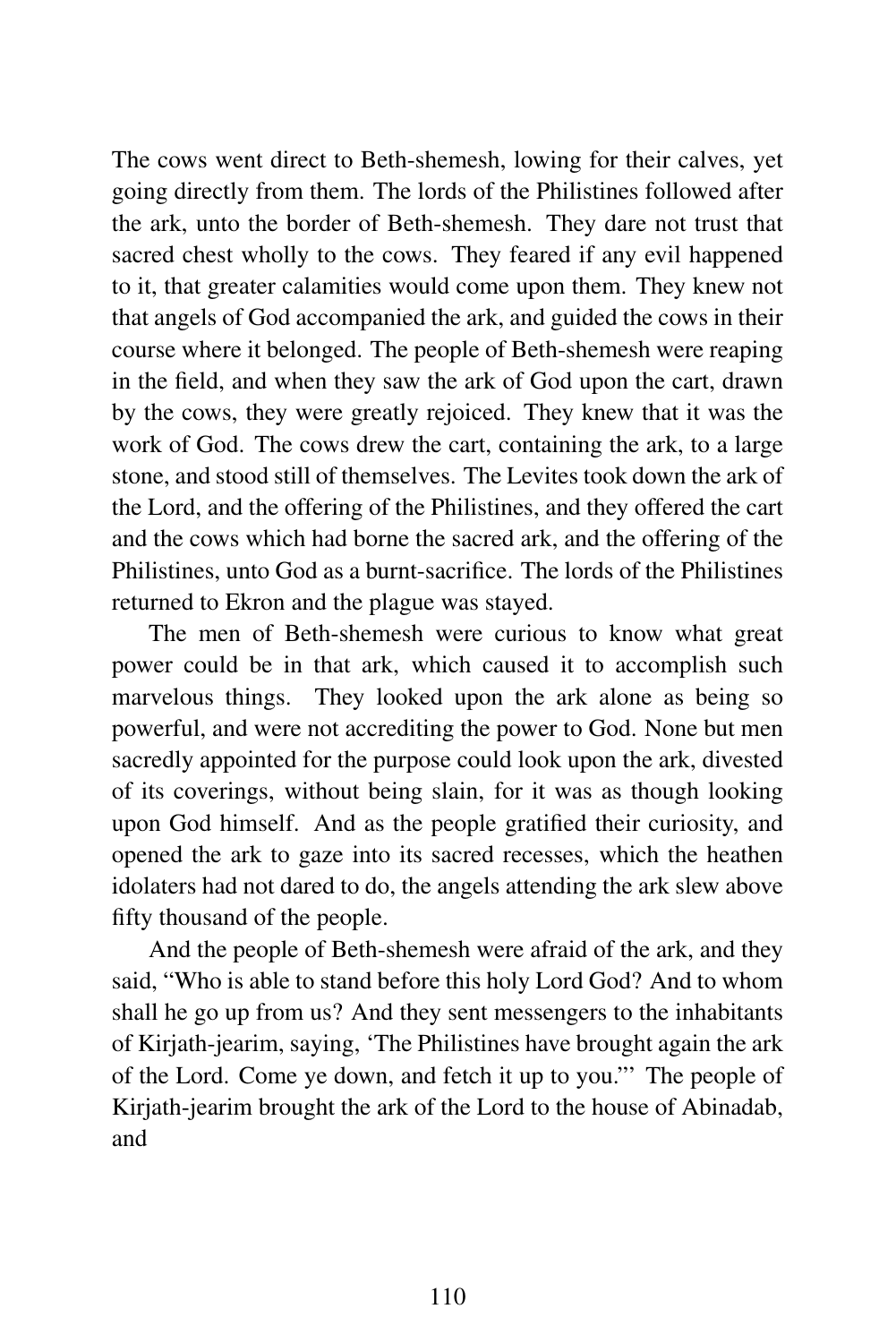sanctified his son to keep it. For twenty years the Hebrews were in the power of the Philistines, and they were greatly humbled, and repented of their sins, and Samuel interceded for them, and God was again merciful to them. And the Philistines made war with them, and the Lord again wrought in a miraculous manner for Israel, and they overcame their enemies.

The ark remained in the house of Abinadab until David was made king. He gathered together all the chosen men of Israel, thirty thousand, and went to bring up the ark of God. They set the ark upon a new cart, and brought it out of the house of Abinadab. Uzzah and Ahio, sons of Abinadab, drave the cart. David and all the house of Israel played before the Lord on all manner of musical instruments. "And when they came to Nachon's threshing-floor, Uzzah put forth his hand to the ark of God, and took hold of it, for the oxen shook it. And the anger of the Lord was kindled against Uzzah, and God smote him there for his error; and there he died by the ark of God." Uzzah was angry with the oxen, because they stumbled. He showed a manifest distrust of God, as though he who had brought the ark from the land of the Philistines, could not take care of it. Angels who attended the ark struck down Uzzah for presuming impatiently to put his hand upon the ark of God.

"And David was afraid of the Lord that day, and said, How shall the ark of the Lord come to me? So David would not remove the ark of the Lord unto him into the city of David; but David carried it aside into the house of Obed-edom, the Gittite." David knew that he was a sinful man, and he was afraid that, like Uzzah, he should in some way be presumptuous, and call forth the wrath of God upon himself. "And the ark of the Lord continued in the house of Obed-edom, the Gittite, three months, and the Lord blessed Obed-edom, and all his household."

God would teach his people that, while his ark was a terror and death to those who transgressed his commandments contained in it, it was also a blessing and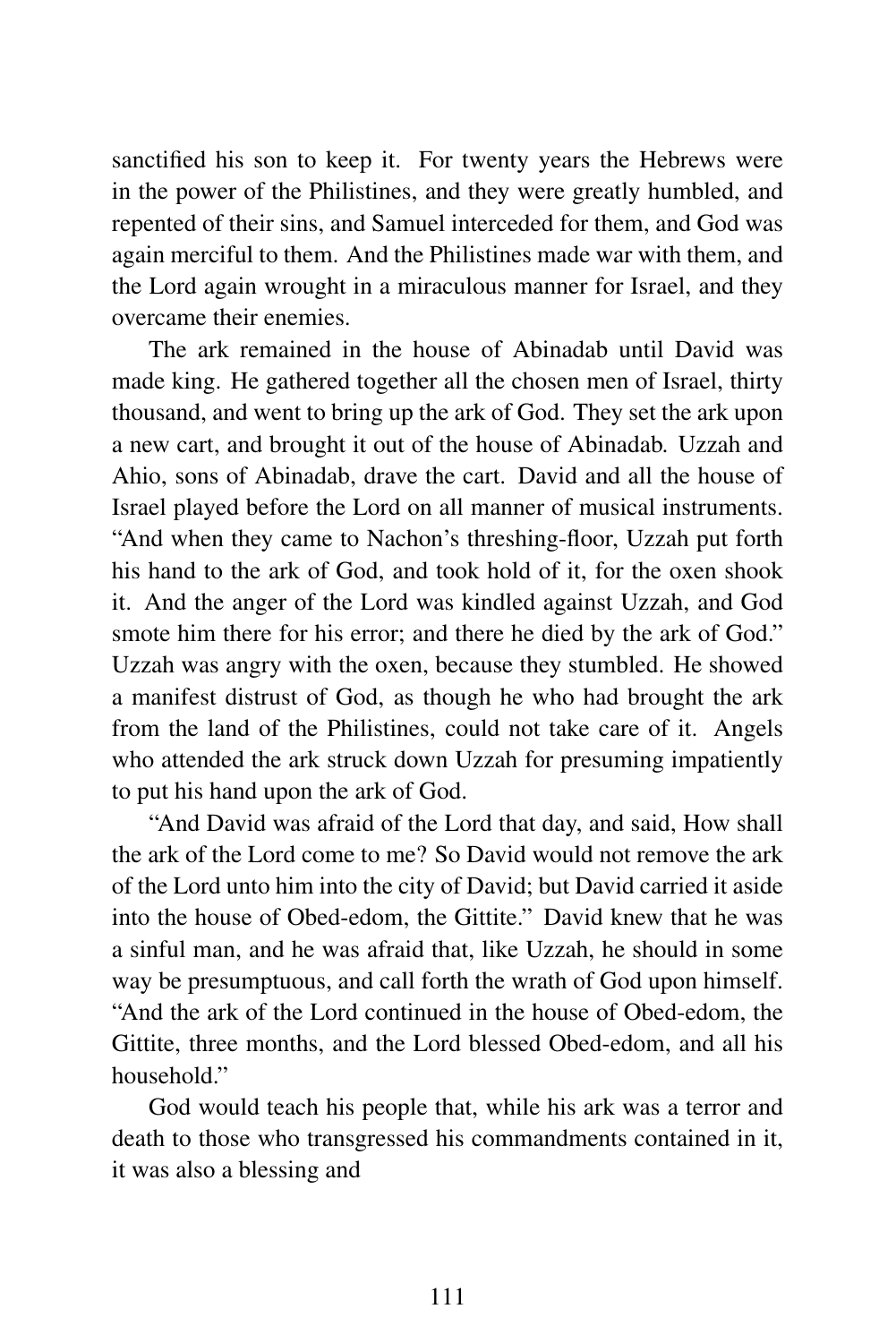strength to those who were obedient to his commandments. When David heard that the house of Obed-edom was greatly blessed, and that all that he had prospered, because of the ark of God, he was very anxious to bring it to his own city. But before David ventured to move the sacred ark, he sanctified himself to God, and also commanded that all the men highest in authority in the kingdom should keep themselves from all worldly business, and everything which would distract their minds from sacred devotion. Thus should they sanctify themselves for the purpose of conducting the sacred ark to the city of David. "So David went and brought up the ark of God from the house of Obed-edom into the city of David with gladness. And it was so, that when they that bare the ark of the Lord had gone six paces, he sacrificed oxen and fatlings."

David laid off his kingly attire, and clothed himself with garments similar to the priests, which had never been worn before, that not the least impurity might be upon his clothing. Every six paces they erected an altar and solemnly sacrificed to God. The special blessing of the Lord rested upon king David, who thus manifested before his people his exalted reverence for the ark of God. "And David danced before the Lord with all his might; and David was girded with a linen ephod. So David and all the house of Israel brought up the ark of the Lord with shouting, and with the sound of the trumpet. And as the ark of the Lord came into the city of David, Michal, Saul's daughter, looked through a window, and saw king David leaping and dancing before the Lord, and she despised him in her heart."

The dignity and pride of king Saul's daughter was shocked that king David should lay aside his garments of royalty, and lay by his royal scepter, and be clothed with the simple linen garments worn by the priest. She thought that he was greatly dishonoring himself before the people of Israel. But God honored David in the sight of all Israel by letting his Spirit abide upon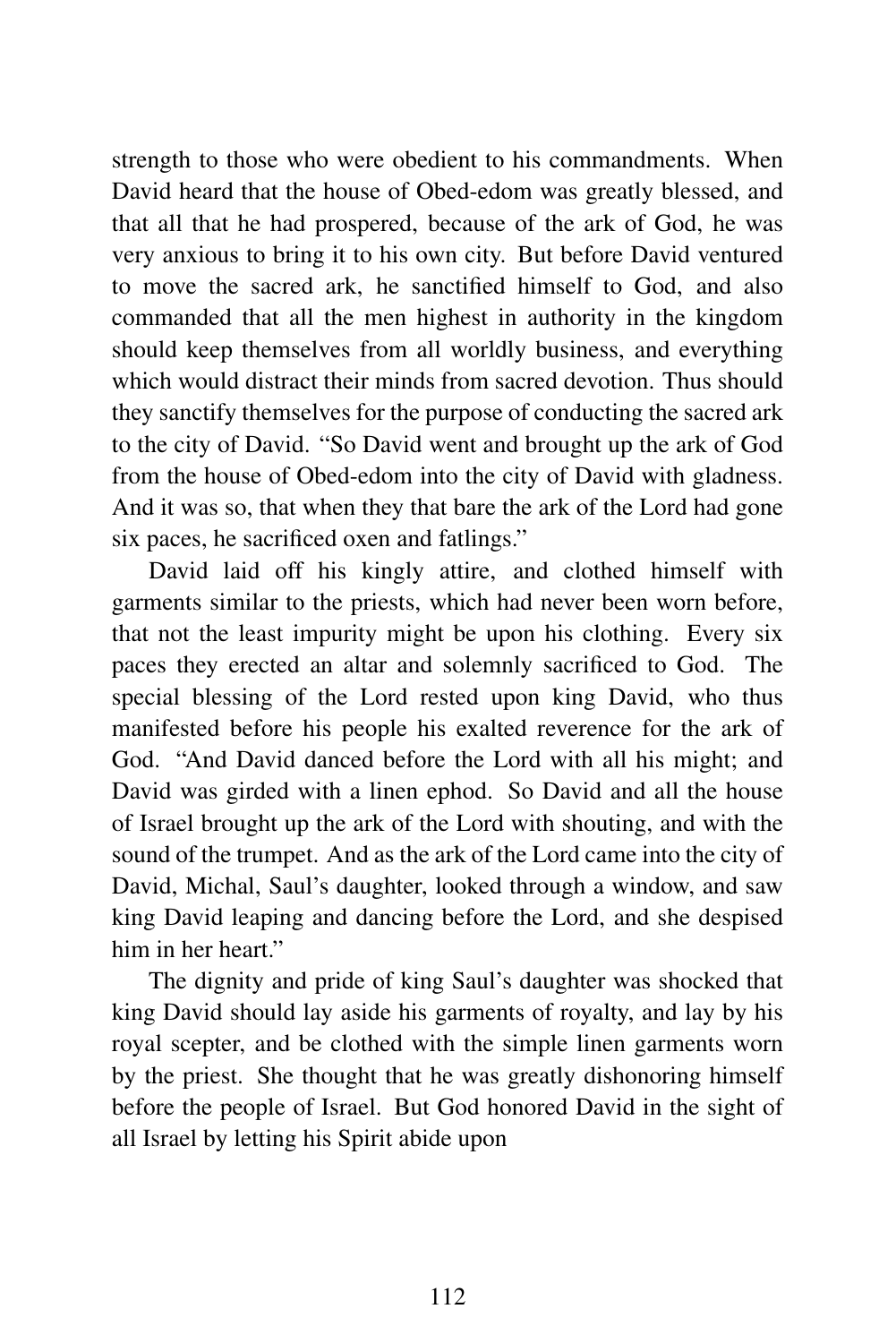him. David humbled himself, but God exalted him. He sung in an inspired manner, playing upon the harp, producing the most enchanting music. He felt in a small degree that holy joy that all the saints will experience at the voice of God when their captivity is turned, and God makes a covenant of peace with all who have kept his commandments. "And they brought in the ark of the Lord, and set it in his place, in the midst of the tabernacle that David had pitched for it. And David offered burnt-offerings and peace-offerings before the Lord."

After Solomon had finished building the temple, he assembled the elders of Israel, and the most influential men among the people, to bring up the ark of the covenant of the Lord out of the city of David. These men consecrated themselves to God, and with great solemnity and reverence, accompanied the priests who bore the ark. "And they brought up the ark of the Lord, and the tabernacle of the congregation, and all the holy vessels that were in the tabernacle, even those did the priests and the Levites bring up. And king Solomon, and all the congregation of Israel, that were assembled unto him, were with him before the ark, sacrificing sheep and oxen, that could not be told nor numbered for multitude."

Solomon followed the example of his father David. Every six paces he sacrificed. With singing, and with music, and great ceremony, "the priests brought in the ark of the covenant of the Lord unto his place, into the oracle of the house, to the most holy place, even under the wings of the cherubim. For the cherubim spread forth their two wings over the place of the ark, and the cherubim covered the ark and the staves thereof above."

A most splendid sanctuary had been made, according to the pattern showed to Moses in the mount, and afterward presented by the Lord to David. The earthly sanctuary was made like the heavenly. In addition to the cherubim on the top of the ark, Solomon made two other angels of larger size, standing at each end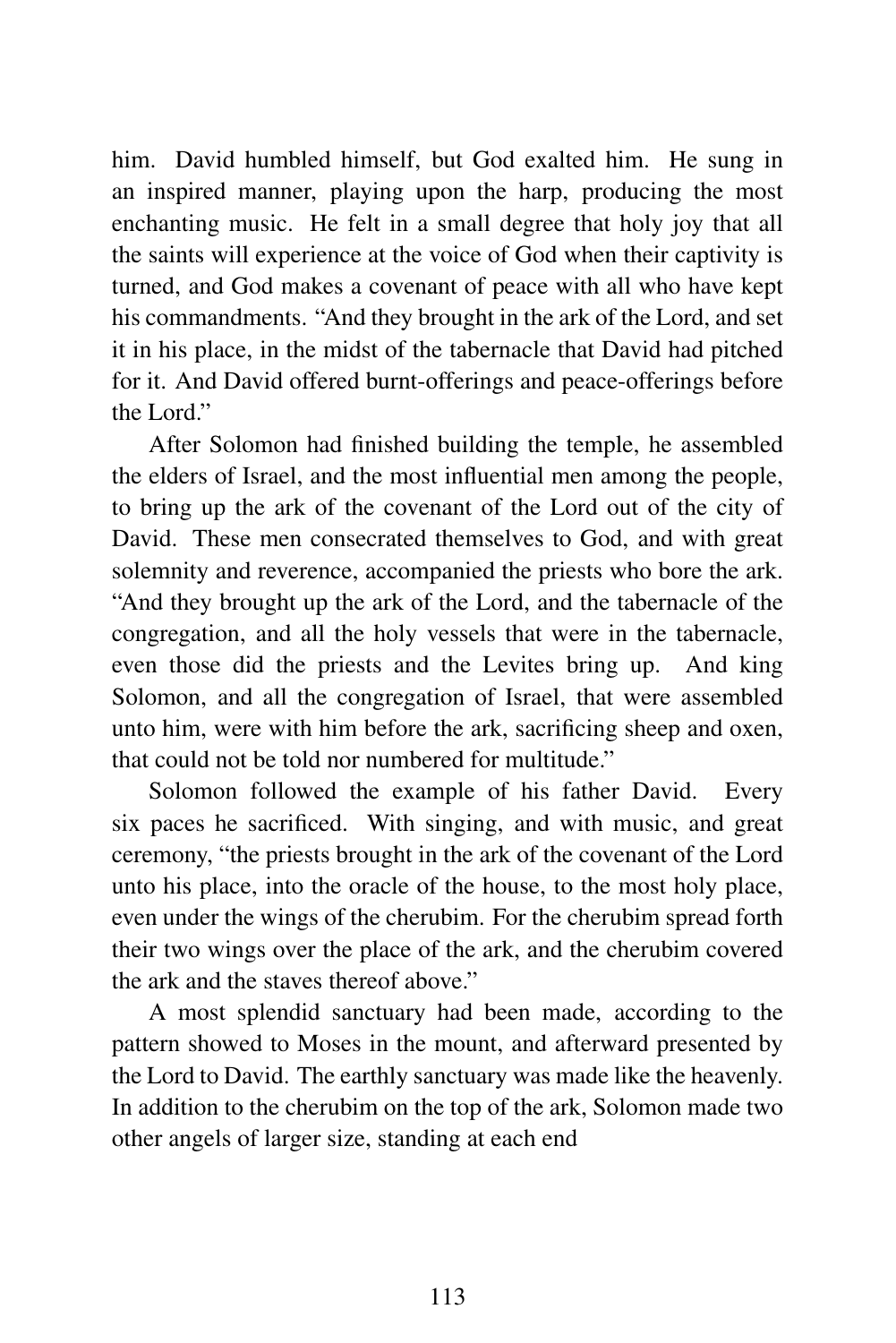of the ark, representing the heavenly angels always guarding the law of God. It is impossible to describe the beauty and splendor of this tabernacle. There, as in the tabernacle, the sacred ark was borne in solemn, reverential order, and set in its place beneath the wings of the two stately cherubim that stood upon the floor.

The sacred choir united their voices, with all kinds of musical instruments, in praise to God. And while the voices in harmony, with instruments of music, resounded through the temple, and were borne upon the air through Jerusalem, the cloud of God's glory took possession of the house, as it had formerly filled the tabernacle. "And it came to pass, when the priests were come out of the holy place, that the cloud filled the house of the Lord, so that the priests could not stand to minister because of the cloud, for the glory of the Lord had filled the house of the Lord."

King Solomon stood upon a brazen scaffold before the altar and blessed the people. He then knelt down, and with his hands raised upward, poured forth earnest and solemn prayer to God, while the congregation were bowed with their faces to the ground. After Solomon had ended his prayer, a miraculous fire came from heaven and consumed the sacrifice.

Because of the sins of Israel, the calamity which God said should come upon the temple, if his people departed from him, was fulfilled some hundreds of years after the temple was built. God promised Solomon, if he would remain faithful, and his people would obey all his commandments, that that glorious temple should stand forever in all its splendor, as an evidence of the prosperity and exalted blessings resting upon Israel for their obedience.

Because of Israel's transgression of the commandments of God, and their wicked acts, God suffered them to go into captivity to humble and punish them. Before the temple was destroyed, God made known to a few of his faithful servants the fate of the temple, which was the pride of Israel, and which they regarded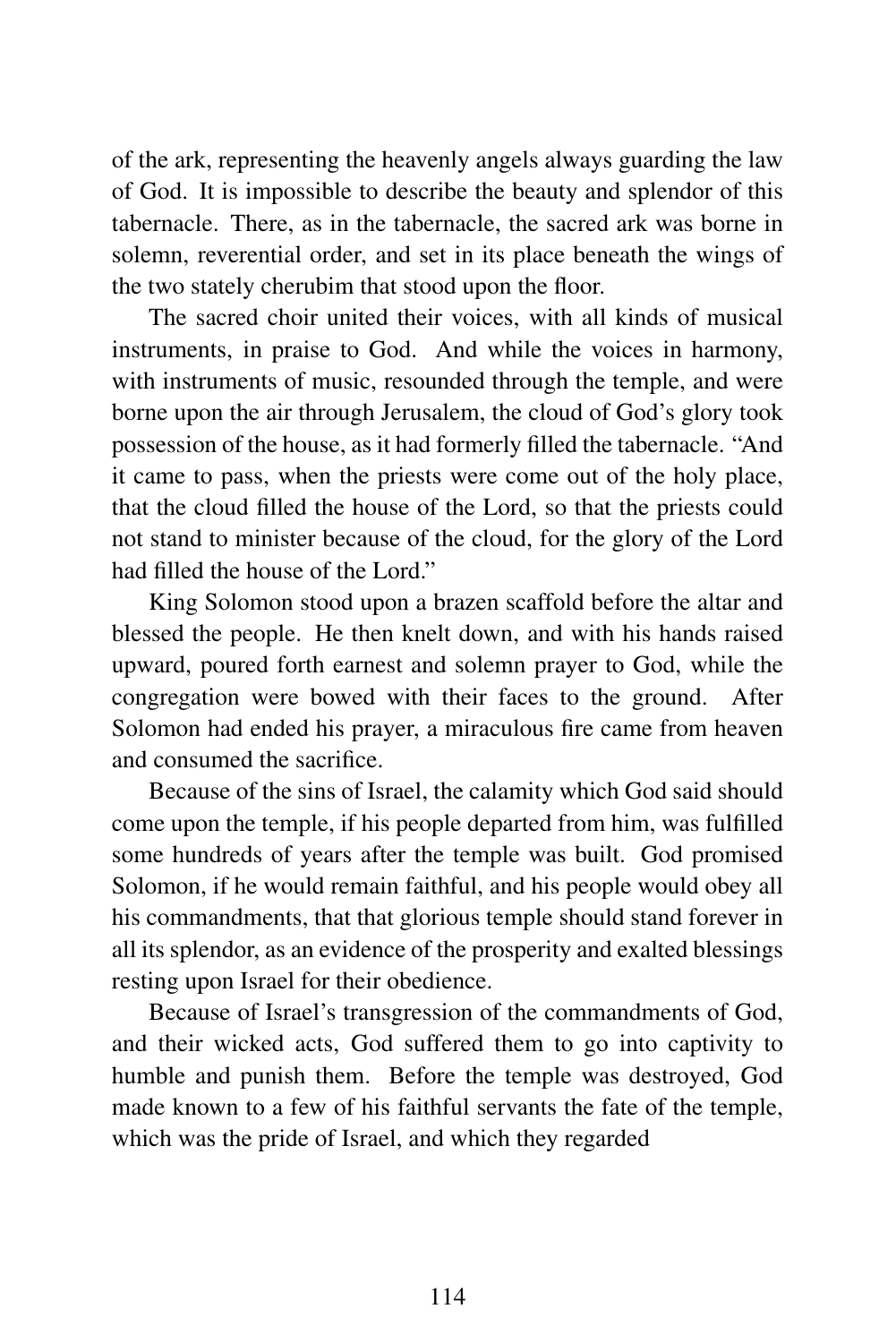with idolatry, while they were sinning against God. He also revealed to them the captivity of Israel. These righteous men, just before the destruction of the temple, removed the sacred ark containing the tables of stone, and with mourning and sadness, secreted it in a cave where it was to be hid from the people of Israel, because of their sins, and was to be no more restored to them. That sacred ark is yet hid. It has never been disturbed since it was secreted.

\*\*\*\*\*

## Chapter XXXVIII. - The Messiah.

Before Christ left Heaven, and came into the world to die, he was taller than any of the angels. He was majestic and lovely. "Who, being in the form of God, thought it not robbery to be equal with God." He took upon himself man's nature. When his ministry commenced, he was but little taller than the common size of men then living upon the earth. Had he come among men with his noble, heavenly form, his outward appearance would have attracted the minds of the people to himself, and he would have been received without the exercise of faith.

About that period Messiah was expected. By many he was looked for to come as a mighty monarch. The Jews had boasted to the Gentiles of his coming, and had dwelt largely upon the great deliverance which he would bring them, that he would reign as king, and put down all authority. Every kingdom and nation would bow to him, and the Jewish nation would reign over them. They had the events of the first and second comings of Christ confounded together.

It was in the order of God that Christ should take upon himself the form and nature of fallen man, that he might be made perfect through suffering, and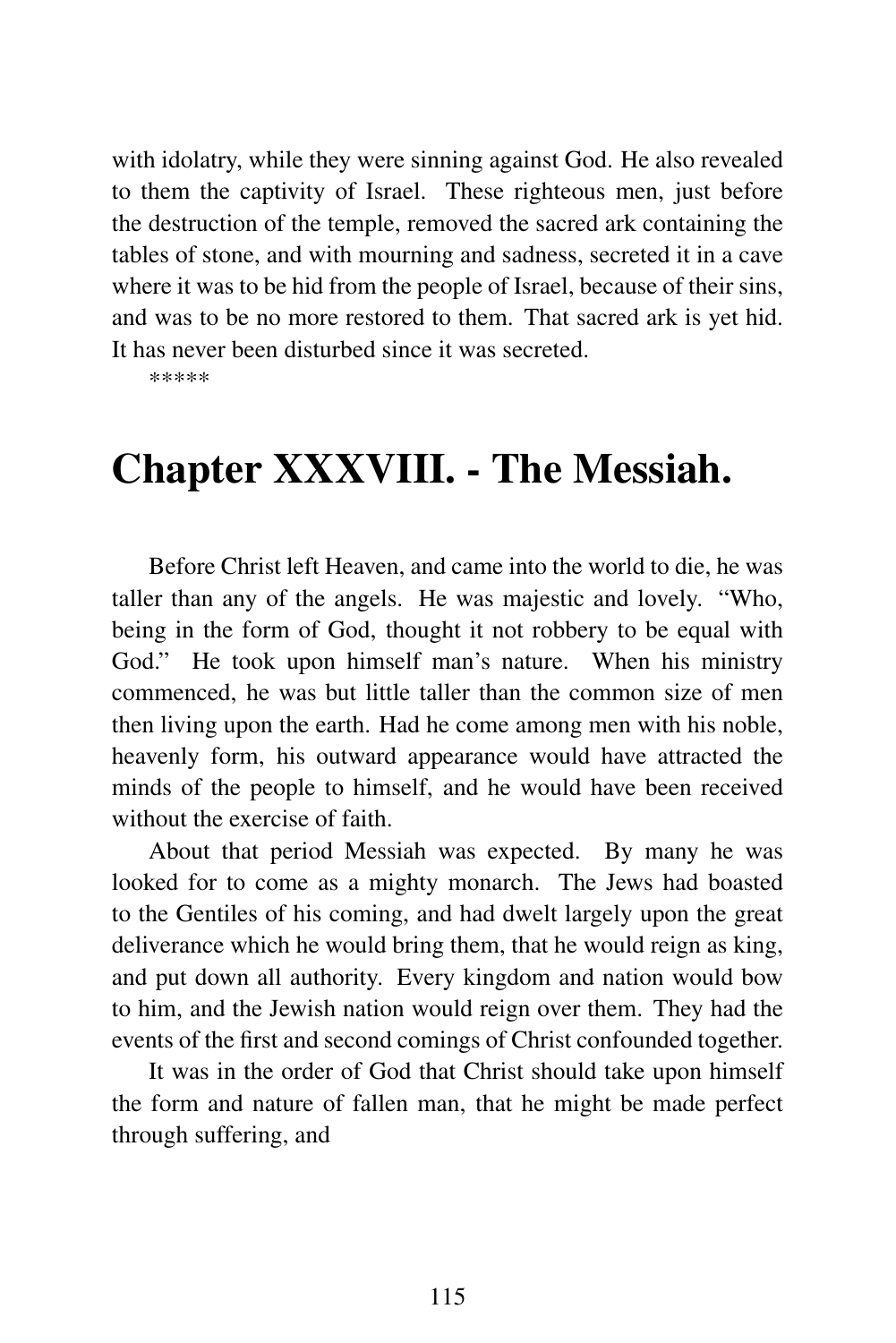endure himself the strength of Satan's temptations, that he might the better know how to succor those who should be tempted. The faith of men in Christ as the Messiah was not to rest in the evidences of sight, and they believe on him because of his personal attractions, but because of the excellence of character found in him, which had never been, neither could be found in another. All who loved virtue, purity, and holiness, would be drawn to Christ, and would see sufficient evidence of his being the Messiah, foretold by prophecy, that should come. Those who thus trusted in the word of God, would receive the benefits of the teachings of Christ, and finally of his atonement.

Christ came to call the attention of all men to his Father, teaching them repentance toward God. His work was to reconcile man to God. Although Christ did not come as he was expected, yet he came just as prophecy had marked out that he would come. Those who wished to believe, had sufficient foundation for their faith by referring to prophecy, which predicted the coming of the Just One, and described the manner of his coming.

The ancient Jewish church were the highly-favored people of God, brought out of Egypt and acknowledged as his own peculiar treasure. The many and exceeding great and precious promises to them as a people, were the hope and confidence of the Jewish church. Herein they trusted, and believed their salvation sure. No other people professed to be governed by the commandments of God. Our Saviour came first to his own people, but they received him not.

The self-righteous, proud, unbelieving Jews expected their Saviour and King would come into the world clothed with majesty and power, compelling all Gentiles to yield obedience to him. They did not expect any humiliation and suffering would be manifested in him. They would not receive the meek and lowly Jesus, and acknowledge him to be the Saviour of the world. Had he appeared in splendor, and assumed the authority of the world's great men, instead of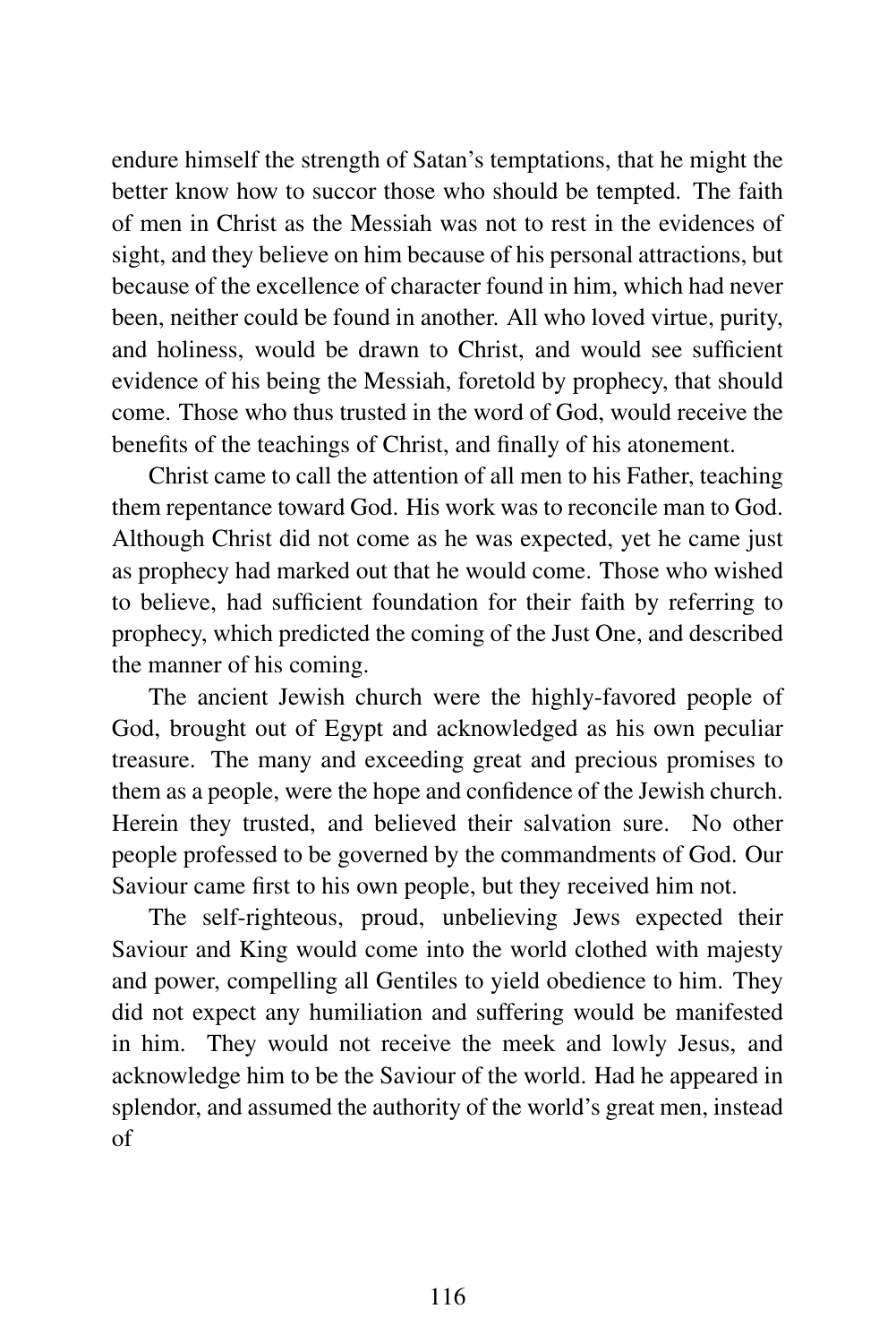taking the form of a servant, they would have received and worshiped him. But they rejected Christ as their Saviour, and after they had set their hearts in rebellion against him, it was not so easy for them to change their course. Notwithstanding all the mighty works they saw him do, they were too proud and self-exalted to yield their rebellious feelings. Every token and manifestation of his divine character increased the hatred and jealousy of the Jews. They were not content to turn from him themselves, but they sought to hinder all they could from listening to his teachings, or witnessing his miracles. The majority rejected him. They despised his humble appearance. They denied his testimony. They loved the praise of men, and the grandeur of the world. In their estimation of these things, they thought their judgment perfect, even as the judgment of God.

The whole life and teachings of Christ were continual lessons of humility, benevolence, virtue, and self-denial. This was a continual reproof to the self-righteous, exacting spirit manifested by the Jews. Satan led them on until they seemed to possess a frenzy at the mere mention of the wonderful works of Christ, which were drawing the attention of the people from them. They at length made themselves believe that he was an impostor, and any means they could devise to get rid of him would be a virtue in them. They could not point to one act in his life which they could condemn, yet his very goodness made him a subject of their jealousy and hate, and in their blind rage they cried out, Crucify him! crucify him! The rejection of light leaves men captives of Satan, subject to his temptations. When he controls the mind, light will become darkness to that mind, good evil, and evil good.

At the first advent of Christ, Satan knew that he had come to limit his power, and set free captives which he had bound, and his skill was especially exercised to lead the Jewish nation to believe Christ an impostor. The prophecies furnished sufficient evidence to unprejudiced minds that Christ was indeed the Son of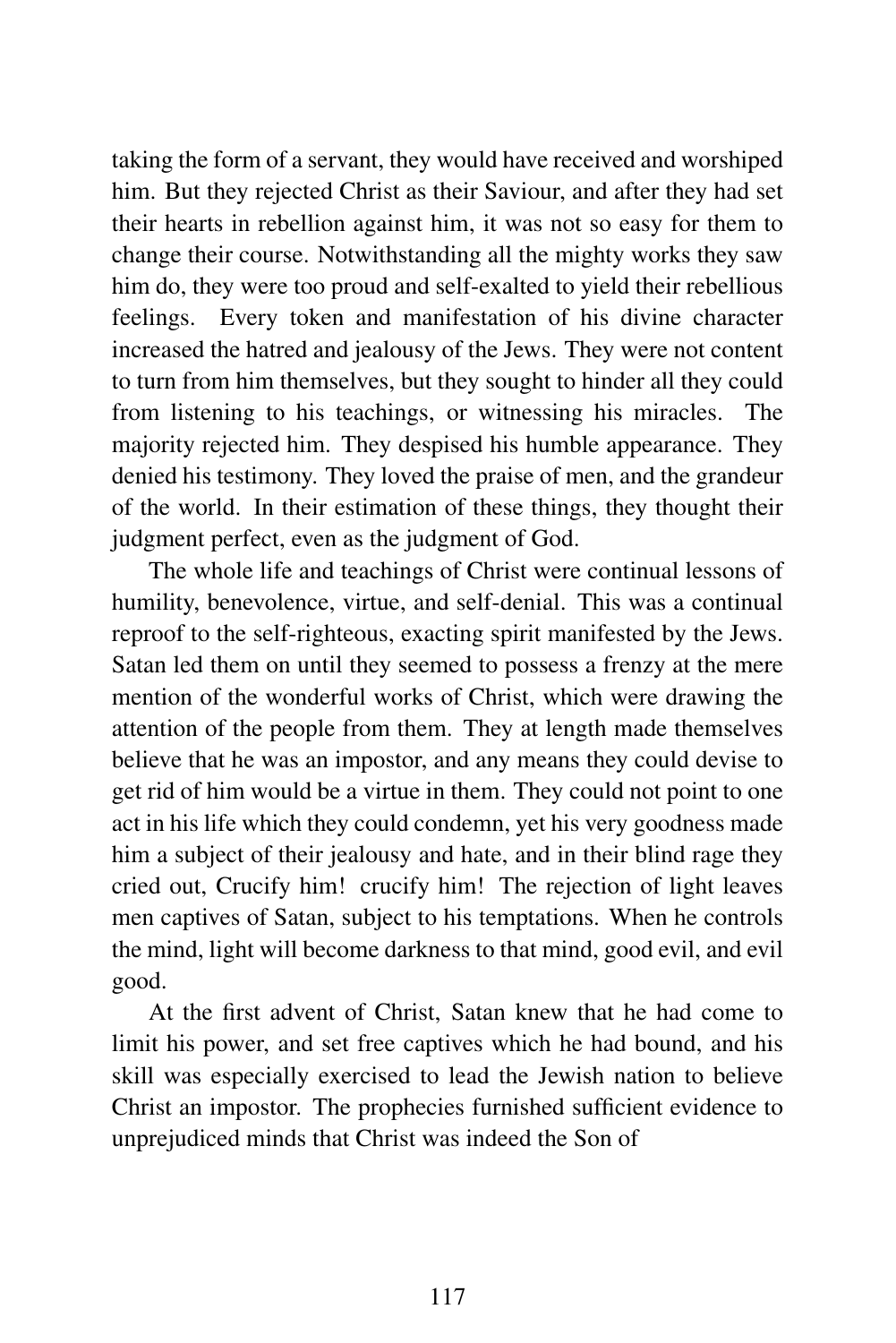God, the Saviour of the world. But the unbelieving Jews chose their own standard of virtue, and purity of life. They would not be taught by the Just One, and continued to perform their useless sacrifices and offerings, looking forward for a Messiah which had already come.

Our heavenly Father designed to prove and test the professed faith and obedience of his people. The sacrifices which they performed under the law were typical of the Lamb of God, and illustrated his great atonement. Yet the Jewish nation were so blinded and deceived by Satan that when Christ came, whom their sacrifices and offerings had been prefiguring, they would not receive him. They led him as a lamb to the slaughter.

The same rebellion and hatred against Christ will be in the hearts of men at his second advent. If Christ's second coming should be in the same humble manner as at his first advent, reproving sin, and commending virtue and holiness, where there was then one voice raised, crying, Crucify him! crucify him! there would be thousands in this apostate age. Infidelity in regard to Christ's being the true Messiah, the Saviour of the world, will increase and spread to an alarming degree previous to his second coming. Satan has lost none of his skill and power which he has been exercising in past time. He can better deceive man now than at Christ's first advent.

The Son of God in this age will be as virtually despised and insulted by corrupt men who pretend to be good men, as at his first advent. Satan is now transforming himself into an angel of light, to hide the deformity of his character, and thereby he and his evil angels receive that worship from a blinded, deluded people, which belongs alone to God. Christ is trampled under foot. Virtue and holiness are despised. Evil angels whisper their low, corrupt teachings in the ears of men, and they are pleased. Their carnal minds are gratified. That which comes from Satan and hell they make themselves believe comes from the spirits of the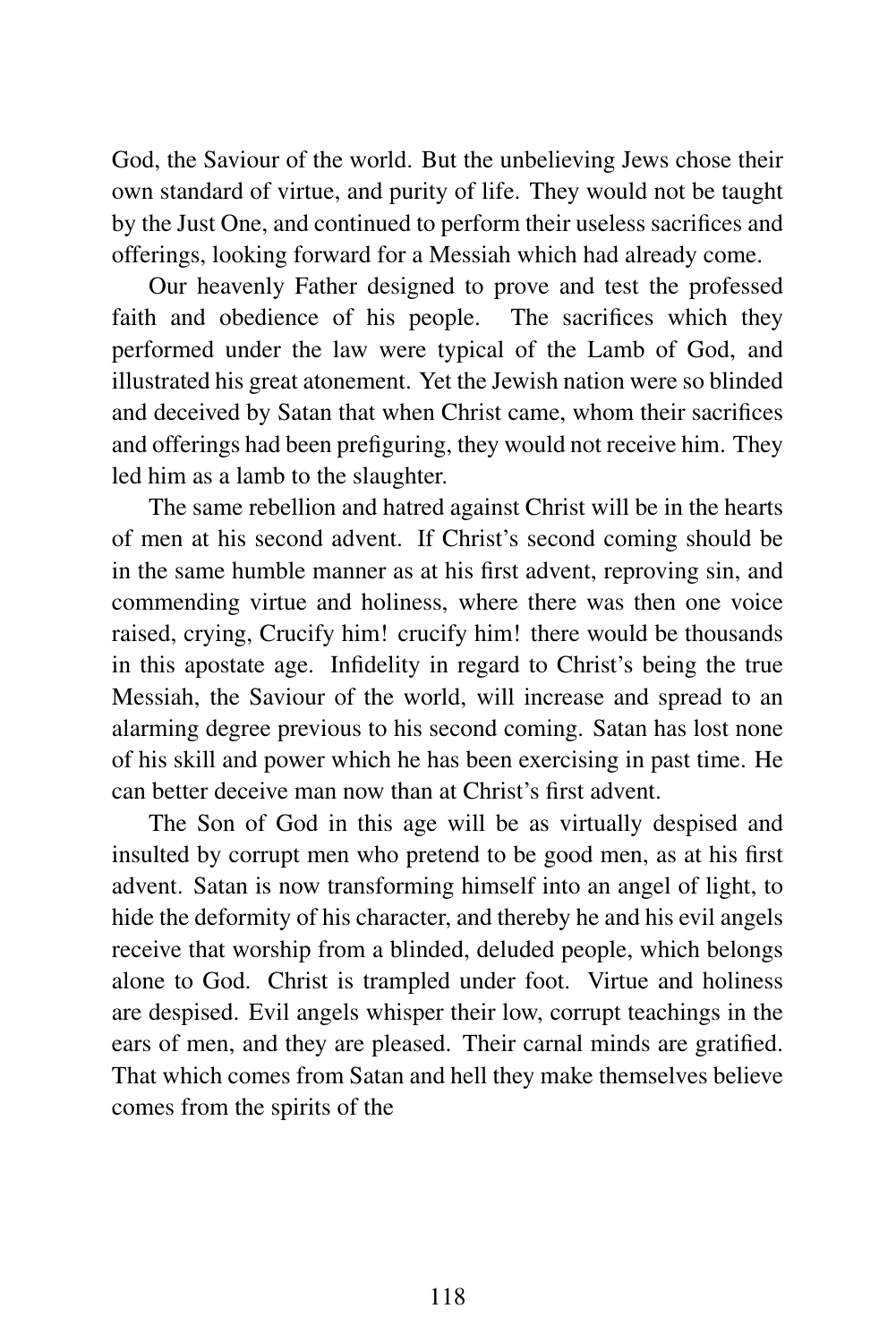dead. Their consciences are seared as with a hot iron. When the Son of God came into the world to die, man's sacrifice, he laid aside his glory and exalted stature. His height was but a little above the general size of men. His personal appearance bore no special marks of his divine character, which would of itself inspire faith. Yet his perfect form, and dignified bearing, his countenance expressing benevolence, love and holiness, were unequaled by any then living upon the earth.

When the Life-giver rose from the dead a triumphant conqueror, and made himself known unto his disciples, he was of the same size as before his crucifixion. There were no special marks which would at once cause the men of Emmaus to know that he was the Son of God. They did not know him until he told them who he was.

But when he ascended up on high, and led a multitude of captives, escorted by the heavenly host, and was received in through the gates of the city, with angelic songs of triumph and rejoicing, I beheld with admiration and wonder, that he possessed the same exalted stature that he had before he came into the world to die for man. Said the angel, God, who wrought so great a miracle as to make Christ flesh to dwell among men, and will with his almighty power lift up fallen, degenerate, and dwarfed man, and after they are redeemed from the earth, make them "grow up as calves of the stall," could in his infinite power return to his dear Son his own exalted stature, which was his before he left Heaven, and humbled himself as a man, and submitted to the death of the cross.

It is no marvel with the angelic host that their loved Commander, after he had carried out the plan of salvation, and ascended up to Heaven, should take his own exalted stature, and be clothed with majesty and glory, which was his before he left Heaven. But it was a marvel with all heaven, that the Father suffered the Son of his bosom to lay aside his glory, and come down to earth, and submit to humiliation, and the agonizing death of the cross to save fallen man.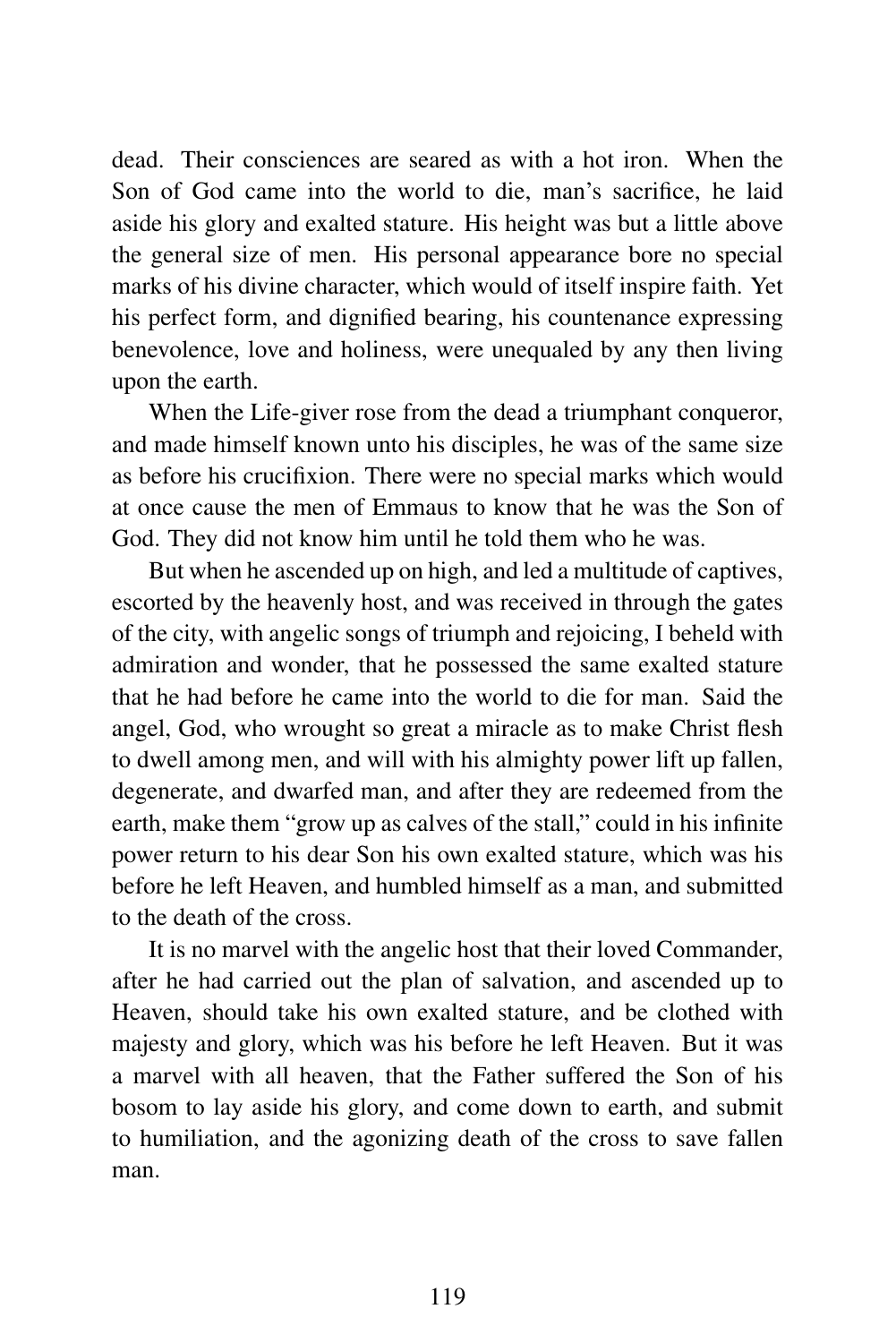## Chapter XXXIX. - Health.

Adam and Eve in Eden were noble in stature, and perfect in symmetry and beauty. They were sinless, and in perfect health. What a contrast to the human race now! Beauty is gone. Perfect health is not known. Every where we look we see disease, deformity and imbecility. I inquired the cause of this wonderful degeneracy, and was pointed back to Eden. The beautiful Eve was beguiled by the serpent to eat of the fruit of the only tree of which God had forbidden them to eat, or even touch it lest they die.

Eve had everything to make her happy. She was surrounded by fruit of every variety. Yet the fruit of the forbidden tree appeared more desirable to her than the fruit of all the other trees in the garden of which she could freely eat. She was intemperate in her desires. She ate, and through her influence, her husband ate also, and a curse rested upon them both. The earth also was cursed because of their sin. And since the fall, intemperance in almost every form has existed. The appetite has controlled reason. The human family have followed in a course of disobedience, and, like Eve, have been beguiled by Satan: to disregard the prohibitions God has made, flattering themselves that the consequence would not be as fearful as had been apprehended. The human family have violated the laws of health, and have run to excess in almost everything. Disease has been steadily increasing. The cause has been followed by the effect.

God gave our first parents the food he designed that the race should eat. It was contrary to his plan to have the life of any creature taken. There was to be no death in Eden. The fruit of the trees in the garden, was the food man's wants required. God gave man no permission to eat animal food until after the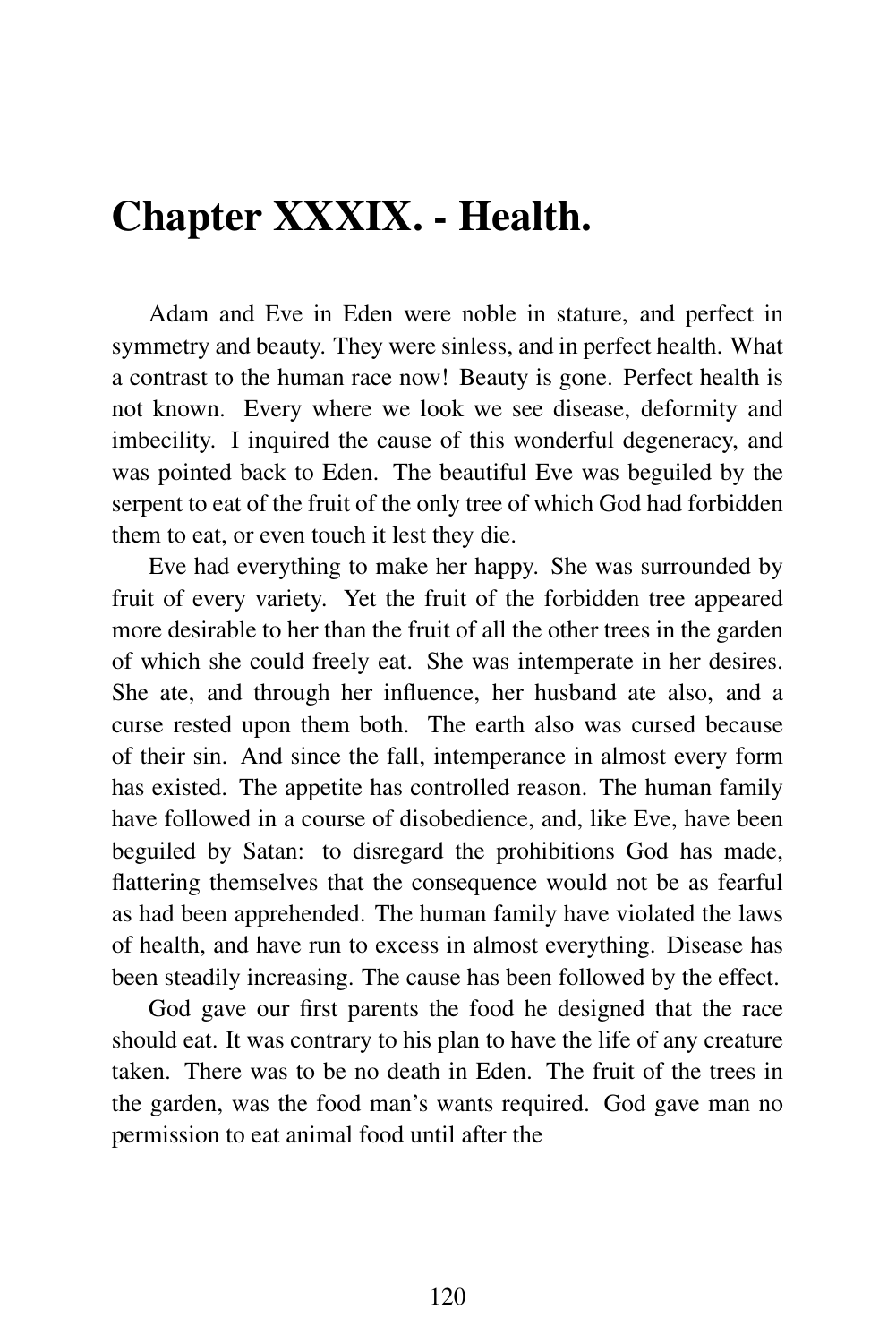flood. Every thing had been destroyed upon which man could subsist, and therefore the Lord in their necessity gave Noah permission to eat of the clean animals which he had taken with him into the ark. But animal food was not the most healthy article of food for man.

The people who lived before the flood ate animal food, and gratified their lusts until their cup of iniquity was full, and God cleansed the earth of its moral pollution by a flood. Then the third dreadful curse rested upon the earth. The first curse was pronounced upon the posterity of Adam and upon the earth, because of disobedience. The second curse came upon the ground after Cain slew his brother Abel. The third most dreadful curse from God, came upon the earth at the flood.

After the flood the people ate largely of animal food. God saw that the ways of man were corrupt, and that he was disposed to exalt himself proudly against his Creator, and to follow the inclinations of his own heart. And he permitted that long-lived race to eat animal food to shorten their sinful lives. Soon after the flood the race began to rapidly decrease in size, and in length of years. There were a class of very large animals which perished at the flood. God knew that the strength of man would decrease, and these mammoth animals could not be controlled by feeble man.

Sin has prevailed since the fall. While a few have remained faithful to God, the great majority have corrupted their ways before him. The destruction of Sodom and Gomorrah was on account of their great wickedness. They gave loose rein to their intemperate appetites, then to their corrupt passions, until they were so debased, and their sins were so abominable, that their cup of iniquity was full, and they were consumed with fire from heaven.

When the Lord brought his people from Egyptian bondage, he led them through the wilderness to prove them, and try them. He promised to be their God,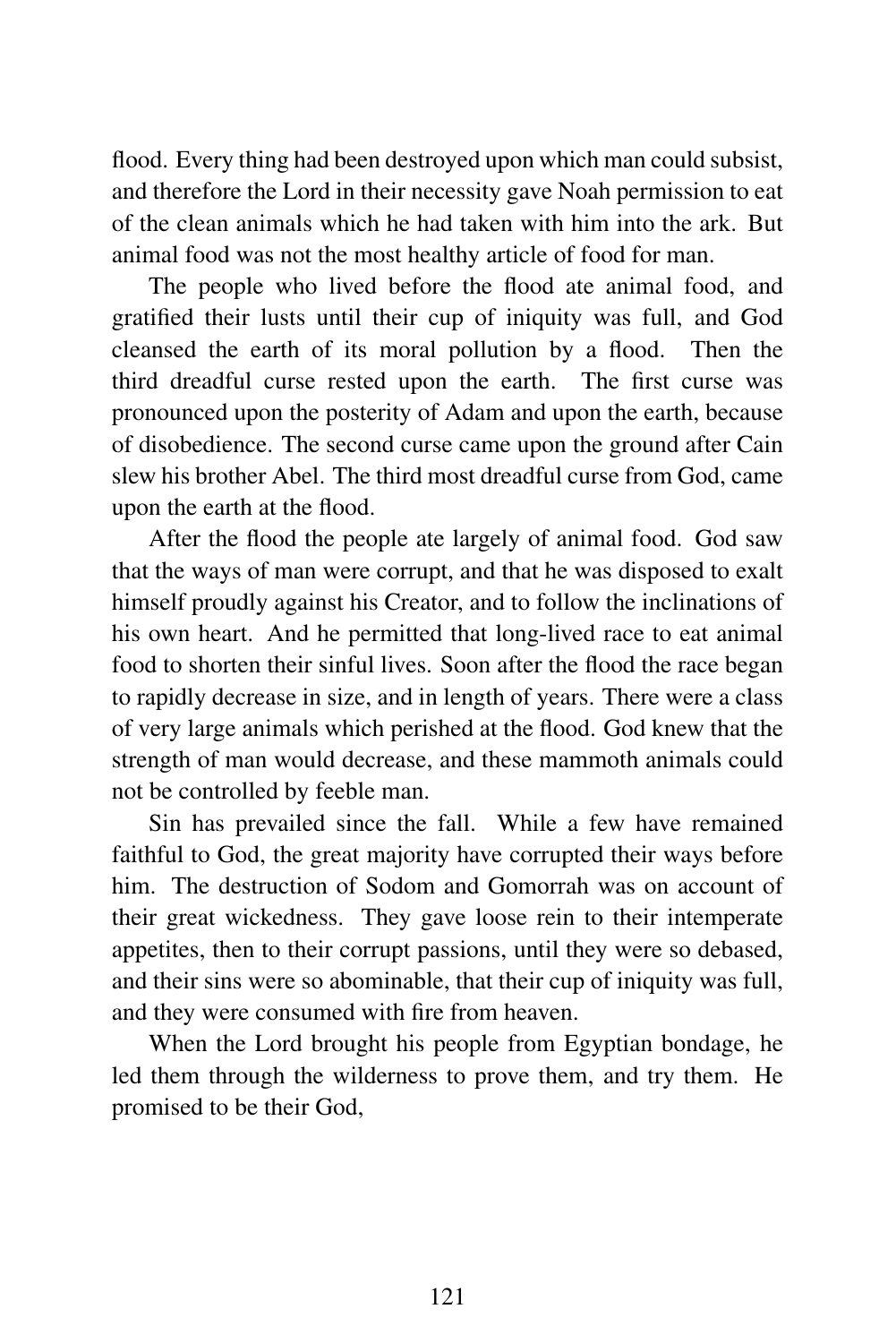and to take them to himself as his peculiar treasure. He did not prohibit their eating meat, but withheld it from them in a great measure. He gave them food which he designed that they should have, which was healthy, and of which they could eat freely. He rained their bread from Heaven, and gave them purest water out of the flinty rock. He made a covenant with them, that if they would obey him in all things, he would put no disease upon them. But the Israelites were not satisfied with the food which God gave them. They murmured against Moses and against God, and wished themselves back in Egypt, where they could sit by the flesh pots. God in his anger gave them flesh to gratify their lustful appetite, and great numbers of them died in the act of eating the meat for which they had lusted. While it was yet between their teeth the curse of God came upon them. God here teaches his people that he is displeased with their permitting their appetite to control them. The Israelites at times would prefer slavery, and even death, rather than to be deprived of meat.

The curse did not come all at once. It was first felt at Adam's fall, and increased at the murder of Abel, and greatly increased at the flood. Since the flood, as the human family have forgotten God, and have followed in a course of disobedience, and have transgressed his commandments, the curse has rested heavier and heavier upon men and upon the beasts. The trees and all vegetation also have felt the effects of the curse. All through the inspired history are exalted blessings promised upon the people of God on conditions of obedience, and curses threatened for disobedience.

"And it shall come to pass, if thou shalt hearken diligently unto the voice of the Lord thy God, to observe and do all his commandments which I command thee this day, that the Lord thy God will set thee on high above all nations of the earth. The Lord shall command the blessing upon thee in thy storehouses, and in all that thou settest thine hand unto; and he shall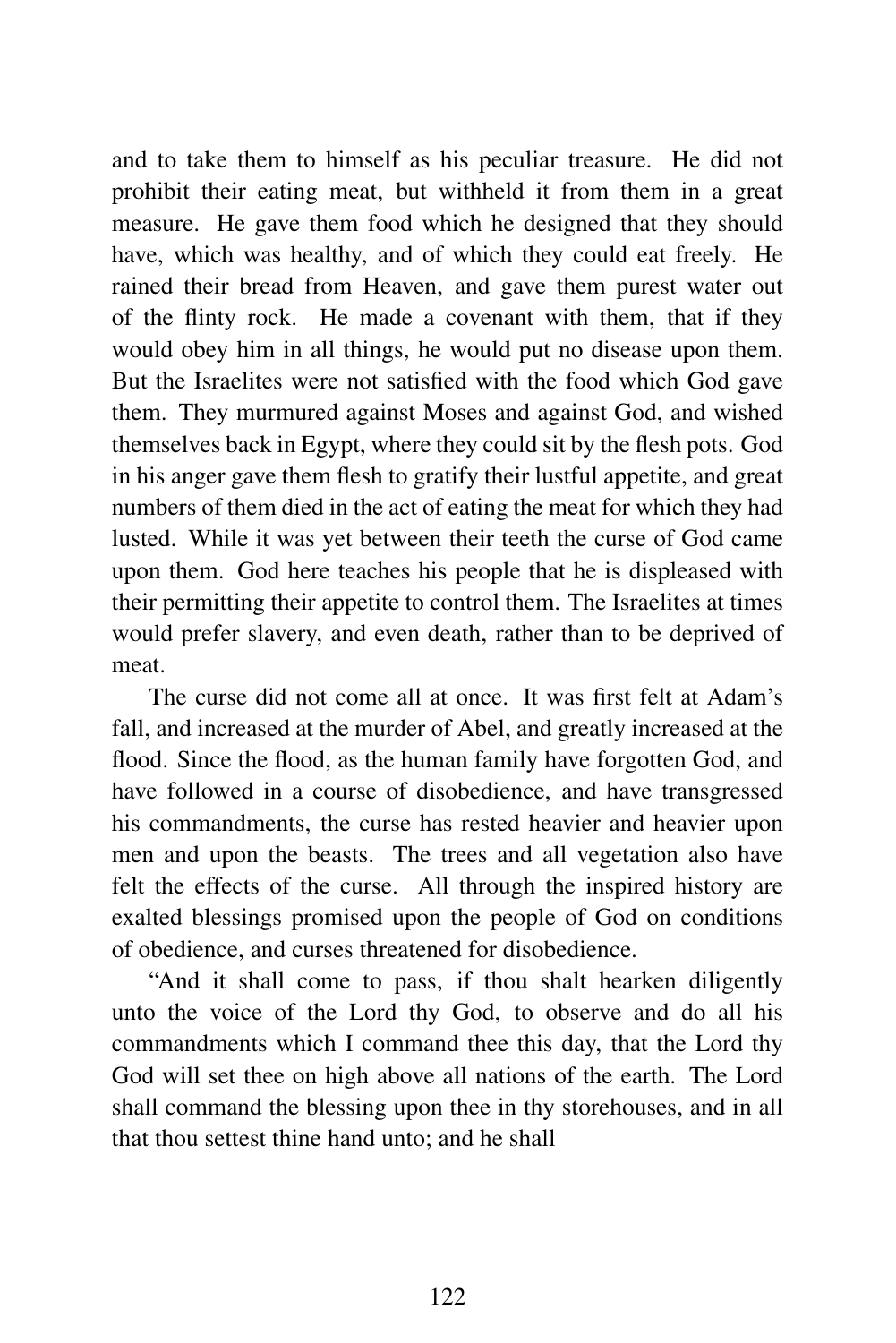bless thee in the land which the Lord thy God giveth thee. The Lord shall establish thee a holy people unto himself, as he hath sworn unto thee, if thou shalt keep the commandments of the Lord thy God, and walk in his ways. And all people of the earth shall see that thou art called by the name of the Lord; and they shall be afraid of thee. And the Lord shall make thee plenteous in goods, in the fruit of thy body, and in the fruit of thy cattle, and in the fruit of thy ground, in the land which the Lord sware unto thy fathers to give thee. The Lord shall open unto thee his good treasure, the heaven to give thee rain unto thy land in his season, and to bless all the work of thine hand. And thou shalt lend unto many nations, and thou shalt not borrow."

God pronounced upon his people a curse if they would not hearken unto his voice to observe to do all his commandments. "Cursed shalt thou be in the city, and cursed shalt thou be in the field. Cursed shall be thy basket and thy store. Cursed shall be the fruit of thy body, and the fruit of thy land, the increase of thy kine, and the flocks of thy sheep. Cursed shalt thou be when thou comest in, and cursed shalt thou be when thou goest out. The Lord shall send upon thee cursing, vexation, and rebuke, in all that thou settest thine hand unto for to do, until thou be destroyed, and until thou perish quickly; because of the wickedness of thy doings, whereby thou hast forsaken me."

God would have his people clearly understand that they will be visited according to their obedience or transgression. Wickedness and disease have increased with every successive generation. The land has labored under the curse which man has brought upon it because of continued disobedience. "The earth mourneth and fadeth away, the world languisheth and fadeth away, the haughty people of the earth do languish. The earth also is defiled under the inhabitants thereof; because they have transgressed the laws, changed the ordinance, broken the everlasting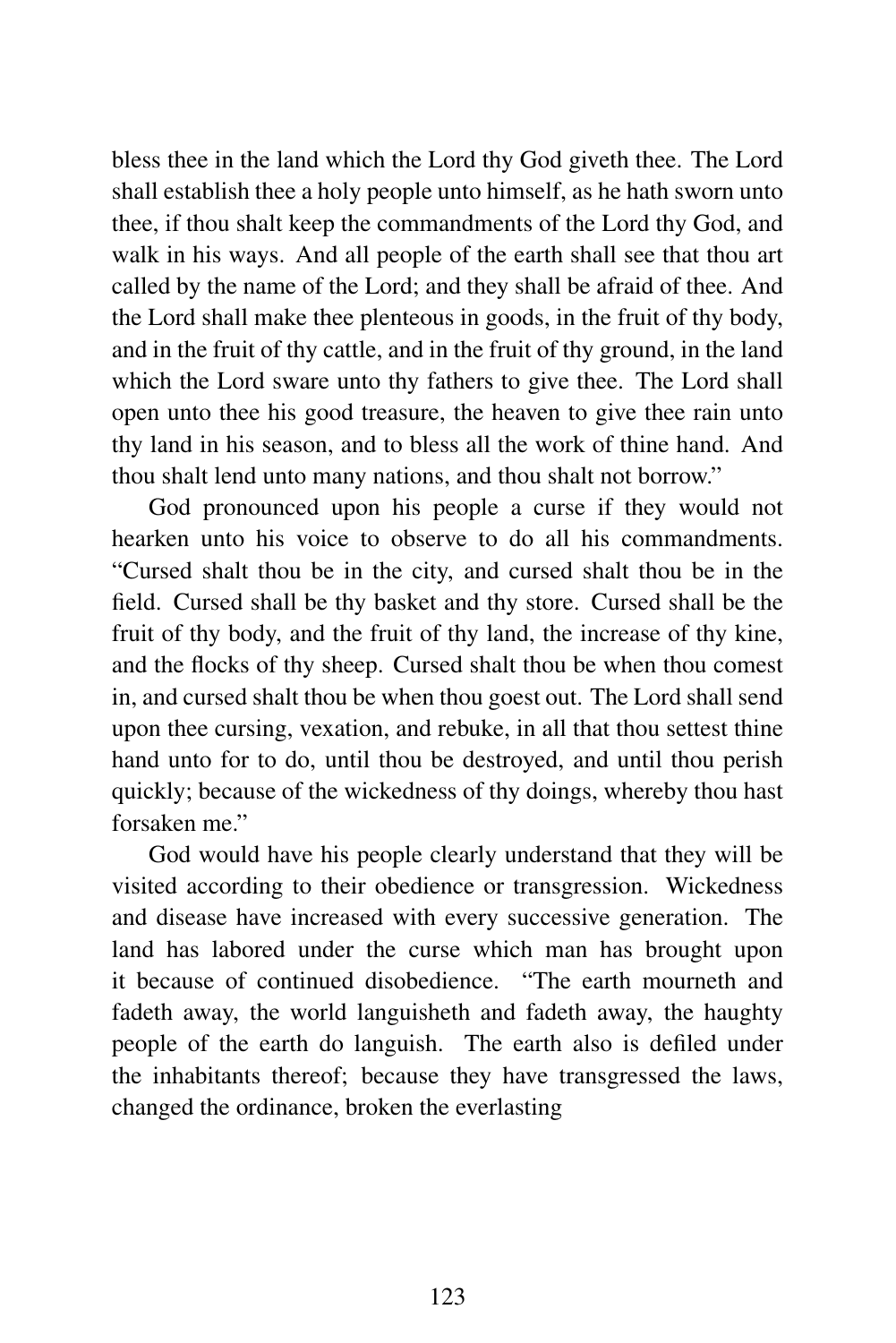covenant. Therefore hath the curse devoured the earth, and they that dwell therein are desolate." Many marvel that the human race have so degenerated, physically, mentally, and morally. They do not understand that it is the violation of God's constitution and laws, and the violation of the laws of health, that has produced this sad degeneracy. The transgression of God's commandments has caused his prospering hand to be removed.

Intemperance in eating and in drinking, and the indulgence of base passions have benumbed the fine sensibilities, so that sacred things have been placed upon a level with common things. Nadab and Abihu drank too freely of wine, and the result was, they used common fire instead of sacred, and were destroyed for thus dishonoring God. When appetite is left to control reason, sacred things are not discerned. God expressly commanded the children of Israel not to eat swine's flesh. The heathen used this meat as an article of food. God prohibited the Hebrews the use of swine's flesh because it was hurtful. It would fill the system with humors, and in that warm climate often produced leprosy. Its influence upon the system in that climate was far more injurious than in a colder climate. But God never designed the swine to be eaten under any circumstances. Swine were useful. In a fruitful country, where there was much to decay upon the ground, which would poison the atmosphere, herds of swine were permitted to run free, and devoured the decaying substances, which was a means of preserving health. Other animals were forbidden to be eaten by the Israelites, because they were not the best articles of food.

If the Israelites had manifested a spirit of submission to God's wise prohibitions, he would have removed from them everything injurious to their health, and would have suffered no sickness to be among them. But he gave them what they lusted for, because they would not submit to him.

Appetite has been indulged to the injury of health.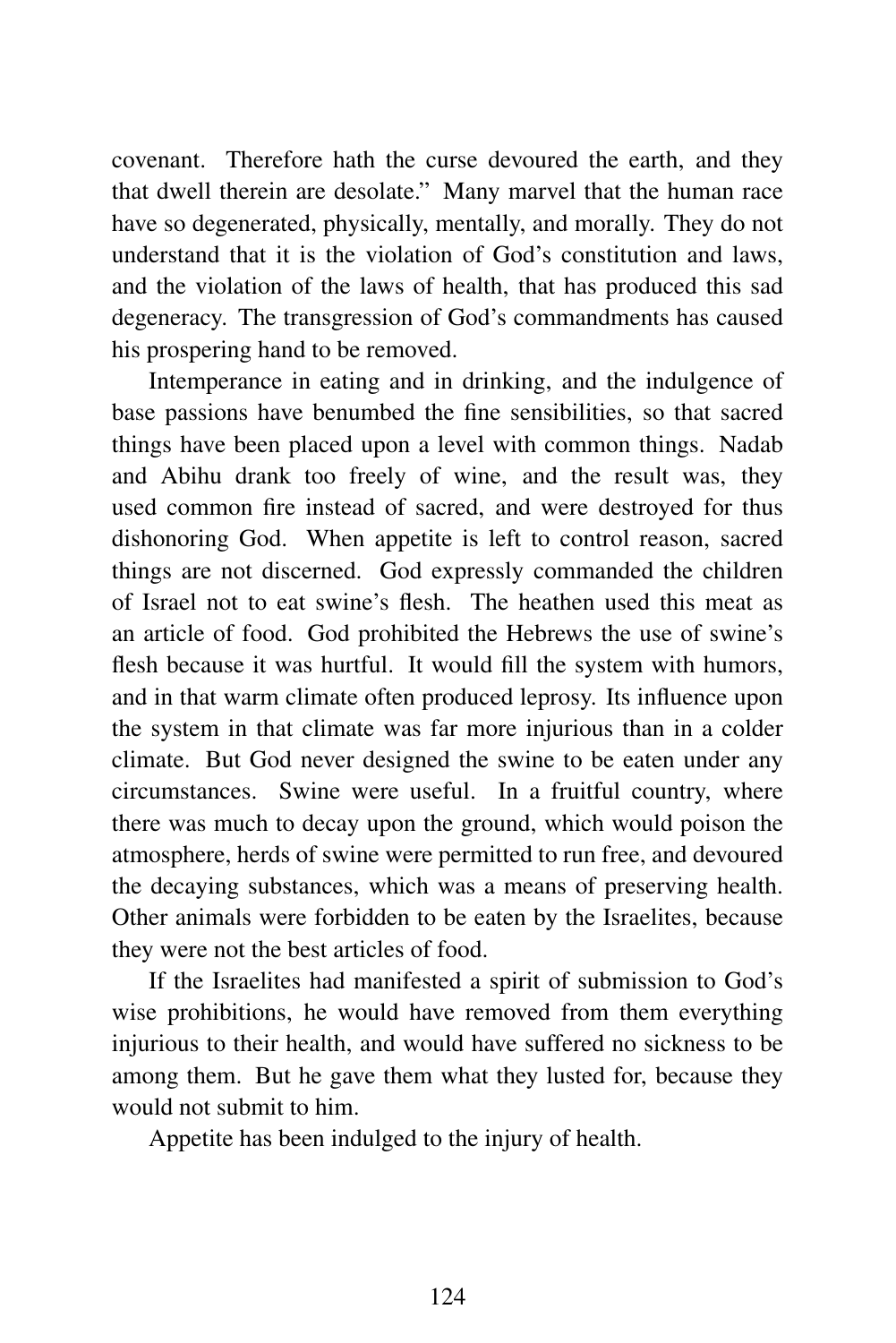Stimulating drinks have been used freely, which have confused the brain and brought down man to the level of the brute creation. While intoxicated, every degree of crime has been committed, and yet the perpetrators have been excused in many instances, because they knew not what they were doing. This does not lessen the guilt of the criminal. If by his own hand he puts the glass to his lips, and deliberately takes that which he knows will destroy his reasoning faculties, he becomes responsible for all the injury he does while intoxicated, at the very moment he lets his appetite control him, and he barters away his reasoning faculties for intoxicating drinks. It was his own act which brought him even below the brutes, and crimes committed when he is in a state of intoxication should be punished as severely as though the person had all the power of his reasoning faculties.

Nadab and Abihu, by drinking wine, beclouded their reasoning faculties, and so lost their sense of sacred things, that they thought they could as well offer common fire as sacred. God did not excuse them because the brain was confused. Fire from his presence destroyed them in their sin. Some look with horror upon men who have been overcome with liquor, and are seen reeling and staggering in the street, while at the same time they are gratifying their appetite for things differing in their nature from spirituous liquor, but which injure the health, affect the brain, and destroy their high sense of spiritual things. The liquor-drinker has an appetite for strong drink which he gratifies, while another has no appetite for intoxicating drinks to restrain, but he desires some other hurtful indulgence, and does not practice self-denial any more than the drunkard.

Those who do not control their appetites in eating are guilty of intemperance. In those cases where men lose all sense of their obligation to God, their families, and to community, it is a slow process. They are not changed from the kind husband and father at once. It takes time to degrade them to beasts, where they become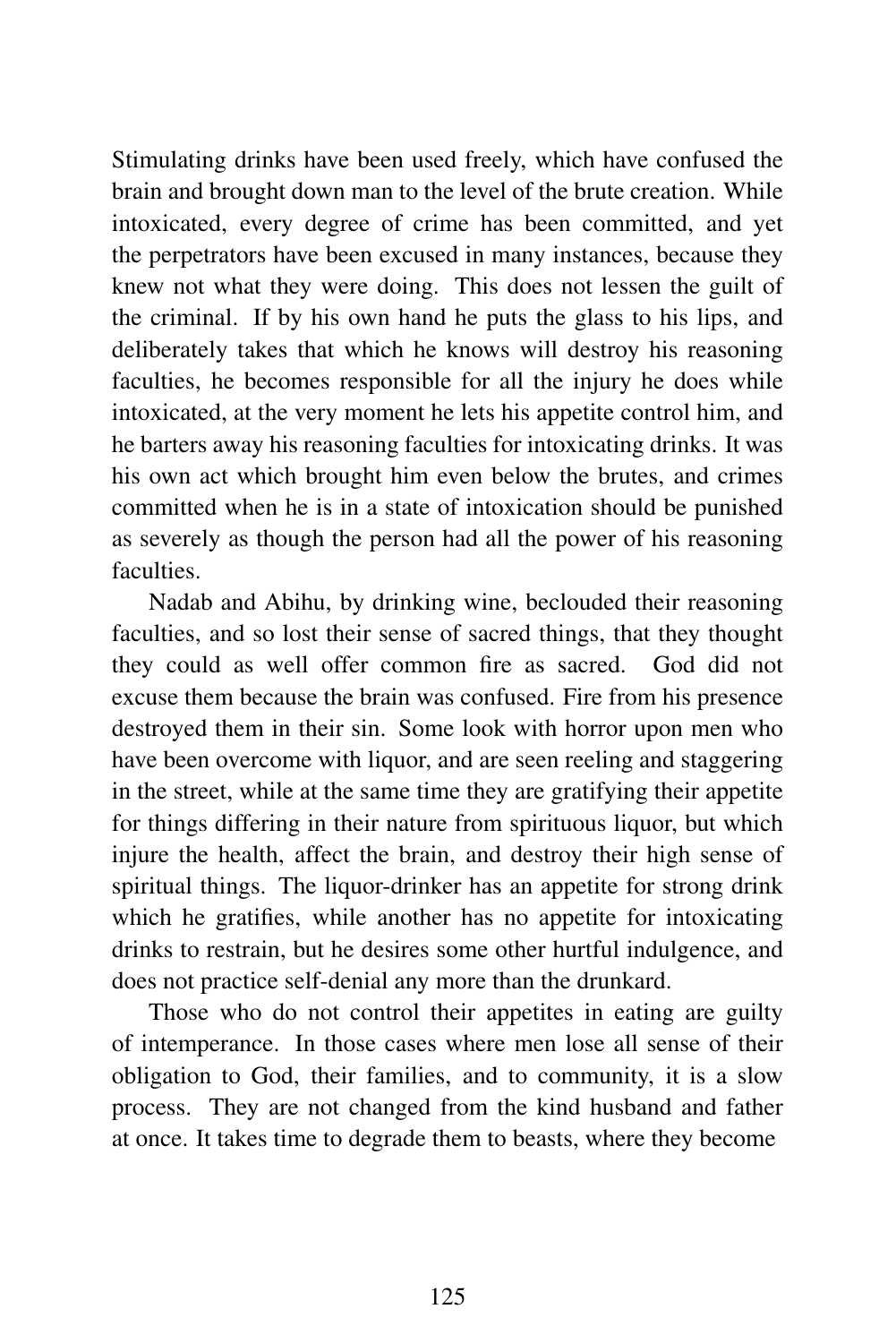mere wrecks of humanity. With many, their first error is in making a God of their appetite, subsisting mostly on highly-seasoned animal food which produces a feverish state of the system, especially if pork is used freely. The blood becomes impure. The circulation is not equalized. Chills and fever follow. The appetite fails. They think something must be done, and perhaps send for ale, which stimulates for the time, but as soon as the influence of the ale is gone they sink as much lower, and a continual use of the ale keeps them stimulated and over-excited. They think that the ale was of so much benefit to them, they must continue its use. After a while it loses its influence, then they use a stronger beverage, until they give themselves up to every excess, and man formed in the image of his Maker degrades himself lower than the beasts. It required time to benumb the sensibilities of the mind. It was done gradually, but surely.

Tobacco, in whatever form it is used, tells upon the constitution. It is a slow poison. It affects the brain and benumbs the sensibilities, so that the mind cannot clearly discern spiritual things, especially those truths which would have a tendency to correct this filthy indulgence. Those who use tobacco in any form are not clear before God. In such a filthy practice it is impossible for them to glorify God in their bodies and spirits, which are his. And while they are using slow and sure poisons, which are ruining their health, and debasing the faculties of the mind, God cannot approbate them. He may be merciful to them while, they indulge in this pernicious habit in ignorance of the injury it is doing them, but when the matter is set before them in its true light, then they are guilty before God if they continue to indulge this gross appetite.

God required the children of Israel to observe habits of strict cleanliness. In any case of the least impurity they were to remain out of the camp until evening, then to wash themselves and come into the camp. There was not a tobacco-user in that vast army. If there had been, he would have been required to choose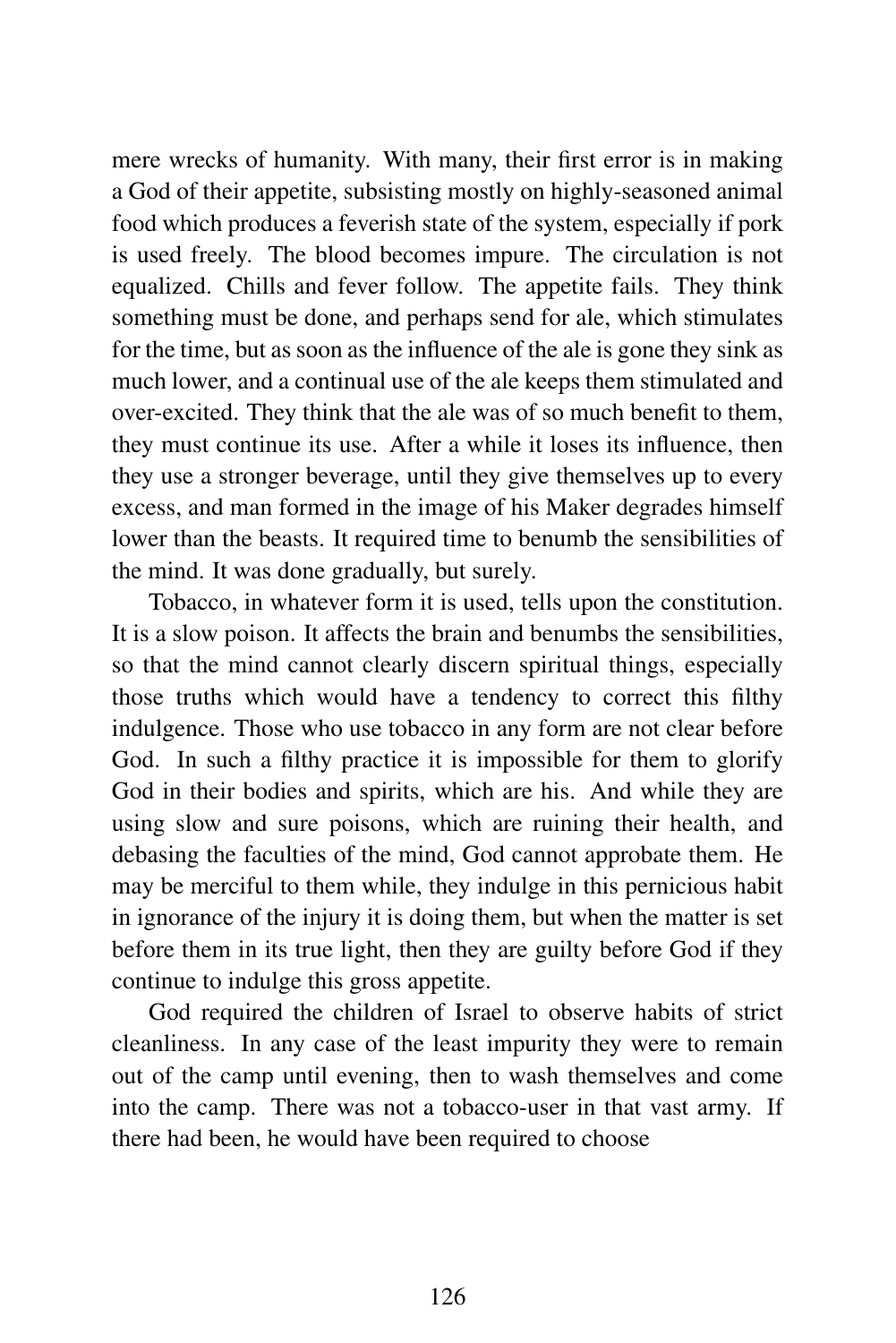to remain out of the camp, or cease the use of the filthy weed. And after cleansing his mouth from the least of its filthy remains, he might have been permitted to mingle with the congregation of Israel.

The priests, who ministered in sacred things, were commanded to wash their feet and their hands before entering the tabernacle in the presence of God to importune for Israel, that they might not desecrate the sanctuary. If the priests had entered the sanctuary with their mouths polluted with tobacco, they would have shared the fate of Nadab and Abihu. And yet professed Christians bow before God in their families to pray with their mouths defiled with the filth of tobacco. They go to the house which they have dedicated to God, professing to worship him, with a stupefying quid of tobacco in their mouths, and the high-colored saliva staining their lips and chin, and their foul breath polluting the atmosphere. They leave their poisonous filth either upon the floor, or in receptacles prepared for the purpose. This is the offering they present to God. Instead of the cloud of fragrant incense filling the house as in the case of the ancient tabernacle, it is filled with the sickening, polluted odor of ejected tobacco spittle and quids, and the air breathed by the congregation is poisoned.

Men who have been set apart by the laying on of hands, to minister in sacred things, often stand in the desk with their mouths polluted, their lips stained, and their breath tainted with the defilements of tobacco. They speak to the people in Christ's stead. How can such service be acceptable to a holy God, who required the priests of Israel to make such special preparations before coming into his presence, lest his sacred holiness should consume them for dishonoring him, as in the case of Nadab and Abihu? These may be assured that the mighty God of Israel is still a God of cleanliness. They profess to be serving God while they are committing idolatry, by making a God of their appetite. Tobacco is their cherished idol. To it every high and sacred consideration must bow.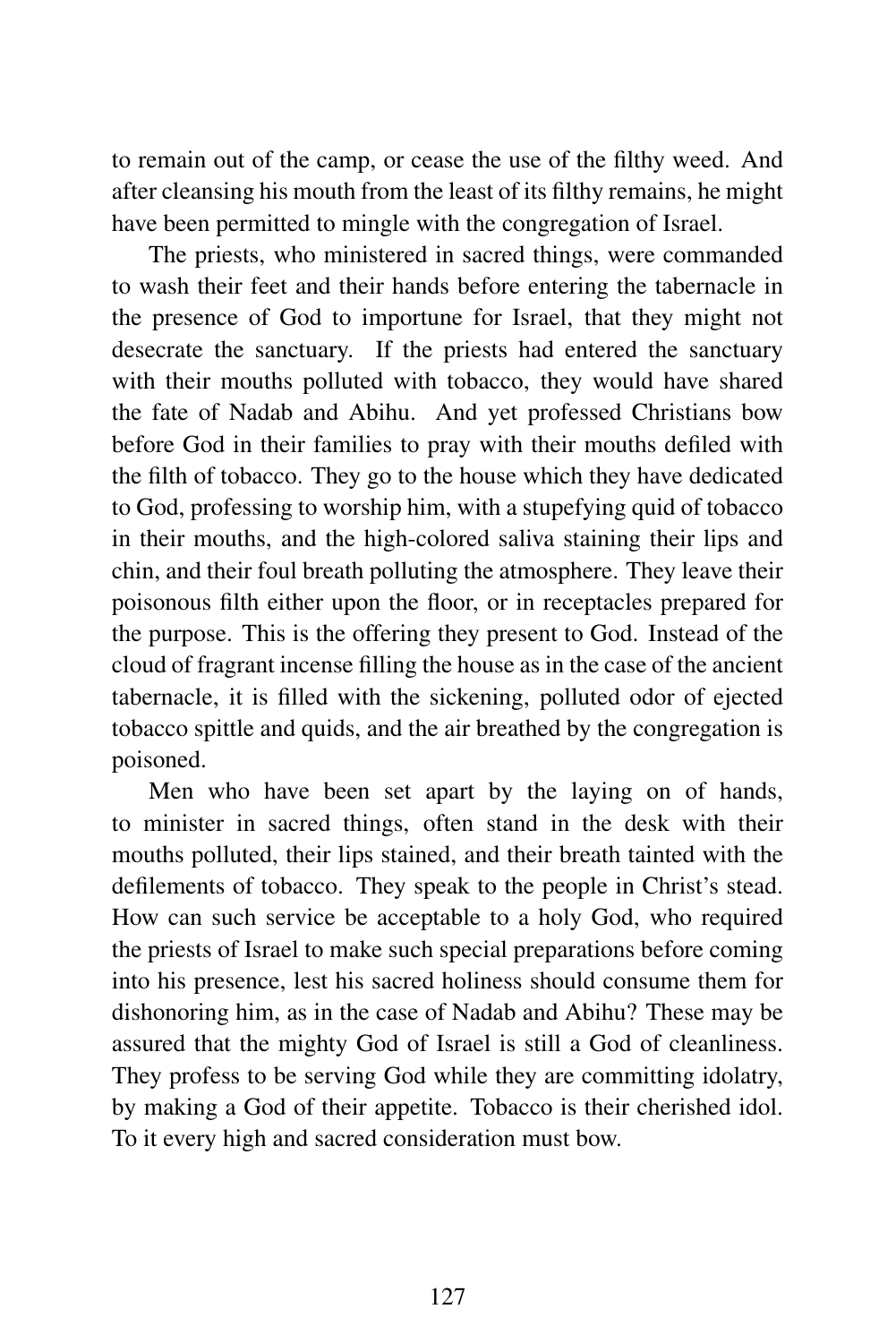They profess to be worshipping God, while at the same time they are violating the first commandment. They have other gods before the Lord. "Be ye clean that bear the vessels of the Lord."

God requires purity of heart, and personal cleanliness, now, as when he gave the special directions to the children of Israel. If God was so particular to enjoin cleanliness upon those journeying in the wilderness who were in the open air nearly all the time, he requires no less of us who live in ceiled houses, where impurities are more observable, and have a more unhealthful influence. Tobacco is a poison of the most deceitful and malignant kind, having an exciting, then a paralyzing influence upon the nerves of the body. It is all the more dangerous because it effects upon the system are so slow, and at first scarcely perceivable. Multitudes have fallen victims to its poisonous influence. They have surely murdered themselves by this slow poison. And we ask, What will be their waking in the resurrection morning?

Tea and coffee are stimulating. Their effects are similar to those of tobacco; but they affect in a less degree. Those who use these slow poisons, like the tobacco-user, think they cannot live without them, because they feel so very badly when they do not have these idols. Why they suffer when they discontinue the use of these stimulants, is because they have been breaking down nature in her work of preserving the entire system in harmony and in health. They will be troubled with dizziness, headache, numbness, nervousness, and irritability. They feel as though they should go all to pieces, and some have not courage to persevere in abstaining from them till abused nature recovers, but again resort to the use of the same hurtful things. They do not give nature time to recover the injury they have done her, but for present relief return to these hurtful indulgences. Nature is continually growing weaker, and less capable of recovering. But if they will be determined in their efforts to persevere and overcome, abused nature will soon again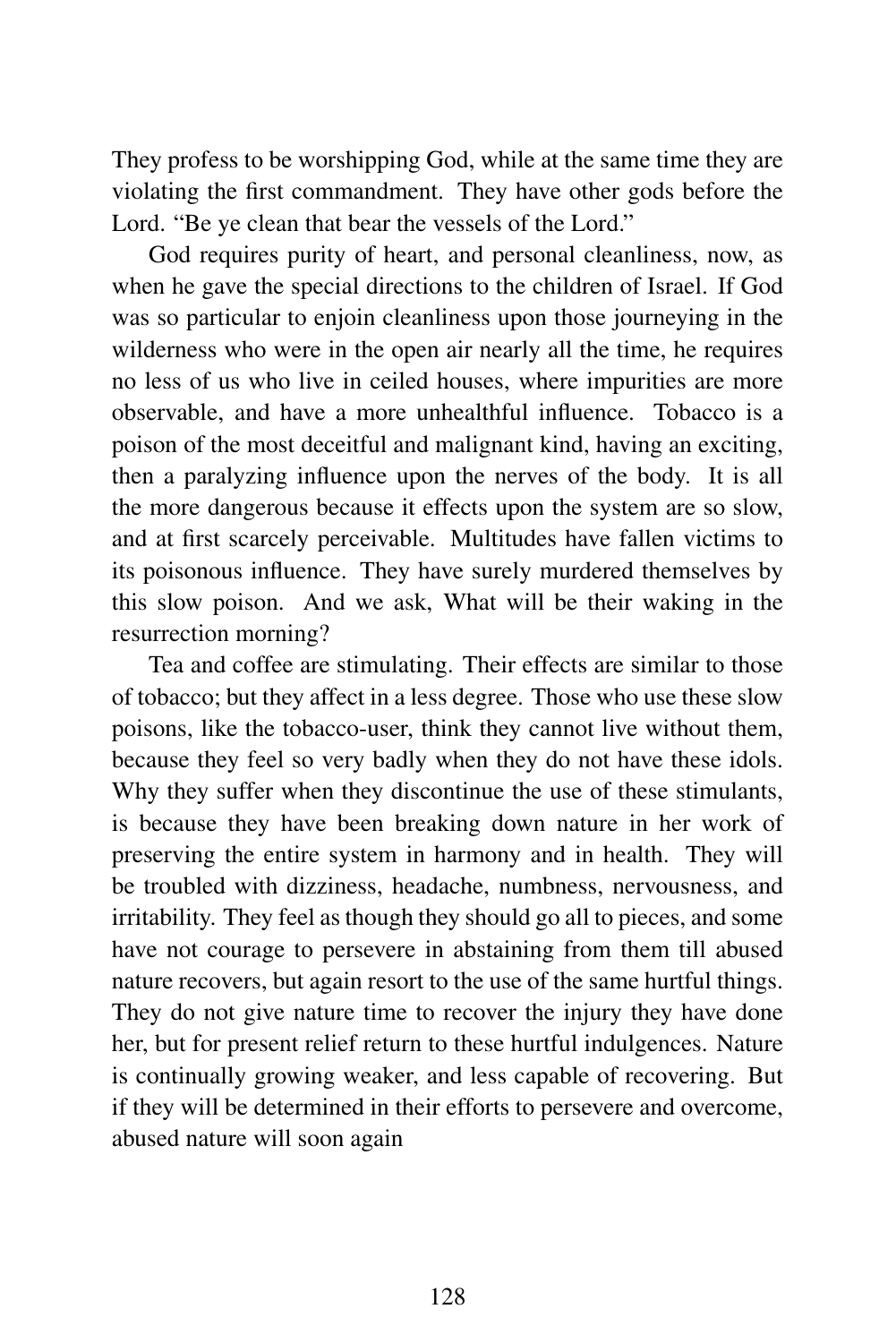rally, and perform her work wisely and well without these stimulants. The whole system under the influence of these stimulants often becomes intoxicated. And to just that degree that the nervous system is excited by false stimulants, will be the prostration which will follow after the influence of the exciting cause has abated. This prostration may in time be overcome by abstaining from the use of those things which created such a condition in the system. Those who indulge a perverted appetite, do it to the injury of health and intellect. They cannot appreciate the value of spiritual things. Their sensibilities are blunted, and sin does not appear very sinful, and truth is not regarded of greater value than earthly treasure.

There is a class who profess to believe the truth, who do not use tobacco, snuff, tea, or coffee, yet they are guilty of gratifying the appetite in a different manner. They crave highly-seasoned meats, with rich gravies, and their appetite has become so perverted that they cannot be satisfied with even meat, unless prepared in a manner most injurious. The stomach is fevered, the digestive organs are taxed, and yet the stomach labors hard to dispose of the load forced upon it. After the stomach has performed its task it becomes exhausted, which causes faintness. Here many are deceived, and think that it is the want of food which produces such feelings, and without giving the stomach time to rest, they take more food, which for the time removes the faintness. And the more the appetite is indulged, the more will be its clamors for gratification. This faintness is generally the result of meat-eating, and eating frequently, and too much. The stomach becomes weary by being kept constantly at work, disposing of food not the most healthful. Having no time for rest, the digestive organs become enfeebled, hence the sense of "goneness," and desire for frequent eating. The remedy such require is to eat less frequently and less liberally, and be satisfied with plain, simple food, eating twice, or at most, three times a day. The stomach must have its regular periods for labor and rest, hence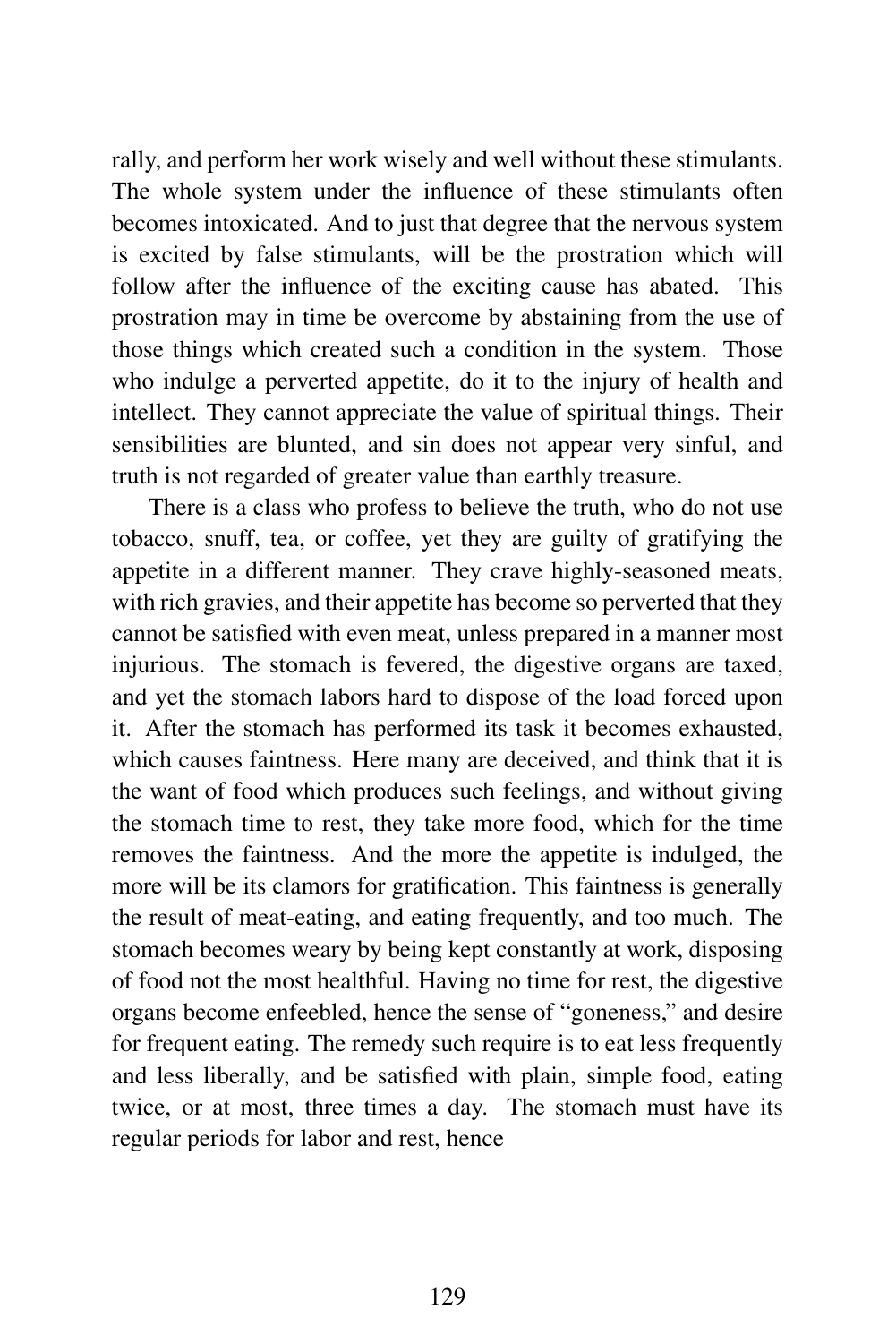eating irregularly between meals is a most pernicious violation of the laws of health. With regular habits, and proper food, the stomach will gradually recover.

Because it is the fashion, in harmony with morbid appetite, rich cake, pies, and puddings, and every hurtful thing, are crowded into the stomach. The table must be loaded down with a variety, or the depraved appetite cannot be satisfied. In the morning, these slaves to appetite often have impure breath, and a furred tongue. They do not enjoy health, and wonder why they suffer with pains, headaches, and various ills. Many eat three times a day, and again just before going to bed. In a short time the digestive organs are worn out, for they have had no time to rest. These become miserable dyspeptics, and wonder what has made them so. The cause has brought the sure result. A second meal should never be eaten until the stomach has had time to rest from the labor of digesting the preceding meal. If a third meal be eaten at all, it should be light, and several hours before going to bed.

Many are so devoted to intemperance that they will not change their course of indulging in gluttony under any considerations. They would sooner sacrifice health, and die prematurely, than to restrain their intemperate appetite. And there are many who are ignorant of the relation their eating and drinking has to health. Could such be enlightened, they might have moral courage to deny the appetite, and eat more sparingly, and of that food alone which was healthful, and by their own course of action save themselves a great amount of suffering.

Persons who have indulged their appetite to eat freely of meat, highly-seasoned gravies, and various kinds of rich cakes and preserves, cannot immediately relish a plain, wholesome, and nutritious diet. Their taste is so perverted they have no appetite for a wholesome diet of fruits, plain bread and vegetables. They need not expect to relish at first food so different from that which they have been indulging themselves to eat.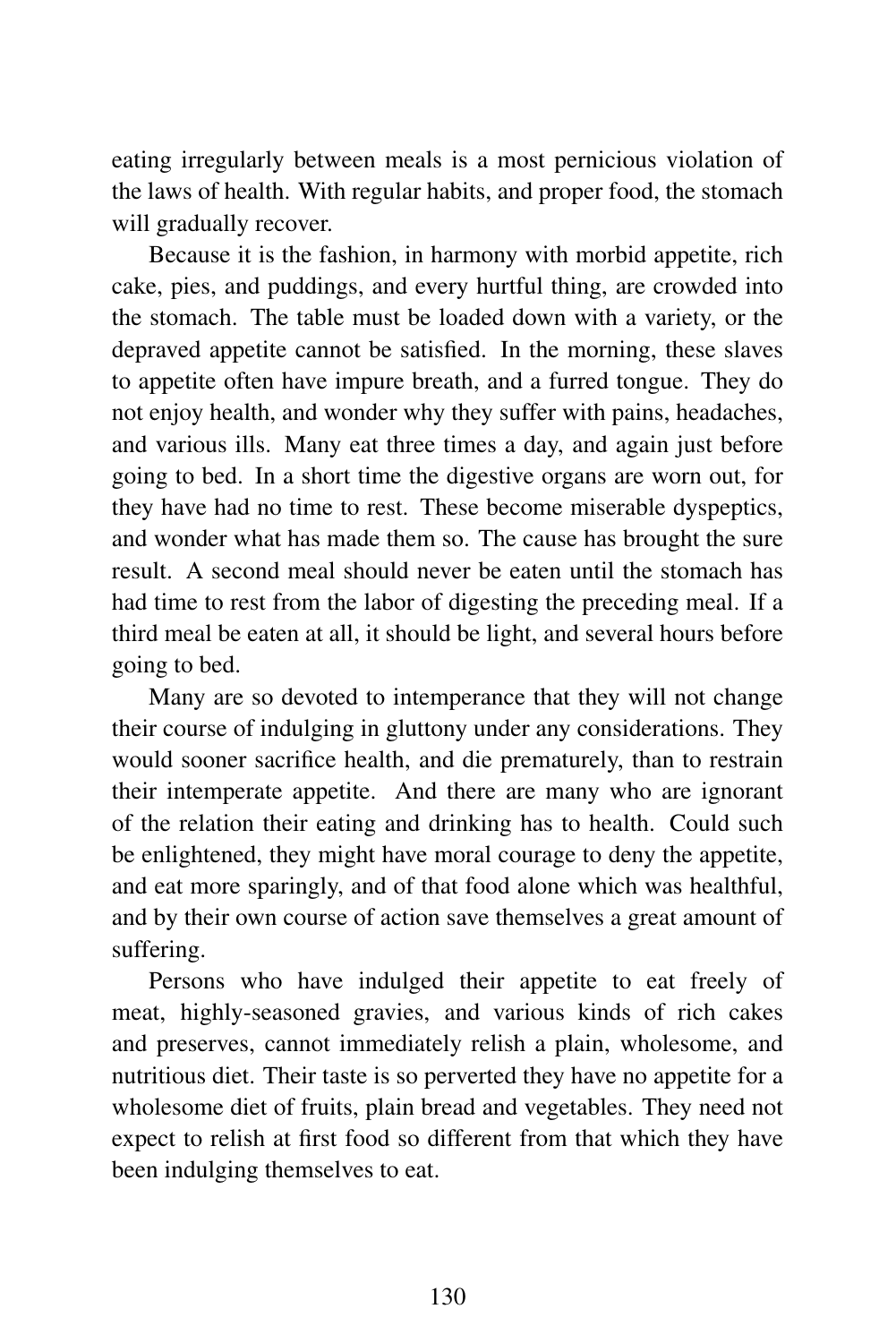If they cannot at first enjoy plain food, they should fast until they can. That fast will prove to them of greater benefit than medicine, for the abused stomach will find that rest which it has long needed, and real hunger can be satisfied with a plain diet. It will take time for the taste to recover from the abuses which it has received, and to gain its natural tone. But perseverance in a self-denying course of eating and drinking will soon make plain, wholesome food palatable, and it will soon be eaten with greater satisfaction than the epicure enjoys over his rich dainties.

The stomach is not fevered with meat, and overtaxed, but is in a healthy condition, and can readily perform its task. There should be no delay in reform. Efforts should be made to preserve carefully the remaining strength of the vital forces, by lifting off every over-tasking burden. The stomach may never fully recover health, but a proper course of diet will save further debility, and many will recover more or less, unless they have gone very far in gluttonous self-murder.

Those who permit themselves to become slaves to a gluttonous appetite, often go still further, and debase themselves by indulging their corrupt passions, which have become excited by intemperance in eating and in drinking. They give loose rein to their debasing passions, until health and intellect greatly suffer. The reasoning faculties are, in a great measure, destroyed by evil habits.

The present corrupt state of the world was presented before me. The sight was terrible. I have wondered that the inhabitants of the earth were not destroyed, like the people of Sodom and Gomorrah. I have seen reason enough for the present state of degeneracy and mortality in the world. Blind passion controls reason, and every high consideration with many is sacrificed to lust.

The first great evil was intemperance in eating and drinking. Men and women have made themselves slaves to appetite. They are intemperate in labor. A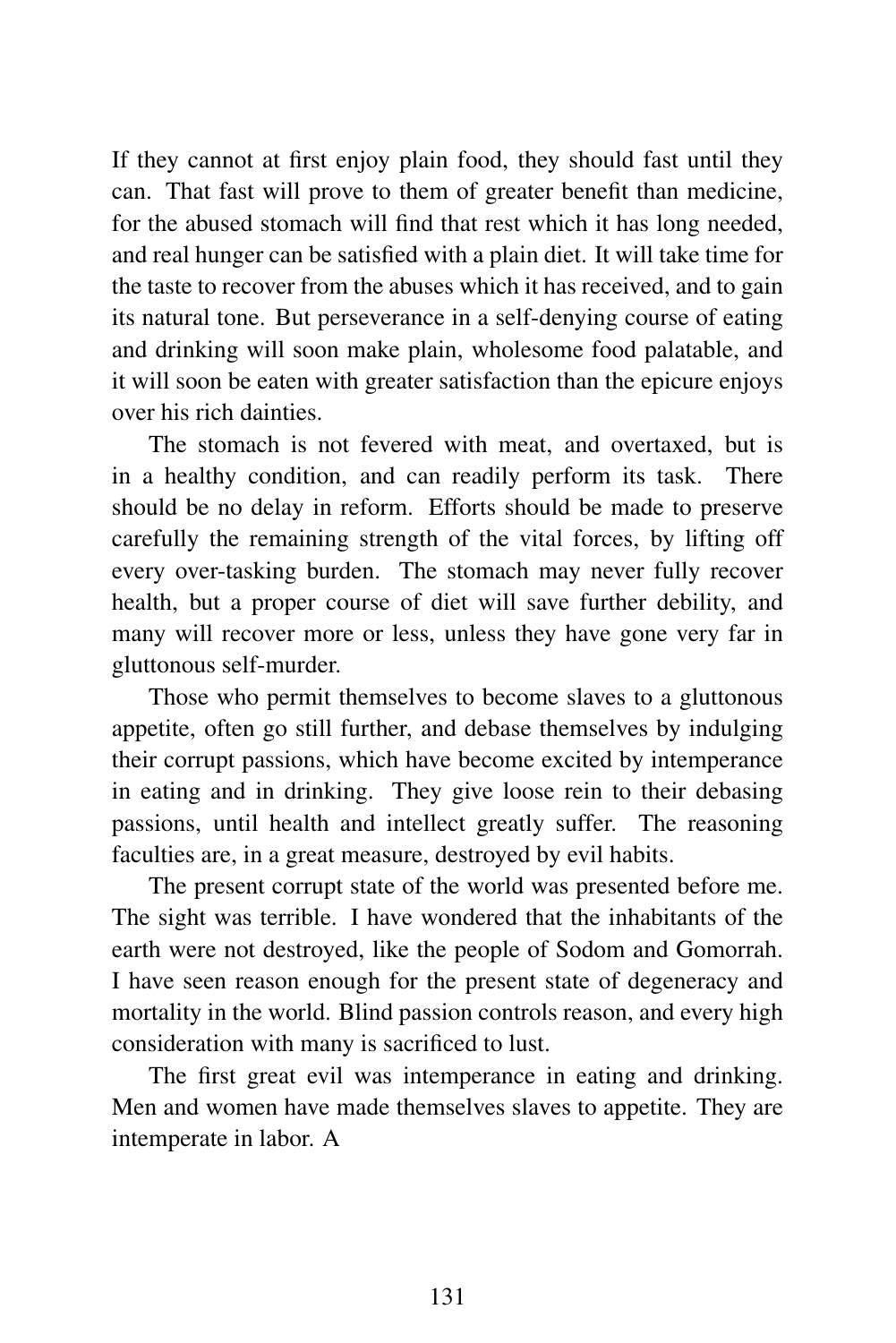great amount of hard labor is performed to obtain food for their tables which greatly injure the already overtaxed system. Women spend a great share of their time over a heated cook-stove, preparing food, highly seasoned with spices to gratify the taste. As a consequence, the children are neglected, and do not receive moral and religious instruction. The over-worked mother neglects to cultivate a sweetness of temper, which is the sunshine of the dwelling. Eternal considerations become secondary. All the time has to be employed in preparing these things for the appetite which ruin health, sour the temper, and becloud the reasoning faculties.

A reform in eating would be a saving of expense and labor. The wants of a family can be easily supplied that is satisfied with plain, wholesome diet. Rich food breaks down the healthy organs of body and mind. And how many labor so very hard to accomplish this.

Children who eat improperly are often feeble, pale and dwarfed, and are nervous, excitable and irritable. Everything noble is sacrificed to the appetite, and the animal passions predominate. The lives of many children from five to ten and fifteen years of age seem marked with depravity. They possess knowledge of almost every vice. The parents are, in a great degree, at fault in this matter, and to them will be accredited the sins of their children which their improper course has indirectly led them to commit. They tempt their children to indulge their appetite by placing upon their tables flesh meats and other food prepared with spices, which have a tendency to excite the animal passions. By their example they learn their children intemperance in eating. They have been indulged to eat almost any hour of the day, which keeps the digestive organs constantly taxed. Mothers have had but little time to instruct their children. Their precious time was devoted to cooking various kinds of unwholesome food to place upon their tables.

Many parents have permitted their children to be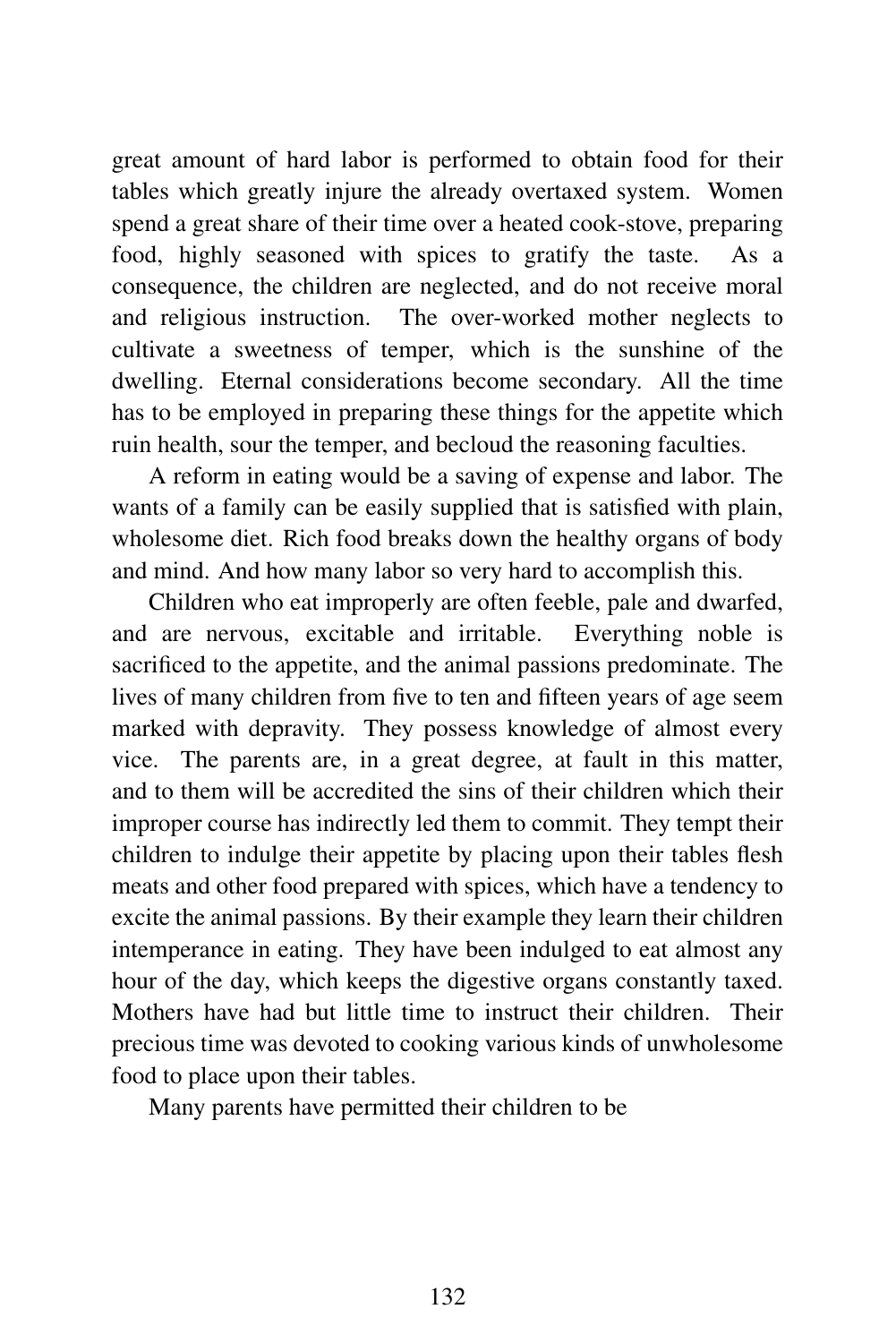ruined while they were trying to regulate their lives to fashion. If visitors are to come, they wish to have them sit down to as good a table as they would find among any of their circle of acquaintances. Much time and expense are devoted to this object. For the sake of appearance, rich food is prepared to suit the appetite, and even professed Christians make so much parade that they call around them a class whose principal object in visiting them is for the dainties they get to eat. Christians should reform in this respect. While they should courteously entertain their visitors, they should not be such slaves to fashion and appetite.

I was shown that more deaths have been caused by drug-taking than from all other causes combined. If there was in the land one physician in the place of thousands, a vast amount of premature mortality would be prevented. Multitudes of physicians, and multitudes of drugs, have cursed the inhabitants of the earth, and have carried thousands and tens of thousands to untimely graves.

Indulging in eating too frequently, and in too large quantities, over-taxes the digestive organs, and produces a feverish state of the system. The blood becomes impure, and then diseases of various kinds occur. A physician is sent for, who prescribes some drug which gives present relief, but which does not cure the disease. It may change the form of disease, but the real evil is increased ten fold. Nature was doing her best to rid the system of an accumulation of impurities, and could she have been left to herself, aided by the common blessings of Heaven, such as pure air and pure water, a speedy and safe cure would have been effected.

The sufferers in such cases can do for themselves that which others cannot do as well for them. They should commence to relieve nature of the load they have forced upon her. They should remove the cause. Fast a short time, and give the stomach chance for rest. Reduce the feverish state of the system by a careful and understanding application of water. These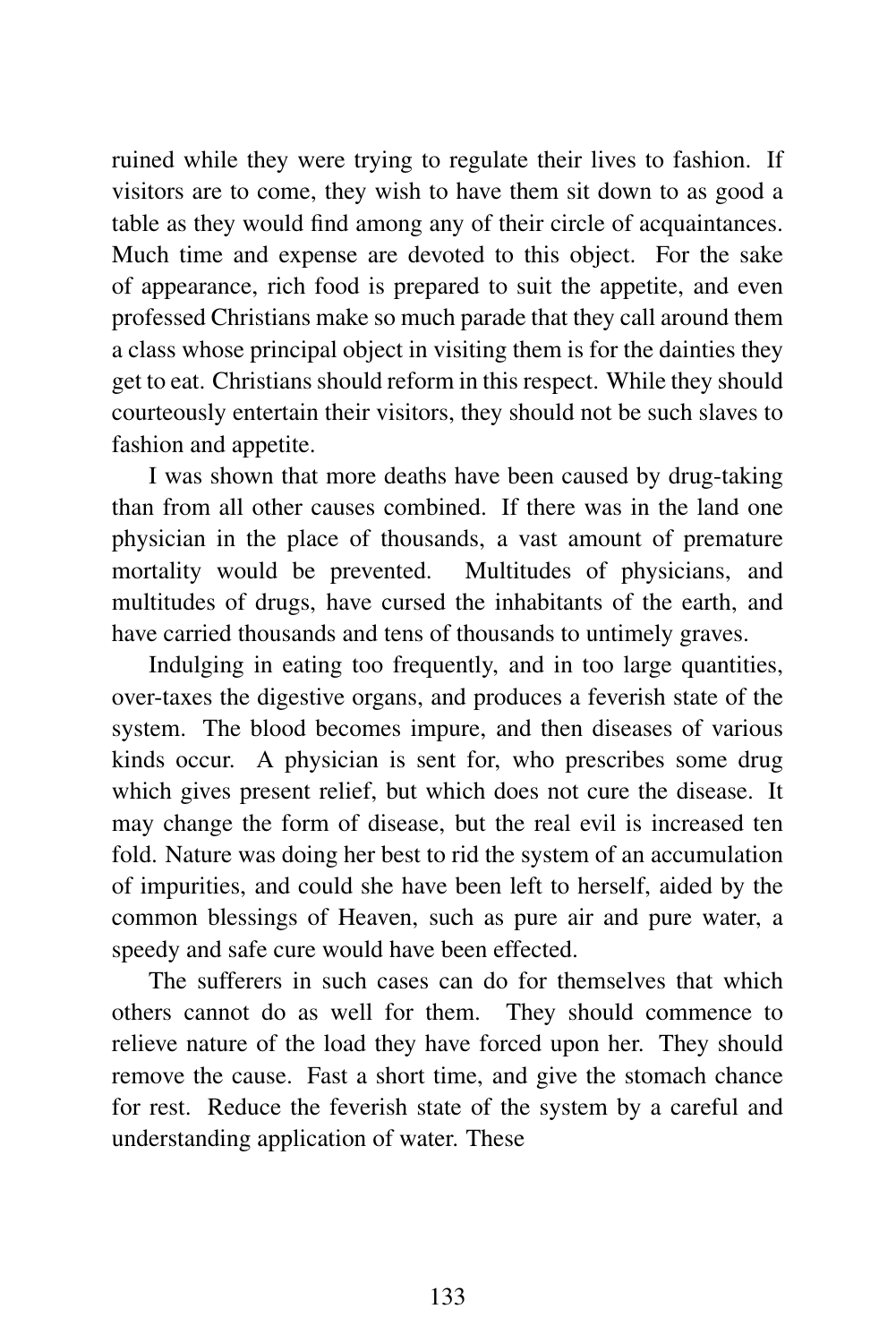efforts will help nature in her struggles to free the system of impurities. But generally the persons who suffer pain become impatient. They are not willing to use self-denial, and suffer a little from hunger. Neither are they willing to wait the slow process of nature to build up the overtaxed energies of the system. But they are determined to obtain relief at once, and take powerful drugs, prescribed by physicians. Nature was doing her work well, and would have triumphed, but while accomplishing her task, a foreign substance of a poisonous nature was introduced. What a mistake! Abused nature has now two evils to war against instead of one. She leaves the work in which she was engaged, and resolutely takes hold to expel the intruder newly introduced into the system. Nature feels this double draft upon her resources, and she becomes enfeebled.

Drugs never cure disease. They only change the form and location. Nature alone is the effectual restorer, and how much better could she perform her task if left to herself. But this privilege is seldom allowed her. If crippled nature bears up under the load, and finally accomplishes in a great measure her double task, and the patient lives, the credit is given to the physician. But if nature fails in her effort to expel the poison from the system, and the patient dies, it is called a wonderful dispensation of Providence. If the patient had taken a course to relieve overburdened nature in season, and understandingly used pure soft water, this dispensation of drug mortality might have been wholly averted. The use of water can accomplish but little, if the patient does not feel the necessity of also strictly attending to his diet.

Many are living in violation of the laws of health, and are ignorant of the relation their habits of eating, drinking, and working sustain to their health. They will not arouse to their true condition until nature protests against the abuses she is suffering, by aches and pains in the system. If, even then, the sufferers would only commence the work right, and would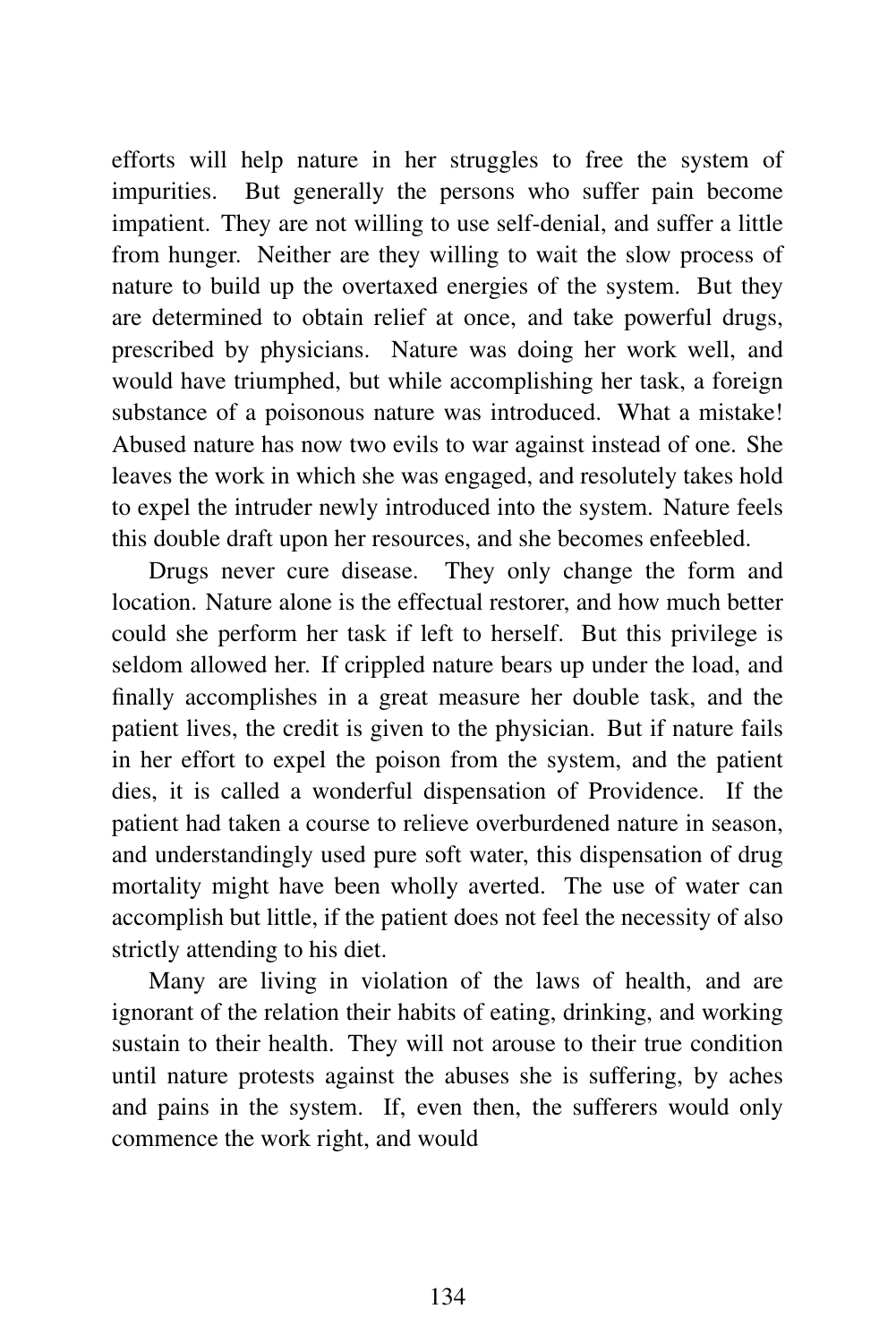resort to the simple means they have neglected—the use of water and proper diet, nature would have just the help she requires, and which she ought to have had long before. If this course is pursued, the patient will generally recover, without being debilitated.

When drugs are introduced into the system, for a time they may seem to have a beneficial effect. A change may take place, but the disease is not cured. It will manifest itself in some other form. In nature's efforts to expel the drug from the system, intense suffering is sometimes caused the patient. And the disease, which the drug was given to cure, may disappear, but only to re-appear in a new form, such as skin diseases, ulcers, painful diseased joints, and sometimes in a more dangerous and deadly form. The liver, heart and brain are frequently affected by drugs, and often all these organs are burdened with disease, and the unfortunate subjects, if they live, are invalids for life, wearily dragging out a miserable existence. Oh, how much that poisonous drug cost! If it did not cost the life, it cost quite too much. Nature has been crippled in all her efforts. The whole machinery is out of order, and at a future period in life, when these fine works which have been injured, are to be relied upon to act a more important part in union with all the fine works of nature's machinery, they cannot readily and strongly perform their labor, and the whole system feels the lack. These organs, which should be in a healthy condition, are enfeebled, the blood becomes impure. Nature keeps struggling, and the patient suffers with different ailments, until there is a sudden breaking down in her efforts, and death follows. There are more who die from the use of drugs, than all who could have died of disease had nature been left to do her own work.

Very many lives have been sacrificed by physicians' administering drugs for unknown diseases. They have no real knowledge of the exact disease which afflicts the patient. But physicians are expected to know in a moment what to do, and unless they act at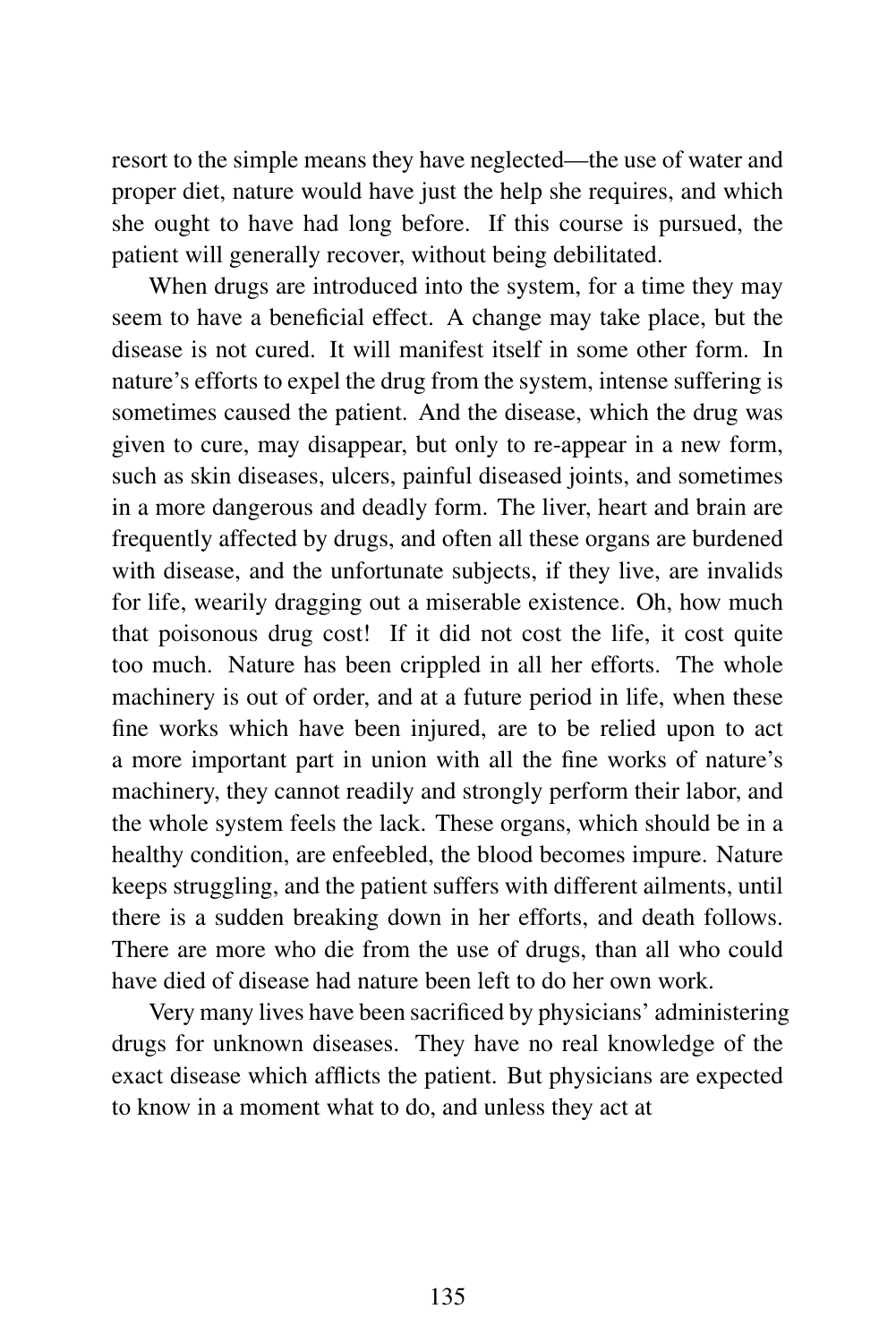once, as though they understood the disease perfectly, they are considered by impatient friends, and by the sick, as incompetent physicians. Therefore to gratify erroneous opinions of the sick and their friends, medicine must be administered, experiments and tests tried to cure the patient of the disease of which they have no real knowledge. Nature is loaded with poisonous drugs which she cannot expel from the system. The physicians themselves are often convinced that they have used powerful medicines for a disease which did not exist, and death was the consequence.

Physicians are censurable, but they are not the only ones at fault. The sick themselves, if they would be patient, diet and suffer a little, and give nature time to rally, would recover much sooner without the use of any medicine. Nature alone possesses curative powers. Medicines have no power to cure, but will most generally hinder nature in her efforts. She after all must do the work of restoring. The sick are in a hurry to get well, and the friends of the sick are impatient. They will have medicine, and if they do not feel that powerful influence upon their systems, their erroneous views lead them to think they should feel, they impatiently change for another physician. The change often increases the evil. They go through a course of medicine equally as dangerous as the first, and more fatal, because the two treatments do not agree, and the system is poisoned beyond remedy.

But many have never experienced the beneficial effects of water, and are afraid to use one of Heaven's greatest blessings. Water has been refused persons suffering with burning fevers, through fear that it would injure them. If, in their fevered state, water had been given them to drink freely, and applications had also been made externally, long days and nights of suffering would have been saved, and many precious lives spared. But thousands have died with raging fevers consuming them, until the fuel which fed the fever was burnt up, the vitals consumed, and have died in the greatest agony, without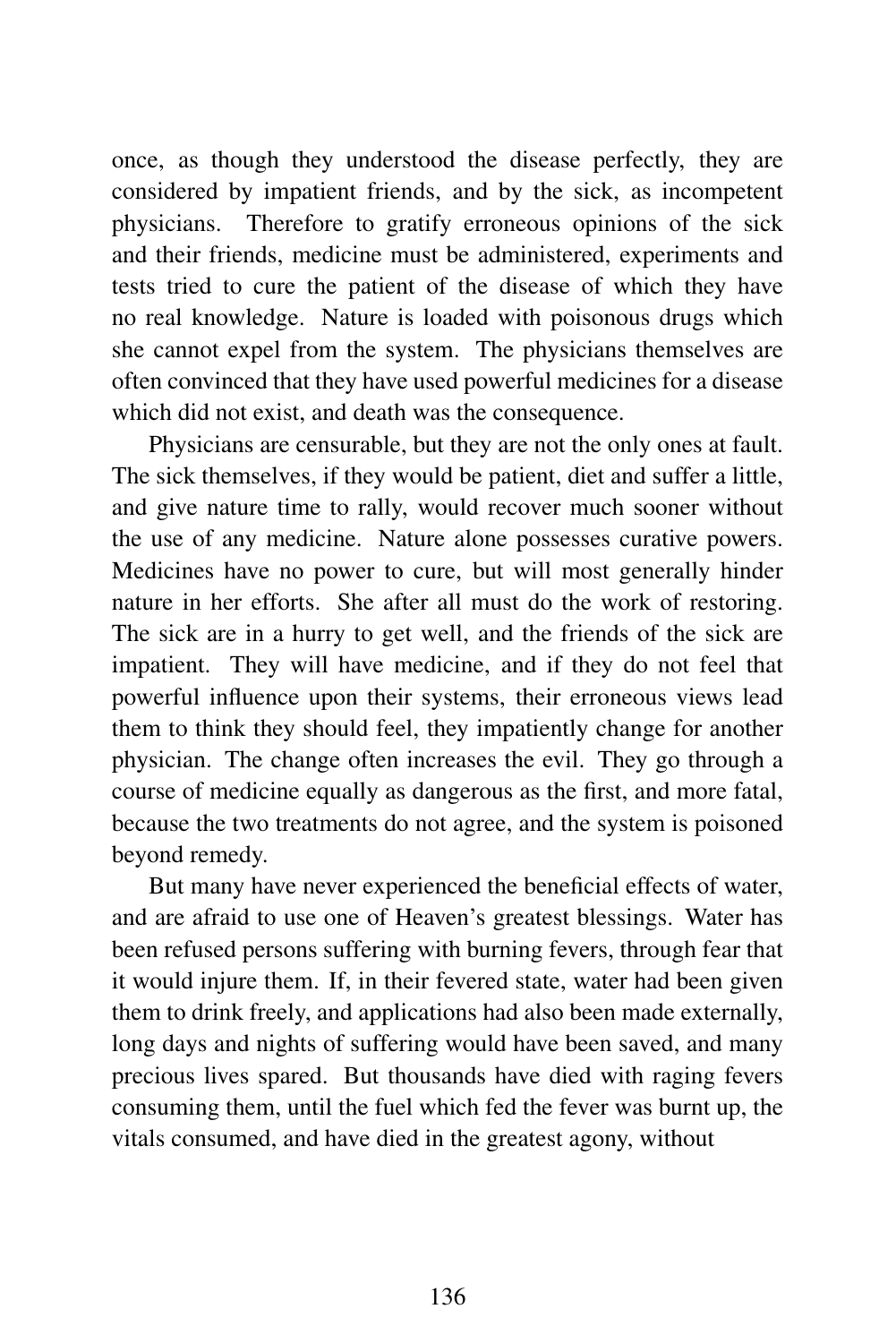being permitted to have water to allay their burning thirst. Water, which is allowed a senseless building, to put out the raging elements, is not allowed human beings to put out the fire which is consuming the vitals.

Multitudes remain in inexcusable ignorance in regard to the laws of their being. They are wondering why our race is so feeble, and why so many die prematurely. Is there not a cause? Physicians who profess to understand the human organism, prescribe for their patients, and even for their own dear children, and their companions, slow poisons to break up disease, or to cure slight indisposition. Surely, they cannot realize the evil of these things as they were presented before me, or they could not do thus. The effects of the poison may not be immediately perceived, but it is doing its work surely in the system, undermining the constitution, and crippling nature in her efforts. They are seeking to correct an evil, but produce a far greater one, which is often incurable. Those who are thus dealt with are constantly sick, and constantly dosing. And yet, if you listen to their conversation, you will often hear them praising the drugs they have been using, and recommending their use to others, because they have been benefited by their use. It would seem that to such as can reason from cause to effect, the sallow countenance, the continual complaints of ailments and general prostration of those who claim to be benefited, would be sufficient proofs of the health-destroying influence of drugs. And yet many are so blinded they do not see that all the drugs they have taken have not cured them, but made them worse. The drug invalid numbers one in the world, but is generally peevish, irritable, always sick, lingering out a miserable existence, and seems to live only to call into constant exercise the patience of others. Poisonous drugs have not killed them outright, for nature is loth to give up her hold on life. She is unwilling to cease her struggles. Yet these drug-takers are never well. They are always taking cold, which causes extreme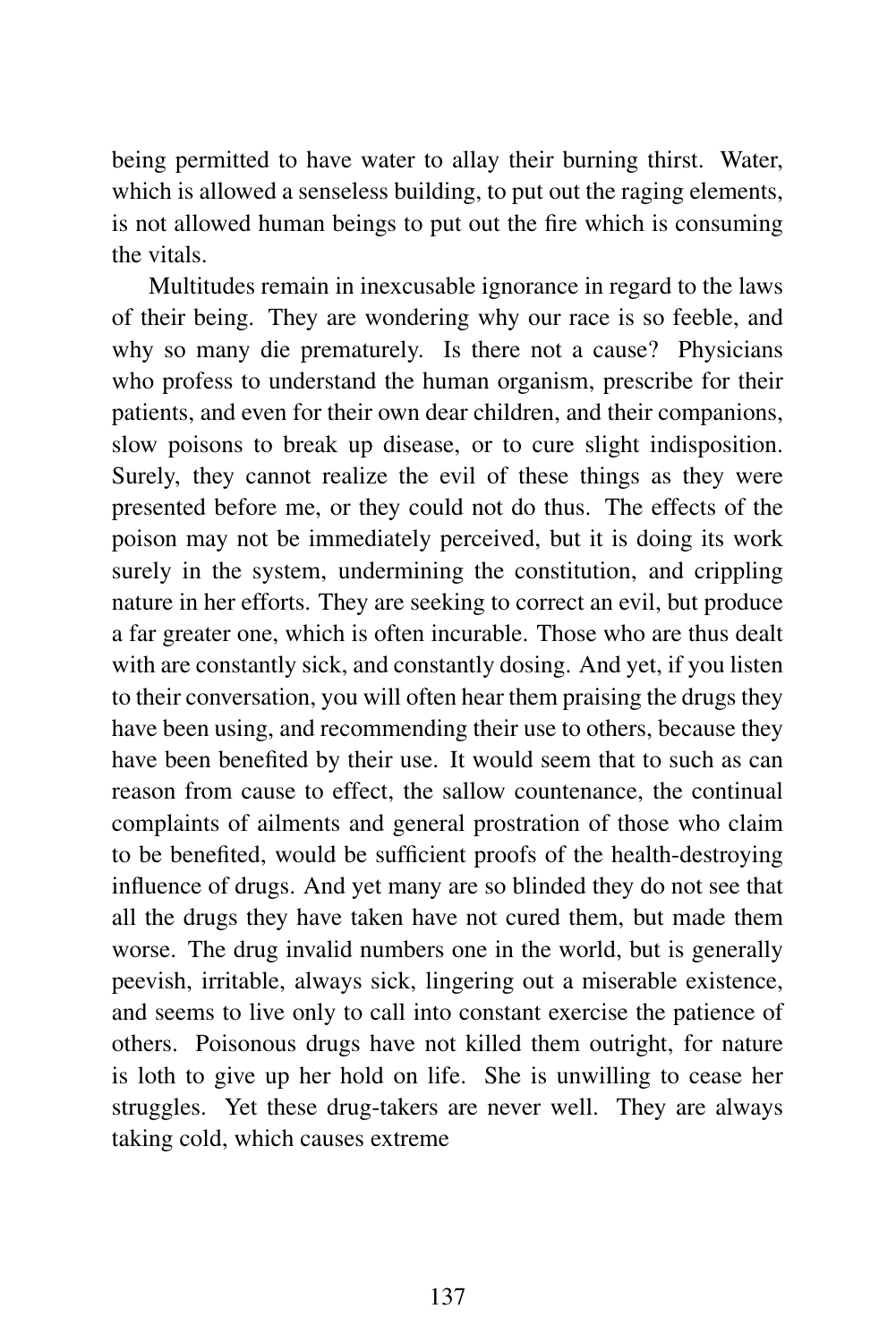suffering, because of the poison all through their system.

A branch was presented before me bearing large flat seeds. Upon it was written, *Nux vomica, strychnine*. Beneath was written, *No antidote*. I was shown persons under the influence of this poison. It produced heat, and seemed to act particularly on the spinal column, but affected the whole system. When this is taken in the smallest quantities, it has its influence, which nothing can counteract. If taken immoderately, convulsions, paralysis, insanity, and death, are often the results. Many use this deadly evil in small quantities. But if they realized its influence, not one grain of it would be introduced into the system.

When first taken, its influence may seem to be beneficial. It excites the nerves connected with the spinal column, but when the excitement passes away, it is followed by a sense of prostration and of chilliness the whole length of the spinal column, especially upon the head and back of the neck. The patients generally cannot endure the least draught of air. They are inclined to close every crevice, and for want of the free, invigorating air of heaven, the blood becomes impure, the vital organs are weakened, and general debility is the result. By unduly exciting the sensitive nerves connected with the spinal column, by this poisonous drug, they lose their tone and vitality, and weakness of the back and limbs follows. The sight and hearing are often affected, and in many cases the patient becomes helpless.

I was shown that the innocent, modest-looking, white poppy yields a dangerous drug. Opium is a slow poison, when taken in small quantities. In large doses it produces lethargy and death. Its effects upon the nervous system are ruinous. When patients use this drug until it becomes habit, it is almost impossible to discontinue it, because they feel so prostrated and nervous without it. They are in a worse condition when deprived of it than the rum-drinker without his rum, or the tobacco-user deprived of his tobacco.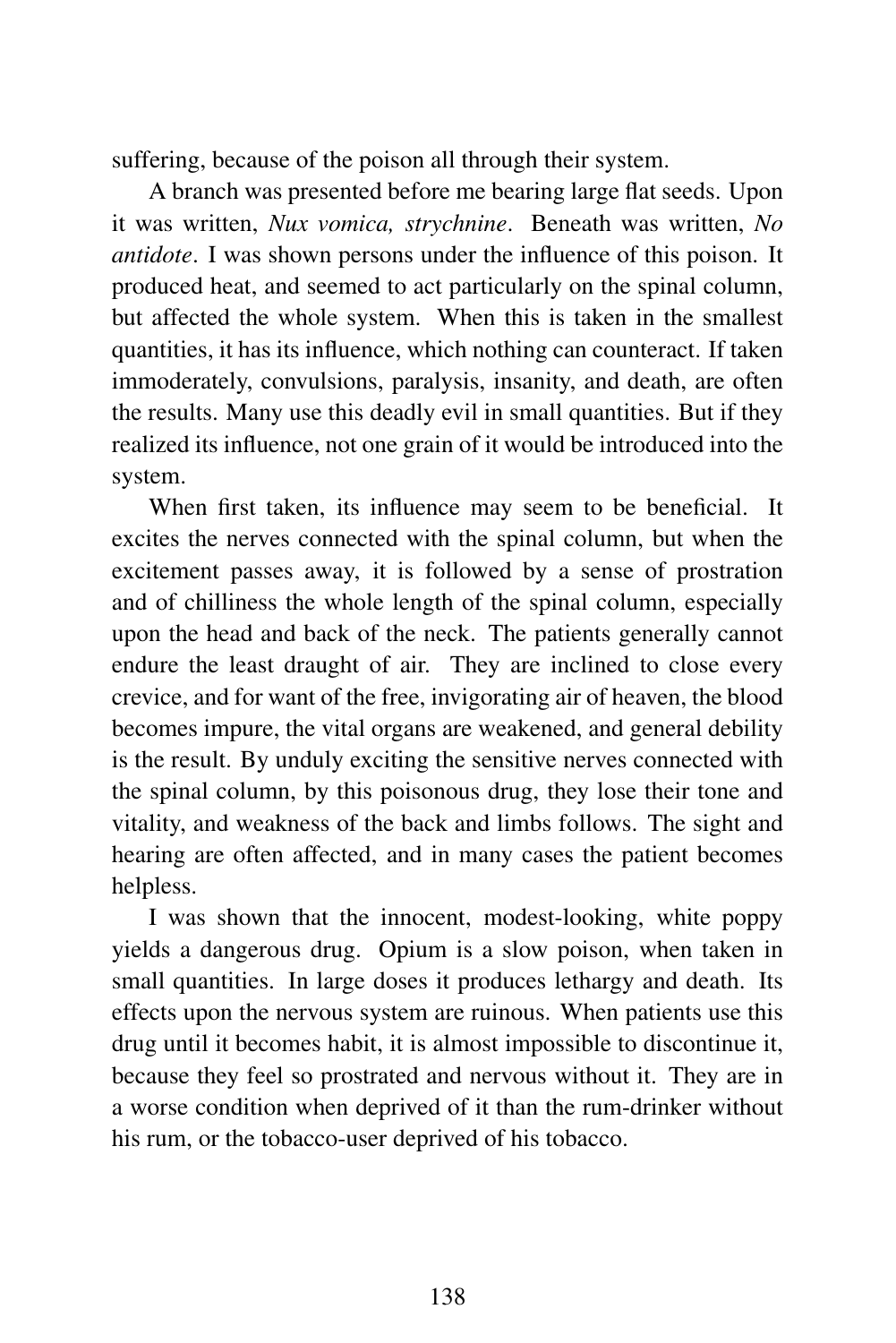The opium slave is in a pitiful condition. Unless his nervous system is continually intoxicated with the poisonous drug, he is miserable. It benumbs the sensibilities, stupefies the brain, and unfits the mind for the service of God. True Christians cannot persist in the use of this slow poison, when they know its influence upon them.

Those who use opium cannot render to God any more acceptable service than can the drunkard, or the tobacco-user. Those who break off the use of this nerve and brain-destroying practice will have to possess fortitude, and suffer, as will the drunkard, and the tobacco slave, when deprived of their body and mind-destroying indulgences. God is displeased that his followers should become slaves to habits which ruin body and mind. Nux vomica, or strychnine, and opium have killed their millions, and have left thousands upon the earth to linger out a wretched, suffering existence, a burden to themselves, and those around them.

Mercury, calomel, and quinine have brought their amount of wretchedness, which the day of God alone will fully reveal. Preparations of mercury and calomel taken into the system ever retain their poisonous strength as long as there is a particle of it left in the system. These poisonous preparations have destroyed their millions, and left sufferers upon the earth to linger out a miserable existence. All are better off without these dangerous mixtures. Miserable sufferers, with disease in almost every form, mis-shapen by suffering, with dreadful ulcers, and pains in the bones, loss of teeth, loss of memory, and impaired sight, are to be seen almost every where. They are victims of poisonous preparations, which have been, in many cases, administered to cure some slight indisposition, which after a day or two of fasting would have disappeared without medicine. But poisonous mixtures, administered by physicians, have proved their ruin.

The endless variety of medicines in the market, the numerous advertisements of new drugs and mixtures, all of which, as they say, do wonderful cures, kill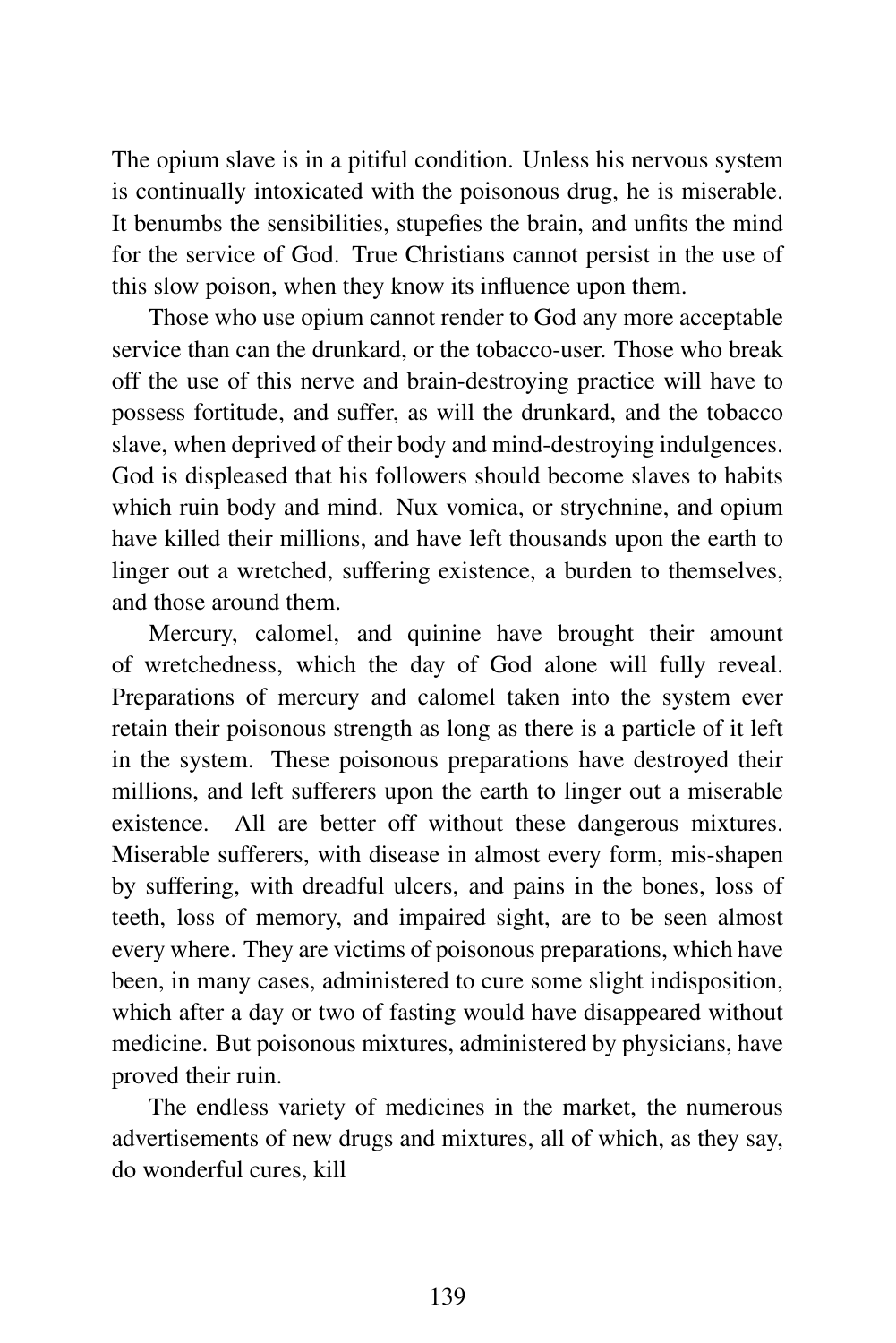hundreds where they benefit one. Those who are sick are not patient. They will take the various medicines, some of which are very powerful, although they know nothing of the nature of the mixtures. All the medicines they take only make their recovery more hopeless. Yet they keep dosing, and continue to grow weaker, until they die. Some will have medicine at all events. Then let them take these hurtful mixtures and the various deadly poisons upon their own responsibility. God's servants should not administer medicines which they know will leave behind injurious effects upon the system. even if they do relieve present suffering.

Every poisonous preparation in the vegetable and mineral kingdoms, taken into the system, will leave its wretched influence, affecting the liver and lungs, and deranging the system generally. Nor does the evil end here. Diseased, feeble infants are brought into the world to share this misery, transmitted to them from their parents.

I have been shown that a great amount of suffering might be saved if all would labor to prevent disease, by strictly obeying the laws of health. Strict habits of cleanliness should be observed. Many, while well, will not take the trouble to keep in a healthy condition. They neglect personal cleanliness, and are not careful to keep their clothing pure. Impurities are constantly and imperceptibly passing from the body, through the pores of the skin, and if the surface of the skin is not kept in a healthy condition, the system is burdened with impure matter. If the clothing worn is not often washed, and frequently aired, it becomes filthy with impurities which are thrown off from the body by sensible and insensible perspiration. And if the garments worn are not frequently cleansed from these impurities, the pores of the skin absorb again the waste matter thrown off. The impurities of the body, if not allowed to escape, are taken back into the blood, and forced upon the internal organs. Nature, to relieve herself of poisonous impurities, makes an effort to free the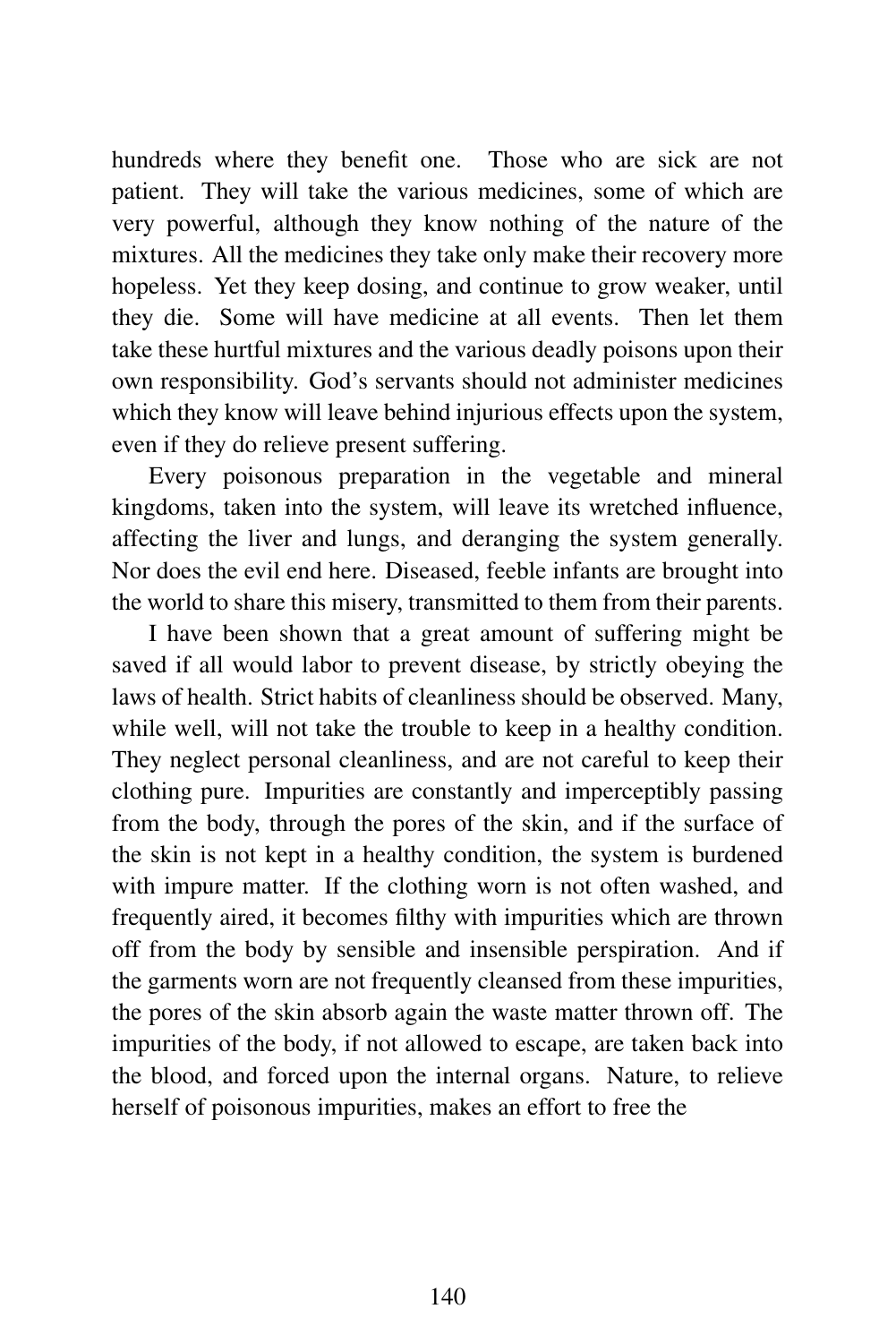system, which effort produces fevers, and what is termed disease. But even then, if those who are afflicted would assist nature in her efforts, by the use of pure, soft water, much suffering would be prevented. But many, instead of doing this, and seeking to remove the poisonous matter from the system, take a more deadly poison into the system, to remove a poison already there.

If every family realized the beneficial results of thorough cleanliness, they would make special efforts to remove every impurity from their persons, and from their houses, and would extend their efforts to their premises. Many suffer decayed vegetable matter to remain about their premises. They are not awake to the influence of these things. There is constantly arising from these decaying substances an effluvia that is poisoning the air. By inhaling the impure air, the blood is poisoned, the lungs become affected, and the whole system is diseased. Disease of almost every description will be caused by inhaling the atmosphere affected by these decaying substances.

Families have been afflicted with fevers, some have died, and the remaining portion of the family circle have almost murmured against their Maker because of their distressing bereavements, when the sole cause of all their sickness and death has been the result of their own carelessness. The impurities about their own premises have brought upon them contagious diseases, and the sad afflictions which they charge upon God. Every family that prizes health should cleanse their houses and their premises of all decaying substances.

God commanded that the children of Israel should in no case allow impurities of their persons, or of their clothing. Those who had any personal uncleanliness were shut out of the camp until evening, and then were required to cleanse themselves and their clothing before they could enter the camp. Also they were commanded of God to have no impurities upon the premises within a great distance of the encampment,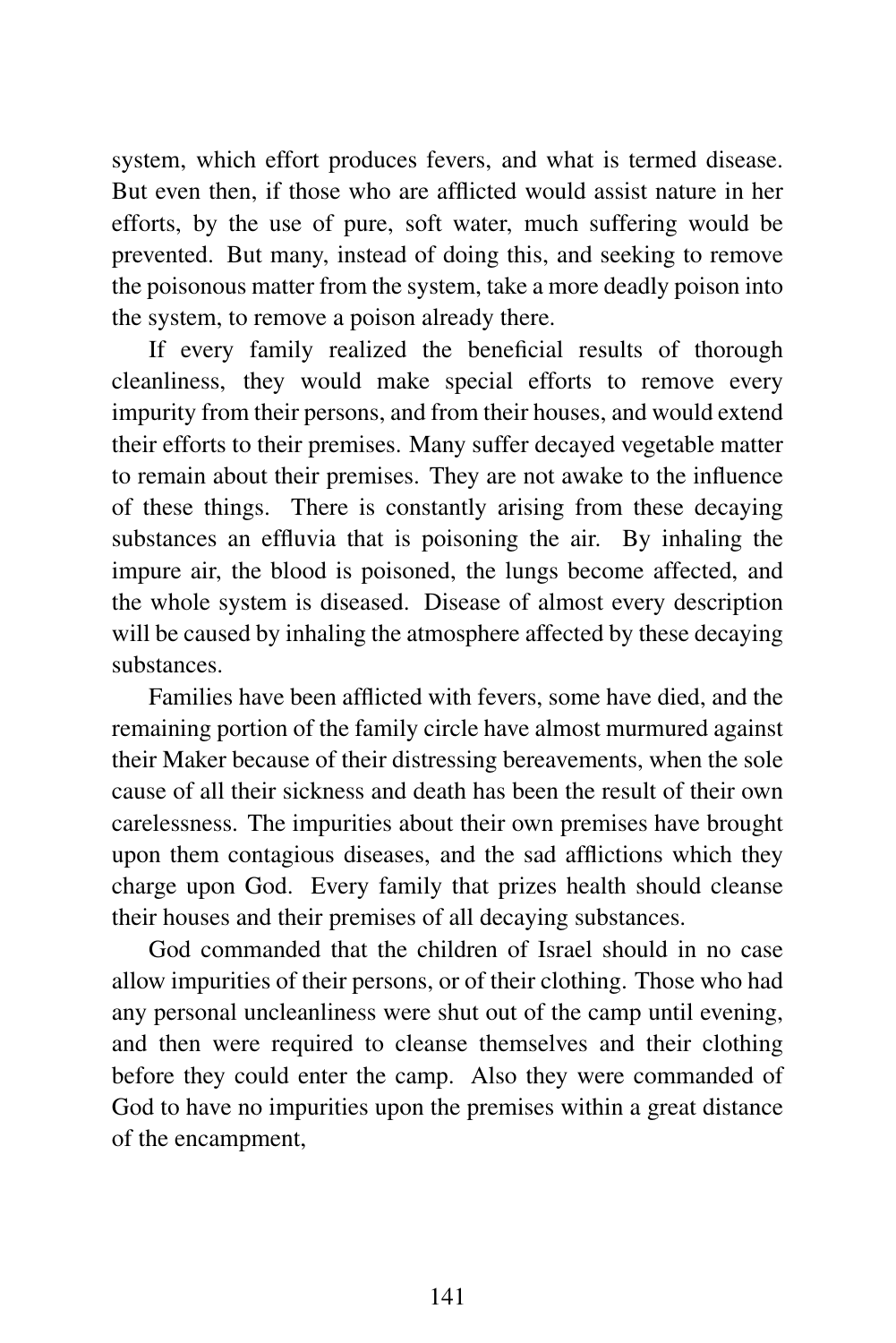lest the Lord should pass by and see their uncleanliness.

Many do not realize the necessity of light, and pure air in their houses in order to have health. Some build houses, and furnish them expensively, more to gratify pride, and to receive visitors, than for the comfort, convenience and health of their families. The best rooms are kept dark. The light and air are shut out, lest the light of heaven may injure the rich furniture, fade the carpets, or tarnish the picture frames. When visitors are permitted to be seated in these precious rooms, they are in danger of taking cold, because of the cellar-like atmosphere pervading them. Parlor chambers and bedrooms are kept closed in the same manner and for the same reasons. And whoever occupies these beds which have not been freely exposed to the light and air, do so at the expense of health, and often even of life itself.

Rooms that are not exposed to light and air become damp. Beds and bedding gather dampness, and the atmosphere in these rooms is poisonous, because it has not been purified by light and air. Various diseases have been brought on by sleeping in these fashionable health-destroying apartments. Every family who prizes health above the empty applause of fashionable visitors, will have a circulation of air, and an abundance of light through every apartment of their houses for several hours each day. But many will follow fashion so closely, they become slaves to it, and would suffer sickness, and even death, rather than be out of the fashion. They will reap that which they have sown. They will live fashionably, and suffer with diseases as the result, be doctored with fashionable poisons, and die fashionable deaths.

Sleeping rooms especially should be well ventilated, and the atmosphere made healthy by light and air. Blinds should be left open several hours each day, the curtains put aside, and the room thoroughly aired. Nothing should remain, even for a short time, which would destroy the purity of the atmosphere.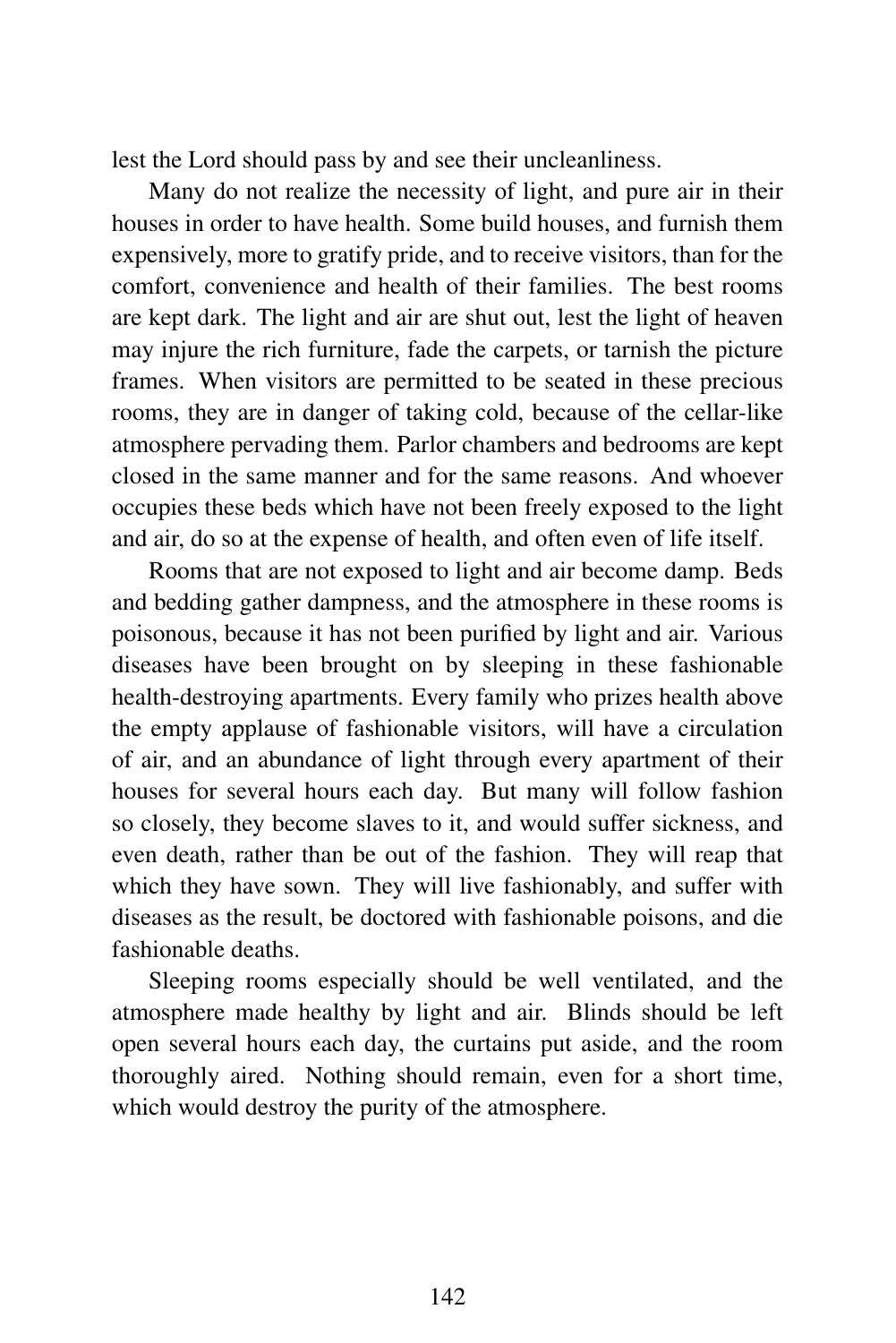Many families suffer with sore throat, and lung diseases, and liver complaints, brought upon them by their own course of action. Their sleeping rooms are small, unfit to sleep in for one night, but they occupy the small unhealthy apartments for weeks and months, and years. They keep their windows and doors closed, fearing they should take cold if there was a crevice open to let in the air. They breathe the same air over and over, until it becomes impregnated with the poisonous impurities, and waste matter, thrown off from their bodies, through the lungs, and the pores of the skin. Such can test the matter, and be convinced of the unhealthy air in their close rooms, by entering them after they have remained awhile in the open air. Then they can have some idea of the impurities they have conveyed to their blood, through the inhalations of the lungs. Those who thus abuse their health, must suffer with disease. All should regard light and air as among Heaven's most precious blessings. They should not shut out these blessings as though they were enemies.

Sleeping apartments should be large, and so arranged as to have a circulation of air through them, day and night. Those who have excluded the air from their sleeping rooms, should commence to change their course immediately. They should let in air by degrees, and increase the circulation until they can bear it day and night, winter and summer, with no danger of taking cold. The lungs, in order to be healthy, must have pure air.

Those who have not had a free circulation of air in their rooms through the night, generally awake feeling exhausted, feverish, and know not the cause. It was air, vital air, that the whole system required, but which it could not obtain. Upon rising in the morning, most persons would be benefited by taking a sponge-bath, or, if more agreeable, a hand-bath, with merely a wash-bowl of water. This will remove impurities from the skin. Then the clothing should be removed piece by piece from the bed, and exposed to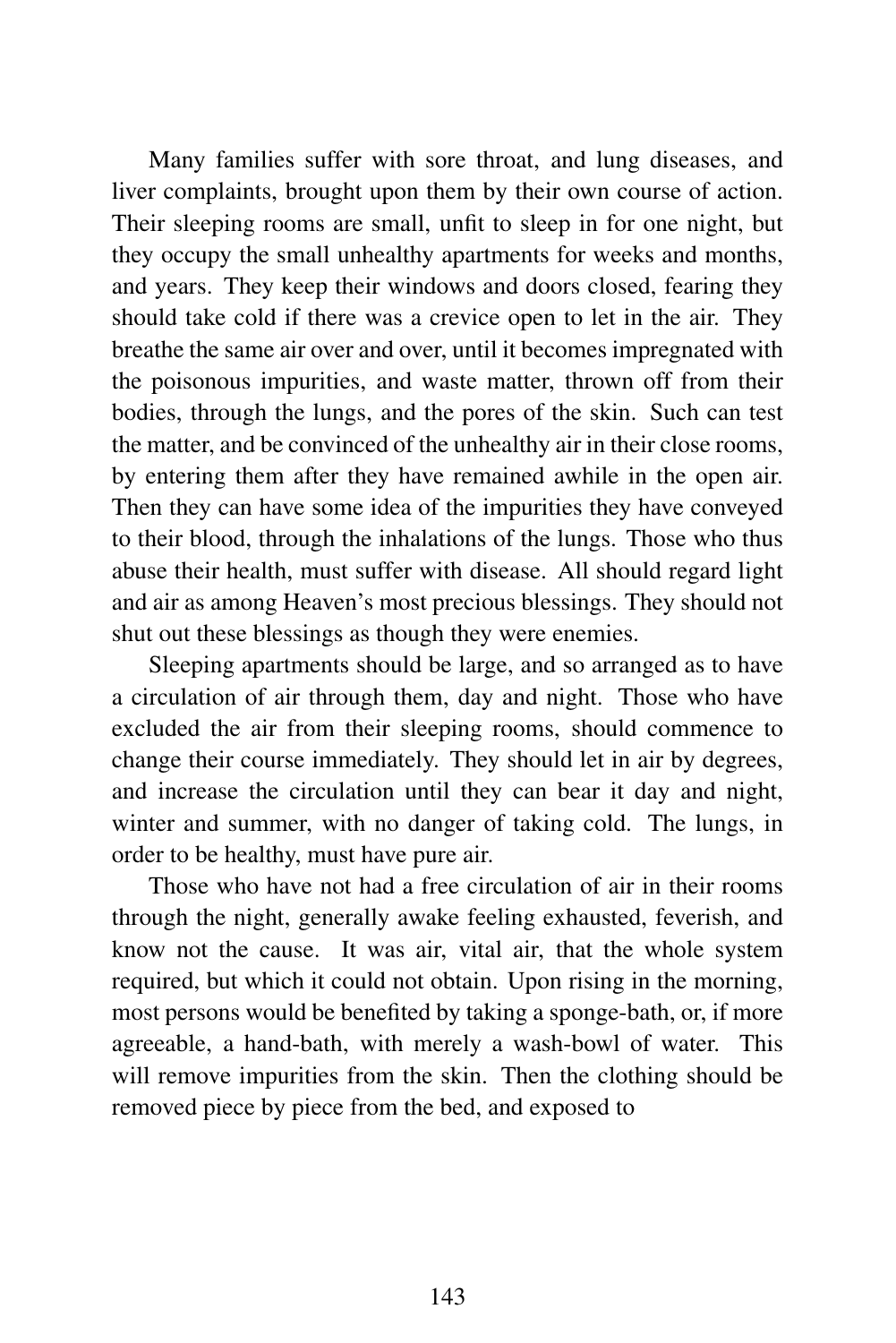the air. The windows should be opened, and the blinds fastened back, and the air left to circulate freely for several hours, if not all day, through the sleeping apartments. In this manner the bed and clothing will become thoroughly aired, and the impurities will be removed from the room.

Shade trees and shrubbery too close and dense around a house are unhealthy; for they prevent a free circulation of air, and prevent the rays of the sun from shining sufficiently through. In consequence of this, a dampness gathers in the house. Especially in wet seasons the sleeping rooms become damp, and those who sleep in the beds are troubled with rheumatism, neuralgia, and lung complaints, which generally end in consumption. Numerous shade trees cast off many leaves, which, if not immediately removed, decay, and poison the atmosphere. A yard beautified with scattering trees, and some shrubbery, at a proper distance from the house, has a happy, cheerful influence upon the family, and, if well taken care of, will prove no injury to health. Dwellings, if possible, should be built upon high and dry ground. If a house be built where water settles around it, remaining for a time, and then drying away, a poisonous miasma arises, and fever and ague, sore throat, lung diseases, and fevers, will be the result.

Many have expected that God would keep them from sickness merely because they have asked him to do so. But God did not regard their prayers, because their faith was not made perfect by works. God will not work a miracle to keep those from sickness who have no care for themselves, but are continually violating the laws of health, and make no efforts to prevent disease. When we do all we can on our part to have health, then may we expect that the blessed results will follow, and we can ask God in faith to bless our efforts for the preservation of health. He will then answer our prayer, if his name can be glorified thereby. But let all understand that they have a work to do. God will not work in a miraculous manner to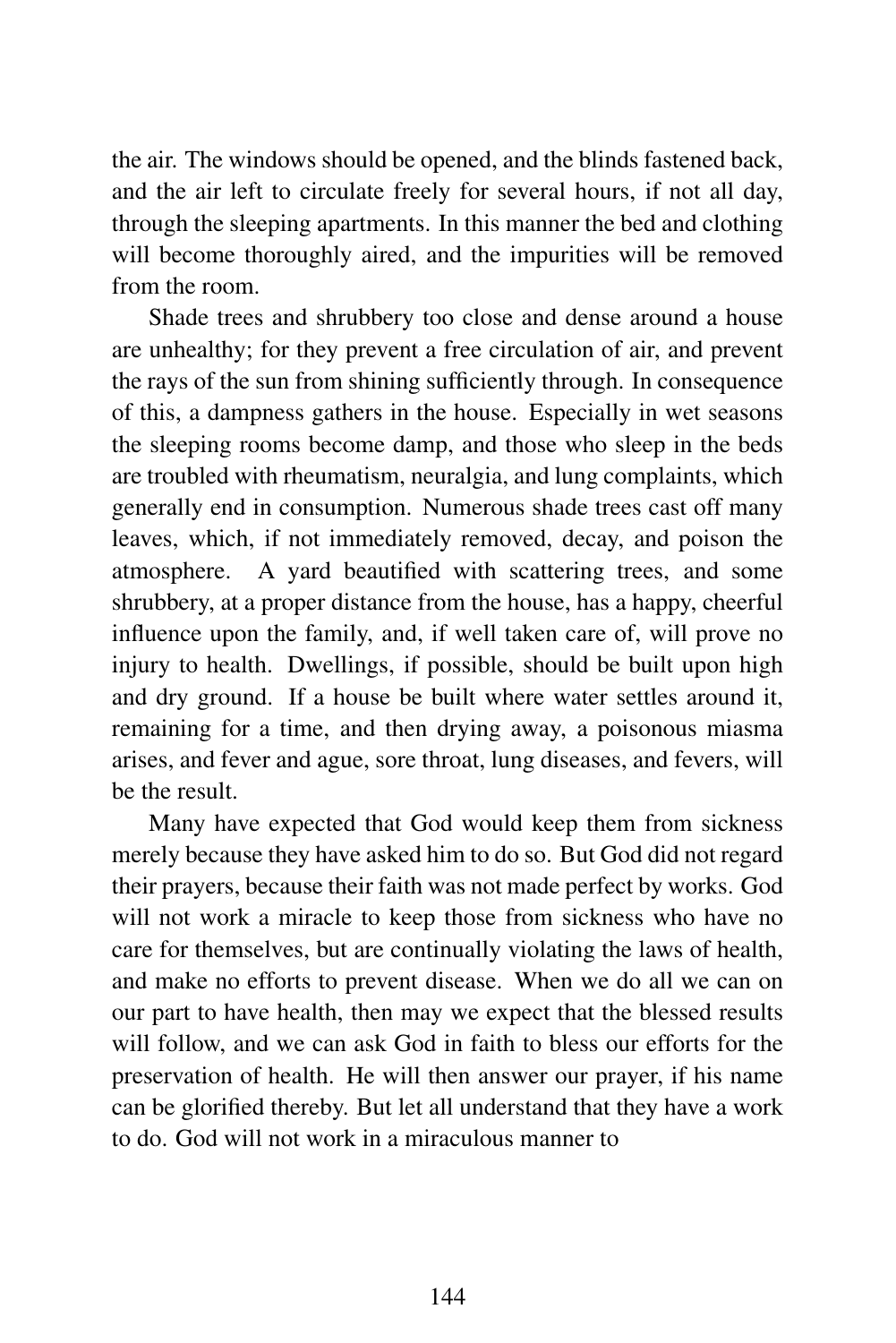preserve the health of persons who are taking a sure course to make themselves sick, by their careless inattention to the laws of health.

Those who will gratify their appetite, and then suffer because of their intemperance, and take drugs to relieve them, may be assured that God will not interpose to save health and life which is so recklessly periled. The cause has produced the effect. Many, as their last resort, follow the directions in the word of God, and request the prayers of the elders of the church for their restoration to health. God does not see fit to answer prayers offered in behalf of such, for he knows that if they should be restored to health, they would again sacrifice it upon the altar of unhealthy appetite.

There is a class of invalids who have no real located disease. But as they believe they are dangerously diseased, they are in reality invalids. The mind is diseased, and many die who might recover of disease, which exists alone in the imagination. If such could have their minds diverted from themselves, from noticing every poor feeling, they would soon improve. Inactivity will cause disease. And to this the indulgence of unhealthy appetite, and drug-taking, and those who had no real located disease will become invalids in very deed. They make themselves so. If such would engage in cheerful, healthy labor, they would rise above poor feelings. Even if they should become very weary at times it would not hurt them. As they would accustom themselves to healthy, active labor, the mind would be occupied, and not find time to dwell upon every ache and pain.

If invalids would dispense with medicines of every description, and improve their habits of eating, and exercise as much as possible in the open air, their names would soon be dropped from the invalid list. The power of the will is a mighty soother of the nerves, and can resist much disease, simply by not yielding to ailments, and settling down into a state of inactivity. Those who have but little force, and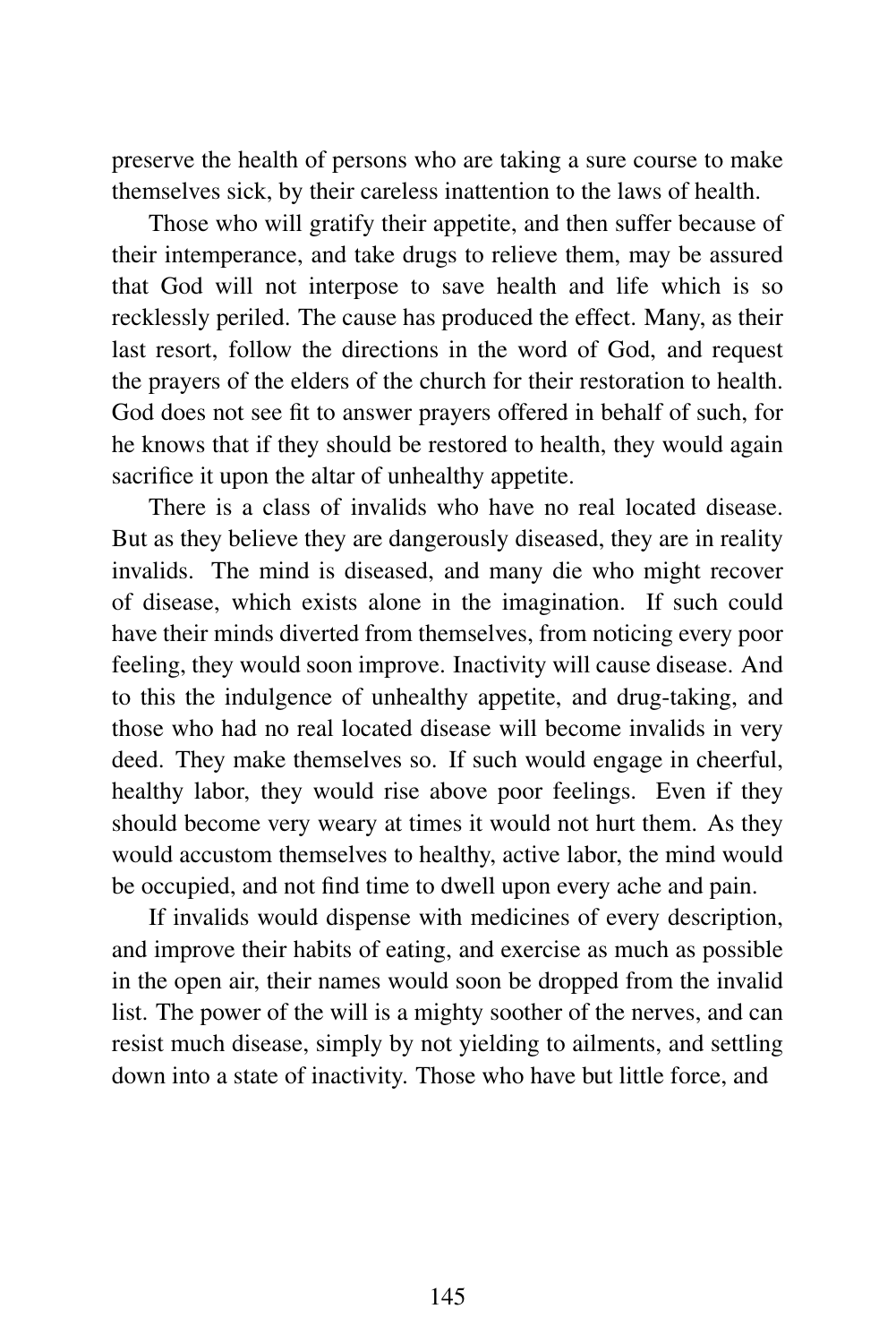natural energy, need to constantly guard themselves, lest their minds become diseased, and they give up to supposed disease, when none really exists. It is slow murder for persons to confine themselves days, weeks and months in doors, with but little out-door exercise.

Others are too active in body and mind. The mind of such must rest as well as the body, and without it, will be overworked, and the constitution must break down. Satan exults to see the human family plunging themselves deeper, and deeper, into suffering and misery. He knows that persons who have wrong habits, and unsound bodies, cannot serve God so earnestly, perseveringly and purely as though sound. A diseased body affects the brain. With the mind we serve the Lord. The head is the capitol of the body. If the finger is pricked, the nerves, like the telegraphic wires, bear the intelligence immediately to the brain. Satan triumphs in the ruinous work he causes by leading the human family to indulge in habits which destroy themselves, and one another; for by this means he is robbing God of the service due him.

In order to preserve health, temperance in all things is necessary. Temperance in labor, temperance in eating and drinking. Because of intemperance a great amount of misery has been brought upon the human family. The eating of pork has produced scrofula, leprosy and cancerous humors. Pork-eating is still causing the most intense suffering to the human race. Depraved appetites crave those things which are the most injurious to health. The curse, which has rested heavily upon the earth, and has been felt by the whole race of mankind, has also been felt by the animals. The beasts have degenerated [in] size, and length of years. They have been made to suffer more than they otherwise would by the wrong habits of man.

There are but a few animals that are free from disease. They have been made to suffer greatly for the want of light, pure air, and wholesome food. When they are fattened, they are often confined in close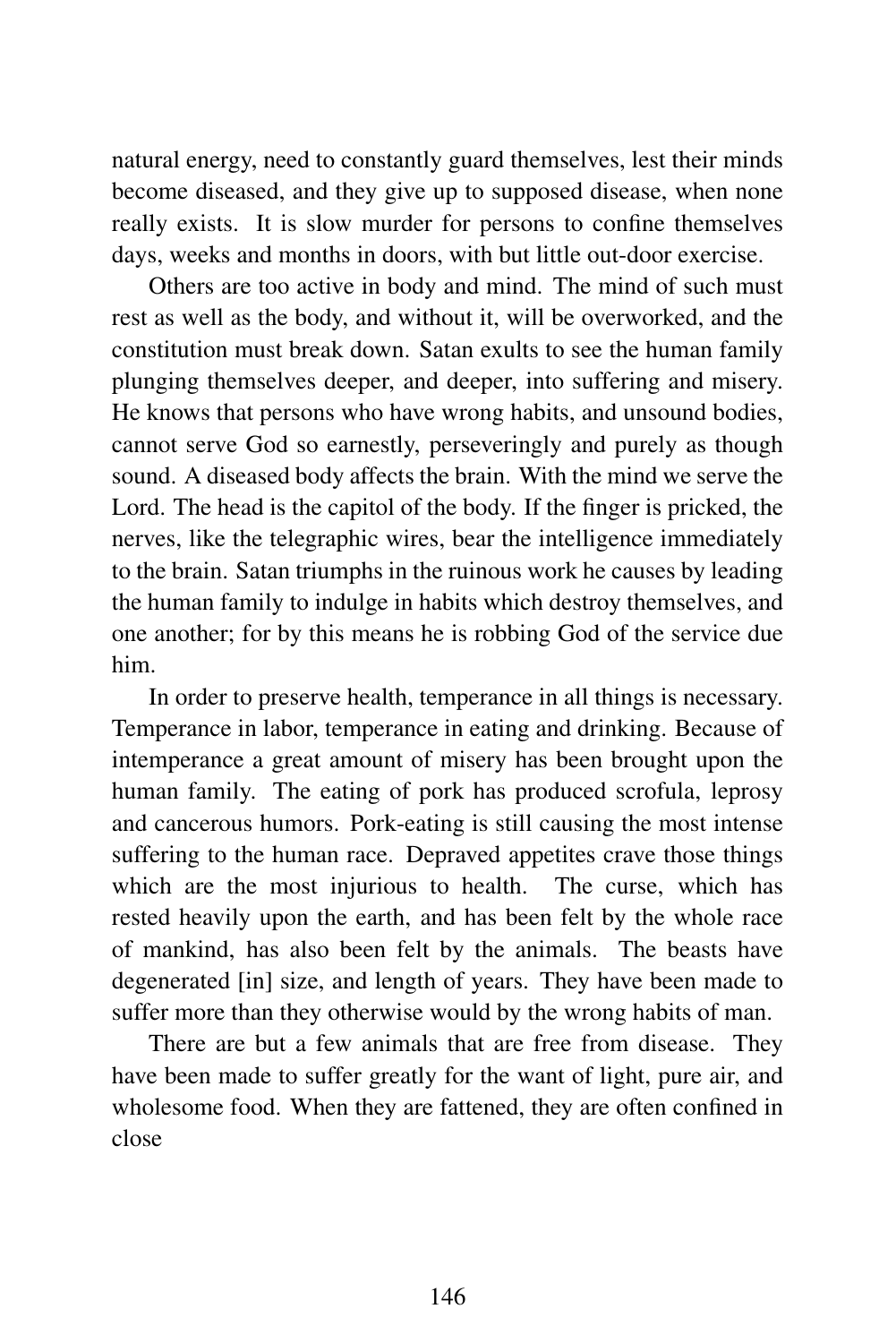stables, and are not permitted to exercise, and to have free circulation of air. Many poor animals are left to breathe the poison of filth which is left in barns and stables. Their lungs will not long remain healthy while inhaling such impurities. Disease is conveyed to the liver, and the entire system of the animal is diseased. They are killed, and prepared for the market, and people eat freely of this poisonous animal food. Much disease is caused in this manner. But people cannot be made to believe that it is the meat they have eaten, which has poisoned their blood, and caused their sufferings.

Many die of disease caused wholly by meat-eating, yet the world does not seem to be the wiser. Animals are frequently killed that have been driven quite a distance for the slaughter. Their blood has become heated. They are full of flesh, and have been deprived of healthy exercise, and when they have to travel far, they become surfeited, and exhausted, and in that condition are killed for market. Their blood is highly inflamed, and those who eat of their meat, eat poison. Some are not immediately affected, while others are attacked with severe pain, and die from fever, cholera, or some unknown disease. Very many animals are sold for the city market known to be diseased by those who have sold them, and those who buy them are not always ignorant of the matter. Especially in larger cities this is practiced to a great extent, and meat-eaters know not that they are eating diseased animals.

Some animals that are brought to the slaughter seem to realize by instinct what is to take place, and they become furious, and literally mad. They are killed while in that state, and their flesh prepared for market. Their meat is poison, and has produced, in those who have eaten it, cramp, convulsions, apoplexy, and sudden death. Yet the cause of all this suffering is not attributed to the meat. Some animals are inhumanly treated while being brought to the slaughter. They are literally tortured, and after they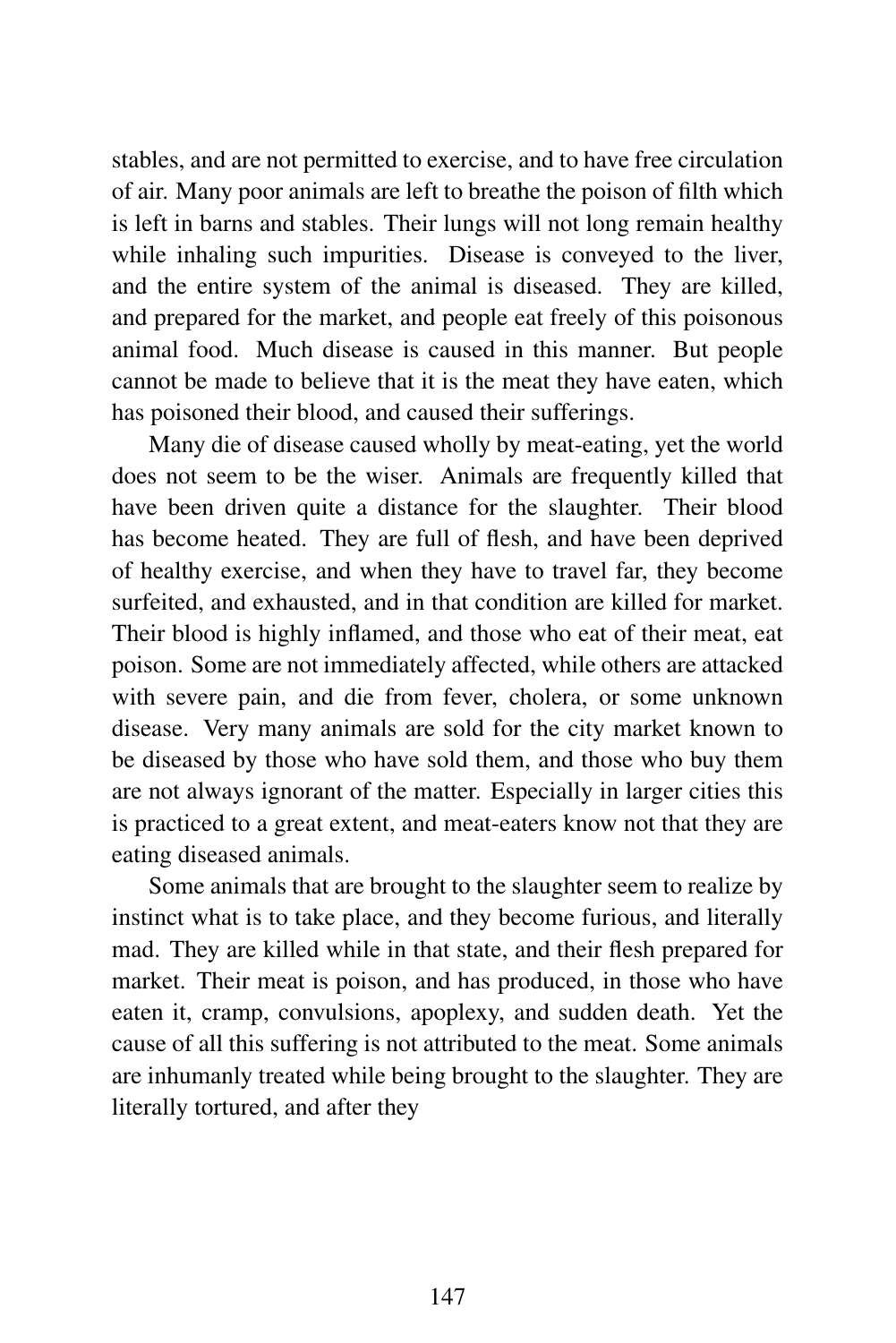have endured many hours of extreme suffering, are butchered. Swine have been prepared for market even while the plague was upon them, and their poisonous flesh has spread contagious diseases, and great mortality has followed.

The body, which God calls his temple, should be preserved in as healthy a condition as possible. Many act as though they had a right to treat their own bodies as they please. They do not realize that God has claims upon them. They are required to glorify him in their bodies and spirits, which are his. While they give themselves up to the gratification of unhealthy appetites, and thus bring disease upon themselves, they cannot render to God acceptable service. None should remain in ignorance of God's claims. All his promises are on conditions of obedience. All should work for themselves. They should do that which God requires them to do, and not leave God to do for them that which he has left for them to do. It is a sacred duty which God has enjoined upon reasonable beings, formed in his image, to keep that image in as perfect a state as possible. Those who bring disease upon themselves, by self-gratification, have not healthy bodies and minds. They cannot weigh the evidences of truth, and comprehend the requirements of God. Our Saviour will not reach his arm low enough to raise such from their degraded state, while they persist in pursuing a course to sink themselves still lower.

All are required to do what they can to preserve healthy bodies, and sound minds. If they will gratify a gross appetite, and by so doing blunt their sensibilities, and becloud their perceptive faculties so that they cannot appreciate the exalted character of God, or delight in the study of his Word, they may be assured that God will not accept their unworthy offering any sooner than that of Cain. God requires them to cleanse themselves from all filthiness of the flesh and spirit, perfecting holiness in the fear of the Lord. After man has done all in his power to insure health, by the denying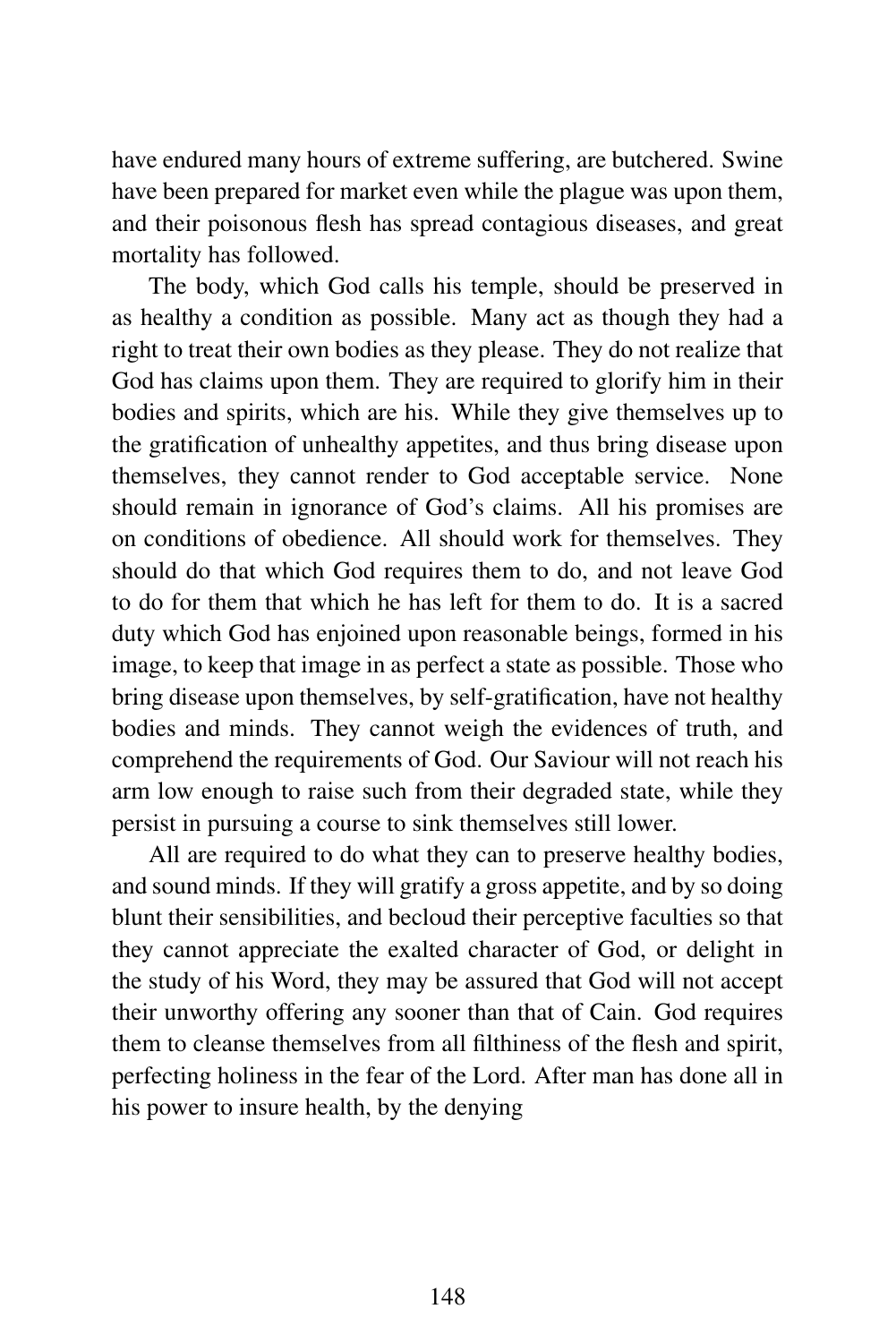of appetite and gross passions, that he may possess a healthy mind, and a sanctified imagination, that he may render to God an offering in righteousness, then he is saved alone by a miracle of God's mercy, as was the ark upon the stormy billows. Noah had done all that God required of him in making the ark secure, then God performed that which man could not do, and preserved the ark by his miraculous power.

Our Redeemer, laying aside his glory and majesty, to take human nature, and to die man's sacrifice, was a miracle of God. It was God's wise arrangement to save fallen man. God requires his people to be laborers together with him. He requires them to abstain from fleshly lusts, which war against the soul, and present their bodies a living sacrifice, holy and acceptable to God, which is the only service he will accept from reasonable mortals. Jesus has stooped very low in order to reach man in his low estate. And God requires of man to make earnest efforts, and deny self, that he may preserve his vigor of mind, and elevate himself, and imitate the example of him in whom was no guile. Then will he be benefited with the atonement of Christ. As the Lord bade faithful Noah before the flood, Come thou, and all thy house, into the ark, he will, previous to the time of trouble, say to his faithful saints, who have been preparing for translation, "Come, my people, enter thou into thy chambers, and shut thy doors about thee. Hide thyself as it were for a little moment, until the indignation be overpast. For, behold, the Lord cometh out of his place to punish the inhabitants of the earth for their iniquity. The earth, also, shall disclose her blood, and shall no more cover her slain."

Christ took not on him the nature of angels, but the nature of man, that he might acquaint himself with the temptations with which he was beset, and help man in his fallen state, and by his own humiliation and death elevate men to become heirs with him to his Father's kingdom. Christ endured the strongest temptations of Satan, that he might experience in himself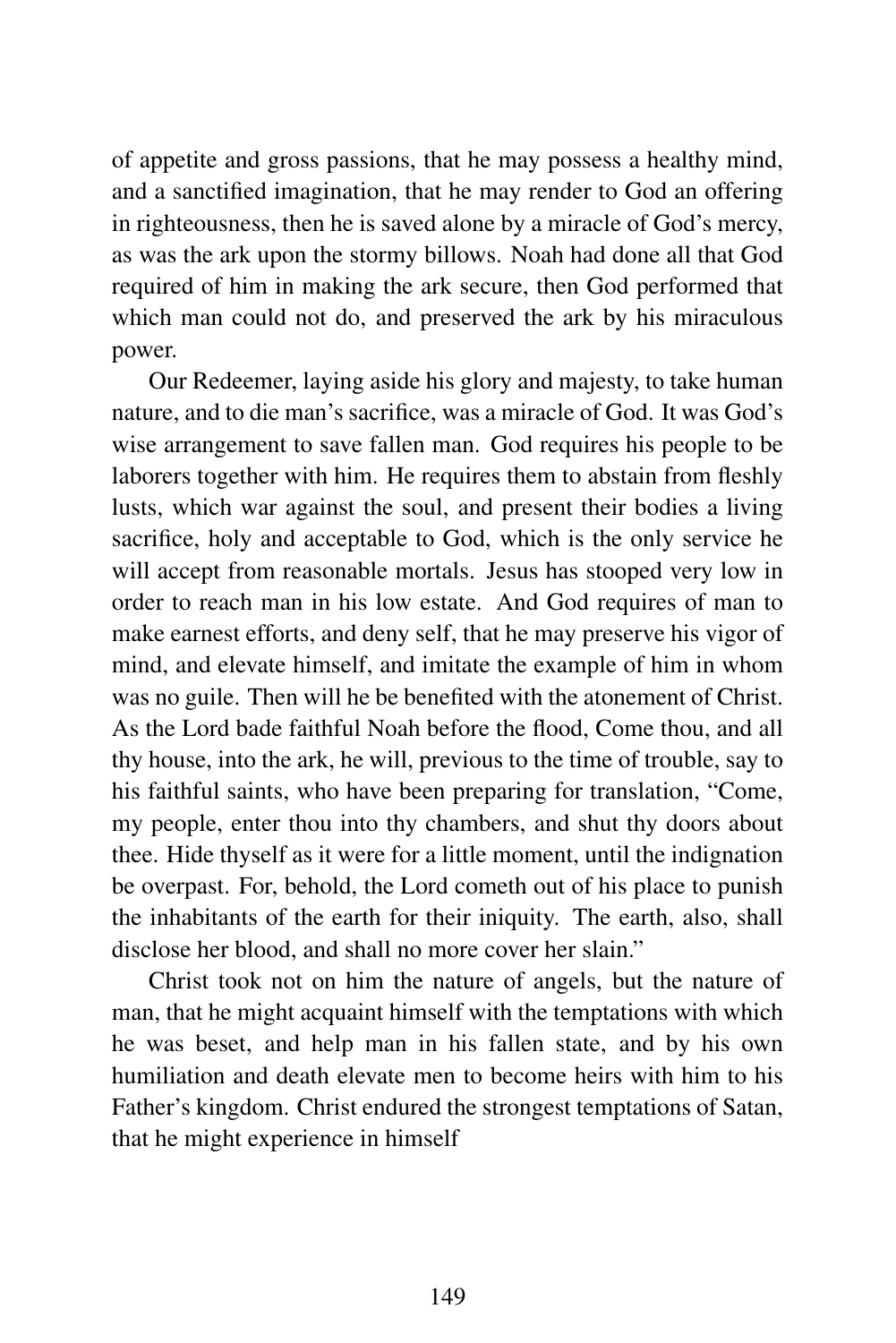the severest conflict which the children of men would have with the fallen foe, and that he might sustain those who should come to him for strength in their temptations.

Satan caused the fall of the first Adam, and he boasted to the angels that he should succeed with the second Adam, Jesus Christ, by approaching him through the appetite. Before Christ entered upon his ministry, Satan commenced his series of temptations. He knew that he could lead astray through the appetite sooner than in any other way. Eve fell in consequence of appetite when she had every kind of fruit good to satisfy her wants. Christ suffered a long fast of forty days, and endured the keenest hunger. Satan came to him with his series of temptations while thus weak and suffering, tempting him to do a miracle for his own sake, to appease his hunger, and by so doing give him evidence that he was the Son of God. "And when the tempter came to him, he said, if thou be the Son of God, command that these stones be made bread." Christ answered him with Scripture. "It is written, Man shall not live by bread alone, but by every word that proceedeth out of the mouth of God." Christ refers to his Father's law. The words of God spoken from Sinai are the conditions of life. These words obeyed will give man again free access to the tree of life, that our first parents forfeited all right to by disobedience. Their transgression made it needful for Christ to come to reconcile fallen man to God by his own death.

The scene of Christ's temptation was to be a lesson for all his followers. When the enemies of Christ, by the instigation of Satan, request them to show some miracle, they should answer them as meekly as the Son of God answered Satan, "It is written, Thou shalt not tempt the Lord thy God." If they will not be convinced by inspired testimony, a manifestation of God's power would not benefit them. God's wondrous works are not manifested to gratify the curiosity of any. Christ, the Son of God, refused to give Satan any proof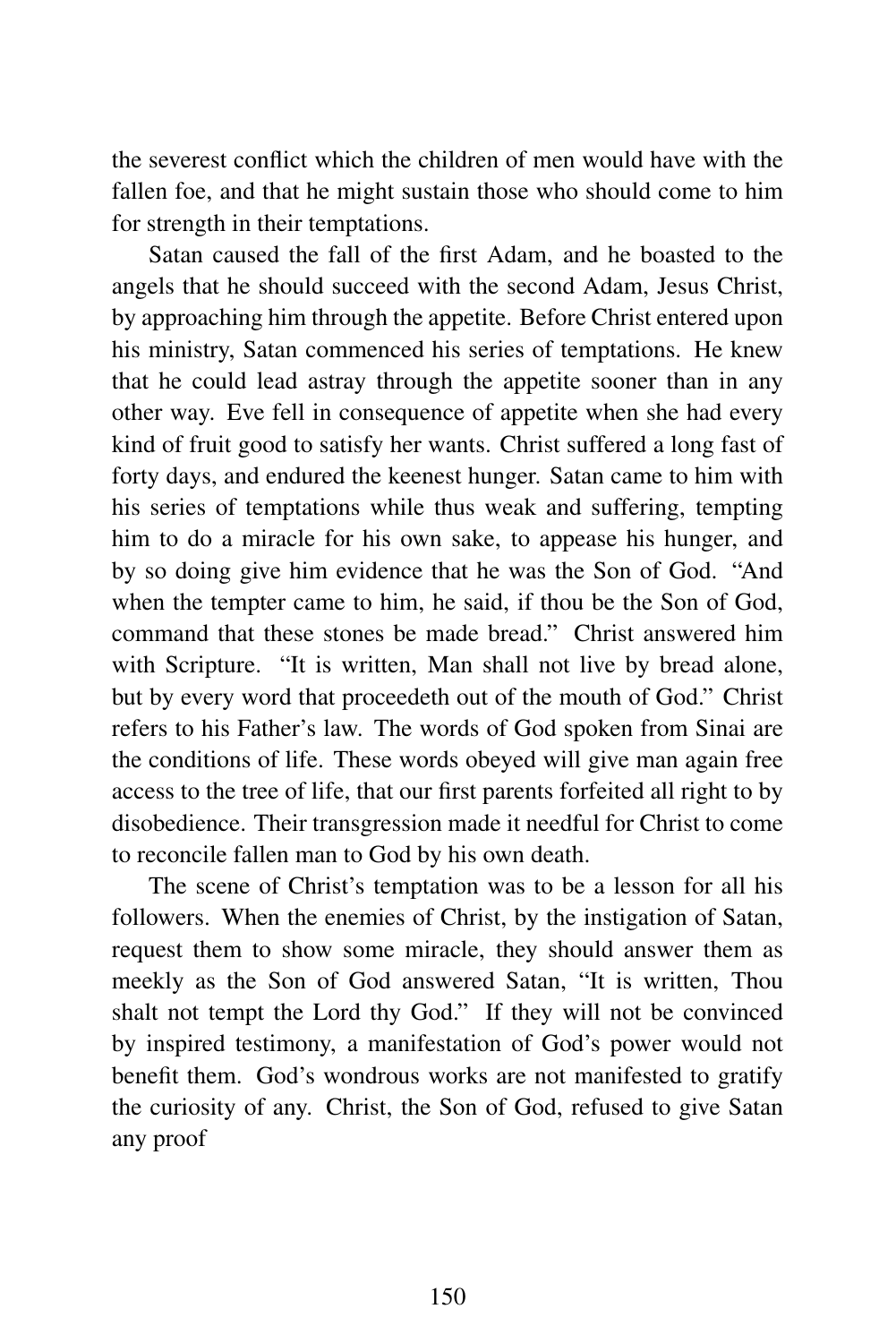of his power. He made no effort to remove Satan's "if," by showing a miracle. The disciples of Christ will be brought into similar positions. Unbelievers will require them to do some miracle, if they believe God's special power is in the church, and that they are the chosen people of God. Unbelievers, who are afflicted with infirmities, will require them to work a miracle upon them, if God is with them. Christ's followers should imitate the example of their Lord. Jesus, with his divine power, did not do any mighty works for Satan's diversion. Neither can the servants of Christ. They should refer the unbelieving to the written, inspired testimony for evidence of their being the loyal people of God, and heirs of salvation.

\*\*\*\*\*

## Chapter XL. - Experience.

In the winter of 1864, my Willie was suddenly and violently brought down with lung fever. We had just buried our oldest son with this disease, and were very anxious in regard to Willie, fearing that he, too, might die. We decided that we would not send for a physician, but do the best we could with him ourselves by the use of water, and entreat the Lord in behalf of the child. We called in a few who had faith to unite their prayers with ours. We had a sweet assurance of God's presence and blessing.

The next day Willie was very sick. He was wandering. He did not seem to see or hear me when I spoke to him. His heart had no regular beat, but was in a constant agitated flutter. We continued to look to God in his behalf, and to use water freely upon his head, and a compress constantly upon his lungs, and soon he seemed rational as ever. He suffered severe pain in his right side, and could not lie upon it for a moment. This pain we subdued with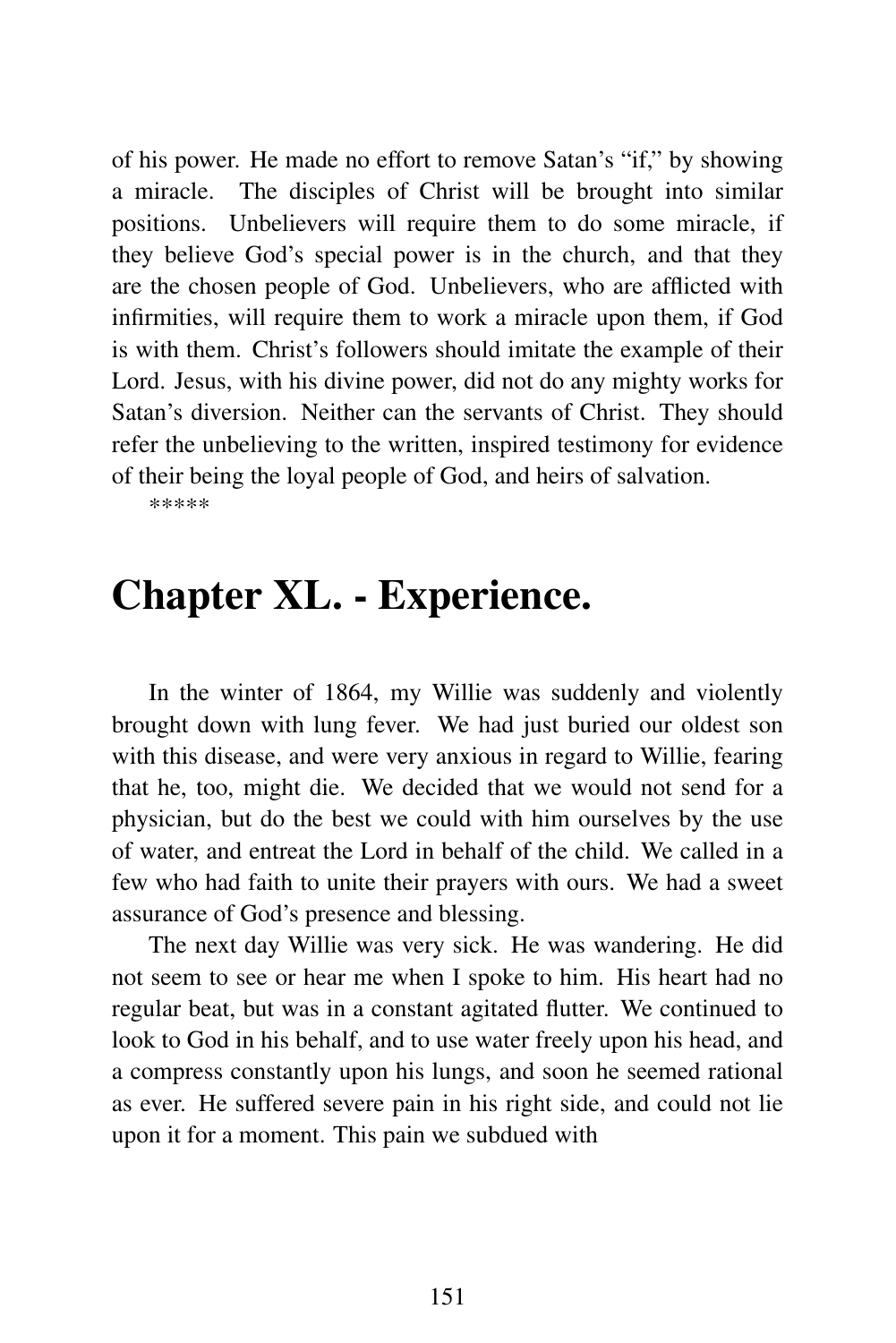cold water compresses, varying the temperature of the water according to the degree of the fever. We were very careful to keep his hands and feet warm.

We expected the crisis would come the seventh day. We had but little rest during his sickness, and were obliged to give him up into others' care the fourth and fifth nights. My husband and myself the fifth day felt very anxious. The child raised fresh blood, and coughed considerably. My husband spent much time in prayer. We left our child in careful hands that night. Before retiring my husband prayed long and earnestly. Suddenly his burden of prayer left him, and it seemed as though a voice spoke to him, and said, Go lie down, I will take care of the child. I had retired sick, and could not sleep for anxiety for several hours. I felt pressed for breath. Although sleeping in a large chamber, I arose and opened the door into a large hall, and was at once relieved, and soon slept. I dreamed that an experienced physician was standing by my child, watching every breath, with one hand over his heart, and with the other feeling his pulse. He turned to us and said, "The crisis has passed. He has seen his worst night. He will now come up speedily, for he has not the injurious influence of drugs to recover from. Nature has nobly done her work to rid the system of impurities." I related to him my worn-out condition, my pressure for breath, and the relief obtained by opening the door. Said he, "That which gave you relief, will also relieve your child. He needs air. You have kept him too warm. The heated air coming from a stove is injurious, and were it not for the air coming in at the crevices of the windows, would be poisonous, and destroy life. Stove heat destroys the vitality of the air, and weakens the lungs. The child's lungs have been weakened by the room being kept too warm. Sick persons are debilitated by disease, and need all the invigorating air that they can bear to strengthen the vital organs to resist disease. And yet in most cases air and light are excluded from the sick room at the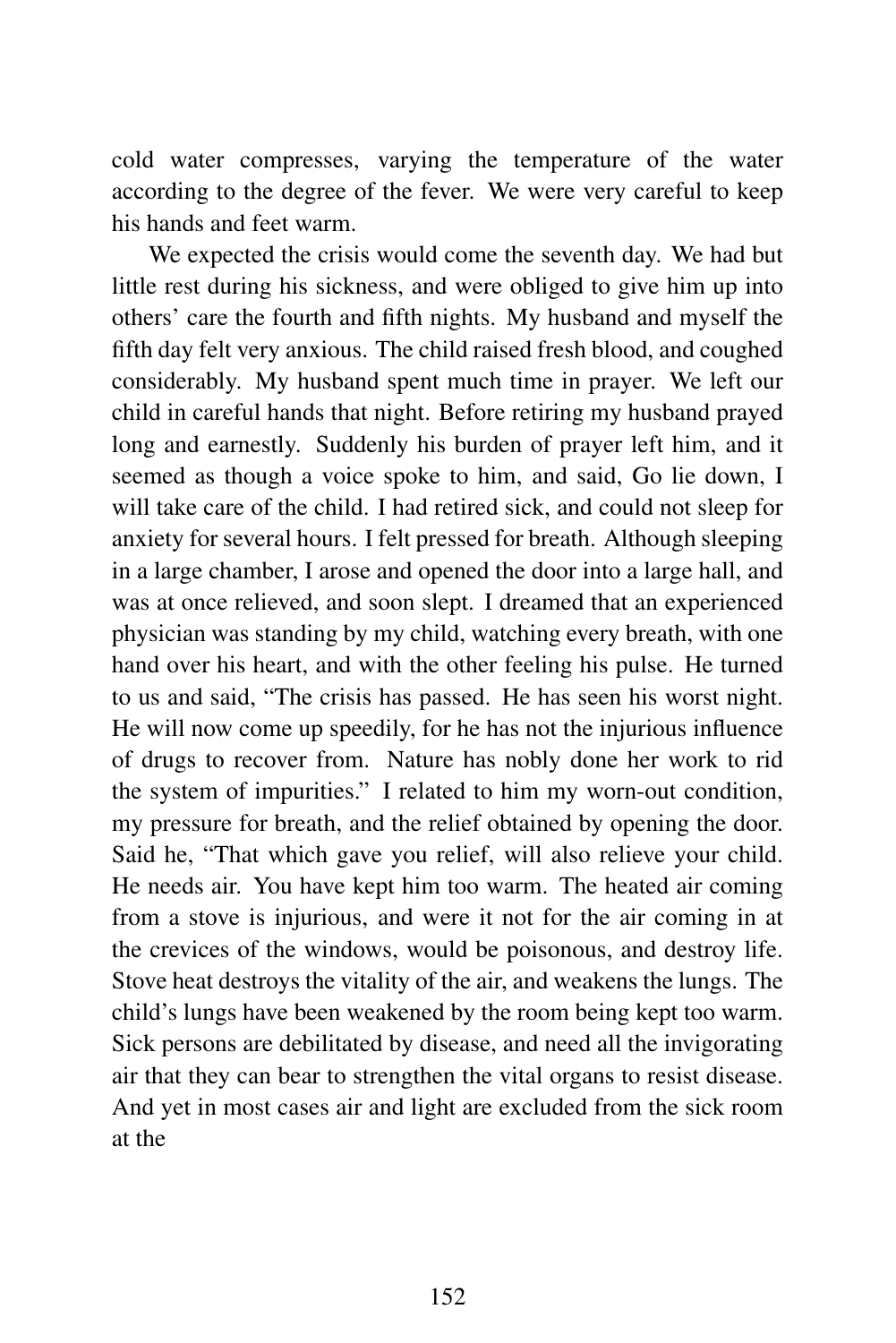very time when most needed, as though dangerous enemies."

This dream and my husband's experience was a consolation to us both. We found in the morning that our boy had passed a restless night. He seemed to be in a high fever until noon. Then the fever left him, and he appeared quite well, except weak. He had eaten but one small cracker through his five-days' sickness. He came up rapidly, and has had better health than he has had for several years before. This experience is valuable to us.

I have thought for years that I was dependent upon a meat diet for strength. I have eaten three meals a day until within a few months. It has been very difficult for me to go from one meal to another without suffering from faintness at the stomach, and dizziness of the head. Eating would remove these feelings. I seldom allowed myself to eat anything between my regular meals, and have made it a practice to often retire without supper. But I have suffered greatly for want of food from breakfast to dinner, and have frequently fainted. Eating meat removed for the time these faint feelings. I therefore decided that meat was indispensable in my case.

But since the Lord presented before me, in June, 1863, the subject of meat-eating in relation to health, I have left the use of meat. For a while it was rather difficult to bring my appetite to bread, for which, formerly, I have had but little relish. But by persevering, I have been able to do this. I have lived for nearly one year without meat. For about six months most of the bread upon our table has been unleavened cakes, made of unbolted wheat-meal and water, and a very little salt. We use fruits and vegetables liberally. I have lived for eight months upon two meals a day. I have applied myself to writing the most of the time for above a year. For eight months have been confined closely to writing. My brain has been constantly taxed, and I have had but little exercise. Yet my health has never been better than for the past six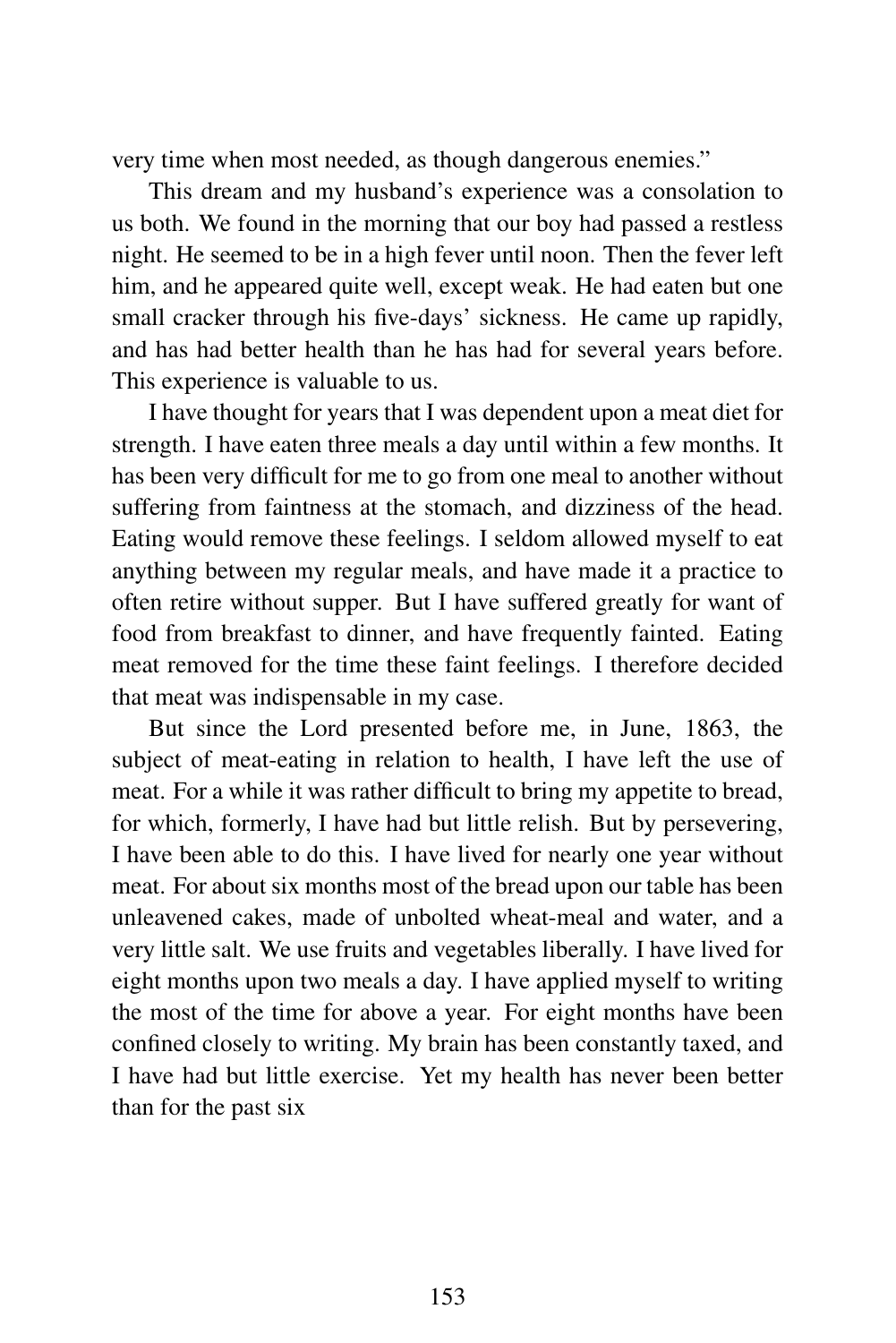months. My former faint and dizzy feelings have left me. I have been troubled every spring with loss of appetite. The last spring I had no trouble in this respect. Our plain food, eaten twice a day, is enjoyed with a keen relish. We have no meat, cake, or any rich food upon our table. We use no lard, but in its place, milk, cream, and some butter. We have our food prepared with but little salt, and have dispensed with spices of all kinds. We breakfast at seven, and take our dinner at one. It is seldom I have a faint feeling. My appetite is satisfied. My food is eaten with a greater relish than ever before.

I have, since a child, been afflicted with dropsy and heart disease, occasioned by my misfortune when about nine years old. For several years, in the spring, I have had a shock of paralysis which has nearly cost me my life. But, in answer to prayer, I have recovered from its effects. The last spring I had no symptoms of this much-dreaded affliction. I have no trouble with dropsy or heart disease. I have within eight months lost twenty-five pounds of flesh. I am better without it. I have more strength than I have realized for years.

\*\*\*\*\*

## Chapter XLI. - Delusions of Progression.

True knowledge has decreased with every successive generation. God is infinite, and the first people upon the earth received their instructions from that infinite God who created the world. Those who received their knowledge direct from infinite wisdom were not deficient in knowledge.

God instructed Noah how to make that immense ark, for the saving of himself and his family. He also instructed Moses how to make the tabernacle, and the embroidery, and skillful work which was to adorn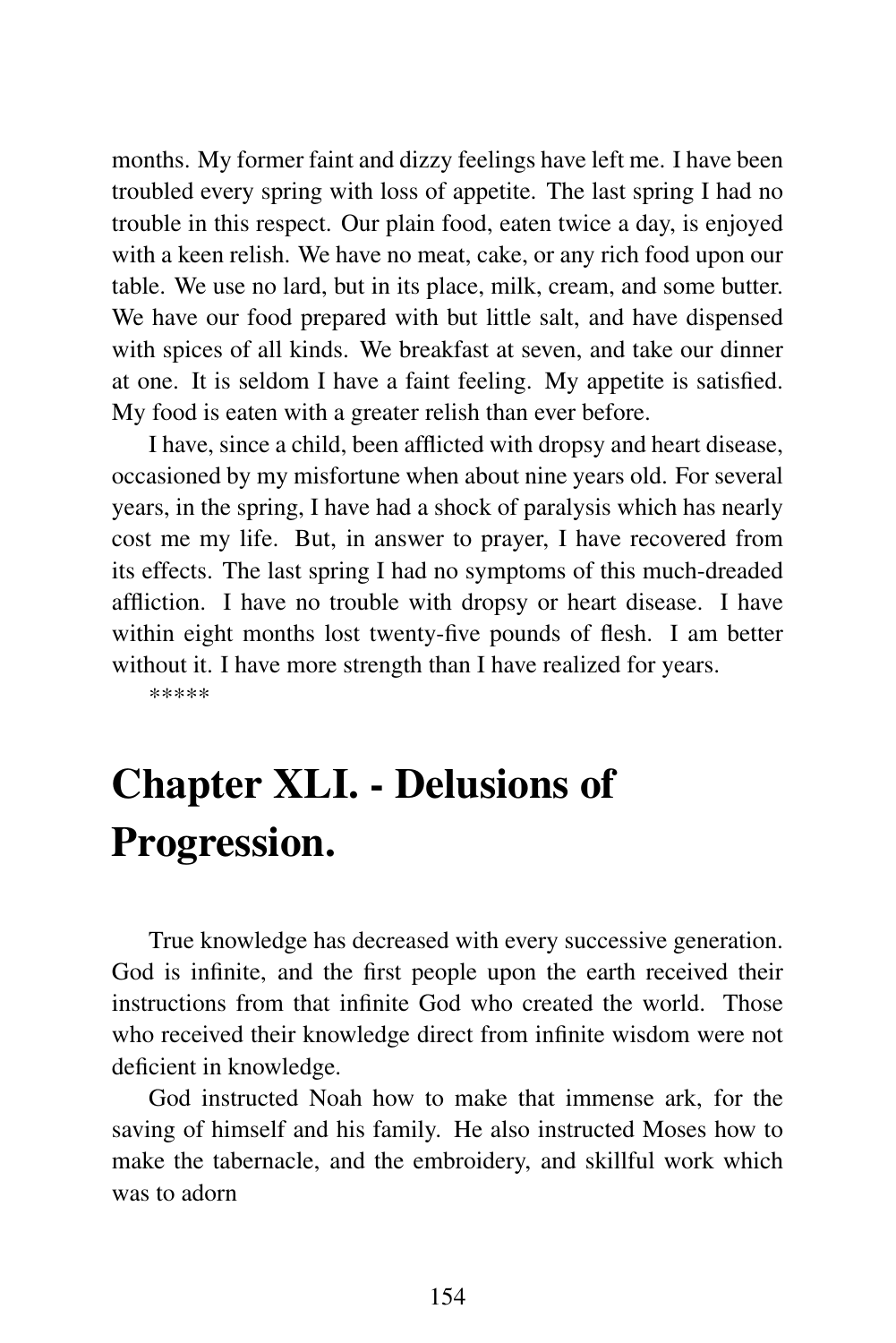the sanctuary. The women wrought, with great ingenuity the embroidery of silver and gold. Skillful men were not wanting to accomplish the work of making the ark, the tabernacle, and the vessels of solid gold.

God gave David a pattern of the temple which Solomon built. None but the most skillful men of design and art were allowed to have anything to do with the work. Every stone for the temple was prepared to exactly fill its place, before being brought to the temple. And the temple came together without the sound of an axe or a hammer. There is no such building to be found in the world for beauty, richness and splendor.

There are many inventions and improvements, and labor-saving machines now that the ancients did not have. They did not need them. The land has felt the curse, more and more heavily. Before the flood, the first leaf which fell, and was discovered decaying upon the ground, caused those who feared God great sorrow. They mourned over it as we mourn over the loss of a dead friend. In the decaying leaf they could see an evidence of the curse, and of the decay of nature.

The greater the length of time the earth has lain under the curse, the more difficult has it been for man to cultivate it, and make it productive. As the soil has become more barren, and double labor has had to be expended upon it, God has raised up men with inventive faculties to construct implements to lighten labor on the land groaning under the curse. But God has not been in all man's inventions. Satan has controlled the minds of men to a great extent, and has hurried men to new inventions which has led them to forget God.

In strength of intellect, men who now live can bear no comparison to the ancients. There has been more ancient arts lost that the present generation now possess. For skill and art those living in this degenerate age will not compare with the knowledge